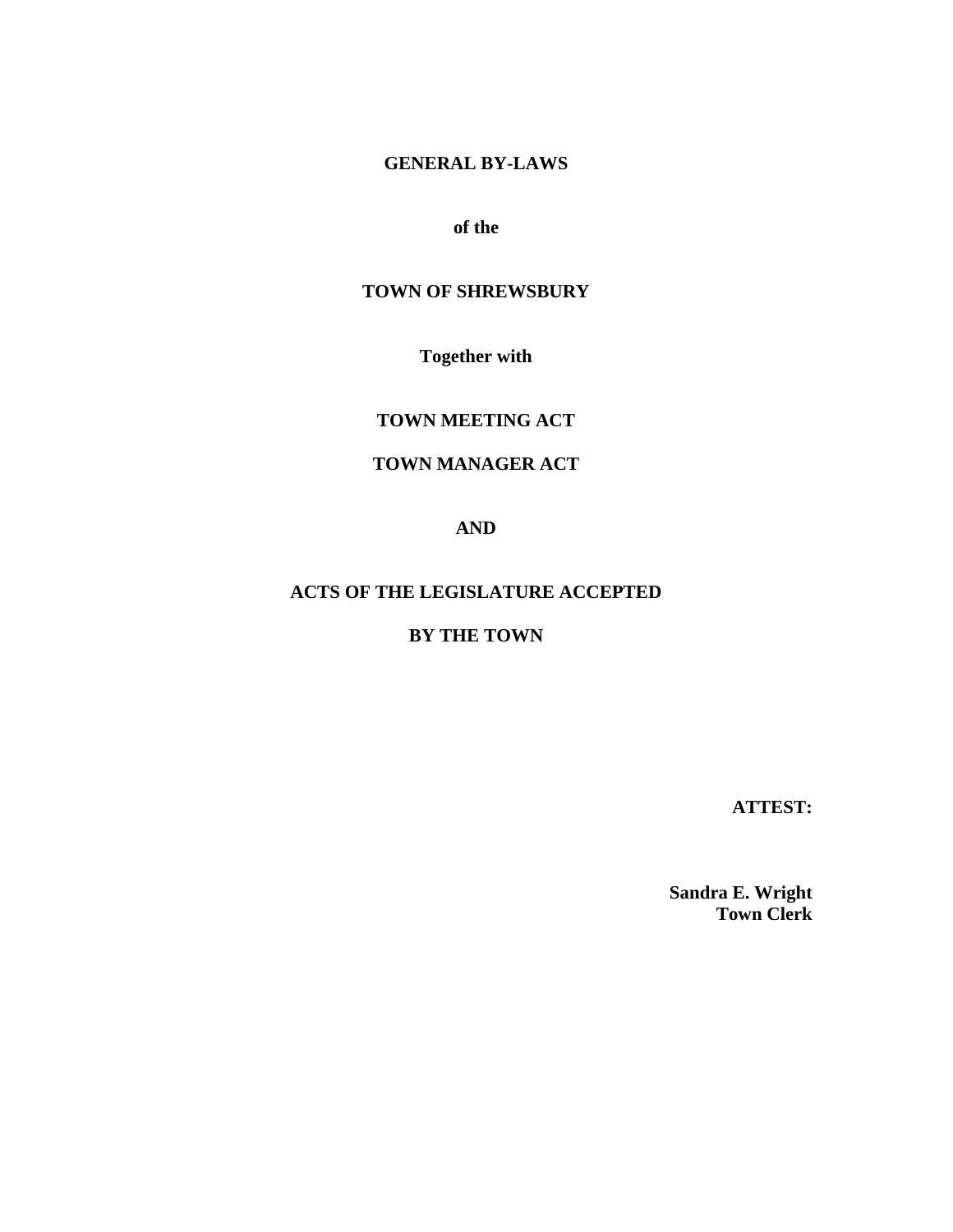#### **BY-LAWS**

 The term "by-law" goes back to that period of early English History during the Danish invasion. When the Danes acquired possession of an area, the township therein was often called a "by", and as the Danes established laws of their own, they were called by-laws or town laws.

#### **FOREWORD**

 General By-laws and Legislative Acts which have been voted by the town are contained herein. Also included in this publication are the two acts passed by the legislature in 1953 and accepted by the town which radically altered the structure of town government. These acts, chapter 553 and 559, provide for a town manager and a representative town meeting form of government.

Zoning By-Laws and Subdivision Regulations are published separately. Building Codes, Job Classification and Personnel By-laws are likewise contained in other publications. Also omitted from this compilation are regulations issued by the various town boards and departments. For example, the Board of Health has issued regulations relative to food handling and inspection; the Selectmen have adopted and published traffic rules and orders.

These by-laws have been approved by the Attorney General and published or posted in accordance with statutory requirements. The first edition was published in March, 1943; the second in January, 1963; the third in December, 1973. This fourth edition was published in February, 1990.

#### **AMENDMENTS THROUGH NOVEMBER 29, 2013**

 **ATTEST:**

**Sandra E. Wright Town Clerk**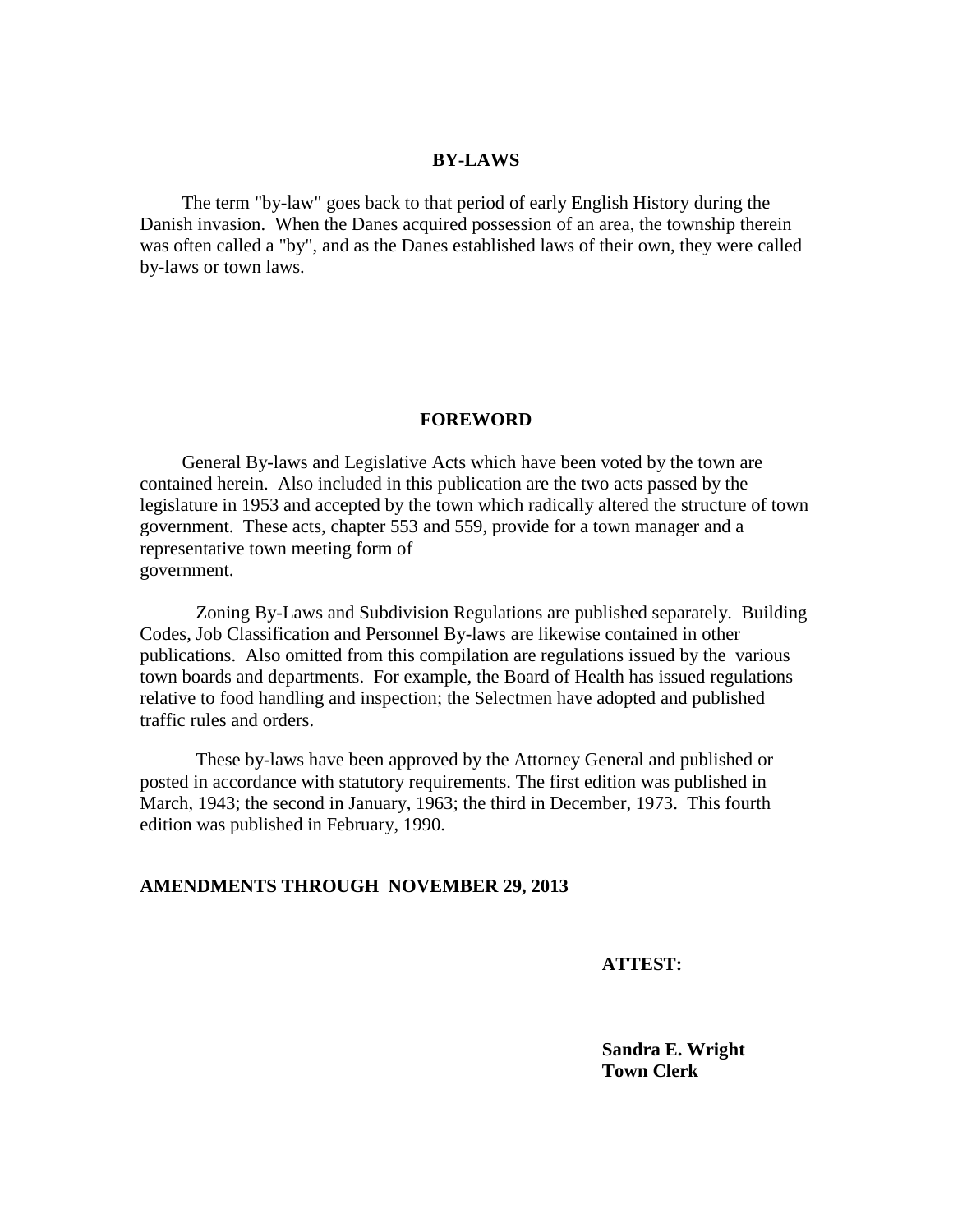# **CONTENTS**

# **ARTICLE** PAGE

| 1.               | <b>Representative Town Government</b>     | $\mathbf{1}$     |
|------------------|-------------------------------------------|------------------|
| 2.               | Town Meetings and the Procedure Thereat   | $\overline{c}$   |
| 3                | <b>Finance Committee</b>                  | $\overline{4}$   |
| $\overline{4}$ . | Town Boards and Departments               | 5                |
|                  | A. Town Boards & Officers in General      | 5                |
|                  | B. Board of Health                        | 5                |
|                  | C. Town Accountant                        | 5                |
|                  | D. Town Counsel                           | 6                |
|                  | E. Municipal Light Department             | $\boldsymbol{7}$ |
|                  | F. Town Treasurer/Collector               | 8                |
|                  | G. Fire Department                        | 9                |
|                  | H. Historic District Commission           | 9                |
|                  | <b>Police Department</b><br>I.            | 11               |
|                  | J.<br>Water Department/Assessments        | 12               |
|                  | K. Park Commission                        | 12               |
|                  | L. Council on Aging                       | 13               |
|                  | M. Town Clerk                             | 13               |
| 5.               | Disposal of Obsolete Equipment, Etc.      | 14               |
| 6.               | Claims                                    | 14               |
| 7.               | <b>Contract Procedure</b>                 | 14               |
| 8.               | Numbering of Buildings                    | 15               |
| 8.A              | Recycling                                 | 15               |
| 9.               | Vehicles/Traveled Ways                    | 16               |
|                  | A. Streets, Roads and Highways            | 16               |
|                  | <b>B.</b> Obstructing Vehicles            | 18               |
|                  | C. Unregistered Motor Vehicles            | 18               |
|                  | D. Motorized Scooters Prohibited          | 19               |
| 10.              | <b>Handicapped Parking</b>                | 20               |
| 11.              | Licenses and Fees                         | 21               |
|                  | A. Licensing Procedures                   | 21               |
|                  | <b>B.</b> Hawkers and Peddlers            | 22               |
|                  | C. Automatic Amusement Devices            | 23               |
|                  | D. Solicitor/Canvasser                    | 23               |
|                  | E. Fees for Storage of Volatile Fluids    | 25               |
|                  | F. Underground Storage Tanks              | 25               |
|                  | G. Licensing Garages                      | 25               |
|                  | H. Licensing of Dealers in Junk           | 26               |
|                  | I.<br><b>Newspaper Dispensing Devices</b> | 26               |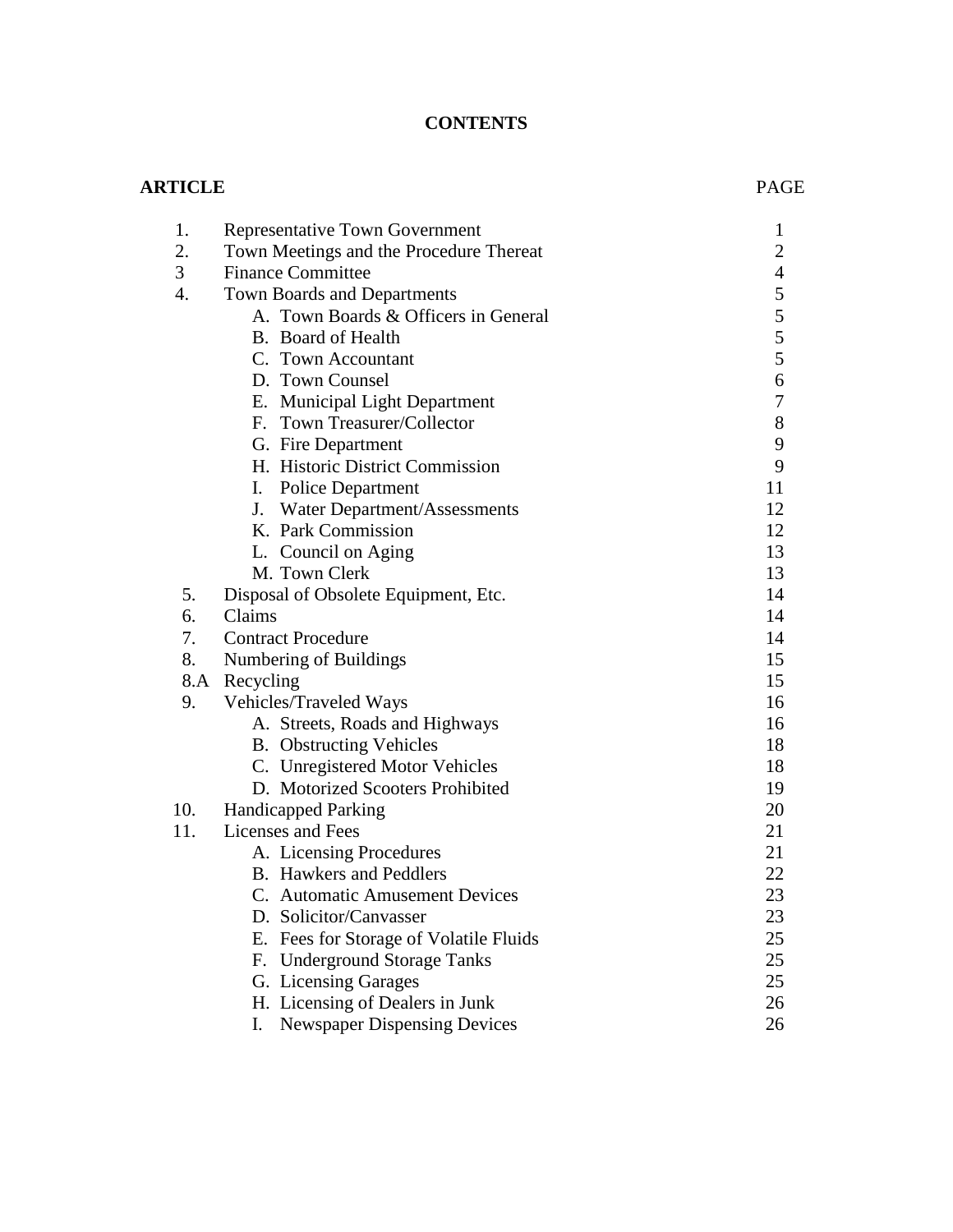| 12. | <b>Excavations/Public Dumps</b>                          | 28 |
|-----|----------------------------------------------------------|----|
|     | A. Excavations in Public Ways                            | 28 |
|     | B. Excavations, Wells, Cellar Holes                      | 28 |
|     | C. Public Dumps                                          | 28 |
| 13. | Fireworks                                                | 29 |
| 14. | Dog Control Law                                          | 30 |
| 15. | <b>Public Behavior</b>                                   | 32 |
| 16. | Drinking Alcoholic Beverages in Prohibited Public Places | 32 |
| 17. | Penalty for By-Law Violation                             | 33 |
| 18. | <b>Water Use Restrictions</b>                            | 34 |
| 19. | False Alarm Bylaw                                        | 38 |
| 20. | Possession of Weapons by Minors in Public Prohibited     | 40 |
| 21. | Stormwater Management Bylaw                              | 41 |

# **APPENDIX**

| A | Chapter 553, Acts of 1953 - An Act Establishing<br>Representative Town Government by Limited Town Meetings                   | 54 |
|---|------------------------------------------------------------------------------------------------------------------------------|----|
| B | Chapter 559, Acts of 1953 - An Act Establishing<br>a Selectmen-Town Manager Form of Government for the Town of<br>Shrewsbury | 60 |
| C | General Laws and Special Acts Accepted by the Town or Relating<br>Thereto                                                    | 68 |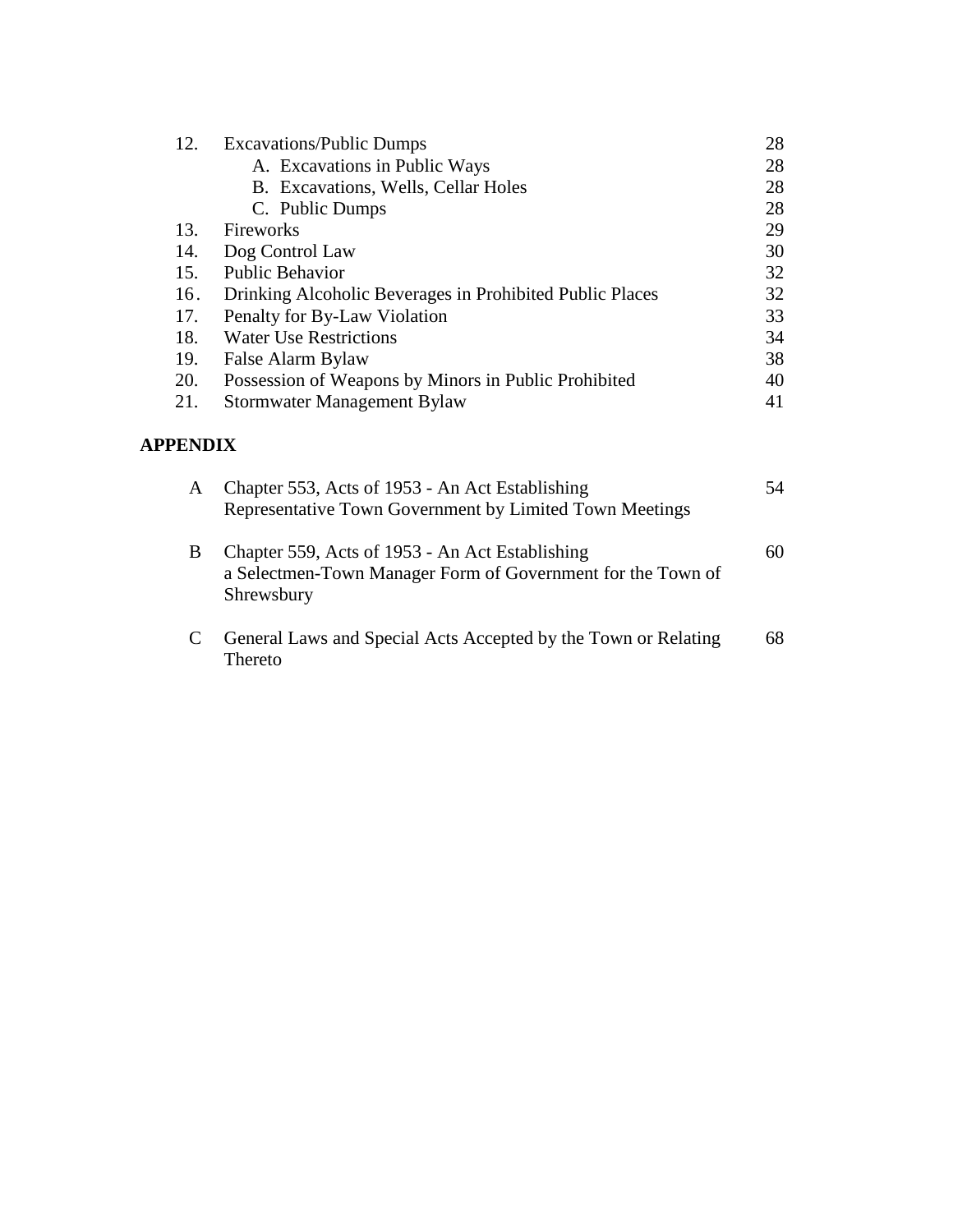#### **REPRESENTATIVE TOWN GOVERNMENT**

**SECTION 1.** For the purpose of electing town meeting members in accordance with the provisions of Chapter 553 of the Acts of 1953, providing for the establishment in the Town of Shrewsbury of representative town government by limited town meetings, the Town shall be divided into six or more precincts.

**SECTION 2.** In December of 1960, and every four years thereafter, the Town Clerk shall certify to the Selectmen the number of residents at the time of the past Town census, and the Selectmen shall thereupon determine and certify to the Town Clerk the number of representatives for each precinct.

There shall be elected two hundred forty (240) town meeting representatives, who shall be elected by precinct. Each precinct shall be represented in the town meeting by that number of elected representatives which shall bear the same proportion to the total elected membership as the number of residents in the precinct bears to the total number of residents in the town based upon the last preceding town census, as nearly as may be.

**SECTION 3.** In order to determine the number of representatives for each precinct, the total number of residents as certified by the Town Clerk to the Selectmen shall be divided by the total number of town meeting representatives, or two hundred forty (240). The number which results, rounded to the nearest whole number, shall then be divided into the number of residents in each precinct as reported by the Town Clerk. The whole number which results shall be the preliminary number of representatives for each precinct. The preliminary number of representatives for each precinct shall be added, and, if such number is less than two hundred forty (240), the total shall be subtracted from two hundred forty (240). The result shall be the number of additional representatives which shall be allocated among the precincts by determining the numerical/decimal remainders above their whole numbers and by allocating an additional representative in descending ranking order to those precincts which have the largest remainders until the total number of two hundred forty (240) is reached. In the event of a mathematical tie for the final representative seat, it will be awarded to one of the tied precincts after random selection by the Board of Selectmen.

**SECTION 4.** Whenever by reason of the foregoing determination the number of town meeting members in any precinct is increased, the number to be elected in said precinct in the year when said increase becomes effective shall be increased by said increased number; the first third in the order of votes received, of the additional members so elected, shall serve three years, the second third, in such order, shall serve two years, and the remaining third in such order shall serve one year. In case of a tie vote affecting the division into thirds the other representative members elected from the district shall by ballot determine the same. Whenever by reason of the foregoing determination, the number of town meeting members in any precinct is decreased, the number to be elected in said precinct in the year when said decrease becomes effective shall be decreased by said number. In each of the next succeeding two years the number elected from that precinct shall not be changed but in the first succeeding year the elected representative or representatives to the number of one third of the decreased receiving the lowest number of votes shall serve for two years and in the next year the elected representative or representatives to the number of one third of the decreased receiving the lowest number of votes shall serve one year, thus equalizing the number to be elected thereafter in each year in said precinct.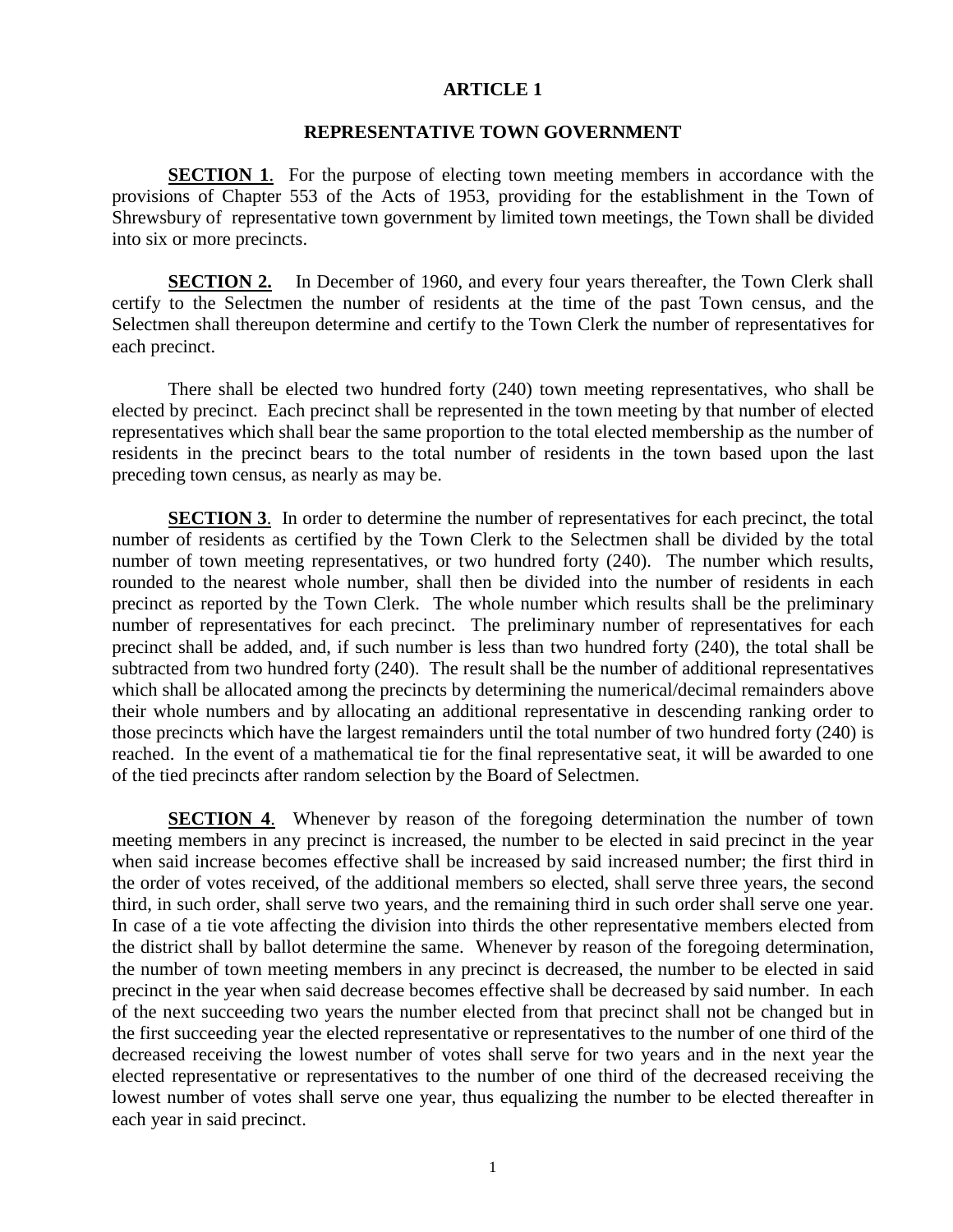| Adopted     | Dec. 7, 1953          | $Sec.2.3$ ; | Amended Feb. 3, 1986  |
|-------------|-----------------------|-------------|-----------------------|
| Sec.2,3,4;  | Amended Dec. 3, 1956  | $Sec.2.3$ ; | Amended Feb. 2, 1993  |
| $Sec.2.3$ ; | Amended Dec. 27,1960  | $Sec.2.3$ ; | Amended Feb. 25,1997  |
| $Sec.3$ ;   | Amended Oct. 23, 1961 | Sec.2,3     | Amended Jan. 29,2001  |
| $Sec.2$ ;   | Amended Mar. 24,1969  | Sec.2,3     | Amended Feb. 11,2002  |
| $Sec.2$ ;   | Amended Dec. 18, 1972 | Sec.2,3     | Amended Feb. 23,2005  |
| $Sec.2.3$ ; | Amended Feb. 7, 1977  | Sec.2,3     | Amended Feb. 26,2009  |
| $Sec.1$ ;   | Amended Jan. 11, 1978 | Sec. 2,3    | Amended Feb. 24, 2011 |
| $Sec.2.3$ ; | Amended Jan. 19, 1981 |             |                       |

## **TOWN MEETINGS AND THE PROCEDURE THEREAT**

**SECTION 1.** The annual meeting of the registered voters of the several precincts for the election of town officers and for voting upon any questions to be submitted to all the registered voters of the town shall be held on the first Tuesday of May in each year at such time and place or places as the Selectmen shall direct in the warrant for such meetings. All other articles in the warrant for the annual meeting shall be acted upon and determined exclusively by town meeting members at a meeting to be held on the third Monday of May at such time and place as the Selectmen may determine, but not earlier than 7:00 o'clock P.M. The terms of office of all elected incumbents which are to expire at the Annual Town Election in 1974 shall continue until the election and qualification of their successors at the May, 1974, town election in accordance with section 107 of Chapter 41, of the General Laws.

**SECTION 2.** Notice of every town meeting shall be given by posting an attested copy of the warrant at the Municipal Office Building in Shrewsbury and at the Post Office located at 180 Boston Turnpike (Route 9) within the time prescribed in Chapter 39 of the General Laws. If by reason of fire or otherwise it shall be impossible or impracticable to post such copies, then the same shall be posted at the site of the Municipal Office Building or at the Post Office in Shrewsbury Center. Notices shall be sent by the Town Clerk to town meeting members of the time and place at which the representative town meetings are to be held, such notices to be sent by mail at least seven days before the meeting.

**SECTION 3.** Special Town Meetings shall be called on any day not earlier than 7:00 o'clock P.M., except that on Saturday they may be called not earlier than two o'clock P.M.

**SECTION 4.** At any representative town meeting no person other than a representative town meeting member shall be admitted to that section of the hall designated by the Moderator as reserved for such members, provided, however, that the Moderator may allow other persons to occupy said section. All meetings shall be open to the public and to the press. A record shall be kept by the Town Clerk, or the acting clerk, of the members present at the meeting, and this record, together with the record of the business transacted at the meeting, shall be a public record and be available to the public.

**SECTION 5**. Printed copies of the Warrant shall be made available to the voters at the annual town meetings.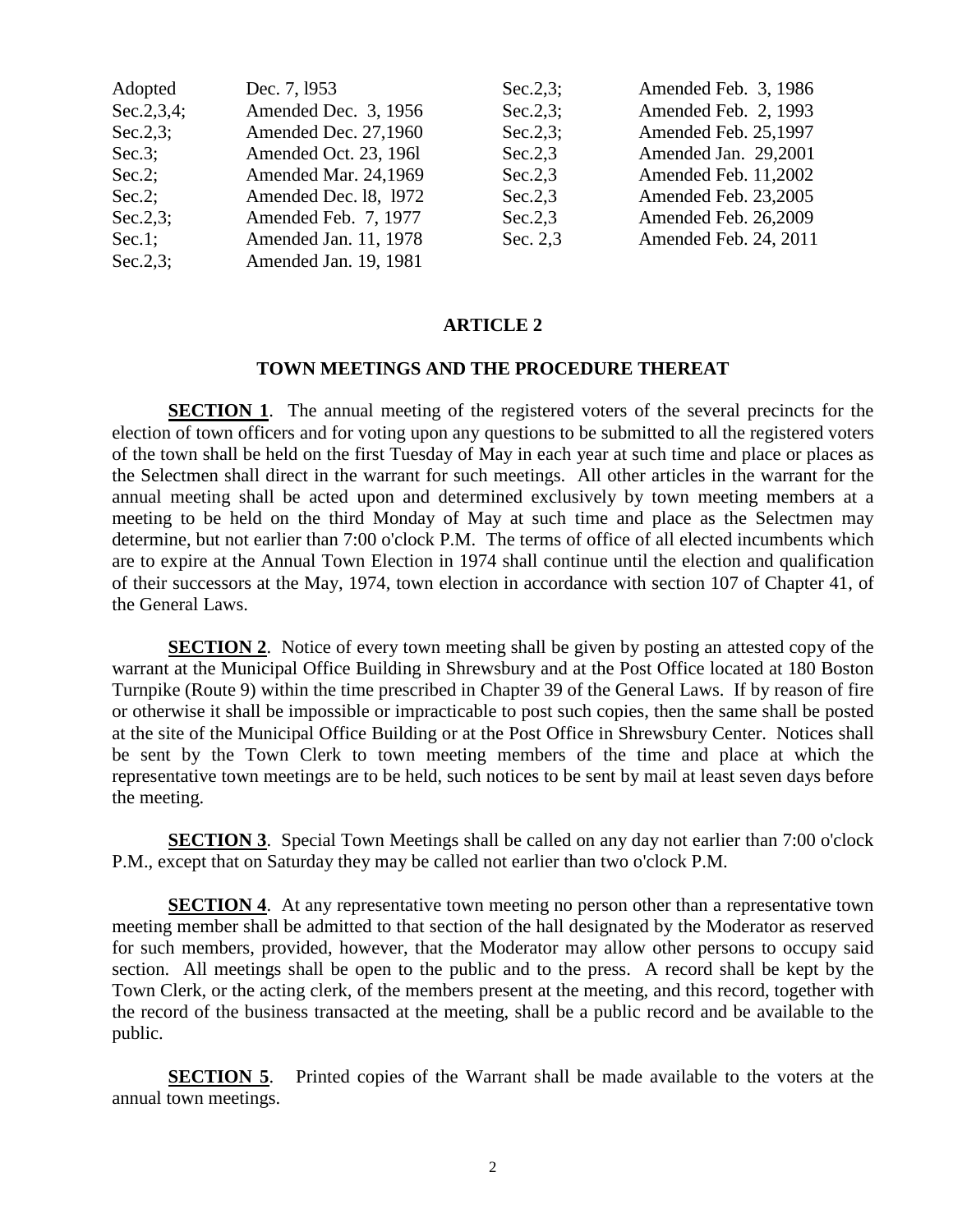**SECTION 6.** Articles for the warrant shall be acted upon in the order in which they appear on the warrant. An article may be acted upon before or after its regular order by vote of a majority of the town meeting members present and voting thereon. No article in the warrant shall at any representative town meeting finally be disposed of by a vote to lay upon the table, indefinitely to postpone, or to take no action thereunder. The Moderator may, however, upon the advice of the Town Counsel, declare any article to be illegal and decline to put it to the meeting for action.

**SECTION 7.** No motion to adjourn any town meeting, except a motion to adjourn to a stated time, shall be in order until every article in the warrant has been considered and acted upon or otherwise disposed of.

**SECTION 8**. No person shall speak more than twice on any question, except to answer an inquiry or give information requested without first obtaining leave of the meeting, and then not until others who have not spoken upon the question and desire to do so have had an opportunity to speak.

**SECTION 9.** All committees shall be appointed by the Moderator unless otherwise specially directed by the meeting and all committees so appointed shall report at the time stated in the motion. If a committee does not report at the time directed or not later than the next Annual Town Meeting, it shall be considered discharged. The Moderator shall not be a member of any committee appointed by him.

**SECTION 10.** All votes on motions including those that require two-thirds (2/3) shall be taken in the first instance by a voice vote; if the Moderator is in doubt, he may call for a standing vote; or if the vote as declared by the Moderator is immediately questioned by seven of the Town Meeting members present, the vote may be taken by ballot vote provided that two-thirds (2/3) of the Town Meeting members present and voting thereon vote that a secret ballot be used. A vote by secret ballot may be taken in the first instance by motion to that effect duly made and adopted by two-thirds (2/3) of the Town Meeting members present and voting thereon.

**SECTION 11.** The Moderator may decline to put motions obviously frivolous, or which may be declared illegal by the Town Counsel. Any motion shall be presented in writing if the Moderator requests. The Moderator shall be governed in his rulings by the provisions of this article. In matters not provided for, herein or otherwise provided by law, the procedure shall be as outlined in Cushing's Manual, so far as applicable.

**SECTION 12.** Ballot voting shall be under the direction of the Town Clerk, if present, or otherwise the Acting Clerk, and officially designated tellers appointed by him or the Acting Clerk.

| Adopted   | Dec. 11, 1920                       | Sec. $10$ ; | Amended Jan. 26,1976 |
|-----------|-------------------------------------|-------------|----------------------|
| $Sec.1$ ; | Amended Feb. 11,1946                | Sec. 2:     | Amended Jan. 11,1978 |
| $Sec.1$ ; | Amended Apr. 4, 1955                | Sec. 1;     | Amended May 17,1999  |
|           | Sec.1 thru 12; Amended Feb 16, 1959 | Sec. 2;     | Amended May 17,1999  |
| Sec. $1$  | Amended May 21, 1973                | Sec. $3$ :  | Amended May 17,1999  |

| Sec.10; | Amended Jan. 26,1976 |
|---------|----------------------|
| Sec. 2; | Amended Jan. 11,1978 |
| Sec. 1; | Amended May 17,1999  |
| Sec. 2; | Amended May 17,1999  |
| Sec. 3; | Amended May 17,1999  |
| Sec. 1; | Amended May 19,2005  |
| Sec.10; | Amended Oct. 18,2005 |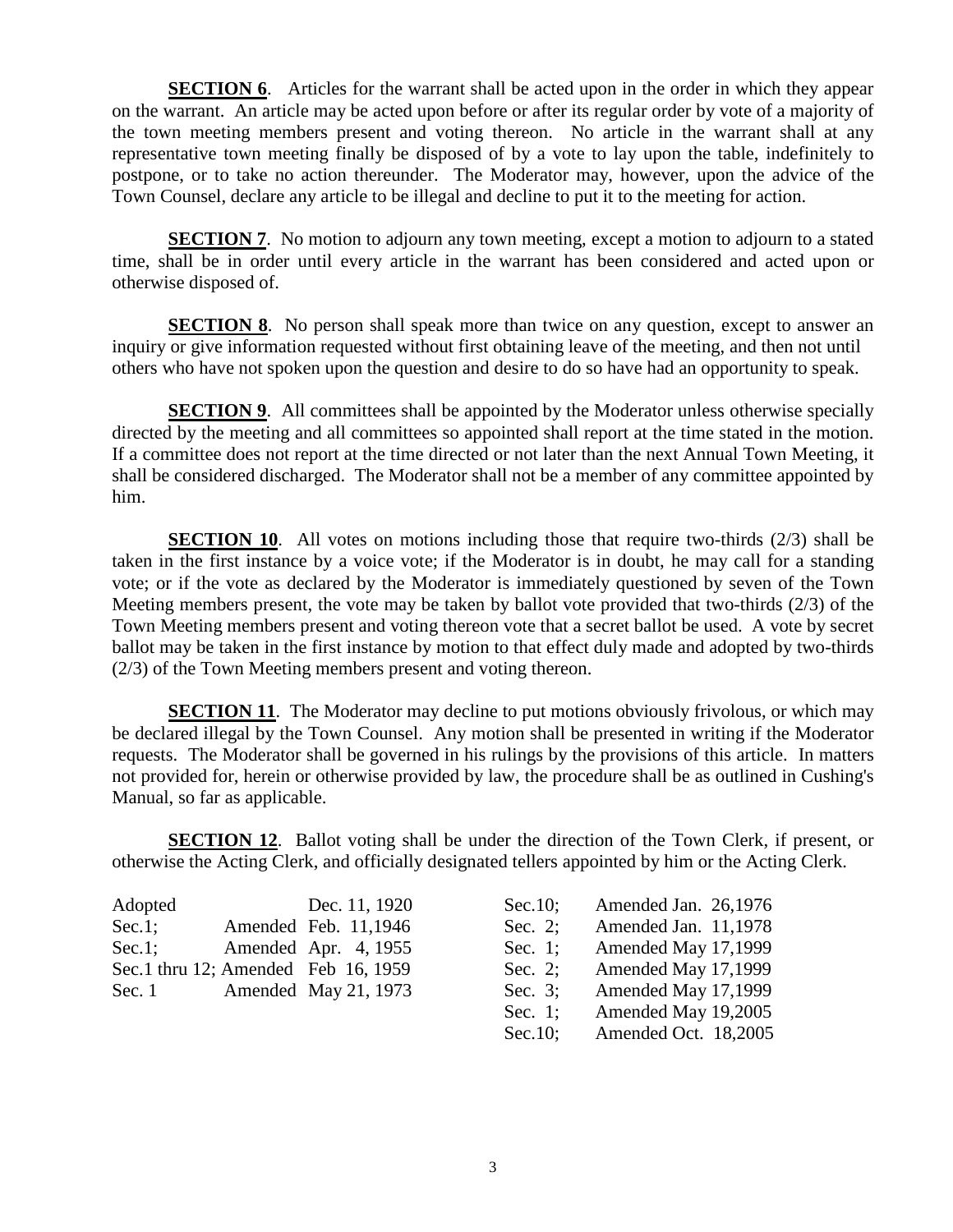#### **FINANCE COMMITTEE**

**SECTION 1.** There shall be a Finance Committee consisting of nine voters of the Town, no one of whom shall be the holder of any other elective or appointive town office or position other than Town Meeting Member. The members of this committee shall be sworn to the faithful performance of their duties.

**SECTION 2.** The Finance Committee shall be appointed by the Moderator. The Moderator elected at the annual town meeting in 1955 shall appoint five members of said Committee, three of whom shall be appointed for a term of three years, one for a term of two years, and one for a term of one year. The Moderator shall, not later than June 30th of each year, appoint three members of said Committee to serve for a term of three years.

The term of office of said members shall commence on July 1st of the year of their appointment. Not later than July 31st of each fiscal year, the Committee shall meet and choose its Chairman, Vice Chairman and Clerk for such fiscal year. In the event of any vacancy in the membership of the Committee, the Moderator, within thirty (30) days following the creation of such vacancy shall appoint a successor to serve for the remainder of the term.

**SECTION 3**. The Finance Committee shall consider matters relating to the appropriation, the borrowing and the expenditure of money by the Town, its indebtedness, the methods of administration of its various offices and departments, property valuation and assessments, and other municipal affairs and may make recommendations to the Town or to any town board, officer or committee relative to such matters.

**SECTION 4.** The Finance Committee shall duly consider the annual budget prepared by the Town Manager and may confer with said town boards, officers, and committees and may hold hearings if they deem it advisable. The Committee shall thereupon approve or disapprove the amount, in whole or in part, of the appropriation so requested. The Committee shall furnish to the Selectmen on or before May 1st of each year, a report of the matters so considered by it, with recommendations or suggestions relative thereto, and the same shall be printed and ready for distribution at the annual Town Meeting. Report of the Finance Committee as published in the Town Report shall contain a statement of the doings of the Committee during the year, with such recommendations and suggestions as it may deem advisable on any matter pertaining to the welfare of the Town.

**SECTION 5.** Articles in town warrants involving the appropriation of money shall be considered by the Finance Committee, who shall approve or disapprove the same in whole or in part, and shall make report to the voters with such recommendations or suggestions as the Finance Committee shall deem advisable.

| Adopted     | Dec. 11, 1920        | $Sec.2$ :        | Amended May 21, 1973  |
|-------------|----------------------|------------------|-----------------------|
| $Sec.4$ ;   | Amended Feb. 3, 1943 | Sec.1 thru $5$ : | Amended May 27, 1975  |
| $Sec.1&2$ : | Amended Apr. 4, 1955 | Sec. 4           | Amended Sept.26, 2006 |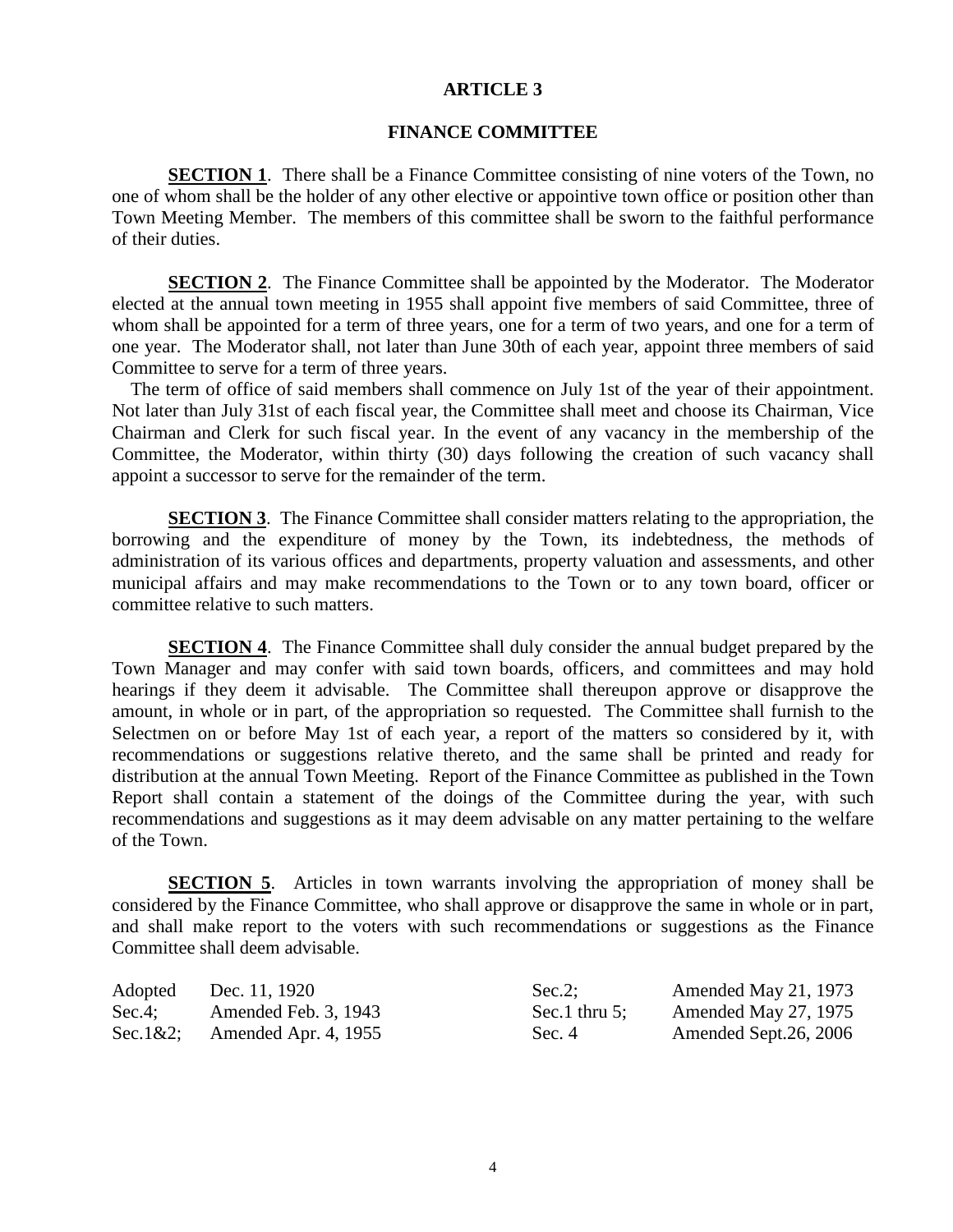### **TOWN BOARDS AND DEPARTMENTS**

### **4-A TOWN BOARDS AND OFFICERS IN GENERAL**

**SECTION 1.** No contract for labor, or for labor and materials, involving the creation of an obligation against the Town exceeding the sum of Fifteen Hundred Dollars, shall be binding upon the Town, unless it is in writing and is signed by at least a majority of the entire board or committee in charge of the work on the part of the Town. Every such contract shall be accompanied by a suitable bond, with sureties, for the faithful performance of the same, or by deposit of money or security in lieu of such bond.

**SECTION 2.** No board or officer shall make any contract in behalf of the Town, the execution of which shall necessarily extend beyond one year from the date thereof, unless special permission so to do has been given by vote of the Town.

**SECTION 3**. All town boards, officers and committees shall file with the Board of Selectmen their annual reports on or before January tenth of each year.

**SECTION 4.** All town officers, boards and committees shall present their annual financial reports to the Town Auditors for audit before the same are delivered to the Board of Selectmen.

Adopted Apr. 12, 1921

### **4-B BOARD OF HEALTH**

The Board of Health shall annually make a report to be printed in the Annual Town Report, showing the statistics of the health and sanitary condition of the Town, with recommendations for its improvement, together with statement of its work and that of its appointees, during the previous year; such report shall also contain a statement of the amounts expended by the Board during the fiscal year.

Adopted Apr. 12, 1921

# **4-C TOWN ACCOUNTANT**

**SECTION 1.** Voted "to instruct the Selectmen to petition the Director of Accounts for the installation of an accounting system in accordance with Section 35, Chapter 44 of the General Laws."

**SECTION 2.** Voted "that the Selectmen be authorized to appoint a Town Accountant in accordance with the provisions of Section 55, Chapter 41 of the General Laws and thereupon that the office of Auditor be abolished and all appropriations hitherto made for the Auditor be transferred to the account of the Town Accountant."

Sec.1 Adopted; Dec. 18, 1942 Sec.2 Adopted; Feb. 8, 1943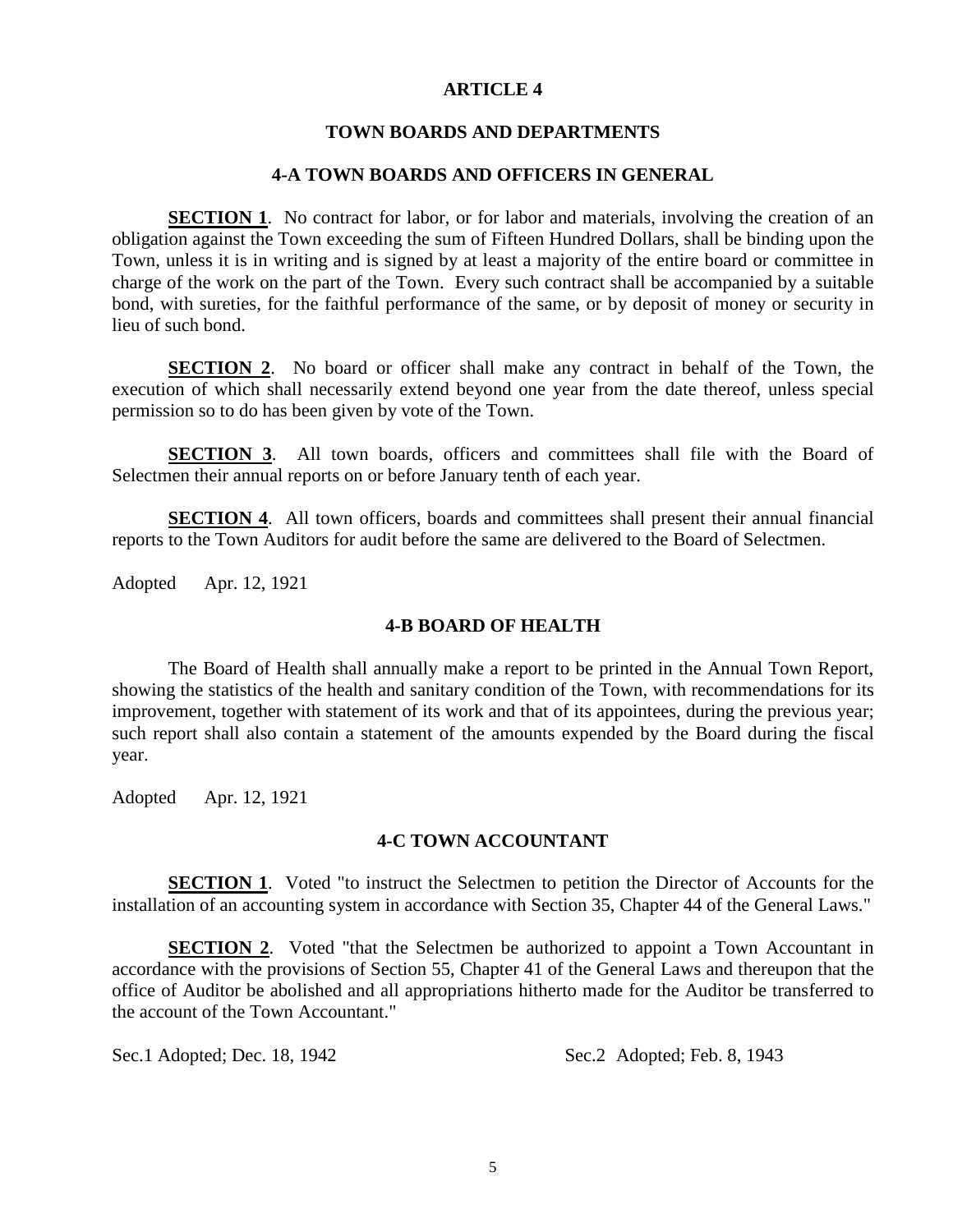# **4-D TOWN COUNSEL**

**SECTION 1**. The Board of Selectmen shall, annually on or before the first day of July, and whenever a vacancy shall exist, choose some competent lawyer to act as Town Counsel, who shall be paid such remuneration as they may determine.

**SECTION 2.** The term of office of said Counsel shall begin on the first day of July of each year and shall continue until the election and acceptance of his successor.

**SECTION 3**. The Town Counsel shall draft all bonds, deeds, leases, obligations, conveyances, and other legal instruments, and do every professional act which may be required by him by vote of the Town or any Board of town officers. Also when required by said boards or any committee of the Town, he shall furnish a written opinion on any legal question that may be submitted to him in regard to any matter which concerns the Board or committee requesting the opinion, and he shall at all times furnish legal advice to any officer of the Town who may require his opinion upon any subject concerning the duties incumbent upon such officer by virtue of his office.

**SECTION 3A**. The Town Counsel, with the advice and consent of the selectmen, shall have the power and authority to begin and prosecute any action at law or in equity deemed necessary for the protection of the interests of the town.

**SECTION 4.** He shall have charge of all suits brought by the Town, and shall appear before any court in the Commonwealth in defense of all actions or suits brought against the Town or its officers in their official capacity.

**SECTION 5.** Immediately upon being notified by the Chief of Police or Superintendent of Streets, or upon the receipt of notice from any other source, of injury to person or property under circumstances which may give rise to a claim for damages against the Town, the Town Counsel shall make a careful and complete investigation of all the facts relative thereto, and in case of injury to a person, he shall, if it seems practicable, immediately cause a physical examination of the injured person to be made by the Town Physician and such further examination as he sees fit. Within ten days after the claim for damages for any cause has been received by the Town Counsel he shall make a written report to the Selectmen of the nature and circumstances of the claim, together with such recommendations regarding the same as he deems advisable.

**SECTION 6.** The Town Counsel shall prosecute in the local district court all cases for violation of the by-laws of the Town.

**SECTION 7.** He shall annually make a written report to the Selectmen, to be printed in the Annual Town Report, concerning the professional services rendered by him during the preceding year; said report shall contain a statement of each case which has been settled, tried, or otherwise disposed of by him during the year; and also a statement of each case which is still pending and the status of the same, together with such other information and recommendations as he may deem advisable.

Sec.3A; Amended Feb. 12, 1945

Adopted Apr. 12, 1921 Sec.1 & 2; Amended Sept.30, 1974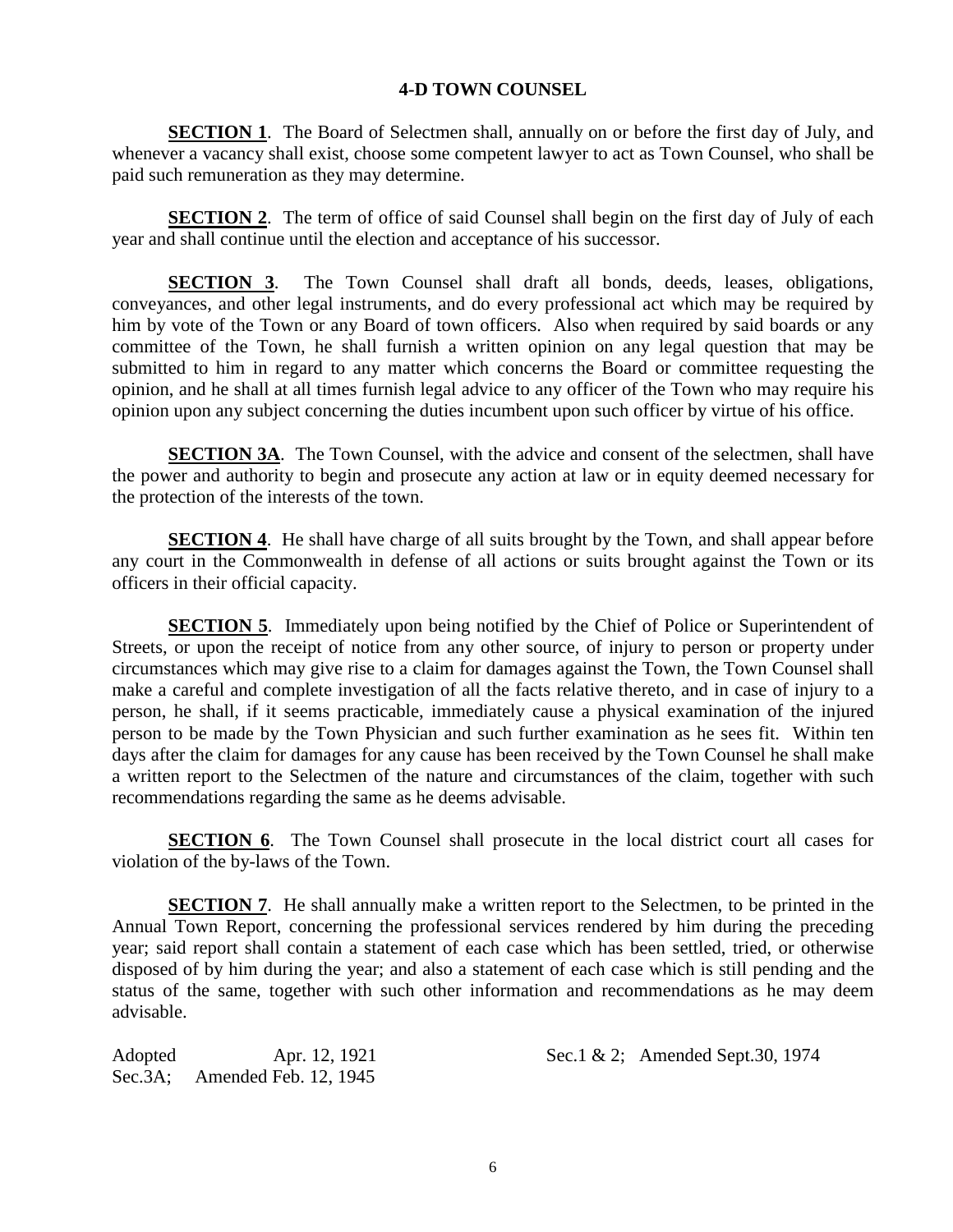# **4-E MUNICIPAL LIGHT DEPARTMENT**

**SECTION 1.** The department of electric wires and street lights shall be in charge of an Inspector who shall be the Manager of the Municipal Light Department and who shall be appointed by the Municipal Light Board on or before March 1st of each year. He shall hold office until another is appointed in his place. The Light Board may at any time remove him for cause. He shall keep a record of the business of his department, and submit to the Selectmen in time for publication in the Annual Town Report a yearly report of such business.

**SECTION 2.** He shall have supervision of all electric and other wires erected in, upon, over or under any street or building, and of all poles supporting wires or lamps and street-lights, and shall require all persons and corporations owning or operating wires to conform to the conditions and requirements of Chapter 166 of the Acts of the Legislature of the year 1895 or acts in amendment thereto.

**SECTION 3.** He shall by virtue of his office be the Superintendent of Fire Alarm, Telegraph and Police Signal Systems, and all other electric wire systems now or hereafter owned by the Town.

**SECTION 4.** He may, with the approval of the Light Board, appoint and remove such assistants as may be necessary for the work to be done, permitted by the appropriation.

**SECTION 5.** Any person or corporation operating electric or other wires within the town shall, upon request of the Inspector, furnish him with such information as may be necessary to the faithful and effectual discharge of his duties under this By-Law.

**SECTION 6**. The Inspector shall have access at all reasonable times to all wires, appliances, and apparatus in the interior of a public building or on private premises, which are intended for carrying an electric light or power current, and no person shall arrange, affix, or change any such wires or apparatus without giving the Inspector reasonable opportunity to inspect such wires and their arrangement and fixtures before the same are covered or enclosed; and no person shall place such wires in any building in process of construction or alteration until all gas, steam, sewer, water, and furnace pipes have been placed in proper position, without the permission of the Inspector. No person shall connect such wires in the interior of buildings and on private premises with an outside circuit which crosses or runs along, over or under any street or way of the town, without written permission therefor having been first obtained from the Inspector.

**SECTION 7.** No person or corporation shall attach any wire or line for the transmission of electricity for any purpose, except the lines and wires of the Town of Shrewsbury, to any post, except on his own premises or upon other lands with the consent of the owner thereof, nor insert the same into any underground conduit, except with the consent of the owner, and by the approval of the Municipal Light Board.

Adopted Apr. 12, 1921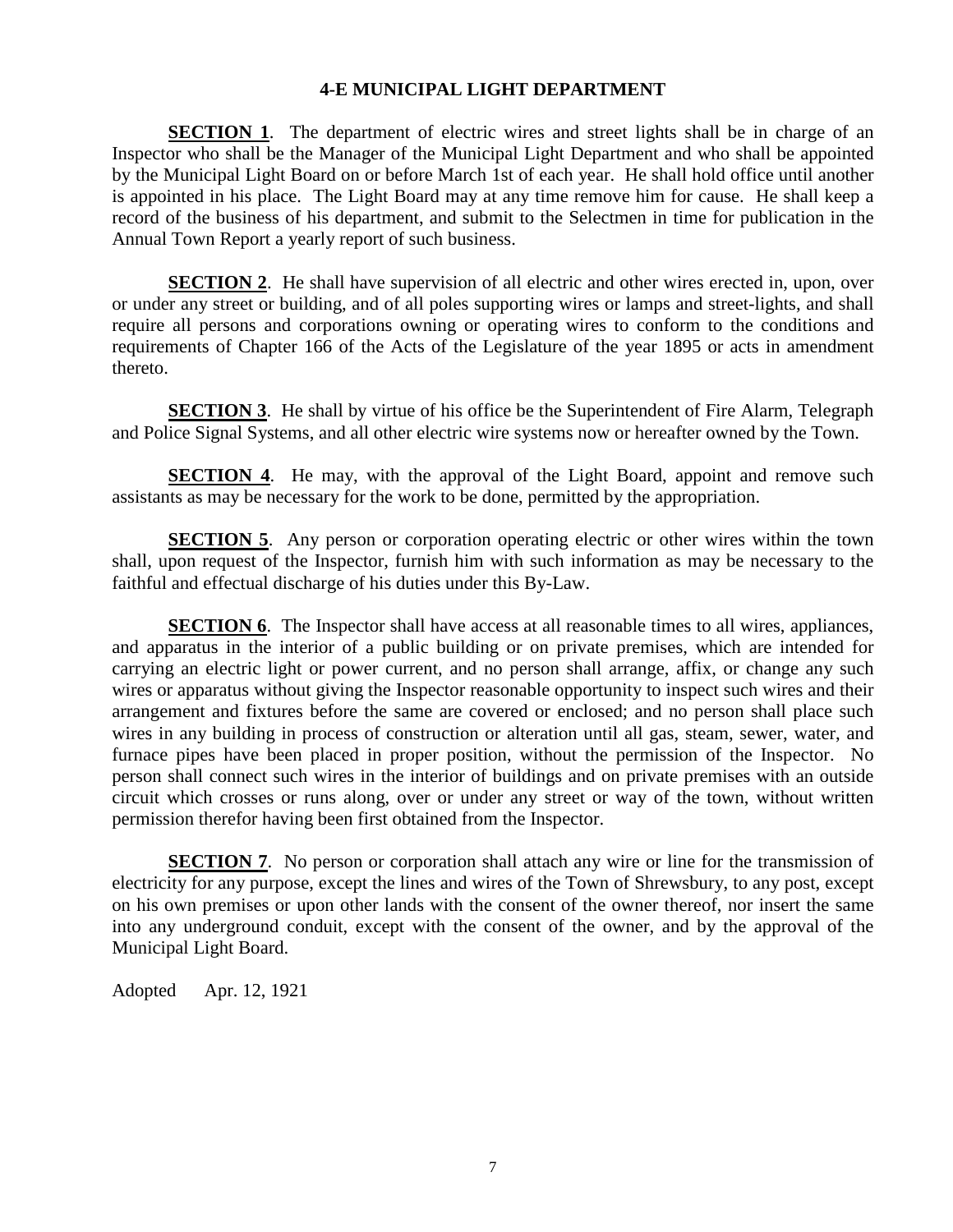# **4-F TOWN TREASURER AND COLLECTOR**

**SECTION 1.** The Selectmen shall appoint a Town Treasurer who shall also act as Collector of Taxes. Appointment shall be for a three-year period, or until a successor is appointed and qualifies, except that the first appointment shall be for the period beginning with the annual election of officers in 1960, and ending on the first Monday in March, 1962. Thereafter appointments shall be made on or before the first Monday in March in each third year.

**SECTION 2.** The treasurer shall be a person especially fitted by education or training and by previous experience in finance or accounting.

**SECTION 3.** The town treasurer may be removed by the Selectmen for cause, after such notice and hearing as they may deem advisable.

**SECTION 4.** In the event of a vacancy in the office of the town treasurer the Selectmen shall appoint a successor to hold such office until the expiration of the term for which the original appointment was made.

**SECTION 5.** The Collector of Taxes shall collect, under the title of Town Collector, all accounts due the town, with all the powers and duties provided in General Laws, Chapter 41, Section 38A, which statute is hereby accepted and made a part of this bylaw. The Town Collector shall have the further right to call for all such accounts and examine the records of any officer or department deemed necessary for the full performance of the duties of the office.

**SECTION 6.** The Town Collector shall pay all fees received by him by virtue of his office into the Town Treasury.

Sec.1-5; Adopted Nov. 9, 1959 Sec.1-5; Amended Jan. 8, 1990

Originally Adopted Feb. 14, 1944 Sec.6; Adopted Jun. 22, 1971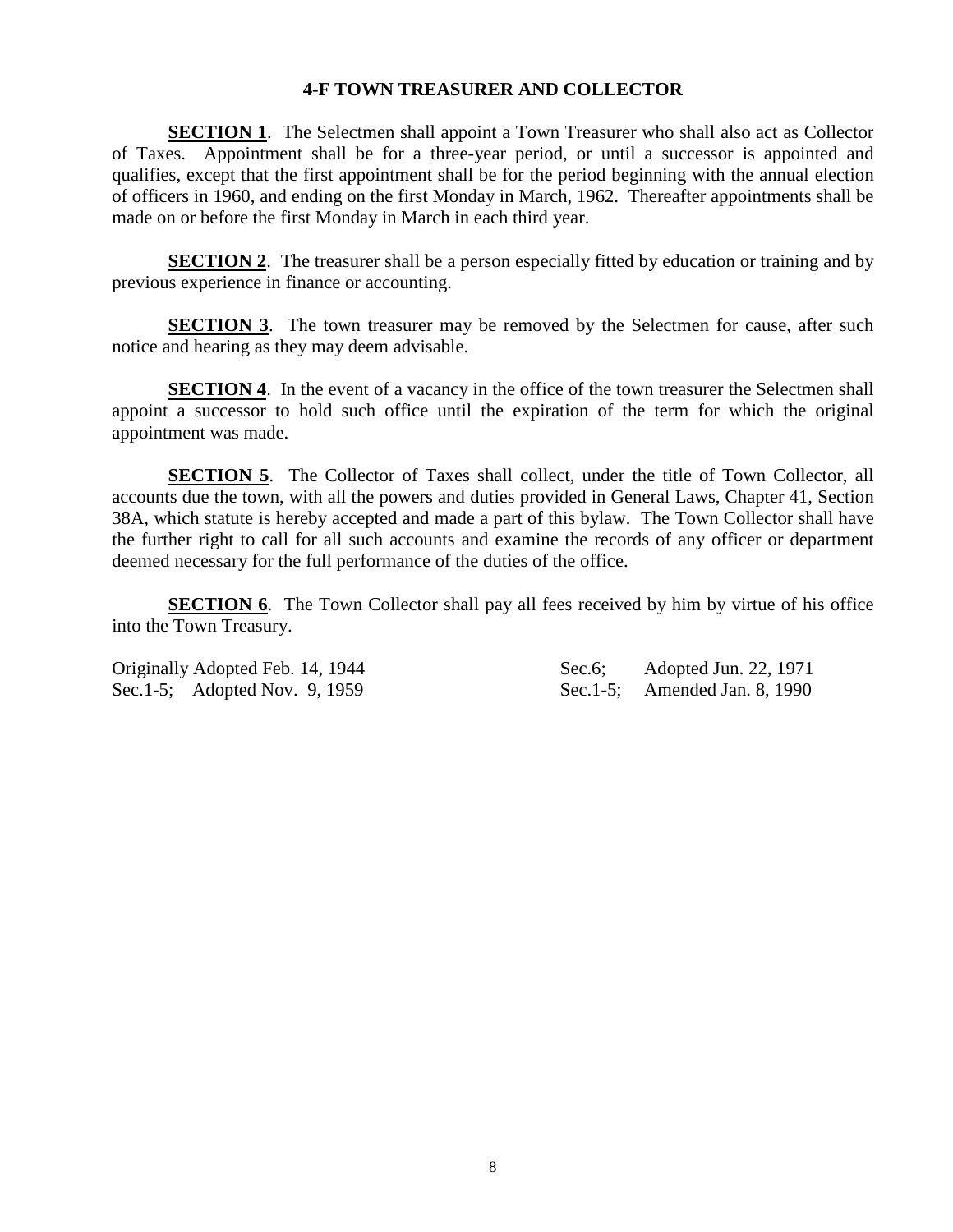#### **4-G FIRE DEPARTMENT**

The regular hours of duty of the members of the Fire Department of the Town of Shrewsbury, other than the hours during which such members may be summoned and kept on duty because of conflagration or other personnel requirements of the Department, shall be a yearly average of 48 hours per week. If any member of the Fire Department shall be required to be on duty for any period in excess of his regular hours of duty established pursuant to this by-law, he shall be given time off equal to such periods of overtime duty, or, if time off cannot be given by reason of personnel shortage or other cause, he shall be paid for such period of overtime duty at one and one-half times the hourly rate of his regular compensation for his average weekly hours of regular duty, or at the call fire fighter rate, whichever is higher.

Any member of the regular Fire Department shall reside and continue to reside during his employment within fifteen miles of the limits of the Town of Shrewsbury. Said distance shall be measured from the closest border limits of the Town of Shrewsbury to the closest border limits of the city or town in which said member resides.

| Adopted; Jan. 9, 1956  |  |                                    | Amended: Mar. 17, 1969 |
|------------------------|--|------------------------------------|------------------------|
| Amended; Apr. 2, 1956  |  |                                    | Amended; Mar. 15, 1971 |
| Amended: Mar. 21, 1966 |  | 2nd Paragraph Adopted; May 17,2006 |                        |

Voted Mar. 5, 1973 to accept M.G.L. Ch. 48, Sec. 58D (42 hour/Week)

# **4-H HISTORIC DISTRICT COMMISSION**

**SECTION 1**. There is hereby established an Historic District Commission under the provisions of the "Historic Districts Act", General Laws, Chapter 40C, consisting of seven members appointed by the Board of Selectmen, including one member, where possible, from two nominees submitted by the Shrewsbury Historical Society or the Society for the Preservation of New England Antiquities; one member, where possible, from 2 nominees of the Massachusetts state chapter of the American Institute of Architects; and one member, where possible, from two nominees of the Board of Realtors covering Shrewsbury. One or more shall, where possible, be a resident of an Historic District established in Shrewsbury pursuant to the Historic Districts Acts. When the Commission is first established, two members shall be appointed for a term of one year; two members shall be appointed for a term of two years, and three shall be appointed in like manner for three years, and their successors shall be appointed in like manner for terms of three years.

**SECTION 2**. There is hereby established an Historic District under the provisions of the Historic Districts Acts, General Laws, Chapter 40C. Said District is shown on a plan entitled, "Proposed Historic District, Shrewsbury, Massachusetts - Scale: l"=100', September, 1972, Shrewsbury Engineering Department." In addition the following property shall be included within a Historic District: Main Street - Assessors Tax Plate 23, Parcel 137.

**SECTION 3**. The Historic District Commission shall have all the powers and duties of Historic District Commissions as provided by the Historic Districts Act, General Laws, Chapter 40C, and of subsequent amendments thereto.

**SECTION 4**. The Historic District Commission shall adopt rules and regulations for the conduct of its business not inconsistent with the provisions of the Historic Districts Act, General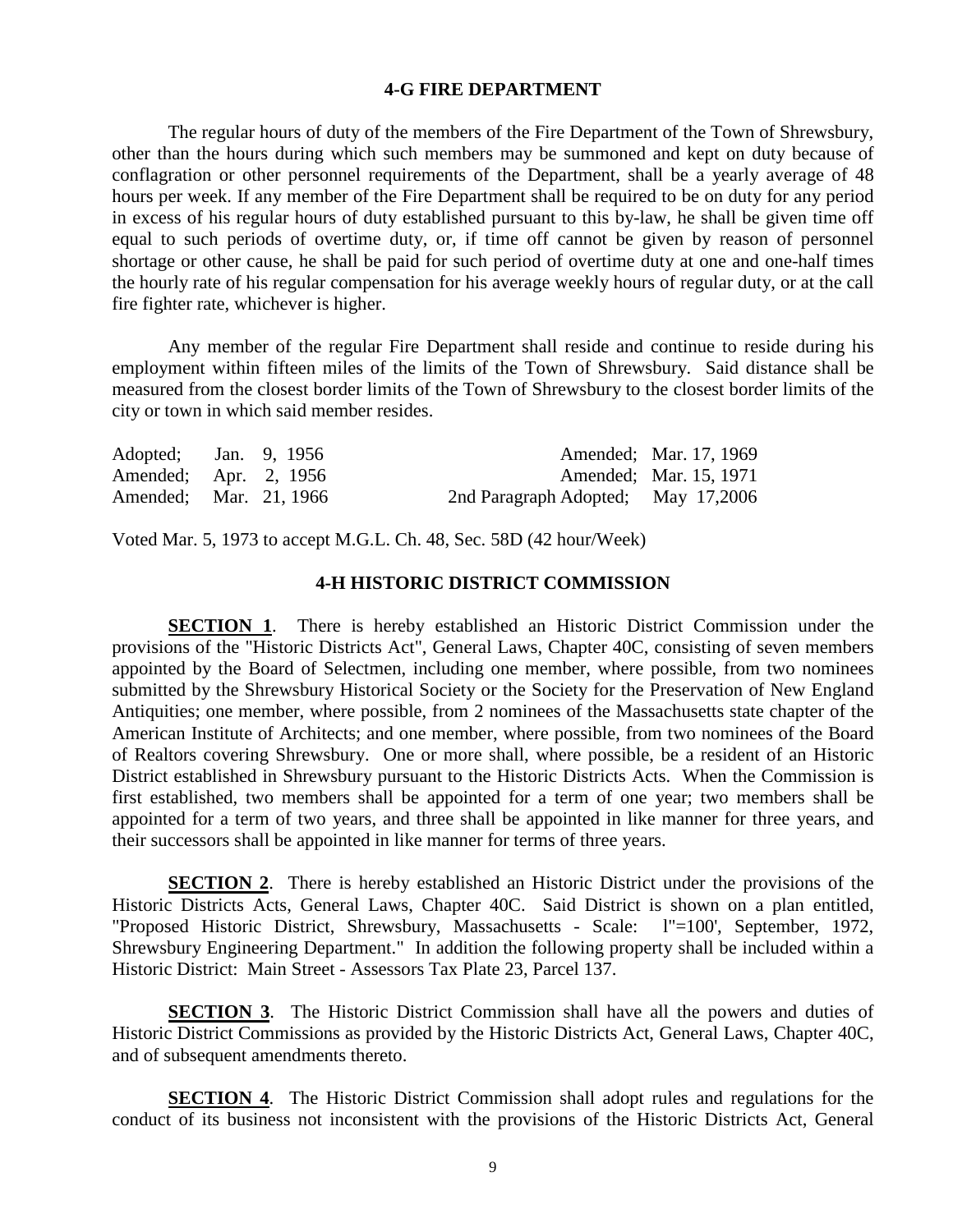Laws, Chapter 40C, and may, subject to appropriation, employ clerical and technical assistants or consultants and may accept money gifts and expend same for such purposes.

**SECTION 5**. In case any section, paragraph or part of this bylaw be for any reason declared invalid or unconstitutional by any court of last resort, every other section, paragraph or part shall continue in full force and effect.

**SECTION 6**. The authority of the Historic District Commission shall not extend to the review of any of the following categories of buildings, structures, or exterior architectural features in the Historic District established by Paragraph 2, above:

- (a) Temporary structures or signs, subject, however, to such conditions as to duration of use, location, lighting, removal and similar matters as the Commission may reasonably specify;
- (b) Terraces, walks, driveways, sidewalks and similar structures, or any one or more of them, provided that any such structure is substantially at grade level;
- (c) Storm doors and windows, screens, window air conditioners, lighting fixtures, antennae and similar appurtenances, or any one or more of them;
- (d) Signs of not more than one square foot in area in connection with use of a residence for a customary home occupation or for professional purposes, provided only one such sign is displayed in connection with each residence and if illuminated is illuminated only indirectly; and one sign in connection with the nonresidential use of each building or structure which is not more than twelve square feet in area, consisting of letters painted on wood without symbol or trademark and if illuminated is illuminated only indirectly; or either of them.
- (e) The reconstruction, substantially similar in exterior design, of a building, structure or exterior architectural feature damaged or destroyed by fire, storm or other disaster, provided such reconstruction is begun within one year thereafter and carried forward with due diligence.

**SECTION 7.** Unanimously voted that the Town delegate the powers and duties of an Historical Commission to the Historic District Commission.

|           | Adopted | Oct. 2, 1972  |
|-----------|---------|---------------|
| $Sec.2$ ; | Amended | May 27, 1975  |
| $Sec.7$ ; | Adopted | June 14, 1976 |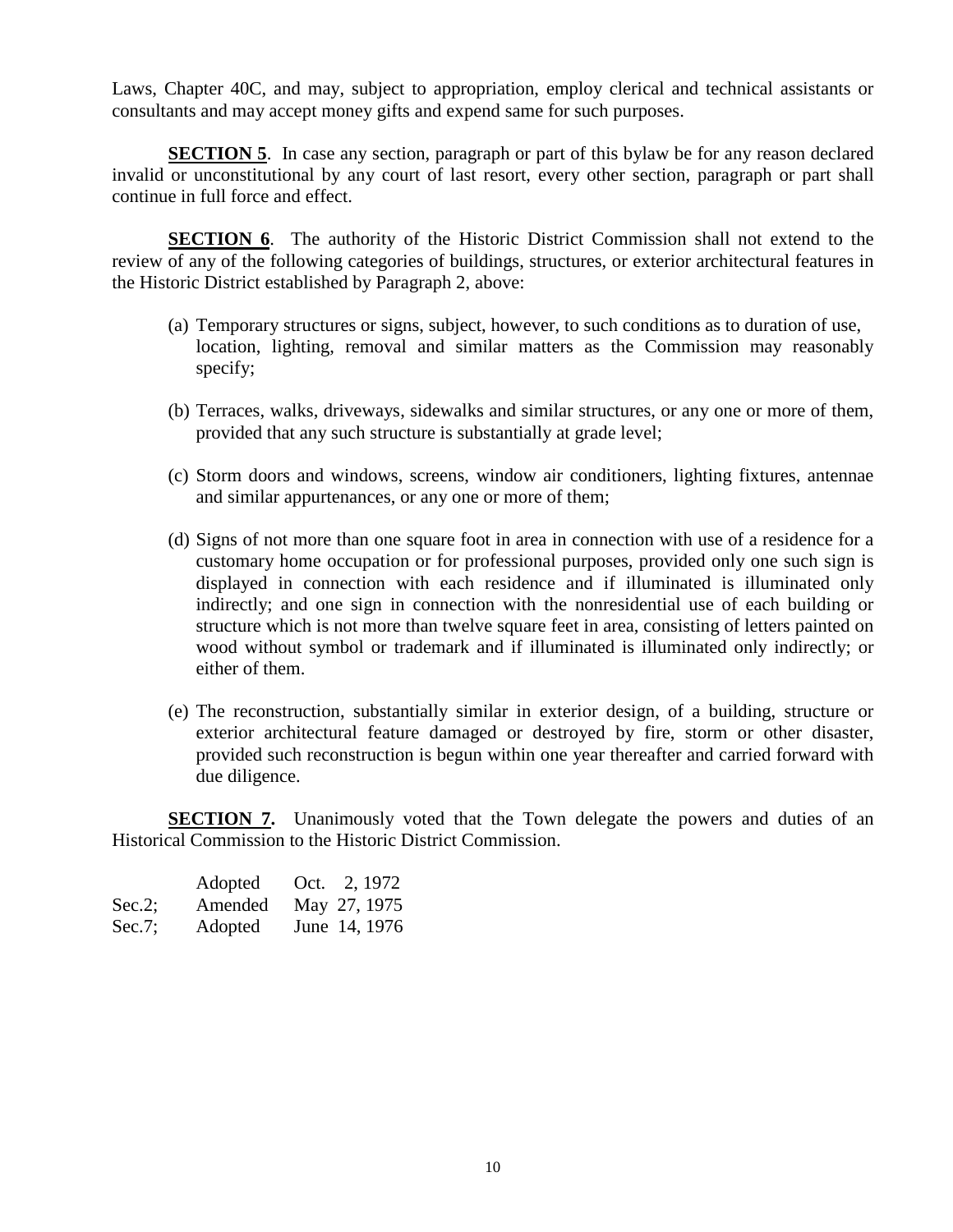#### **4-I POLICE DEPARTMENT**

\*\* The regular hours of duty of the members of the Police Department of the Town of Shrewsbury shall not exceed a yearly average of 37-1/3 hours per week except in the case of public emergency or of any unusual demand for the services of the Police in town. The hours of duty and the time and manner of excusing members of the Police Department shall be determined by the Chief of Police, and a member so excused shall, except as above provided, be exempt from duty and from attendance at a police station or other place, but otherwise shall be subject to all laws, rules and regulations relating to members of the Police Department of the Town of Shrewsbury. In the event that a member is required to work in excess of 40 hours in any one week compensatory time off shall be granted to him as soon thereafter as possible.

Any regular police officer in the service of the Town of Shrewsbury who shall be required to be on duty for any period in excess of his regular hours of duty as from time to time established, shall be given time off equal to such period of overtime duty, or, if time off cannot be given by reason of personnel shortage or other cause, he shall be paid for such period of overtime duty at \* one and onehalf times the hourly rate of his regular compensation for his average weekly hours of regular duty, as authorized by the provisions of General Laws, Chapter 147, Section 17c as amended by Acts of 1956, Chapter 349.

Any member of the regular Police Department shall reside and continue to reside during his employment within fifteen miles of the limits of the Town of Shrewsbury. Said distance shall be measured from the closest border limits of the Town of Shrewsbury to the closest border limits of the city or town in which said member resides.

2nd Paragraph Adopted Oct. 15, 1956 3rd Paragraph Adopted May 17, 2006 Amended Mar. 15, 1971

1st Paragraph Adopted Apr. 2, 1956 \*\* Amended May 21, 1973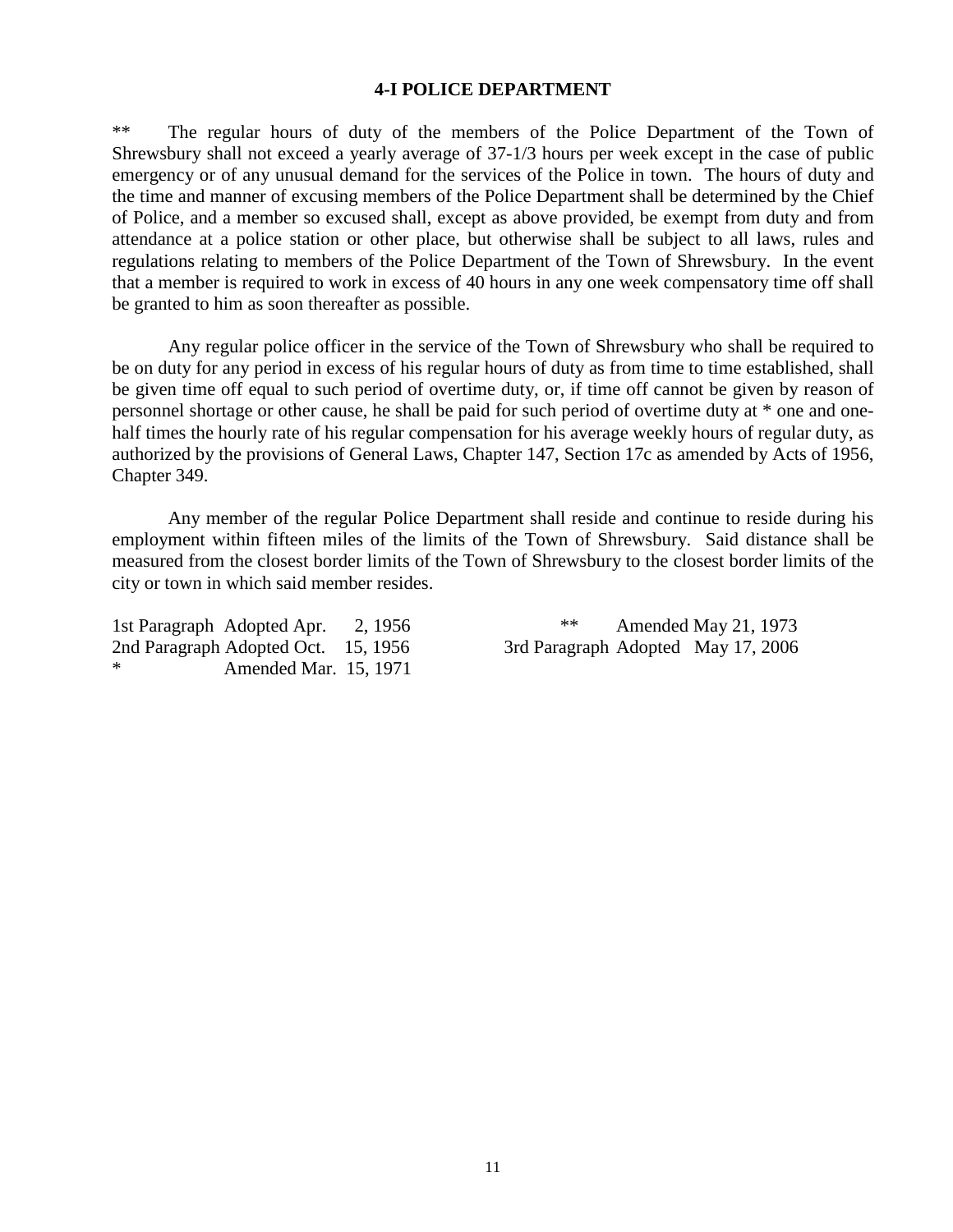#### **4-J WATER DEPARTMENT**

#### **ASSESSMENTS**

Special assessments may be levied to meet the whole or part of the cost incurred of laying pipes in public and private ways for the conveyance or distribution of water to the inhabitants of the town of Shrewsbury. An owner of land which receives benefit from the laying of water pipes in public or private ways upon which his land abuts shall pay such proportionate part of the cost, not already assessed, of extending such water supply to his land as may be determined by the Board of Selectmen. The amount to be charged against each parcel of land receiving such benefit shall include the cost of pipes and other material and of the labor in laying them and other expenses incidental thereto and shall be ascertained, assessed and certified by the Board of Selectmen of the Town of Shrewsbury.

Assessment for the cost of providing and laying water pipes in public and private ways shall be made upon the several parcels of land receiving benefit from the laying of such pipes by a fixed uniform rate based upon the estimated average cost of all the water pipes therein and the laying thereof, according to the frontage of such land on any way on which a water pipe is laid.

Whenever the Town votes to lay water pipes in public and private ways, and to make assessments for the construction of such improvement, the Board of Selectmen shall forthwith cause to be recorded in the Worcester District Registry of Deeds a statement of the vote adopted by the Town specifying the ways in which such water pipes are to be laid, and the estimated assessment per foot of frontage of land abutting thereon. No assessment shall be levied in excess of the benefit to the land assessed from the laying of the water pipes for which the assessment is levied or in excess of the estimate as recorded in the Registry of Deeds. The Board of Selectmen may extend the time of payment of the assessment in accordance with the provisions of General Laws, Chapter 80, and if the order for assessment is upon land not built upon, shall extend the time of payment of the assessment and interest thereon at the rate of 4% per annum until said land is built upon or for a fixed time, and the assessment and interest shall be paid within three months after such land is built upon or at the expiration of such fixed period.

Adopted Apr. 2, 1956

#### **4-K PARK COMMISSION**

#### **GIFTS AND EXPENDITURES**

The Park Commission is hereby authorized to accept gifts and grants from the Federal Government, from charitable corporations, from a private corporation, or from an individual. Such sums as may, from time to time, be received, shall be deposited with the Town Treasurer and held as a separate account.

The Park Commission may, with the approval of the Selectmen, expend funds from the said account for any purpose it is otherwise authorized to perform without further appropriation.

Adopted Mar. 20, 1972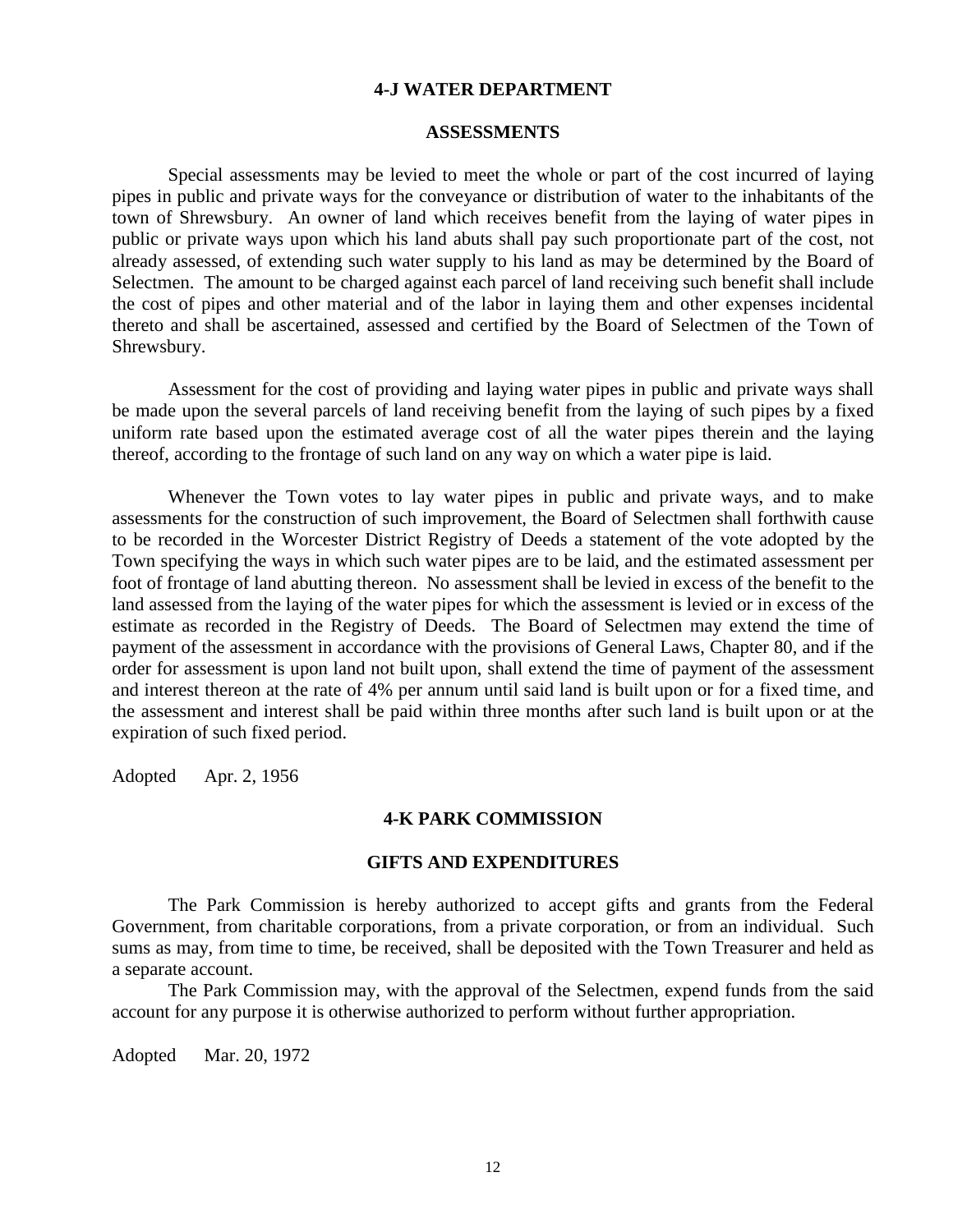# **4-L COUNCIL ON AGING**

There shall be a council on aging consisting of not less than three nor more than seven members who shall be registered voters of the Town and who shall be appointed by the Town Manager for the purpose of coordinating or carrying out programs designed to meet the problems of the aging in coordination with programs of the Commission on Aging established under Section 73 of Chapter 6 of the General Laws of Massachusetts.

Adopted Oct. 2, 1972

#### **4-M TOWN CLERK**

**SECTION 1.** The Selectmen shall appoint a Town Clerk. Appointment shall be for a three-year period, or until a successor is appointed and qualified, except that the first appointment shall be for the period beginning with the annual election of officers in 2006, and ending on the first Monday in March, 2009. Thereafter appointments shall be made on or before the first Monday in March in each third year.

**SECTION 2.** The town clerk shall be a person especially fitted by education or training in public or business administration and by previous experience in work associated with local government record keeping and/or elections.

**SECTION 3.** The town clerk may be removed by the Selectmen for cause, after such notice and hearing as they may deem advisable.

**SECTION 4.** In the event of a vacancy in the office of the town clerk the Selectmen shall appoint a successor to hold such office until the expiration of the term for which the original appointment was made.

**SECTION 5.** The town clerk shall exercise all powers and undertake all duties and responsibilities as set forth in General Laws, Chapter 41 or any other Chapter relating to the duties and responsibilities normally associated with that of an elected town clerk except as modified by this Article.

**SECTION 6.** The town clerk shall pay all fees received by virtue of the office into the Town Treasury.

Adopted May 19, 2004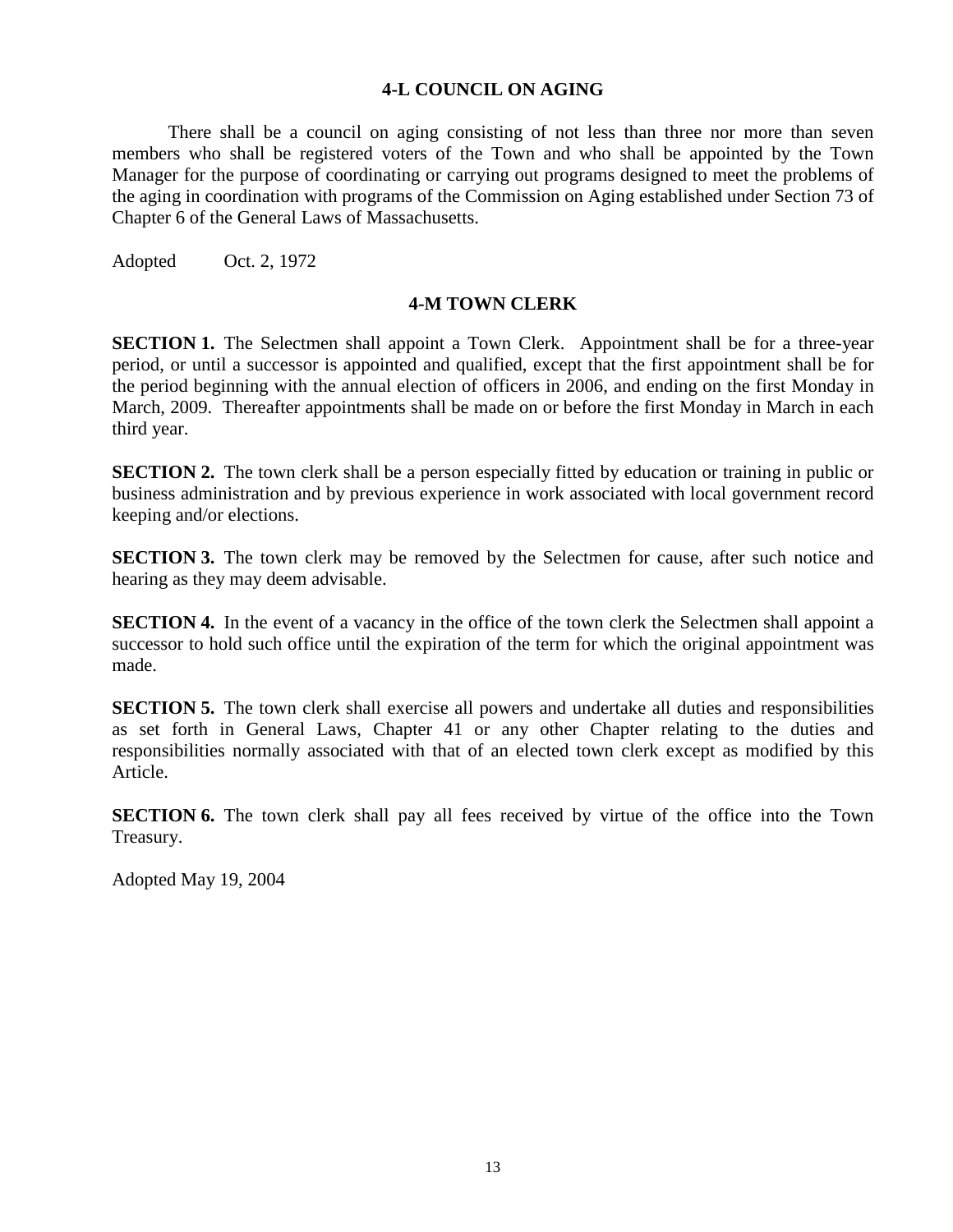### **DISPOSAL OF OBSOLETE EQUIPMENT, ETC.**

The Town Manager shall have the authority to sell or otherwise dispose of old, worn-out or obsolete equipment, disused material and junk in all departments and activities of the Town under his supervision and for all departments and activities not under his supervision upon request signed by the head of the department.

Adopted Apr. 4, 1955

#### **ARTICLE 6**

# **CLAIMS**

**SECTION 1**. All claims against the Town shall be referred to the Town Manager. If he deems any such claim to be of doubtful validity, excessive in amount or otherwise contrary to the interests of the Town, he shall refer it to the Selectmen.

**SECTION 2.** The Selectmen shall investigate the facts of any claim referred to them by the Town Manager and determine whether such claim should be allowed or denied and the amount of payment, if any, which should be made.

**SECTION 3.** All litigation upon claims shall be under the supervision of the Town Manager who shall, with the approval of the Selectmen, have authority to defend or compromise any litigation to which the Town is a party.

**SECTION 4.** Any by-law or vote contrary to the foregoing articles is hereby repealed and rescinded.

Adopted Nov. 18, 1957

# **ARTICLE 7 CONTRACT PROCEDURE**

The procurement of all supplies and services shall be conducted in accordance with General Laws Chapter 30B.

| Adopted Mar. 27, 1950  | Amended May 22, 1985   |
|------------------------|------------------------|
| Amended Mar. 26, 1951  | Amended May 17, 1995   |
| Amended Sept. 16, 1957 | Amended May 22, 1998   |
| Amended Feb. 16, 1959  | Amended Oct. 30, 2000  |
| Amended Mar. 22, 1971  | Amended Sept. 13, 2011 |
|                        |                        |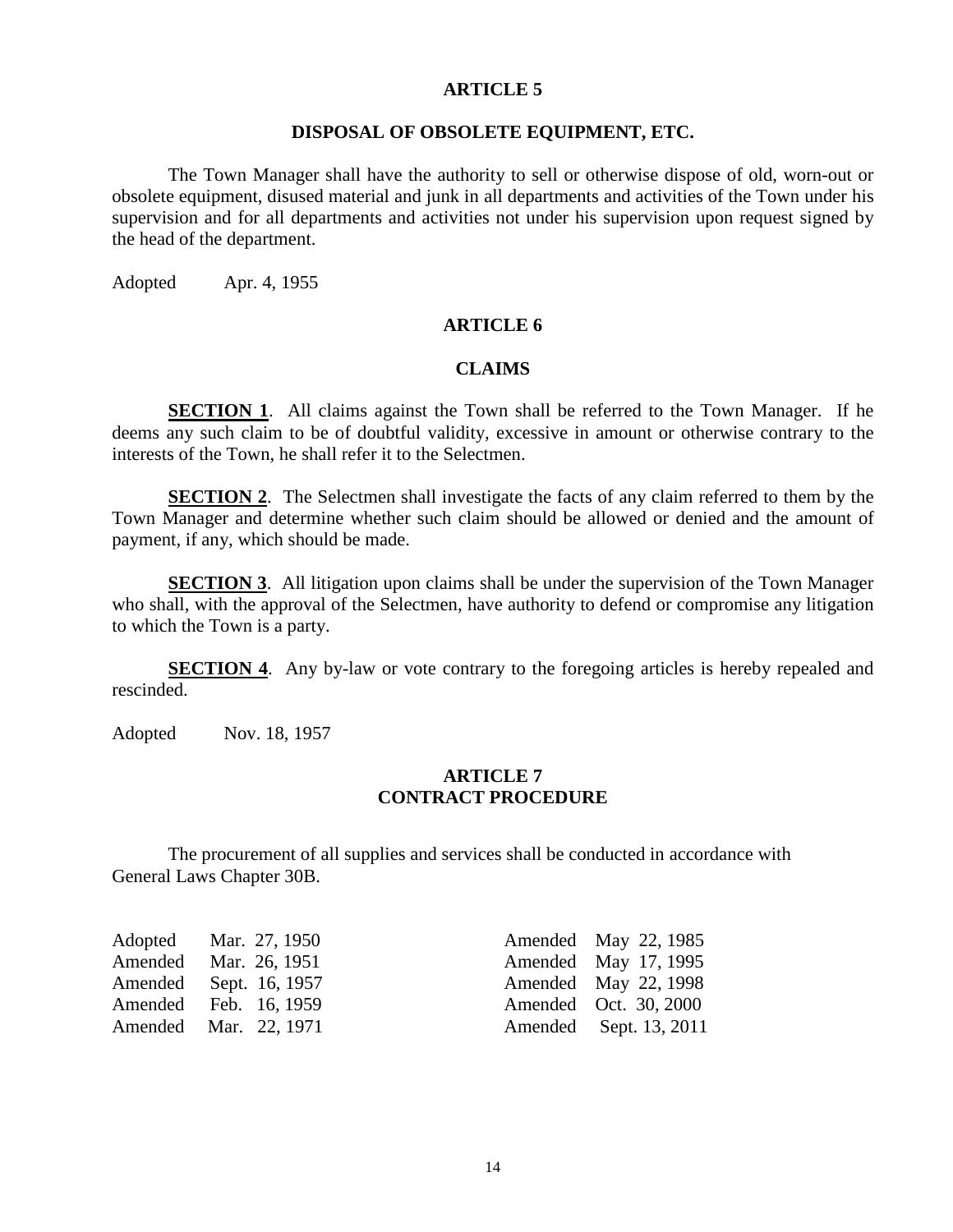# **NUMBERING OF BUILDINGS**

The Board of Selectmen may require the numbering of any buildings in the Town on or near the line of public or private ways; such numbering shall be made by the Assessors subject to the approval of the Board of Selectmen.

Adopted Apr. 12, 1921

# **ARTICLE 8A**

## **RECYCLING**

Material set out for collection by the Town shall be separated into recyclable materials, compostable materials and rubbish. Recyclable material shall be defined as glass bottles and jars, bimetal food cans, plastic containers, aluminum cans, newspapers and recyclable papers. Compostable materials shall be defined as leaves, grass and leaves, grass and yard waste.

Adopted May 25, 1994 Amended May 22, 2002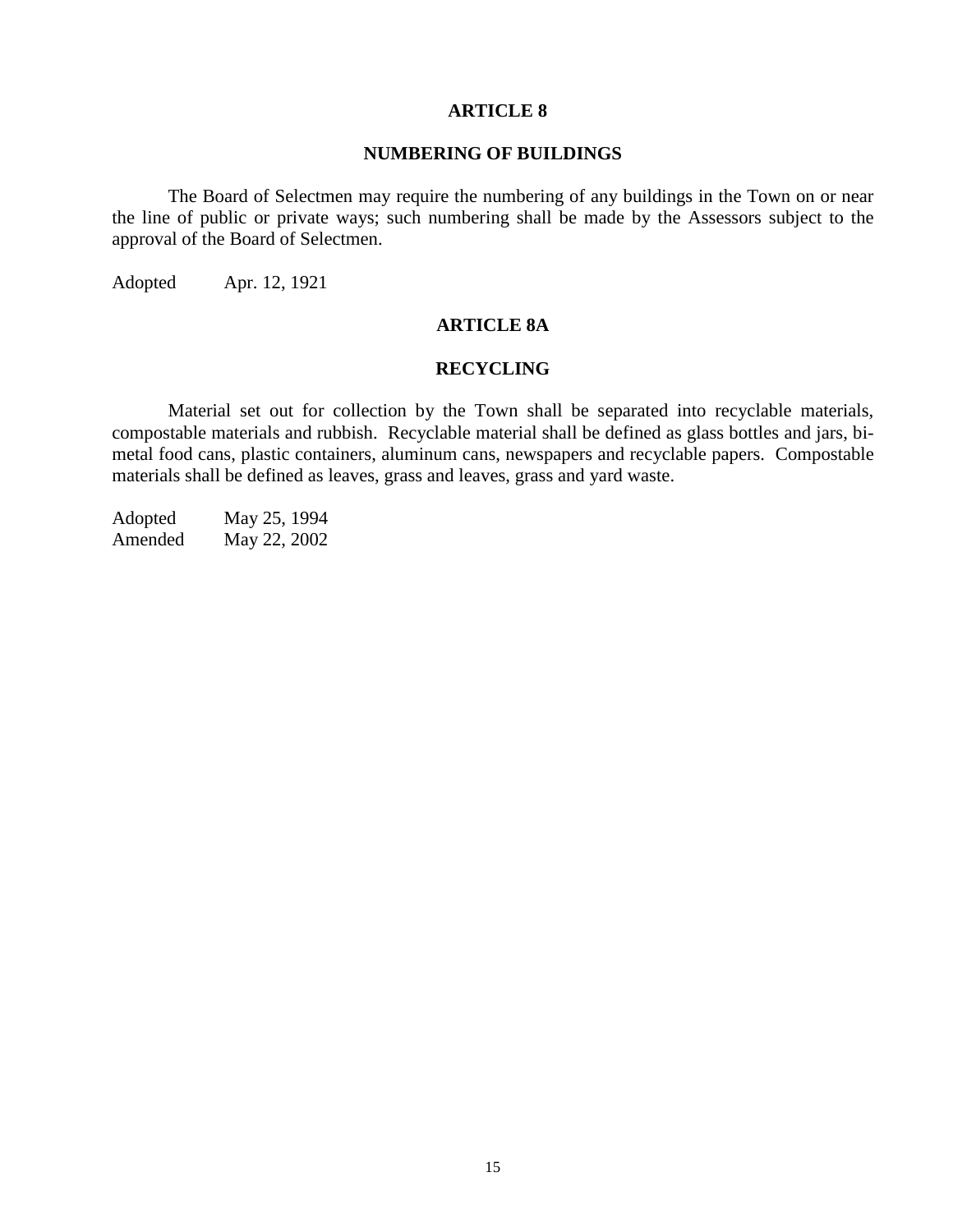### **VEHICLES/TRAVELED WAYS**

# **9-A STREETS, ROADS AND HIGHWAYS**

**SECTION 1.** No person having charge of a vehicle in any street shall neglect or refuse to stop the same or to place the same as directed by a police officer or constable.

**SECTION 2.** No person having under his care or control any vehicle, shall permit the same, or the animal or animals attached thereto, if any, to stand on or across any public highway, street or sidewalk, in such a manner as to obstruct the travel over the same, for an unnecessary length of time. No person shall stop with any vehicle in any public street so near another vehicle as to obstruct public travel; and no person shall stop with any vehicle upon or across any crossing in any street or highway of the Town, nor in front of any street railway signal post on any such street or highway.

**SECTION 3.** A person driving or controlling a vehicle in turning to the left into another street shall pass to the right of and beyond the center of the intersecting street before turning.

**SECTION 4.** No person shall ride, drive or cause to be driven any horse or vehicle over that part of any street which is being mended, repaired or paved, if a watchman or signal is placed prohibiting the same.

**SECTION** 5. The driver of any vehicle proceeding on the track in front of a street car shall, as soon as possible, turn therefrom on signal by the motorman or conductor of the car.

**SECTION 6.** No person shall erect, set up or maintain any fence, portico, platform or doorstep extending into or on any sidewalk, street or highway; and no person shall hoist any article or material from any street or sidewalk into any building or on to any premises adjoining the same so that said article or material shall overhang any part of the street or sidewalk, without first obtaining a permit from the Chief of Police. The Chief of Police may revoke any such permit at any time if in his opinion the apparatus used or the manner of operation is unsafe.

**SECTION 7.** No person shall place or cause to be placed in any street, way or public place in the town any obstruction, or any ashes, papers, tin cans, garbage, carrion, filth, offal, fuel, building materials, or any kind of rubbish except in such place and in such manner as shall be directed by the selectmen.

**SECTION 8**. No person by himself or his agents or servants shall distribute or place in or upon any street, square, park, common, lane, alley, way or other public place any placard, hand-bill, flyer, poster, advertisement or paper of any description.

No person shall place an obstruction on any sidewalk or highway of the town without a permit from the selectmen or road commissioners, and shall remove such obstruction immediately after receiving notice from a police officer, constable or selectmen of the town.

**SECTION 9.** No person shall pasture any animal or animals, either with or without a keeper, in any street, road or highway in the Town, and no person shall suffer horses or grazing beasts or swine to run at large in the Town. No person shall tie horses or other animals to any shade tree bordering on the public highway. No person shall wilfully or negligently cause swine, cows or horses to travel on the sidewalks of this town.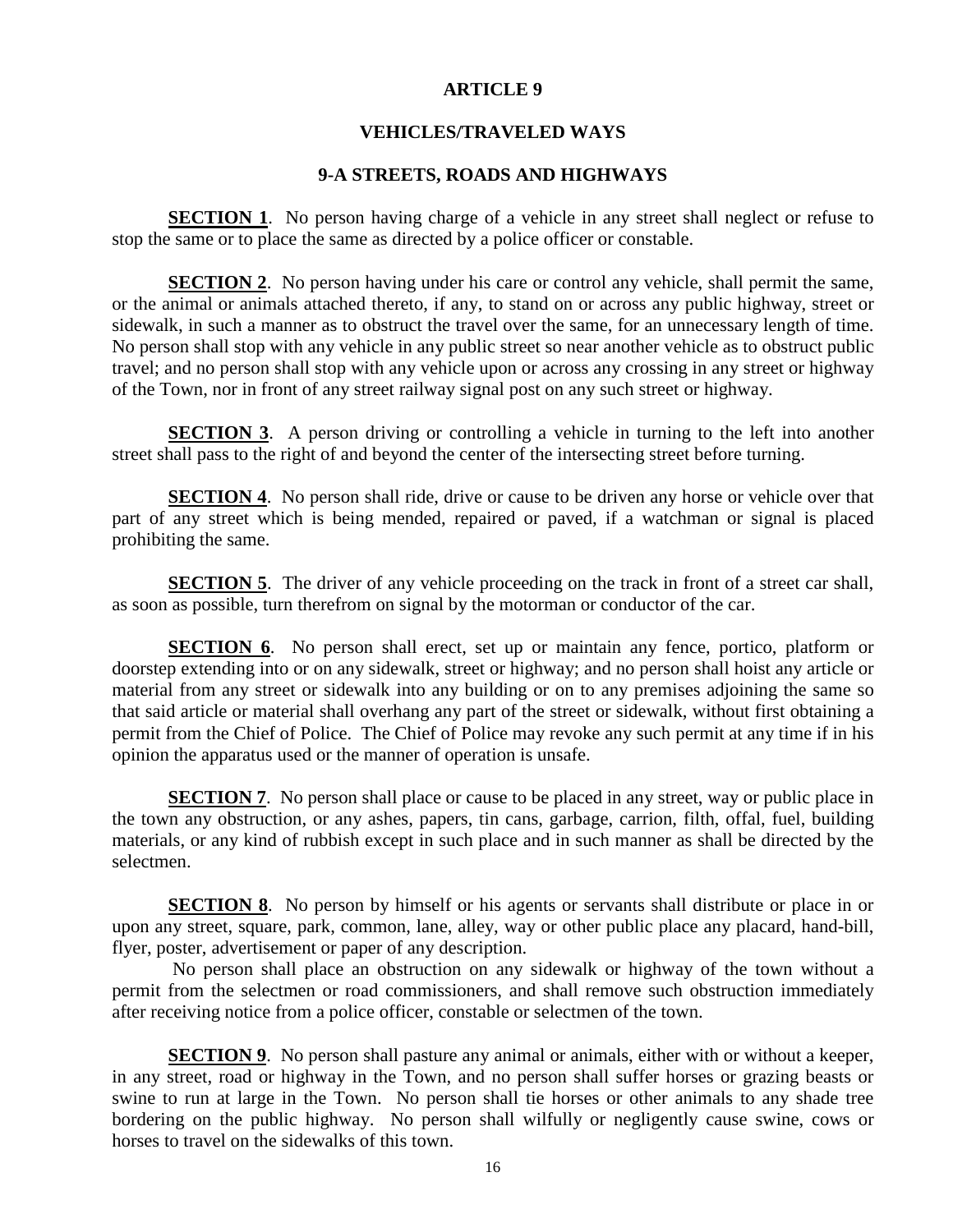**SECTION 10.** No person shall throw stones, snow-balls, sticks or other missiles, or kick football, or play at any game in which a ball is used, or fly kites or balloons, or shoot with an airgun, bow and arrow, sling shot or similar device in or across any of the public ways of the Town.

**SECTION 11.** No person shall wilfully or negligently obstruct the free passage of other persons on any sidewalk, street, road or highway, nor shall any person loiter upon any sidewalk or in any street, road or highway of the Town. No person shall use any handcart or handbarrow, or any cart or carriage, except invalids' or children's carriages or express wagons, on any sidewalk in the Town; and no person shall suffer any horse or horses or any neat cattle, sheep, goats or swine to stray upon any such sidewalk, or to be upon such sidewalk, so as to in any way obstruct, or endanger the free passage of persons thereon. No person shall ride or cause to be propelled a bicycle or motorcyle, or any other motor propelled vehicle, upon any sidewalk. No person shall throw or place any slippery substance upon any sidewalk or street crossing.

**SECTION 12.** No person who is the owner, or the tenant of any building adjoining any street, road or highway, in the Town, shall allow snow or ice to remain on any part of the roof thereof, where the fall of such snow or ice may endanger persons passing in such street, road or highway.

**SECTION 13**. No person shall coast or slide in, upon or across any street, sidewalk, road or highway, in the Town, except in such place and under such regulations as may be designated and established by the Road Commissioners, or the Selectmen, when they have charge of said streets, sidewalks, roads or highways.

**SECTION 14.** No person shall knowingly suffer or permit any water or other liquid substance to run or be discharged from any building owned by him or under his control, upon or across any curbed or finished sidewalk.

**SECTION 15**. No person shall fire or discharge any gun, pistol or firearms in or across any of the streets or public places within the Town; but this section shall not apply to the use of such weapons in the lawful defense of one's person, family or property or in performance of any duty required or authorized by law, nor upon such days as may be designated by the Board of Selectmen.

**SECTION 16.** No person shall throw or place or cause to be thrown or placed upon any street or highway of the Town any nails, spikes, screws, glass, tin cans or other sharp substance or articles.

**SECTION 17.** No person shall suffer a platform, or grate of any entrance, or opening to a cellar or basement, in any street or sidewalk, to rise above the surface on any street or sidewalk, and every such entrance or opening shall at all times be covered by a suitable platform or grate, and, in case of a coal hole, by a suitable covering.

**SECTION 18.** Whoever posts, affixes or in any way attaches any poster, handbill, notice, advertisement or placard, to or upon any trees, poles, walls, fences, building or structure not his own,

without the permission of the owners or proprietors of such wall, fence or structure shall forfeit and pay for each offense, a fine of not more than twenty dollars.

Adopted Apr. 12, 1921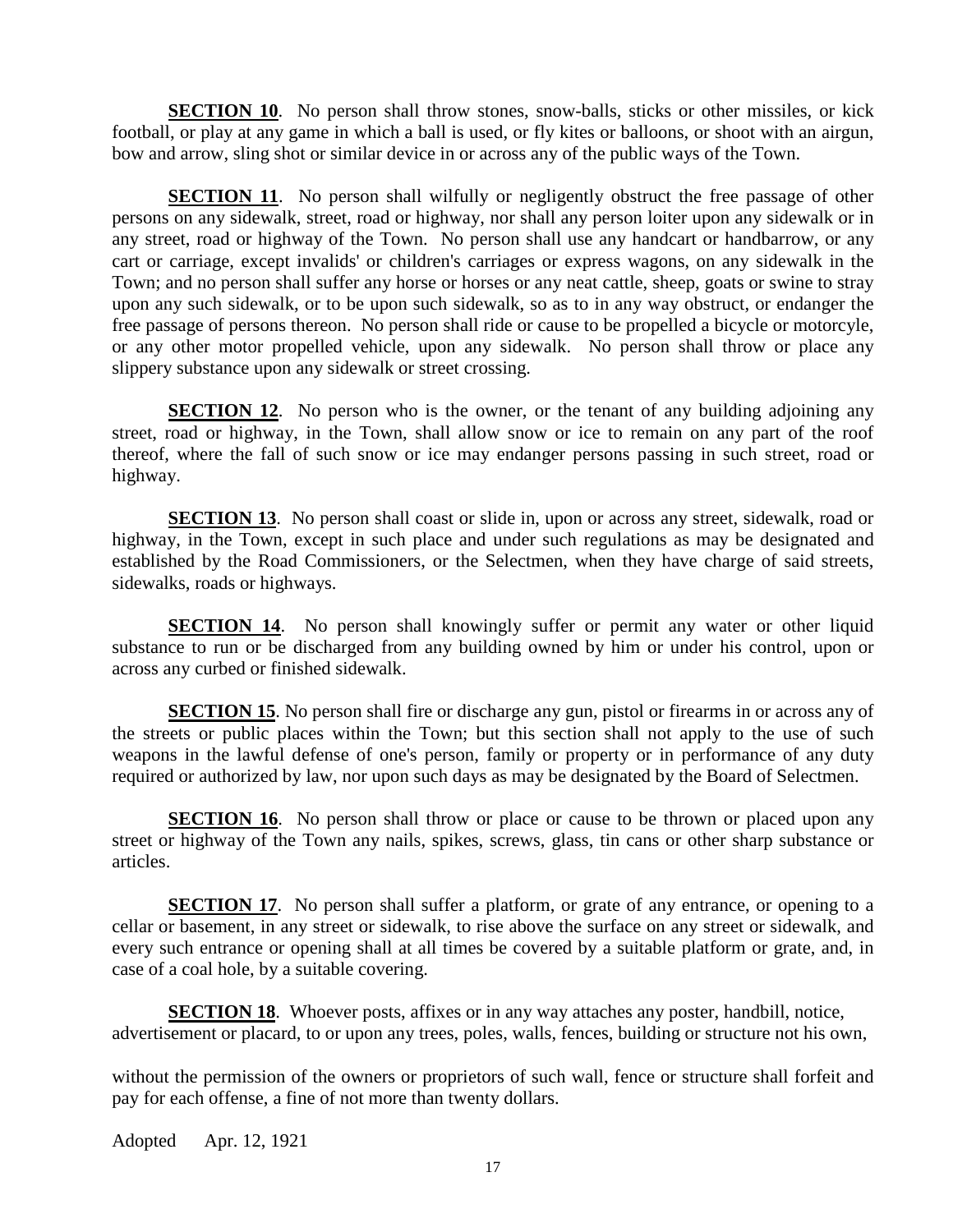#### **9-B OBSTRUCTING VEHICLES**

 No person shall place, or cause to be placed, any vehicle which shall interfere with the removing or plowing of snow or the removing of ice from any public way of the Town and the Superintendent of Streets or other officer in charge of public ways for the time being for the purpose of removing or plowing snow or removing ice from any public way is hereby authorized and empowered to remove or cause to be removed to some convenient place, including in such term a public garage, any vehicle interfering with such work and the owner of such vehicle shall be liable for the cost of such removal and the storage charges, if any, resulting therefrom.

Adopted Mar. 24, 1958

### **9-C UNREGISTERED MOTOR VEHICLES**

1. Definitions**.**

 For the purposes of this by-law, the following words and phrases shall have the meanings respectively ascribed to them by this section:

PERSON - any person, firm, partnership, association, corporation, company or organization of any kind.

PROPERTY - Any parcel of real property within the Town which is not a public street or highway including all contiguous parcels owned in whole or in part by the same person.

MOTOR VEHICLE - A machine propelled by power other than human or animal power, designed to travel along the ground by the use of wheels, treads, runners or slides and transport persons or property or pull machinery, and shall include, without limitation, automobile, truck, trailer, motorcycle, recreational vehicles and motor homes.

2. Disabled, dismantled, inoperative and/or unregistered motor vehicles on private property.

- A. The storing, parking or leaving of more than one dismantled, junked, disabled, inoperative or unregistered motor vehicle or major part thereof upon private property shall be declared a public nuisance and is prohibited. This bylaw shall not apply to farm vehicles, motor vehicles necessary for business use, vehicles stored within a building or to vehicles stored, parked or displayed on property duly licensed in accordance with M.G.L., Chapter 140, Section 57 through 69; except that no such vehicle may be parked or stored on vacant unimproved, private property.
- B. Notice of existence of violation and notice to remove.

Whenever it comes to the attention of the Chief of Police or his designee that any nuisance, as defined in Subsection A of this section, exists in the Town of Shrewsbury, a notice in writing shall be sent by certified mail to the owner of the land where the nuisance exists notifying them of the existence of the nuisance and ordering its removal within seven (7) days of receipt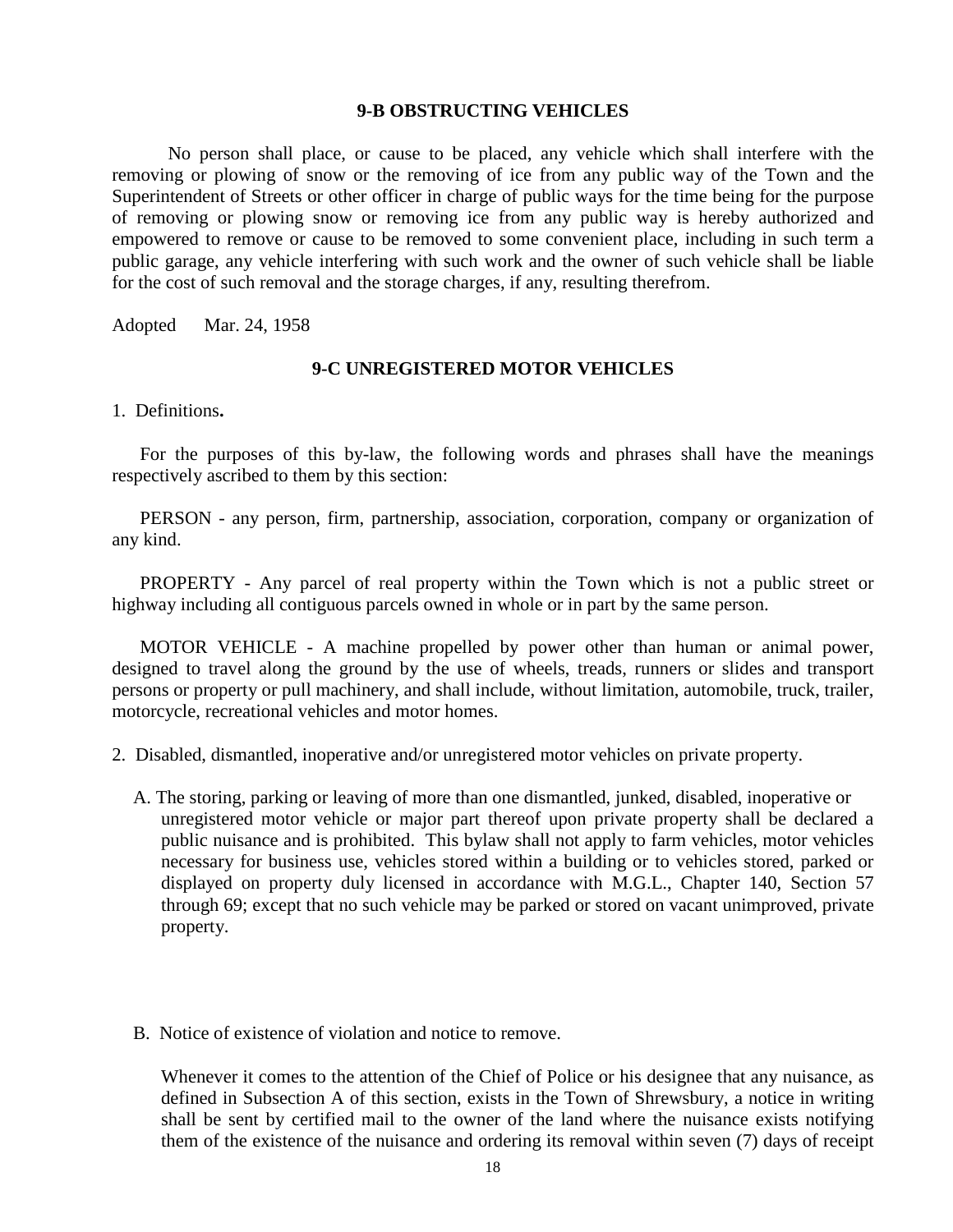of said notice. Notice of existence of any nuisance may also be perfected by service in hand by the appropriate process server to the owner of the land.

- C. This bylaw shall not apply to new motor vehicles for which no Certificate of Title has been issued and that are still on a Certificate of Origin from the manufacturer that are stored on a parcel of property in a manner as set forth in a license issued by the Board of Selectmen under such conditions deemed appropriate by the Board subject to applicable provisions of the Zoning Bylaw of the Town. Further, the stored vehicles shall be in the ownership of a dealer holding a valid Class I license issued by the Shrewsbury Board of Selectmen pursuant to M.G.L., Chapter 140, Sections 57 through 69.
- 3. Any person violating any of the provisions of this bylaw shall be deemed guilty of a misdemeanor and, upon conviction thereof, shall be fined in an amount not exceeding fifty dollars (\$50.00). Each day such violation is committed or permitted to continue shall constitute a separate offense and shall be punishable as such hereunder.

Adopted March 23, 1964 **Amended May 25, 1994** Amended May 25, 1994

Amended May 21, 2003 Amended Oct. 18, 2011

# **9-D MOTORIZED SCOOTERS PROHIBITED**

**SECTION 1.** No person shall operate a motorized scooter, motorized skateboard, or other similar motorized motor vehicle on any public way, sidewalk, playground, property of the Town of Shrewsbury, or private property without the permission of the owner.

**SECTION 2.** A police officer witnessing a violation of this by law shall have the right to arrest such person without a warrant and shall bring the person so arrested before the court within twenty-four hours, Sundays and holidays excepted.

**SECTION 3.** Whoever violates this section shall be punished by a fine of not more than one hundred dollars.

Adopted May 19, 2004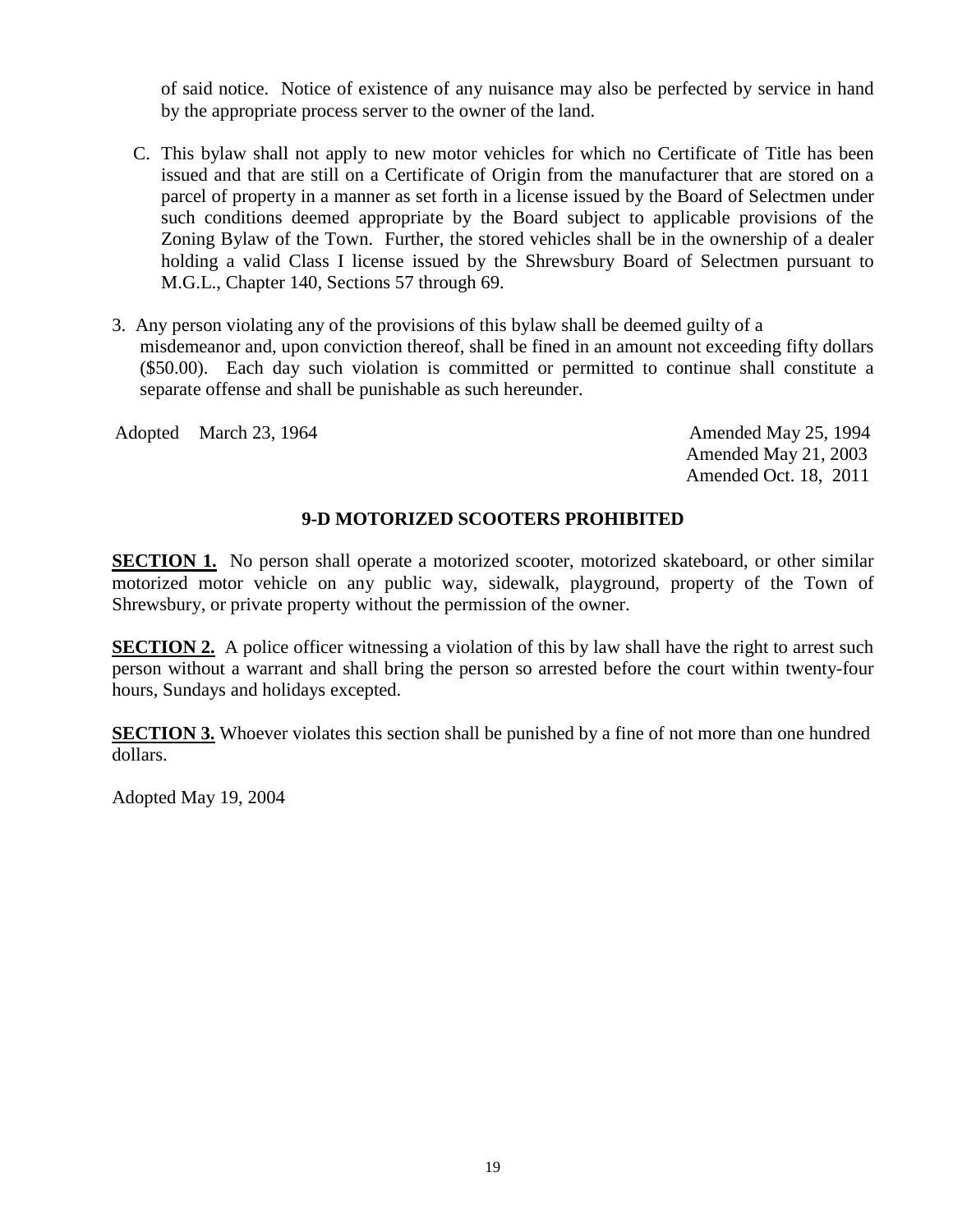# **HANDICAPPED PARKING**

A. Any person or body that has lawful control of a public or private way or of improved or enclosed property used as off-street parking areas for businesses, shopping malls, theaters, auditoriums, sporting or recreational facilities, cultural centers, residential dwellings, or for any other place where the public has a right of access as invitees or licensees, shall be required to reserve parking spaces in said off-street parking areas for any vehicle owned and operated by a disabled veteran or handicapped person whose vehicle bears the distinguishing license plate authorized by section two of Chapter 90 according to the following formula:

If the number of parking spaces in any such area is more than fifteen but not more than twentyfive, one parking space; more than twenty-five but not more than forty, five percent of such spaces but not less than two; more than forty but not more than one hundred, four percent of such spaces but not less than three; more than one hundred but not more than two hundred, three percent of such spaces but not less than four; more than two hundred but not more than five hundred, two percent of such spaces but not less than six; more than five hundred but not more than one thousand, one and one-half percent of such spaces but not less than ten; more than one thousand but not more than two thousand, one percent of such spaces but not less than fifteen; more than two thousand but less than five thousand, three-fourths of one percent of such spaces but not less than twenty; more than five thousand, one-half of one percent of such spaces but not less than thirty.

- B. Parking spaces designated as reserved under the provision of paragraph A shall be identified by the use of above grade signs with white against blue background; shall be as near as possible to a building entrance or walkway; and shall be adjacent to curb ramps or other unobstructed methods permitting sidewalk access to a person with a disability.
- C. The leaving of unauthorized vehicles within parking spaces designated for use by disabled veterans or handicapped persons as authorized by paragraphs A and B or in such manner as to obstruct a curb ramp designed for use by handicapped persons as a means of egress to a street or public way shall be prohibited.
- D. The penalty for violation of this bylaw shall be \$100 and the vehicle may be removed according to the provisions of Section 120 D of Chapter 266 of the General Laws.

Adopted May 23, 1984 **Amended May 28, 1991** 

Amended May 23, 2001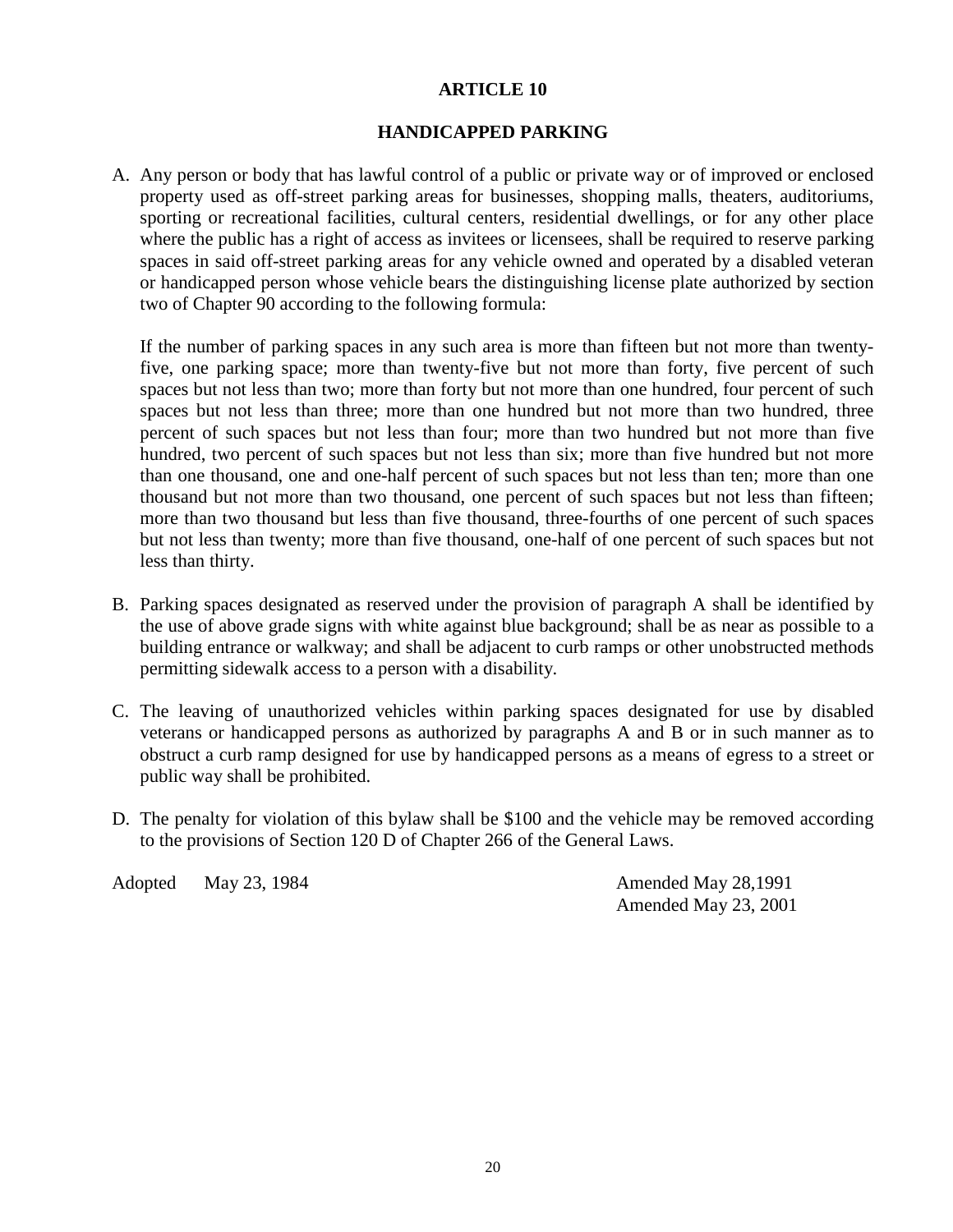#### **LICENSES AND FEES IN GENERAL**

# **11-A LICENSING PROCEDURES**

(a) The tax collector or other municipal official responsible for records of all municipal taxes, assessments, betterments and other municipal charges, hereinafter referred to as the tax collector, shall annually furnish to each department, board, commission or division, hereinafter referred to as the licensing authority, that issues licenses or permits including renewals and transfers, a list of any person, corporation, or business enterprise, hereinafter referred to as the party, that has neglected or refused to pay any local taxes, fees, assessments, betterments or other municipal charges for not less than a twelve month period, and that such party has not filed in good faith a pending application for an abatement of such tax or a pending petition before the appellate tax board.

(b) The licensing authority may deny, revoke or suspend any license or permit, including renewals and transfers of any party whose name appears on said list furnished to the licensing authority from the tax collector or with respect to any activity, event or other matter which is the subject of such license or permit and which activity, event or matter is carried out or exercised or is to be carried out or exercised on or about real estate owned by any party whose name appears on said list furnished to the licensing authority from the tax collector; provided, however, that written notice is given to the party and the tax collector, as required by applicable provisions of law, and the party is given a hearing, to be held not earlier than fourteen days after said notice. Said list shall be prima facie evidence for denial, revocation or suspension of said license or permit to any party. The tax collector shall have the right to intervene in any hearing conducted with respect to such license denial, revocation or suspension. Any findings made by the licensing authority with respect to such license denial, revocation or suspension shall be made only for the purposes of such proceeding and shall not be relevant to or introduced in any other proceeding at law, except for any appeal from such license denial, revocation or suspension. Any license or permit denied, suspended or revoked under this section shall not be reissued or renewed until the license authority receives a certificate issued, by the tax collector that the party is in good standing with respect to any and all local taxes, fees, assessments, betterments or other municipal charges, payable to the municipality as the date of issuance of said certificate.

(c) Any party shall be given an opportunity to enter into a payment agreement, thereby allowing the licensing authority to issue a certificate indicating said limitations to the license or permit and the validity of said license shall be conditioned upon the satisfactory compliance with said agreement. Failure to comply with said agreement shall be grounds for the suspension or revocation of said license or permit; provided, however, that the holder be given notice and a hearing as required by applicable provisions of law.

(d) The Board of Selectmen may waive such denial, suspension or revocation if it finds there is no direct or indirect business interest by the property owner, its officers or stockholders, if any, or members of his immediate family, as defined in Section One of Chapter two hundred and sixty-eight A in the business or activity conducted in or on said property.

 This section shall not apply to the following licenses and permits: open burning; section thirteen of chapter forty-eight; bicycle permits; section eleven A of chapter eighty-five; sales of articles for charitable purposes, section thirty-three of chapter one hundred and one; children work permits, section sixty-nine of chapter one hundred and forty-nine; clubs, associations dispensing food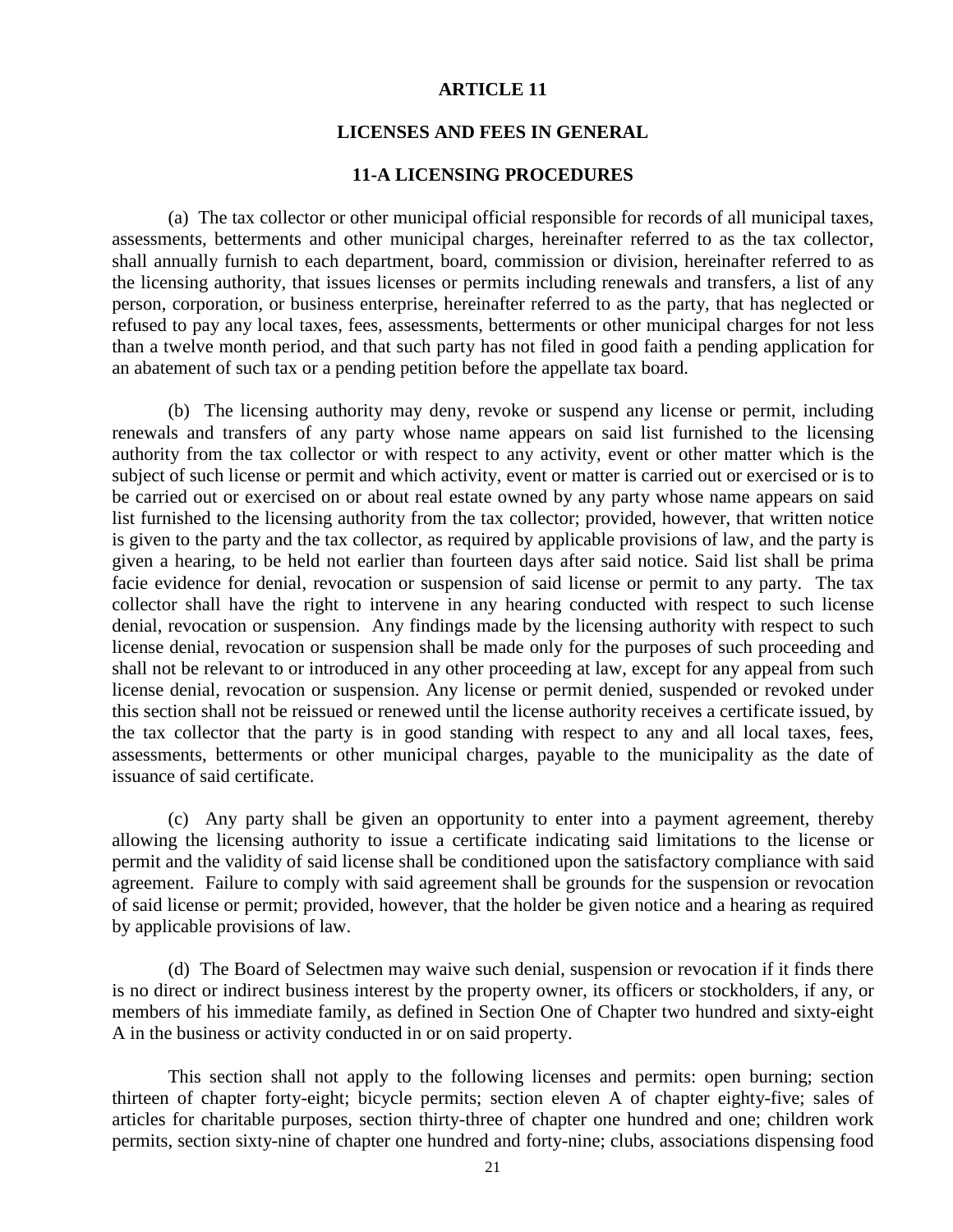or beverage licenses, section twenty-one E of chapter one hundred and forty; dog licenses, section one hundred and thirty-seven of chapter one hundred and forty; fishing, hunting, trapping license, section twelve of chapter one hundred and thirty-one; marriage licenses, section twenty-eight of chapter two hundred and seven and theatrical events, public exhibition permits, section one hundred and eighty one of chapter one hundred and forty.

Adopted October 5, 1995

# **11-B HAWKERS AND PEDDLERS**

**SECTION 1.** No person shall go from place to place in this town selling or bartering, or carrying or exposing for sale or barter, any fish, fruits and vegetables, in or from any cart, wagon or other vehicle, or in any other manner without a license therefor from the town clerk; provided however, that this section shall not apply to any person who sells only fruits or vegetables raised or produced by himself or his family, or fish which is obtained by his own labor or the labor of his family.

**SECTION 2.** The town clerk shall have authority to grant such license to any person of good repute for morals and integrity who is, or has declared his intention to become, a citizen of the United States. Said licenses, unless sooner revoked by the town clerk shall expire one year after the granting thereof, and each person so licensed shall pay therefor a fee of five (5) dollars.

**SECTION 3**. Every person licensed under the provision of the preceding section as a hawker and peddler of fruits and vegetables, or fish, shall record his name and residence with the town clerk.

**SECTION 4.** Every vehicle or other receptacle used by a licensee as a conveyance for articles offered or exposed for sale by him shall have attached thereto on each side a number plate, to be furnished by the town clerk with his license, bearing the number of such license.

**SECTION 5.** No person shall be registered or assigned a badge or number plate under the provisions of these by-laws until he presents a certificate from the sealer of weights and measures stating that all weighing and measuring devices intended to be used by such person have been duly inspected and sealed as required by law. The use of, or possession by such person with intent to use, any false or unsealed weighing or measuring devices shall be sufficient cause for the revocation of his license or the cancellation of his registration.

**SECTION 6.** Any license granted under these by-laws or any by-law amendatory or additional thereto may be revoked by the town clerk.

**SECTION 7.** Whoever violates any provisions of these by-laws shall be punished by a fine not exceeding twenty (20) dollars for each offense.

Adopted July 27,1918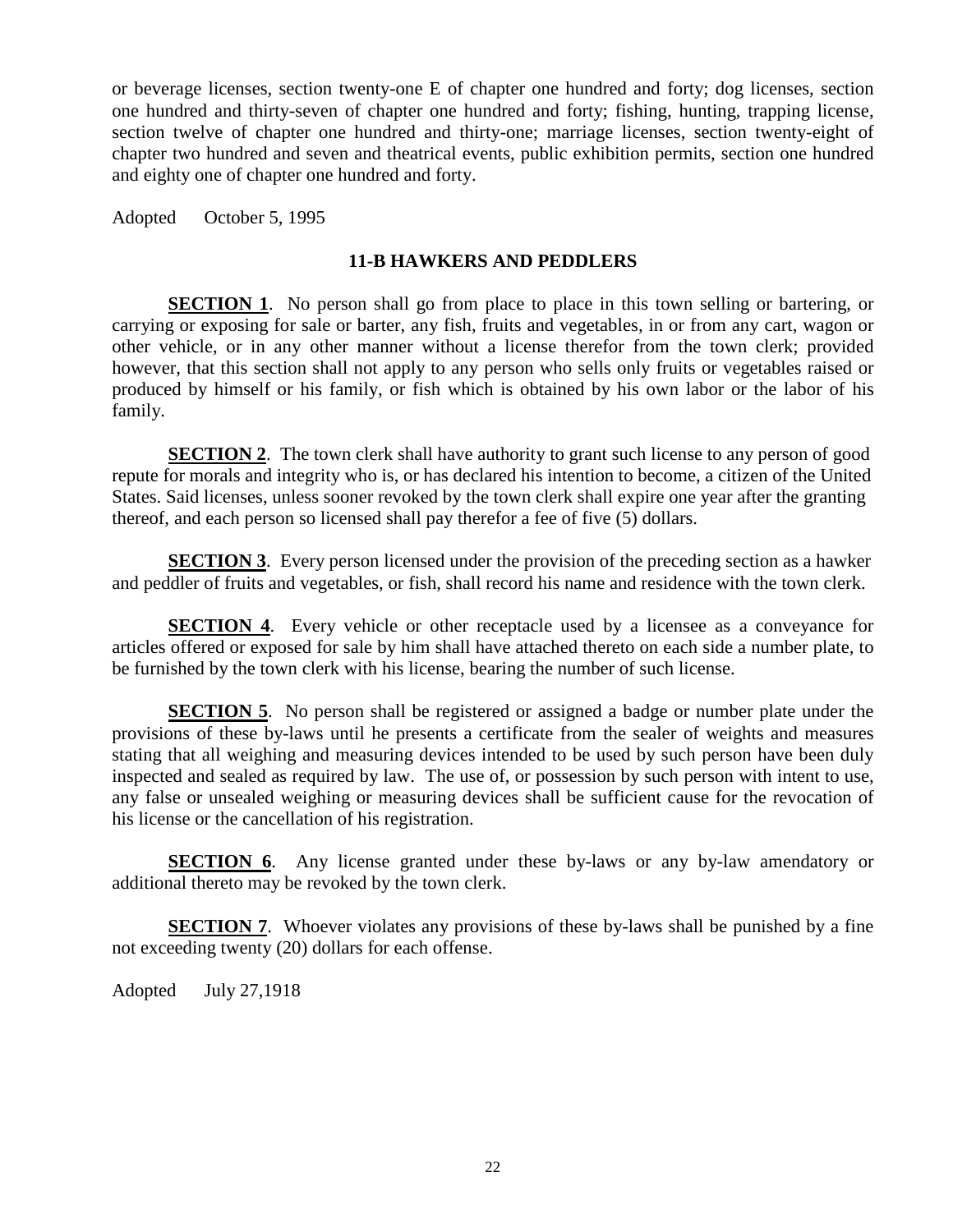# **11-C LICENSING AMUSEMENT DEVICES**

The annual fee for the licensing and renewal thereof of automatic amusement devices shall be sixty (60) dollars.

Adopted Feb. 13, 1984

# **11-D SOLICITOR/CANVASSER**

**SECTION 1 - LICENSE REQUIRED**. It shall be unlawful for any solicitor or canvasser as defined in this bylaw to engage in such business within the Town of Shrewsbury without first obtaining a license therefor in compliance with the provisions of this bylaw. The provisions of this bylaw shall not apply to any person engaged in the pursuit of soliciting for charitable, benevolent, fraternal, religious or political activities, nor to any person exempted under Chapter 101 of the General Laws, or to any person duly licensed under Chapter 101 of the General Laws, or to any person exempted by any other General Law, nor shall this bylaw be construed to prevent route salesmen or other persons having established customers to whom they make periodic deliveries from calling upon such customers or from making calls upon prospective customers to solicit an order for future periodic route deliveries.

**SECTION 2 - DEFINITION**. A solicitor or canvasser is defined as any person who, for himself, or for another person, firm or corporation, travels by foot, automobile or any other type of conveyance from place to place, from house to house, or from street to street, taking or attempting to lease or to take orders for retail sale of goods, wares, merchandise, or services, including, without limiting, the selling, distributing, exposing for sale or soliciting orders for magazines, books, periodicals or other articles of a commercial nature, the contracting of all home improvements, or for services to be performed in the future whether or not such individual has, carries or exposes for retail sale a sample of the subject of such sale or whether he is collecting advance payment on such retail sales.

**SECTION 3 - APPLICATION.** Applicants for a license shall file with the Chief of Police, on a form issued by the Police Department, a written application signed under the penalties of perjury, containing the following information:

- (a) Name of applicant.
- (b) Address of applicant (local and permanent home address).
- (c) Applicant's height, weight, eye and hair color.
- (d) Applicant's Social Security Number.
- (e) The length of time for which the right to do business is desired.
- (f) A brief description of the nature of the business and the goods to be sold.
- (g) The name and home office address of the applicant's employer. If self-employed, it shall so state.
- (h) A photograph of the applicant which picture shall be submitted by the applicant and be 2" x 2" showing the head and shoulders of the applicant in a clear and distinguishing manner.
- (i) If operating a motor vehicle: the year, make, model, motor number, registration number, State of Registration, vehicle's owner and address.

At the time of filing the application, each applicant shall pay a fee of \$25.00.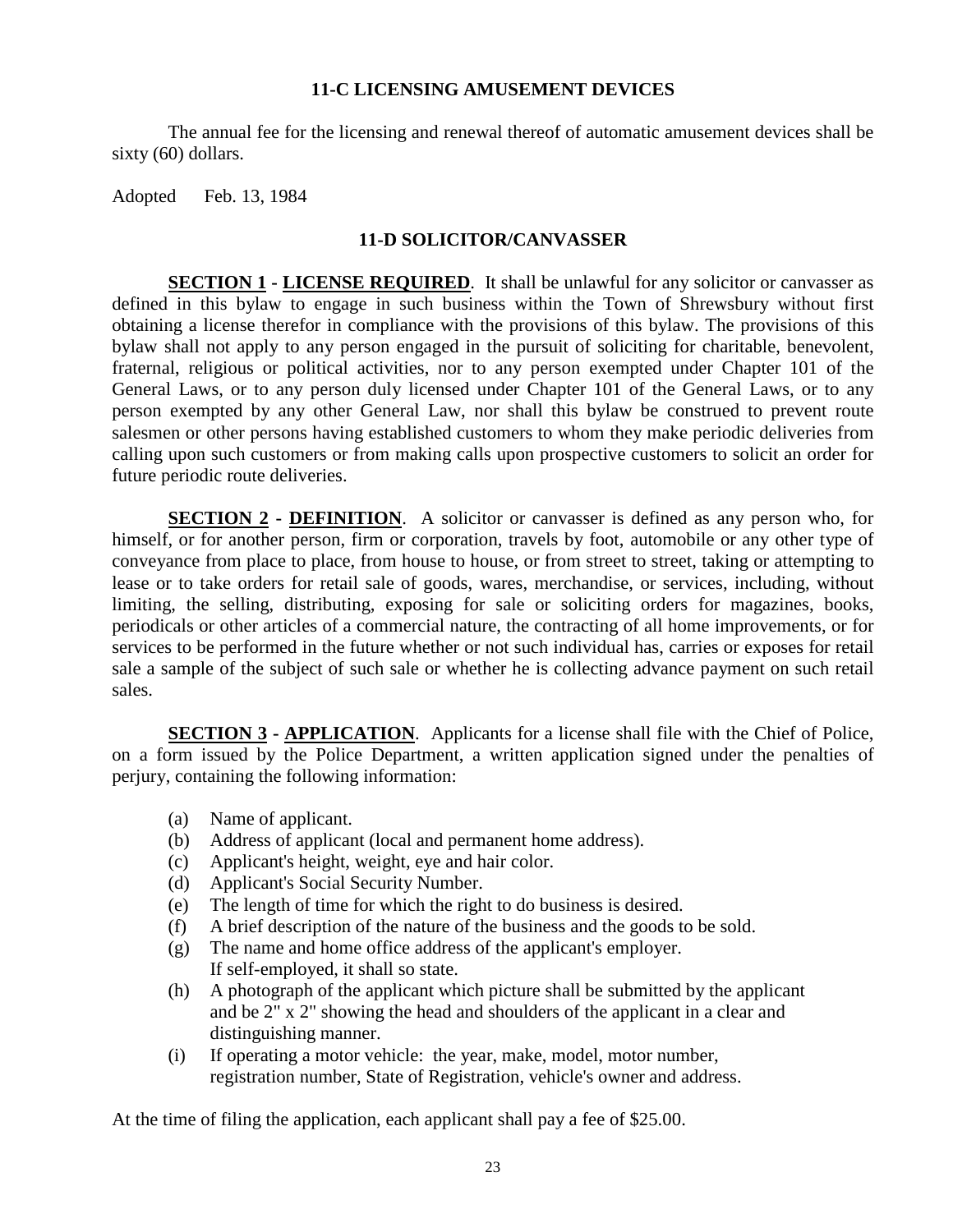# **SECTION 4 - INVESTIGATION AND ISSUANCE.**

1. Upon receipt of the application, the Chief of Police shall investigate the applicant's reputation as to morals and integrity.

2. After an investigation of the applicant's morals and integrity, the Chief of Police shall endorse on such application his approval or disapproval. If disapproved, the applicant shall have the right of appeal to the Board of Selectmen.

3. Such license when issued shall contain the signature of the Chief of Police or the Board of Selectmen and shall show the name, address, and photograph of said licensee, the date of issuance and the length of time the same shall be operative, as well as the license number. The Police Department shall keep a record of all licenses issued for a period of six (6) years. Solicitors and canvassers when engaged in the business of soliciting or canvassing are required to display an identifying badge issued by the Police Department, by wearing said badge on an outer garment. Each licensee is required to possess an individual license.

**SECTION 5 - DUTY OF POLICE TO ENFORCE - TRANSFER**. The Police officers of the Town of Shrewsbury shall enforce this bylaw. No license shall be transferred.

**SECTION 6 - REVOCATION OF LICENSE**. The Chief of Police is hereby vested with jurisdiction over the revoking of licenses.

**SECTION 7 - EXPIRATION OF LICENSE**. Each license issued under the provisions of this bylaw shall continue in force from the date of its issue until the thirty-first day of December following, unless sooner revoked.

**SECTION 8 - RENEWAL OF LICENSE**. A license issued under the provisions of this bylaw may be renewed by the Chief of Police. An applicant requesting a renewal of a license must apply in person for such license renewal, and provide such material as required by the Chief of Police.

# **SECTION 9 - MISREPRESENTATION**.

1. No solicitor or canvasser, licensed or exempted from license, may misrepresent, in any manner, the buyer's right to cancel as stipulated by Chapters 93, 93A and 255D of the General Laws.

2. No solicitor or canvasser, licensed or exempted from license, may use any plan, scheme or ruse which misrepresents the true status or mission of the person making the call in order to gain admission to a prospective buyer's home, office, or other establishment with the purpose of making a sale of consumer goods or services.

**SECTION 10 - PENALTY**. Any person violating any provision of this bylaw shall, upon conviction thereof, be punished by a fine not to exceed fifty (\$50.00) dollars for each and every offense.

**SECTION 11** A police officer witnessing a violation of this by-law shall have the right to arrest such person without a warrant and shall bring the person so arrested before the court within twenty-four hours, Sundays and holidays excepted.

Adopted May 21, 1973 Section 11, Adopted May 19, 2004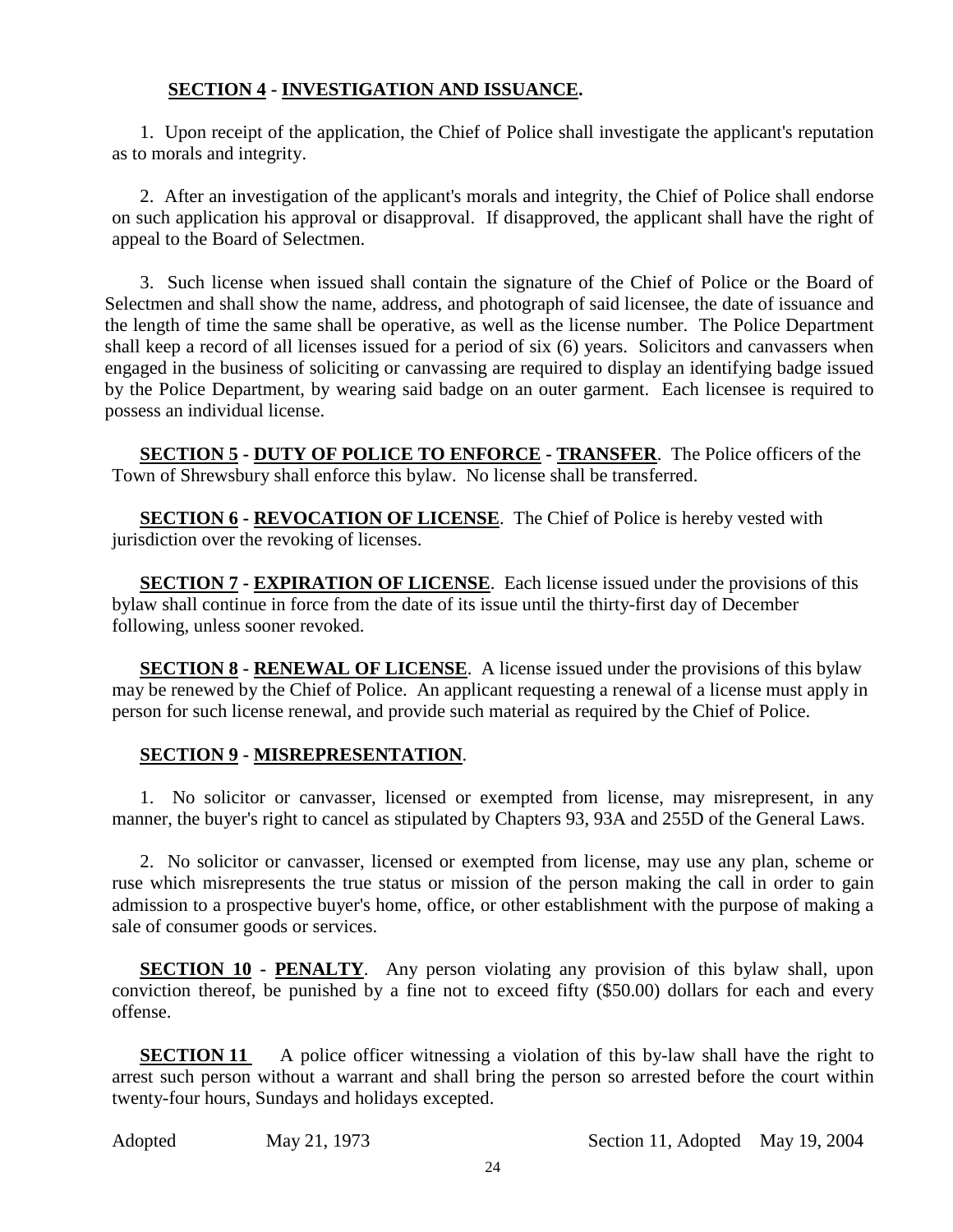#### **11-E FEES FOR STORAGE OF VOLATILE FLUIDS**

Be it hereby ordered that fees to be charged for licenses for storage and sale of volatile inflammable fluids under the provision of General Laws (ter. Ed.) Chapter 148, Section 13, shall be as follows:

| $0 -$   |                          | 999     | gallons | \$<br>10.00 |
|---------|--------------------------|---------|---------|-------------|
| 1,000   |                          | 1,999   | gallons | 20.00       |
| 2,000   |                          | 4,999   | gallons | 40.00       |
| 5,000   | $\overline{\phantom{a}}$ | 29,999  | gallons | 60.00       |
| 30,000  | $\mathcal{L}$            | 99.999  | gallons | 80.00       |
| 100,000 | $\bar{\phantom{a}}$      | 199,999 | gallons | 75.00       |
| 200,000 | $\overline{a}$           | or over | gallons | 125.00      |

| Adopted | Mar. 24, 1958  |
|---------|----------------|
| Amended | Nov. 9, 1959   |
| Amended | Sept. 30, 1985 |

# **11-F UNDERGROUND STORAGE TANKS**

No underground storage tank shall be removed, relocated or tested for tightness unless a permit for such work has been obtained from the Fire Department.

The fee for such permit shall be \$50.00 for tanks of 1,000 gallons or more capacity, and \$25.00 for tanks of less than 1,000 gallons capacity. The fee for permit to test tanks for tightness shall be \$15.00. The fine for violating this bylaw shall be \$100.00.

Adopted May 17, 1989

# **11-G LICENSING GARAGES**

No person shall operate a public or storage garage as defined in the Zoning Bylaw without a license issued by the Board of Selectmen. Any such license issued hereunder shall be subject to such conditions and restrictions as may be prescribed by the Board of Selectmen.

Adopted May 22, 1978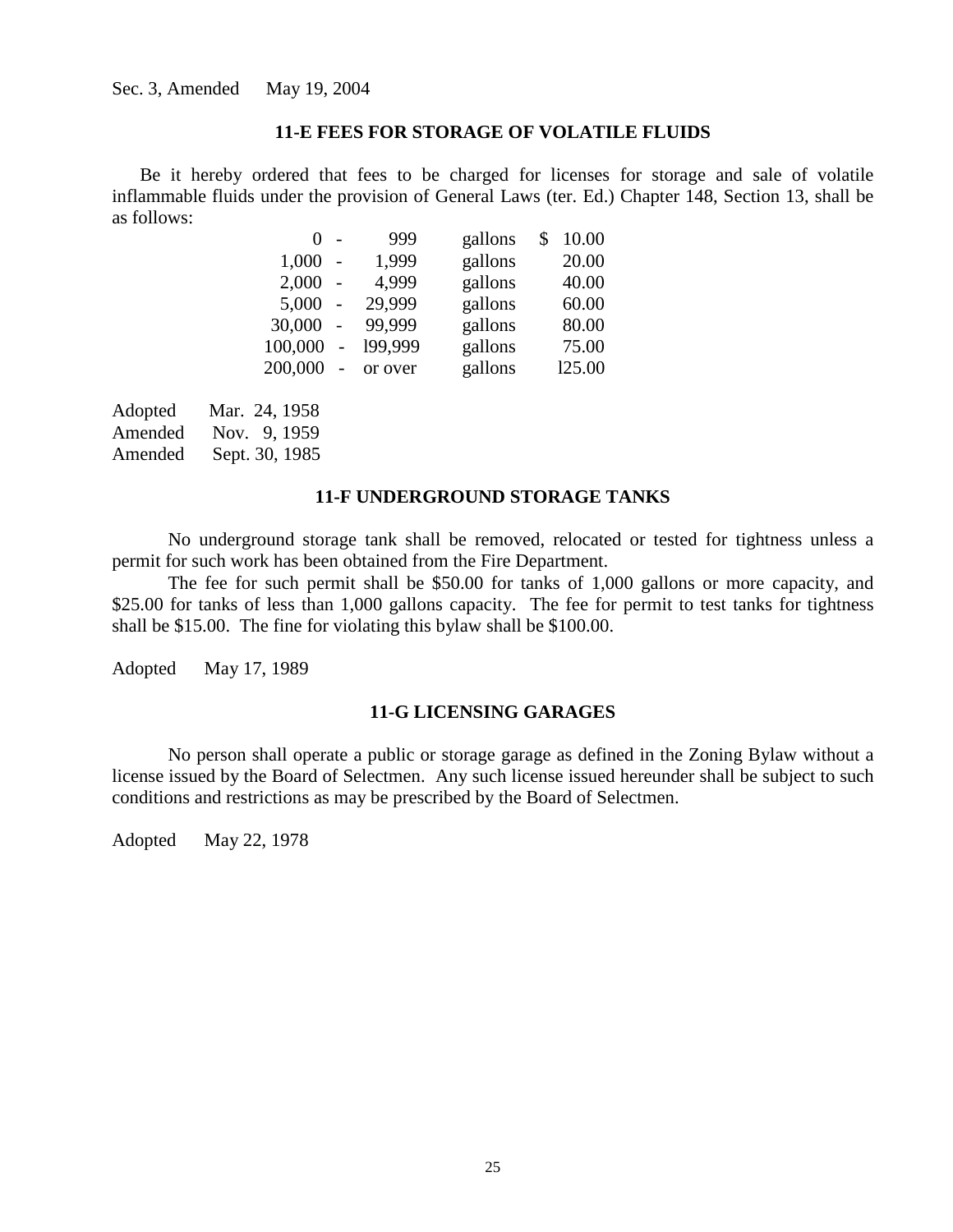## **11-H LICENSING OF DEALERS IN PRECIOUS METALS**

The Selectmen may, in accordance with the provisions of General Laws, Chapter 140, Section 54, provide for the licensing of suitable persons to be collectors of, dealers in, or keepers of shops for the purchase, sale or barter of precious metals. The Board of Selectmen may make rules, regulations and restrictions relative to such business which shall be expressed in all licenses. Any such license may be revoked by the Selectmen and shall be subject to the provisions of General Laws, Chapter 140, Sections 202 to 205 inclusive.

Adopted Apr. 4, 1955 Amended Nov. 29, 2013

# **11-I NEWSPAPER DISPENSING DEVICES PERMIT AND APPLICATION**

Applications may be made to and on forms approved by the Chief of Police for rental permits allowing the installation of newspaper dispensing devices on public property along the streets and thoroughfares within the town.

The Chief of Police shall approve or deny the application. Denial shall only be for reasons of public safety, stating the reasons for such denial or grant said permit subject to the following terms:

- A. The term "newspaper/advertising dispensing device" as used in this section, shall mean a mechanical container constructed of metal, vinyl, or other material of substantially equivalent strength and durability, not more than fifty inches in height and not more than twenty-six inches in length and width.
- B. Newspaper dispensing devices shall be placed at such locations applied for and determined by the Chief of Police not to cause an undue safety hazard, interfere with the right of public to the proper use of the streets and thoroughfares or cause a nuisance as described by Mass. General Laws, Chapter 139, Section 1. provided further, however, that no newspaper dispensing device shall be placed, installed, used or maintained:
	- 1. within ten (10) feet of any fire hydrant or other emergency facility;
	- 2. within ten (10) feet of any intersecting driveway, alley or street;
	- 3. within three (3) feet of any marked crosswalk;
	- 4. at any location where the width of the clear space in any direction for the passage way of pedestrians is reduced to less than four (4) feet;
	- 5. within two hundred and fifty (250) feet of another newspaper dispensing device containing the same newspaper or news periodical, except that the Chief of Police may permit two such dispensing devices at an intersection where such placement would not impair traffic or otherwise create a hazardous condition; and
	- 6. in any location where three (3) such devices are already located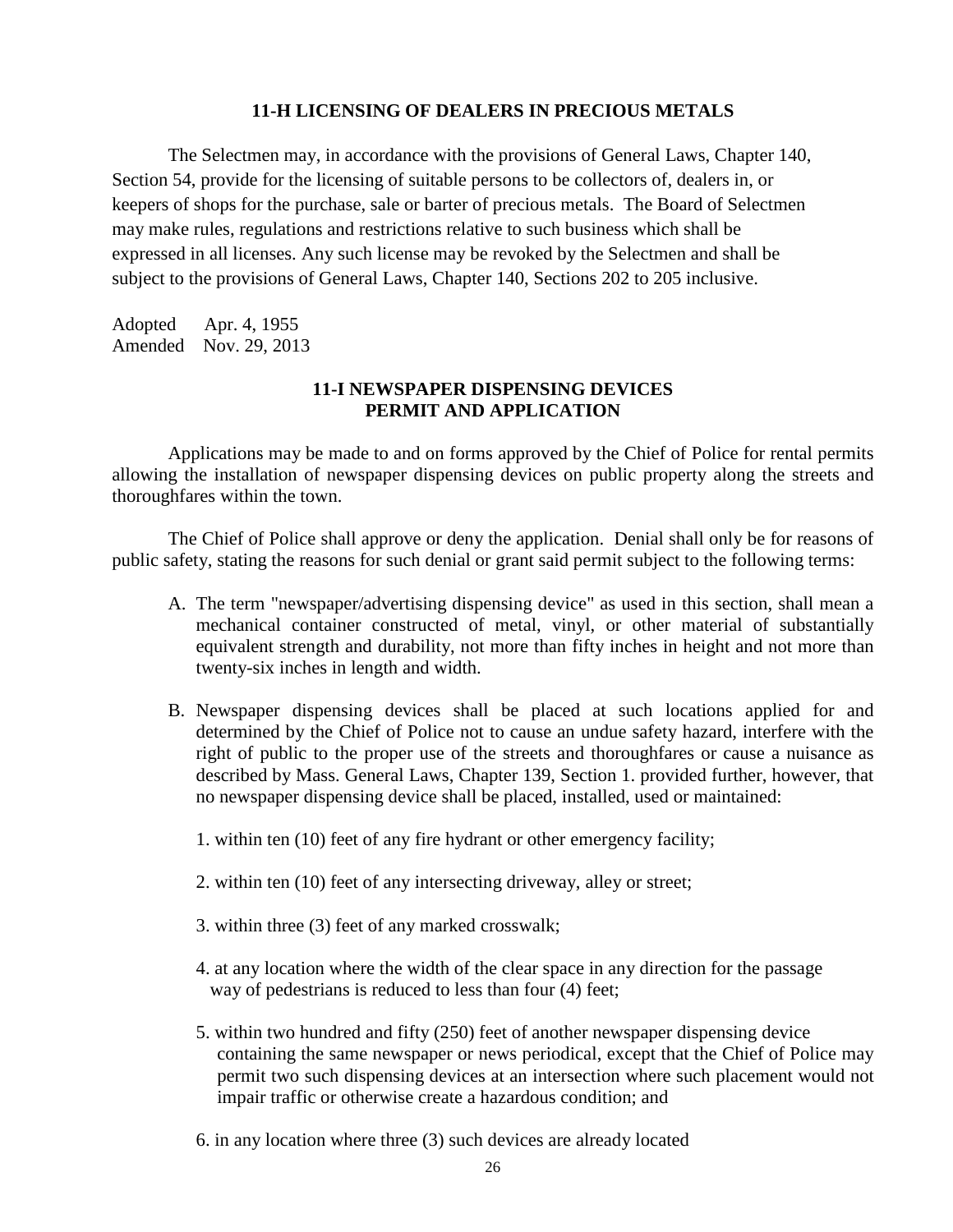- 7. where chained to any utility pole, street sign, or any other property belonging to or maintained by the Town of Shrewsbury.
- C. The rental permits shall be granted upon the following conditions:
	- 1. the permittee shall pay a rental fee of ten (\$10) dollars per year or any part thereof, for each location where a newspaper dispensing device is installed;
	- 2. the permittee, upon the removal of a newspaper dispensing device, shall restore the property of the town in the same condition as when the device was initially installed, ordinary wear and tear excepted;
	- 3. the permittee shall maintain the device in good working order and in a safe and clean condition, keep the immediate area surrounding such device free from litter and debris;
	- 4. the permittee shall not use a newspaper dispensing device for advertising signs or publicity purposes other than that dealing with the display, sale or purchase of the newspaper sold thereunder;
	- 5. the permittee shall save and hold the town harmless from any and all liability for any reason whatsoever occasioned upon the installation and use of each newspaper dispensing device and shall furnish, at permittee's expense, such public liability insurance as will protect permittee and the town from all claims for damage to property or bodily injury, including death, which may arise from the operation under the permit or in connection therewith. Such policy shall name the town as an additional insured and shall be in the amount of not less than one hundred thousand (\$100,000) dollars combined single limit for injury to persons and/or damage property and shall provide that the insurance coverage shall not be cancelled or reduced by the insurance carrier without thirty (30) days prior written notice to the town. A certificate of such insurance shall be provided to the town and maintained before and during the installation of such devices;
	- 6. rental permits shall be for a term of one (1) year and shall not be assignable.
- D. A person aggrieved by a decision of the Chief of Police in refusing to grant or revoking a rental permit shall have a right to appeal to the Board of Selectmen. Such appeal shall be taken by filing a notice of appeal, including a statement of the grounds for the appeal with the Board of Selectmen within ten (10) days after notice of the decision by the Chief of Police has been given. The Board of Selectmen shall set the time and place for hearing such appeal and notice of such time and place shall be given. The Selectmen shall have the power to reverse, affirm or modify the decision of the Chief of Police and any decision made by the selectmen shall be final.

| Adopted                           | May 28, 1991 | Paragraph B. (6), Amended May 19, 2004 |  |
|-----------------------------------|--------------|----------------------------------------|--|
| Paragraph A, Amended May 19, 2004 |              | Paragraph B. (7), Adopted May 19, 2004 |  |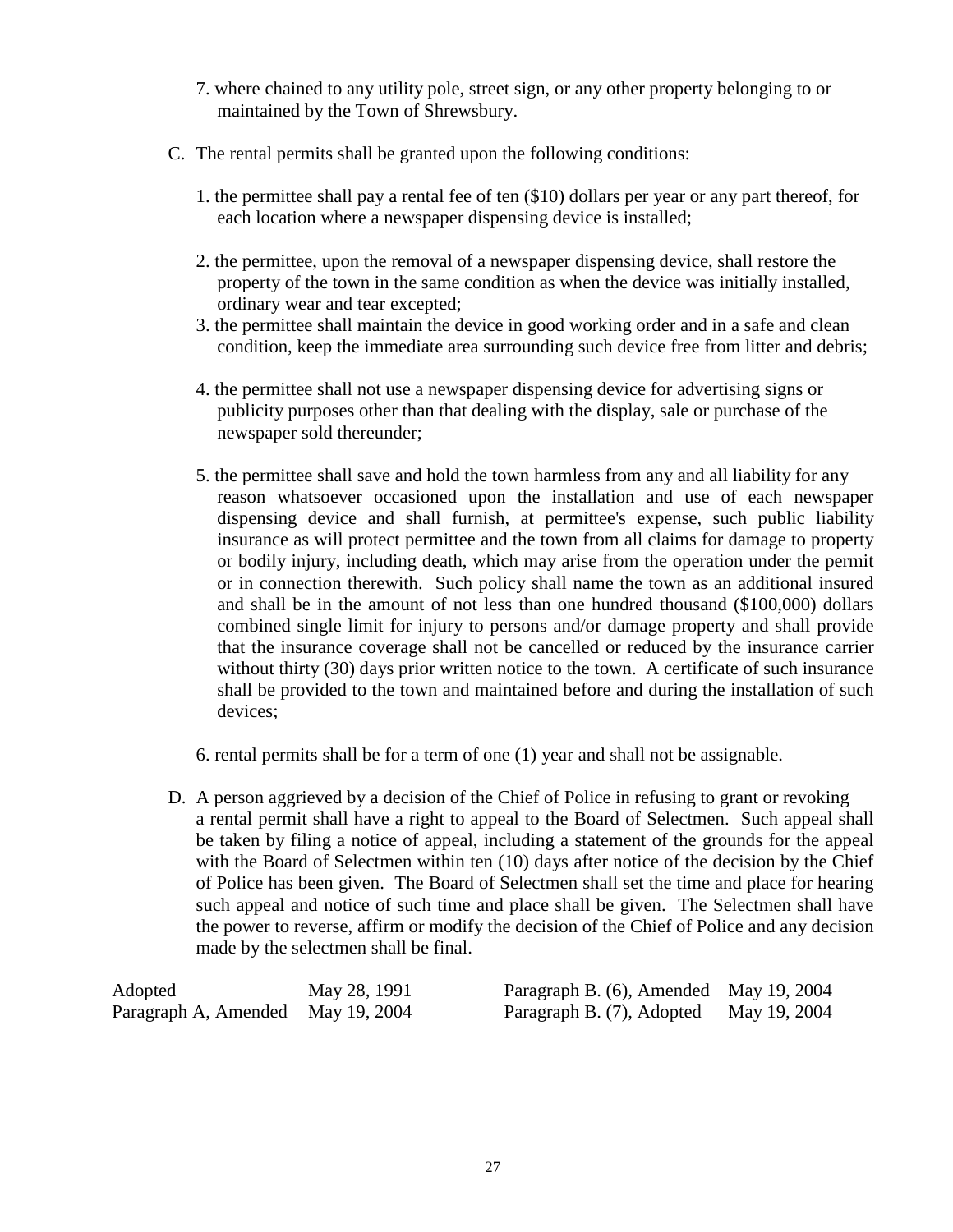#### **EXCAVATIONS/PUBLIC DUMPS**

# **12-A EXCAVATIONS IN PUBLIC WAYS**

No person shall make any excavation in any public way or remove any earth or gravel therefrom or place any pavement thereon without first having obtained the written permit therefor from the Board of Selectmen, which permit may contain such lawful restrictions and limitations as the Board of Selectmen may deem necessary for the protection, convenience and safety of the public. Every person receiving such permit may be required to execute a written agreement to indemnify and save harmless the Town against all damage or cost on account of the existence of such obstruction or excavation or injury to any person, or occasioned thereby, together with a bond or security for the performance of such agreement.

The Town Manager shall designate a Board or Officer of the Town to issue a permit to excavate a trench, as defined in 520 CMR sec 14.02, pursuant to and as regulated by G.L. c. 82A and under 520 CMR 14.00 and following.

| Adopted                 | Mar. 24, 1958 |
|-------------------------|---------------|
| $2nd$ Paragraph adopted | May 22, 2008  |

#### **12-B EXCAVATIONS, WELLS, CELLAR HOLES**

No person shall allow or permit the continued existence on his land of an excavation for a cellar hole of or for a building which has been estroyed or demolished or the construction of which has been abandoned if the operations thereunder are discontinued for a period of more than 90 days, or any other excavation, well or hole which has become a menace or dangerous to the health and safety of the inhabitants of the town or other persons by reason of the accumulation of water therein or otherwise, unless suitable barriers are erected around said excavation or other provision made to protect the public.

Adopted Apr. 4, 1955 Amended Apr. 9, 1956

#### **12-C PUBLIC DUMPS**

**SECTION A**. No person shall put or suffer to accumulate on his premises, any refuse, animal or vegetable matter, rubbish or filth, whereby any offensive or noxious stench or effluvia shall be created and the health or comfort of the citizens of the town be injuriously affected, or shall throw or deposit in streams or brooks, or any part thereof not laid out as common sewers or drains, any such substances, or shall allow the contents of any house vault or the refuse of any manufacturing process or slaughtering process to drain into such streams.

**SECTION B.** No person shall throw into, deposit or leave in or upon any street, court, square, lane, alley, public enclosure, pond or body of water or vacant lot, where it would be offensive, or injurious to health, or a probable source of menace from fire, any dead animal, fish or offal, or oil, grease, waste, paper, rubbish or other inflammable substance, or any metal junk or other objectionable refuse, except by written notice to the Board of Selectmen with a satisfactory description of the location of the Public Dump so designated.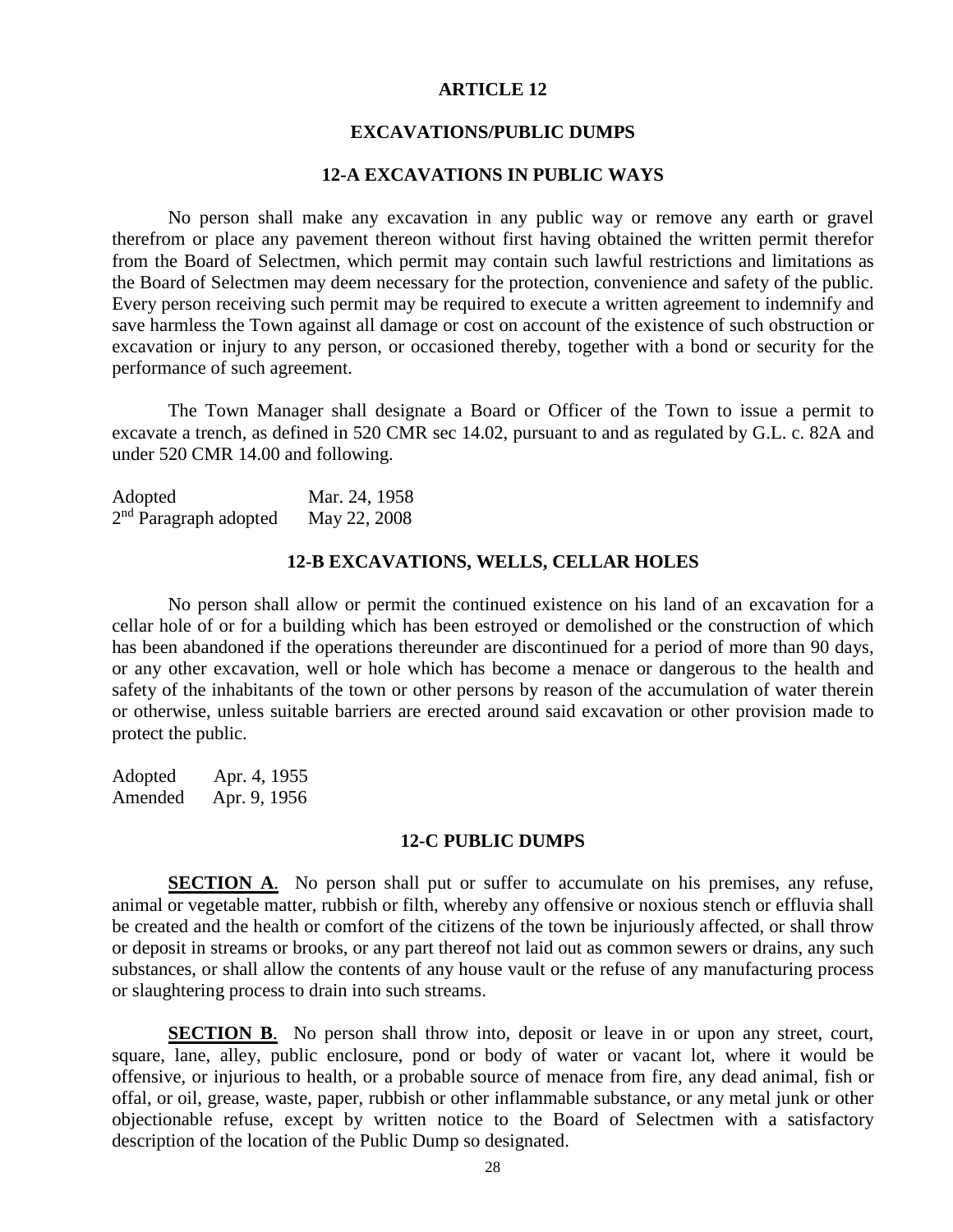**SECTION C.** All substances enumerated in Section A and B which have been placed or allowed to accumulate in any house, warehouse or other building, cellar, yard, unaccepted street, alleyway or other area injurious to the health or safety of the citizens of the town shall be removed by the owner or occupant of such building, cellar, yard, unaccepted street, alleyway or other area within twenty-four hours as set forth in a written notice to that effect.

**SECTION D.** No person shall bring into town any damaged grain, rice, coffee, fruit, potatoes, or other vegetables or any tainted or damaged meat or fish without a written permit. Any person violating Sections A, B, C or D shall be punished by a fine not exceeding twenty dollars for each offense.

Adopted Feb. l4, l927

# **ARTICLE 13**

### **FIREWORKS**

No person, firm or corporation shall sell, use or authorize the sale or use of fireworks or firecrackers within the Town, except that persons having a permit issued under authority of Chapter l48, Section l0A of the General Laws may purchase fireworks and display them in accordance with the provisions of said Chapter l48, of the General Laws and in compliance with the rules and regulations of the Department of Public Safety.

Adopted Feb. l3, l939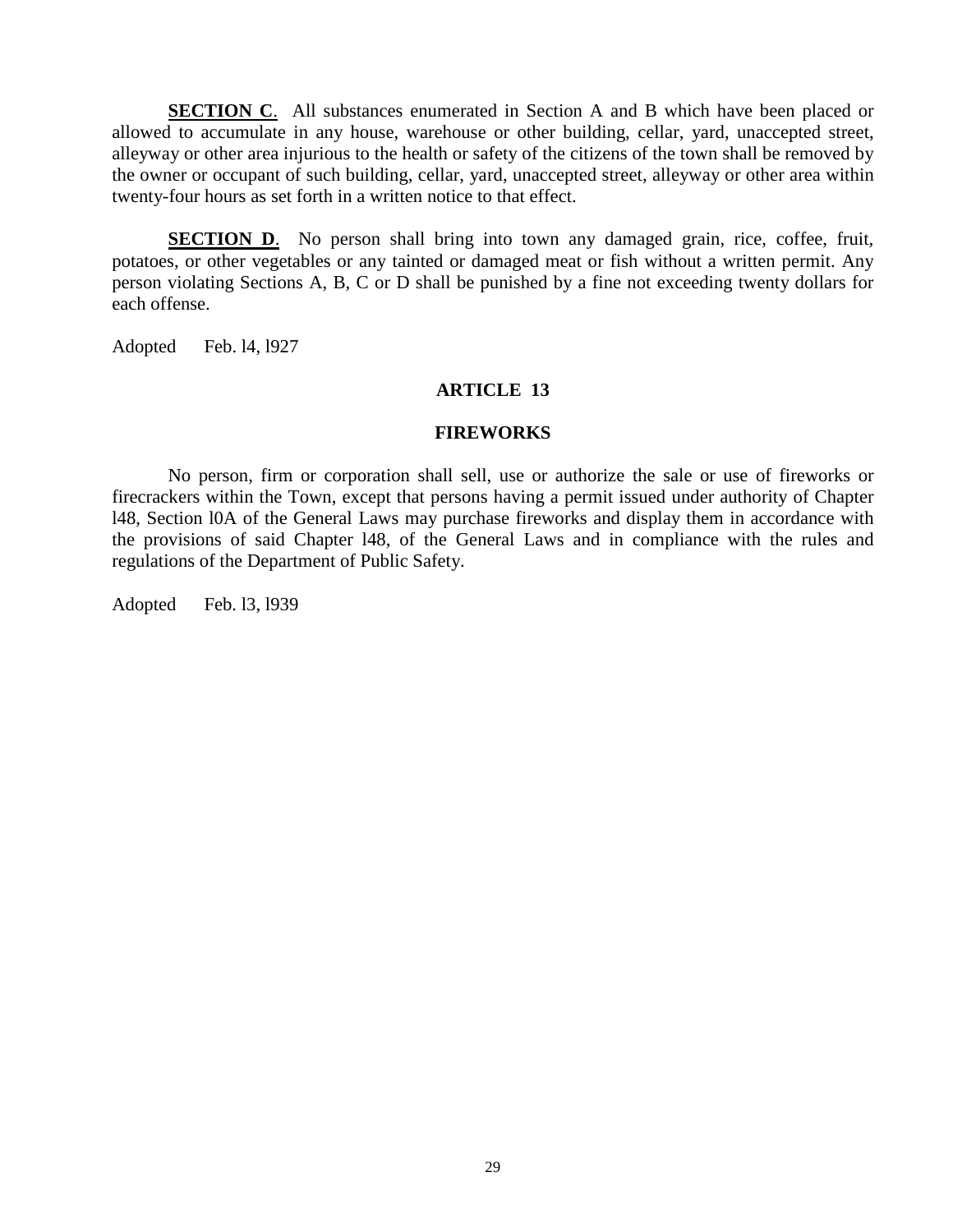## **DOG CONTROL LAW**

## **SECTION 1. DEFINITION OF TERMS**

As used in this bylaw, unless the context otherwise indicates

(a) "Dog" shall mean all animals of canine species, both male and female.

(b) "Owner" shall mean any person or persons, firm, association, or corporation owning, keeping or harboring a dog, as herein defined.

- (c) "Public nuisance" any dog shall be deemed a public nuisance if such dog is found to be not on the premises of the owner of such dog or upon the premises of another person with the knowledge and expressed permission of such other person, except
	- (1) if such dog is attached to a leash and under the care and control of a person competent to restrain said dog so that it shall not be a threat to public safety, and the mere muzzling of such a dog shall not satisfy the requirements of this bylaw.
	- (2) if such a dog is being used as a so-called "hunting dog" and is being supervised as such by a person competent to restrain such dog so that it shall not be a threat to public safety.

# **SECTION 2. PERMITTING A DOG TO BECOME A PUBLIC NUISANCE PROHIBITED**

No owner or keeper of any dog shall permit such dog, whether licensed or unlicensed, to become a public nuisance within the Town of Shrewsbury at any time.

## **SECTION 3. IMPOUNDING**

It shall be the duty of the dog officer to investigate complaints concerning any dogs which are alleged to be in violation of this bylaw and to apprehend any dog found by him to be a public nuisance and to impound such dog in a suitable place or to order the owner thereof to restrain said dog.

### **SECTION 4. NOTICE TO OWNER AND REDEMPTION**

If such dog so impounded has upon it the name and address of the owner thereof or if the name of said owner is otherwise known, then the dog officer shall immediately notify the owner and if the owner is not known then no notice shall be necessary.

The owner of any dog so impounded may reclaim such dog upon the reimbursement to the dog officer of his expenses for maintaining said dog while impounded. In any event, the dog officer shall not charge more than the per diem rate established by the Board of Selectmen for a reimbursement of said expenses for each twenty-four (24) hour period or any part thereof that the dog is held by him, plus five (\$5.00) dollars as a fee for the initial handling of such dog. Provided,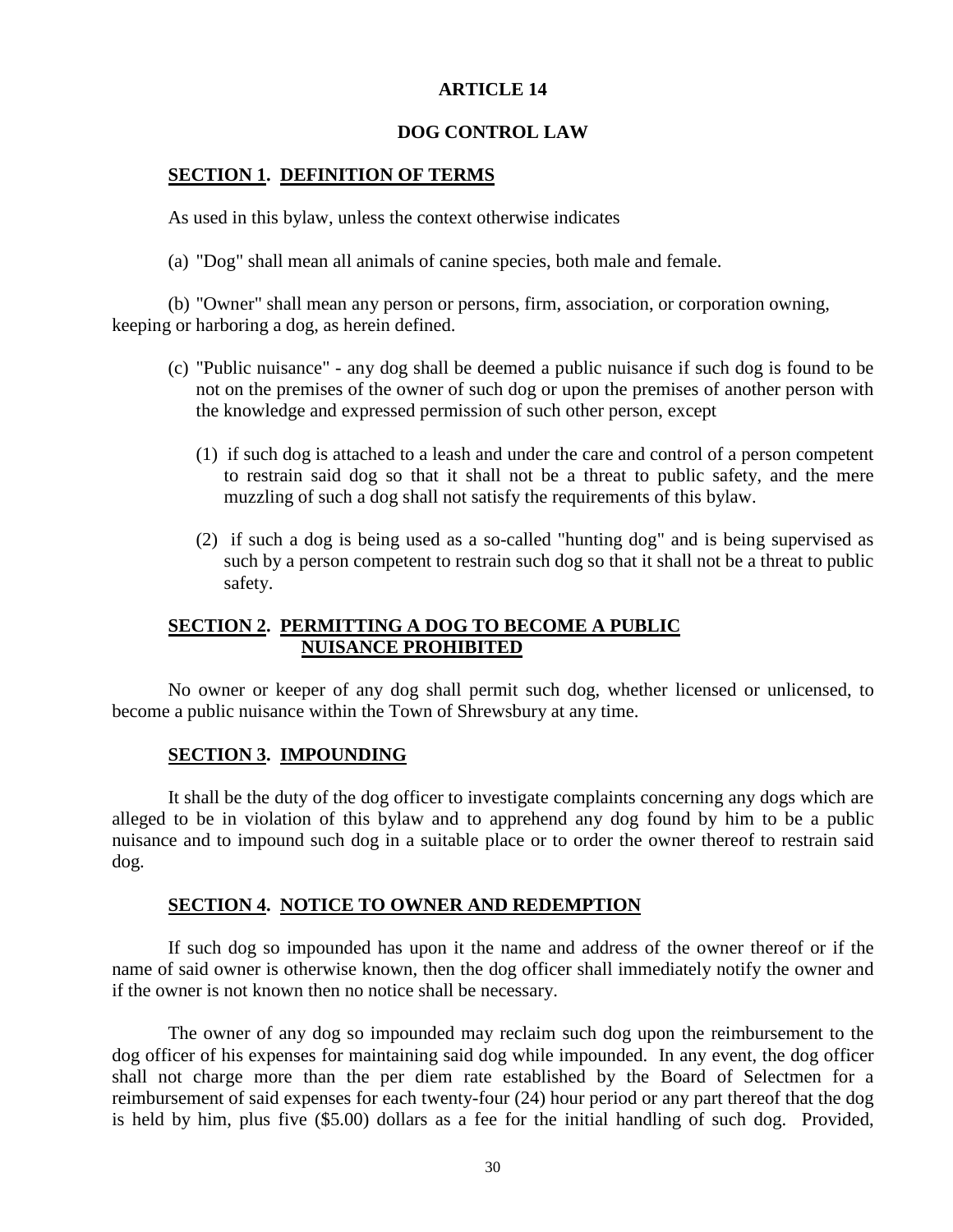however, if the dog is not licensed that before release to any person is made by the dog officer, a license as required by the Town of Shrewsbury shall be secured.

# **SECTION 5. DISPOSITION OF UNCLAIMED DOGS**

Any dog which has been impounded and has not been redeemed by the owner within ten (l0) days and the owner is unknown, shall be disposed of as provided by Section l5lA, Chapter l40 of the General Laws. If the dog owner is known, the identified owner or keeper shall be liable for all costs for impounding incurred by the town or the owner of the impounding facility.

#### **SECTION 5A. POOPER SCOOPER**

The owner or keeper of a dog shall cause to be removed any defecation made by said dog, at the time made, from any street, public way, public place or property of another.

### **SECTION 6. PENALTY**

Any owner found in violation of the provisions of this bylaw shall be punished by a fine for each offense in accordance with the following schedule.

| First Offense                 | \$25.00 |
|-------------------------------|---------|
| Second Offense                | 50.00   |
| Third and Succeeding Offenses | 100.00  |

Owners of dogs who receive five (5) or more notices of violation of this bylaw shall be subject to a hearing before the Board of Selectmen under the provisions of Chapter l40, Section l57 of the General Laws.

# **SECTION 6A. SURCHARGE**

Each dog owner shall license his or her dog by March 1 of each year. Owners licensing their dogs after this date shall pay a \$10 surcharge in addition to the license. The fees for a dog license shall be \$10.00 (Spayed/Neutered) and \$20.00 (Non Spayed/Non Neutered). The fees for a kennel license shall be \$50.00 (Less than 5), \$100.00 (5-9), and \$125.00 (10 +). The licenses issued under this section shall expire on December 31st of each year.

### **SECTION 7. DISPOSITION OF FUNDS**

Any funds collected pursuant to the provisions of this bylaw by the dog officer shall be accounted for and paid over to the Town Treasurer at such time and in such manner as may be designated by the Town Treasurer.

Adopted Jun.22, 1971 Sec. 5, Amended May  $21, 1973$ Sec. 6, Amended Feb.  $4,1974$ Sec. 4, Amended May  $22, 1978$ Sec. 4, Amended Sept. 28, 1981 Sec. 6A, Adopted Mar. 29, 1982

| Sec. 5,6,6A     | Amended May 18, 1988   |
|-----------------|------------------------|
| Sec. 5A         | Adopted May 22, 1996   |
| Sec. 6A         | Amended May 23, 2001   |
| Sec. 6, 6A      | Amended May 17, 2006   |
| Sec. 6A         | Amended Sept. 16, 2009 |
| Sec.1 (c) $(1)$ | Amended Nov. 20, 2012  |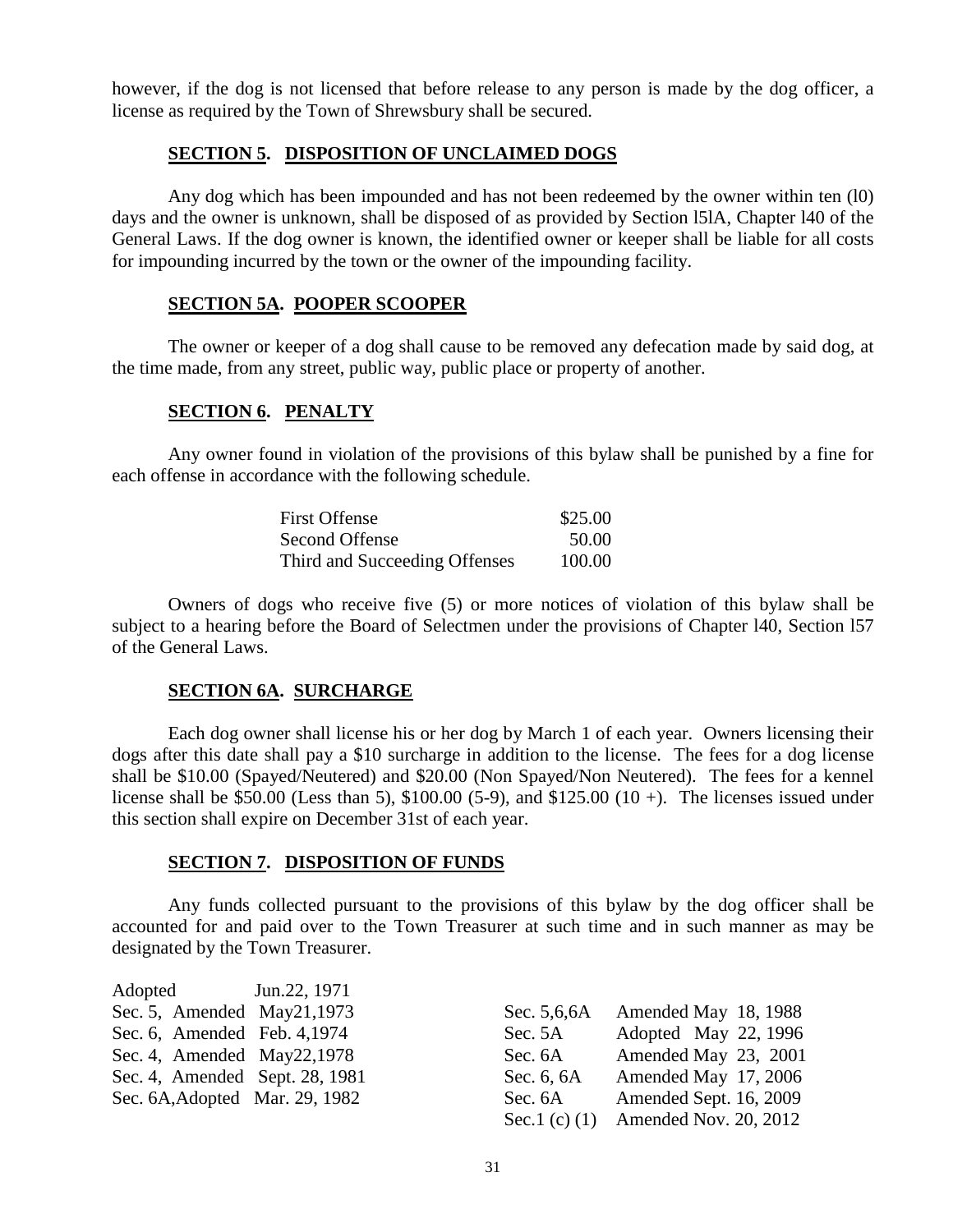#### **PUBLIC BEHAVIOR**

No person shall behave himself in a disorderly manner, or use any indecent, profane language in any street or way or near any dwelling house or other building.

Adopted Dec. 7, 1970

### **ARTICLE 16**

# **DRINKING ALCOHOLIC BEVERAGES IN PROHIBITED PUBLIC PLACES**

**SECTION 1.** No person shall drink any alcoholic beverages as defined in Chapter 138, Section l of the Massachusetts General Laws nor shall have in his possession any open containers or containers whose seal has been broken and recapped of such beverages, while on, in or upon any public way or sidewalk, or upon any way to which the public has a right of access, or any place to which the members of the public have access as invitees or licensees, park or playground, or private land or place, without the consent of the owner or person in control thereof. The burden of proving such consent shall be on the defendant.

**SECTION 2**. All alcoholic beverages being used in violation of this bylaw shall be seized and safely held until final adjudication of the charge against the persons so arrested or summonsed before the court.

**SECTION 3.** A police officer witnessing a violation of this bylaw shall have the right to arrest such person without a warrant and shall bring the person so arrested before the court within twenty-four hours, Sundays and Holidays excepted.

**SECTION 4.** The penalty for violation of this bylaw shall not exceed fifty (\$50.00) dollars for each offense.

Adopted May l9, l975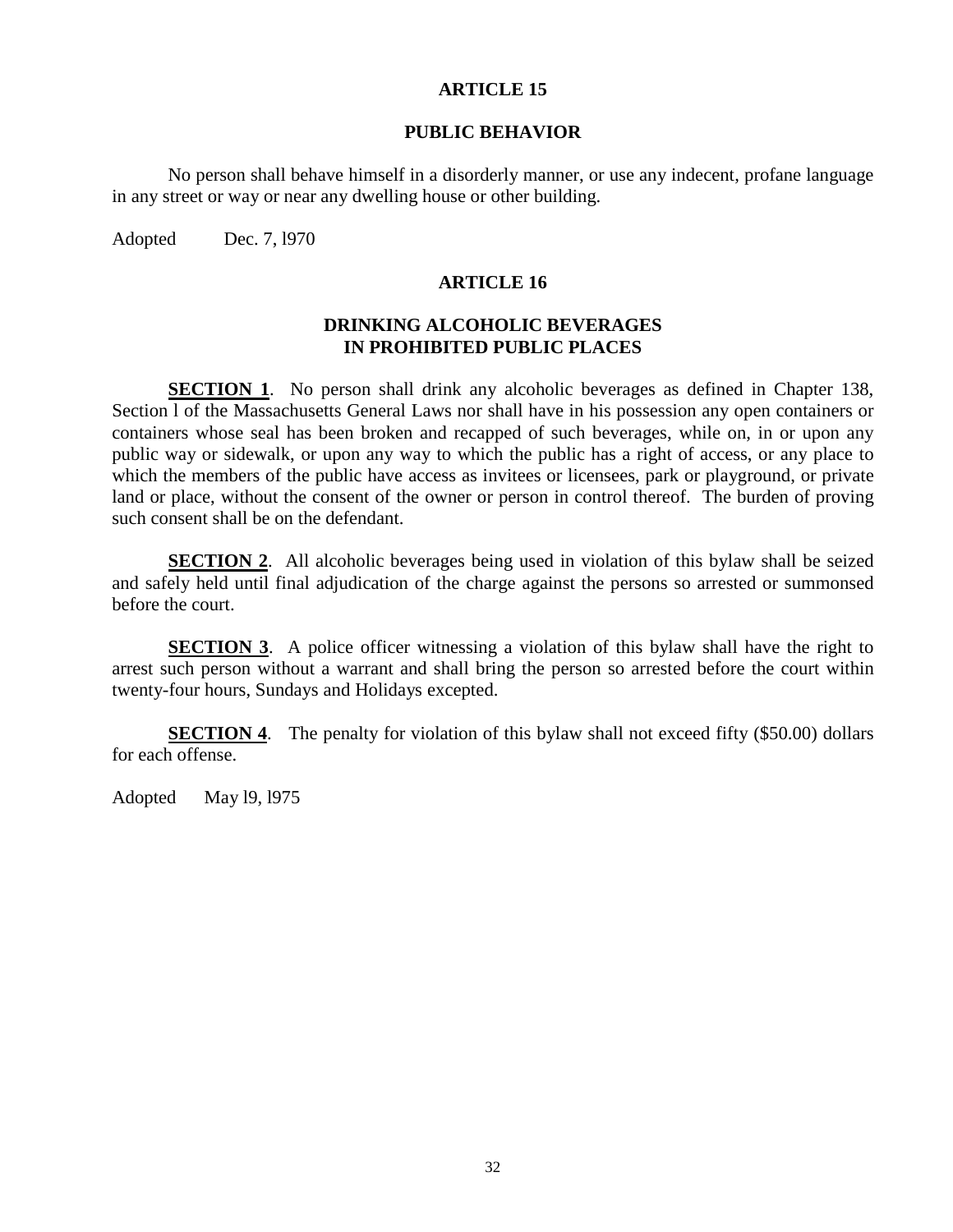# **ARTICLE 17**

## **PENALTY FOR BY-LAW VIOLATION**

### Section 1 - Penalty for By-Law Violation

Any person violating any provision of the By-Laws of the Town of Shrewsbury, the violation of which is subject to a specific penalty, may be penalized by a non-criminal disposition as provided in Massachusetts General Laws Chapter 40, §21D. The non-criminal method of disposition may be used for violation of any rule or regulation of any municipal officer, board or department, which is subject to a specific penalty.

Without intending to limit the generality of the foregoing, it is the intention of this provision that the following articles are to be included within the scope of this section, that the specific penalties as listed here shall apply in such cases and that in addition to the municipal personnel listed for each bylaw Article, if any, police officers shall in all cases be considered enforcing persons for the purposes of this provision; and each day on which any violation exists shall be considered to be a separate offense.

| A) Article 9C | $---$ | <b>Unregistered Motor Vehicles</b>      |  |
|---------------|-------|-----------------------------------------|--|
|               |       | <b>Enforcing Agent: Police Officers</b> |  |
|               |       | Fine Schedule: \$50.00                  |  |
|               |       |                                         |  |

B) Article 11B -- Hawkers and Peddlers Enforcing Agent: Police Officers Fine Schedule: \$20.00

- C) Article 11D -- Solicitor/Canvasser Enforcing Agent: Police Officers Fine Schedule: \$100.00
- D) Article 11F -- Underground Storage Tanks Enforcing Agent: Fire Chief Fine Schedule: \$100.00
- E) Article 16 -- Drinking Alcoholic Beverages in Prohibited Public Places Enforcing Agent: Police Officers Fine Schedule: \$50.00
- F) Any violation of an order of the Board of Health relating to public health which is authorized by any Town bylaw, rule or regulation. Enforcing Agent: Director of Public Health Fine Schedule: \$10 - \$200

Adopted May 15, 2000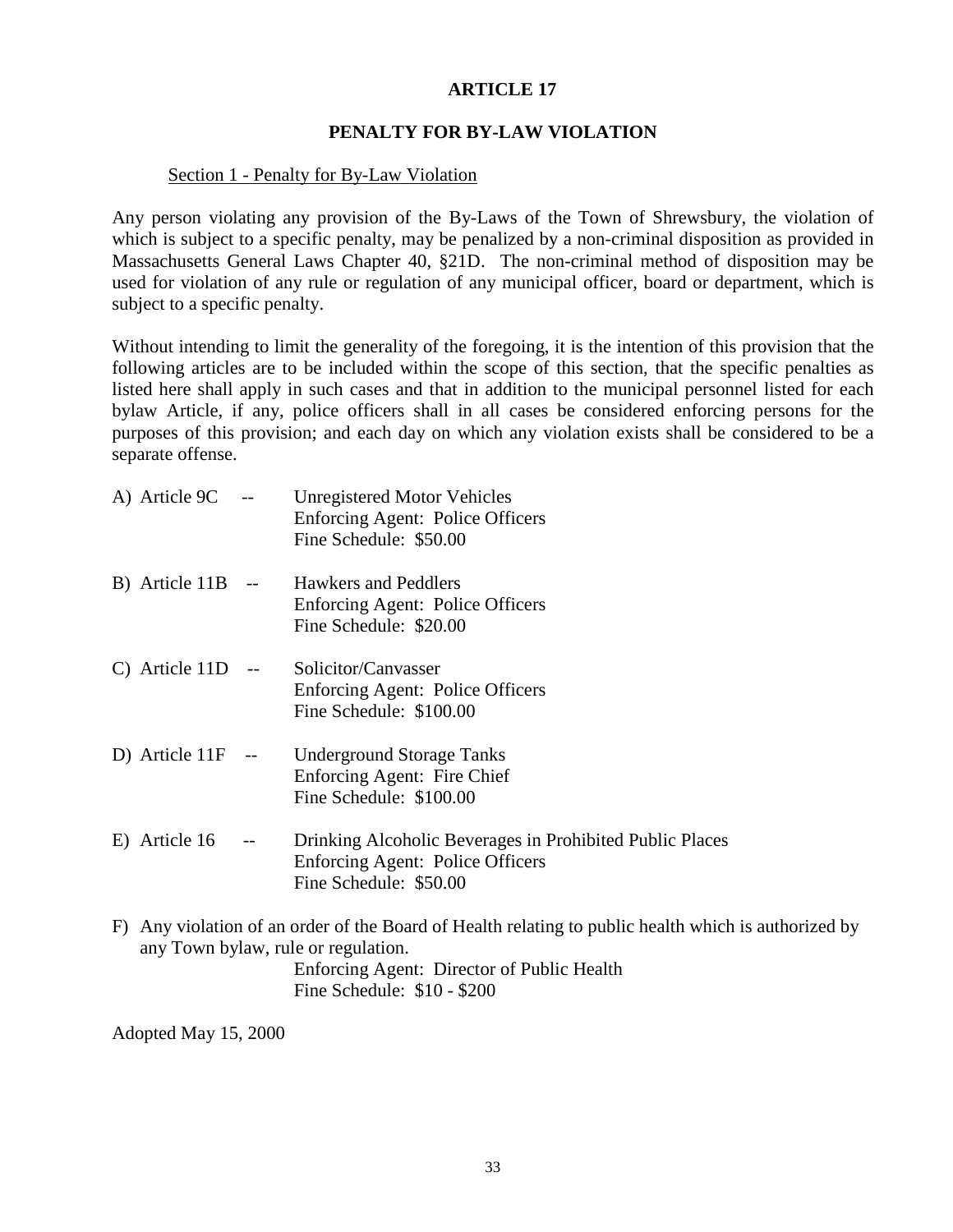# **ARTICLE 18**

### **WATER USE RESTRICTIONS**

### **Section 1** Authority

 This Bylaw is adopted by the Town of Shrewsbury under its powers to protect public health and welfare and its authority to regulate water use pursuant to M.G.L. c.41, § 69B. This bylaw also implements the Town's authority under M.G.L. c.40, § 41A, conditioned upon a declaration of water supply emergency issued by the Department of Environmental Protection.

#### **Section 2** Purpose

 The purpose of this bylaw is to protect, preserve and maintain the public health, safety and welfare whenever there is in force a State of Water Supply Conservation or State of Water Supply Emergency by providing for enforcement of any duly imposed restrictions, requirements, provisions or conditions imposed by the Town or by the Department of Environmental Protection.

### **Section 3** Definitions

 Person - Shall mean any individual, corporation, trust, partnership or association, or other entity.

 Agricultural Uses - Shall mean activities associated with agriculture as defined in M.G.L. c. 128, § 1A.

 Commercial Uses - Shall mean uses associated with commercial and industrial activities but not involving lawn watering.

Enforcing Persons - Shall mean any sworn member of the Police Department, Superintendent of Water and Sewer and the Foreman for Water and Sewer.

 Newly Planted Lawn Areas - Shall mean lawns or specific major portions thereof, seeded or sodded in the current calendar year for homes or businesses newly constructed in the last twelve months.

 State of Water Supply Emergency - Shall mean a State of Water Supply Emergency declared by the Department of Environmental Protection under M.G.L. c.21 G, § 15-17.

 State of Water Supply Conservation - Shall mean a State of Water Supply Conservation declared by the Town pursuant to section 4 of this bylaw.

Water Users or Water Consumers - Shall mean all public and private users of the Town's public water system, irrespective of any person's responsibility for billing purposes for water used at any particular facility.

**Section 4** State of Water Supply Conservation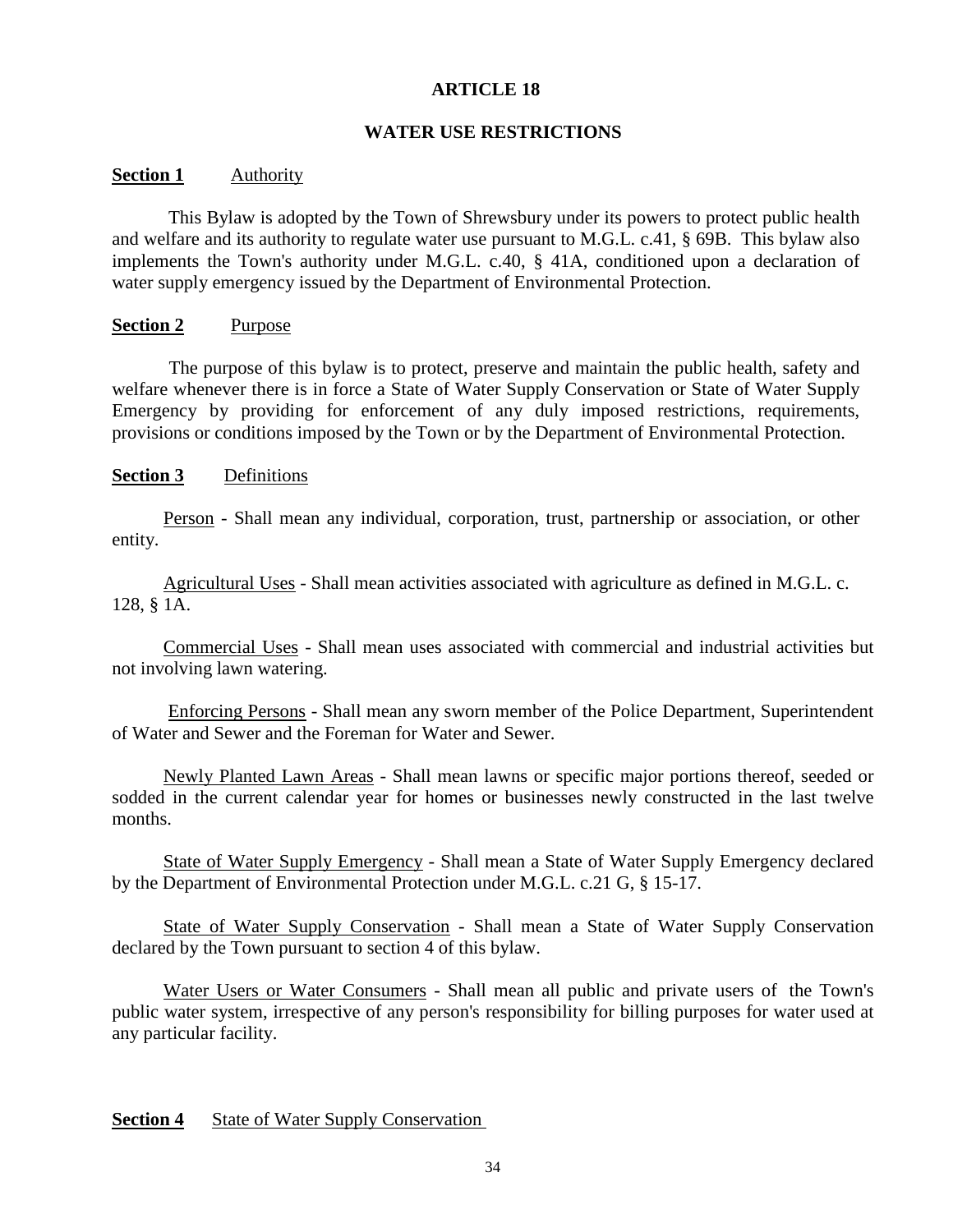The Board of Selectmen acting under the authority as Water Commissioners may declare a State of Water Supply Conservation upon a determination by a majority vote of the Board that a shortage of water exists and conservation measures are necessary to ensure an adequate supply of water to all water consumers. Notification of any provision, restriction, requirement, or condition imposed by the Town as part of a State of Water Supply Conservation shall be published in a newspaper of general circulation within the Town, or by such other notice reasonably calculated to reach and inform all users of water of the State of Water Supply Conservation. Any restrictions imposed under this section shall not be effective until such notification is provided. Notification shall also be simultaneously provided to DEP.

A declaration of a State of Water Conservation may include one or more of the following restrictions, conditions, or requirements limiting the use of water as necessary to protect the water supply. The applicable restrictions, conditions, or requirements shall be included in the public notice.

## A. Outdoor Watering Hours

Outdoor lawn watering is permitted only during daily periods of low demand, to be specified in the declaration of a State of Water Supply Conservation and public notice thereof.

### B. Outdoor Use of Water Restriction

Effective between April 15 and October 15, unless modified by the Commissioners, based upon the street address number as follows:

Even numbered addresses may use water outdoors: Tuesday, Thursday and Saturday

Odd numbered addresses may use water outdoors: Wednesday, Friday and Sunday

No outdoor use of water on Monday

## C. Filling and Topping off of Swimming Pools Ban

Filling of swimming pools or adding more than two inches of water to an existing filled pool is prohibited. Usage of children's wading pools is allowed.

## D. Lawn Sprinkler Use Ban

The use of automatic or manual lawn sprinkler or sprinkler systems is prohibited. Outdoor watering via hand held device is allowed for vegetable and flower gardens, shrubbery, trees but not for lawn areas.

## E. Outdoor Water Use Ban

The use of outdoor water is banned.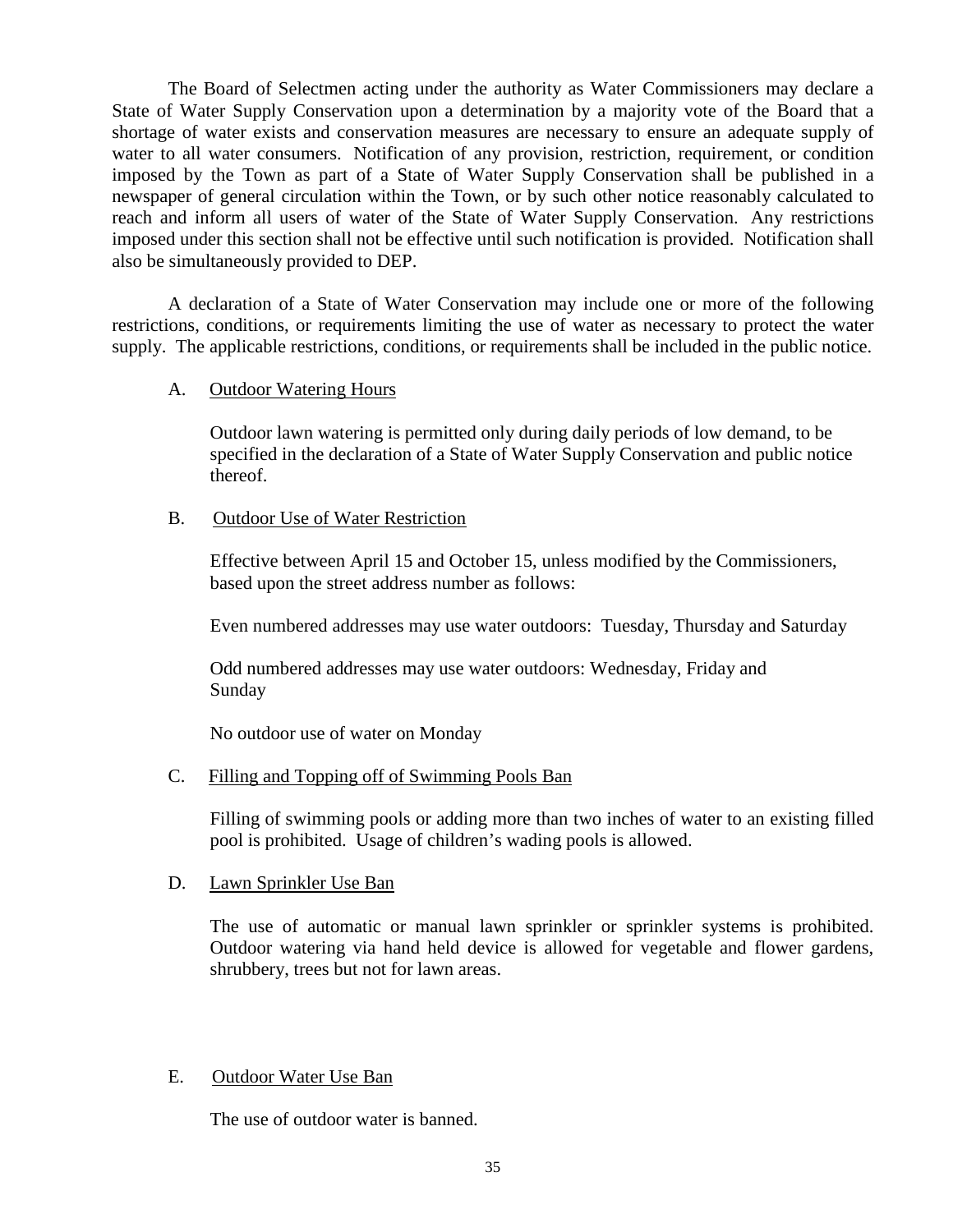Any water consumer who violates any provision of a State of Water Supply Conservation shall be subject to the following penalties: First offense in a calendar year - Written Warning; Second Offense in a calendar year - \$50.00 fine; Third Offense in a calendar year -\$100.00 fine.Subsequent offenses – turn off of water service with a \$50. reconnection fee plus a \$200.00 fine.

 A State of Water Supply Conservation may be terminated by a majority vote of the Board of Selectmen, upon determination that the water supply shortage no longer exists. Publication of the termination of a State of Water Supply Conservation shall be given in the same manner as indicated above.

### **Section 5** State of Water Supply Emergency; Compliance with DEP Orders

 Upon notification to the public that a declaration of a State of Water Supply Emergency has been issued by the Department of Environmental Protection (DEP), no person shall violate any provision, restriction, requirement, condition of any order approved or issued by the DEP intended to bring about an end to the State of Emergency.

 The State of Water Supply Emergency once issued may only be rescinded by the Department of Environmental Protection.

 Notification of any provision, restriction, requirement, or condition with which users of water supplied by the Town are required to comply to abate a situation of water emergency shall be sufficient for purposes of this regulation if it is published in a newspaper of general circulation within the Town or by such other notice as is reasonably calculated to reach and inform all users of the Town water supply.

 Any water consumer who violates a plan to abate a water supply emergency shall be liable to the Town of Shrewsbury as follows: First Offense - \$50.00 Fine, Second Offense - \$100.00 Fine, Third Offense - \$200.00 Fine. Subsequent offenses – turn off of water service with a \$50.00 reconnection fee plus a \$300.00 Fine. The Board of Selectmen acting as the Water Commissioners when the Department of Environmental Protection has determined that an emergency exists during a drought, hurricane, conflagration or other disaster may restrain the use of water on public and private premises by shutting off the water at the meter or at the curb cock or by other means as the case may be.

#### **Section 6** Exemptions

 The following instances are exempted from any of the State of Water Supply Conservation restrictions.

- 1. Newly planted lawn areas
- 2. Agricultural use
- 3. Commercial use
- 4. Private Wells

## **Section 7** Enforcement

The Board of Selectmen may determine that for any specified period of time the enforcement of this Article shall be made pursuant to M.G.L. c. 40, 21D which provides for noncriminal disposition of the enforcement of an ordinance or bylaw.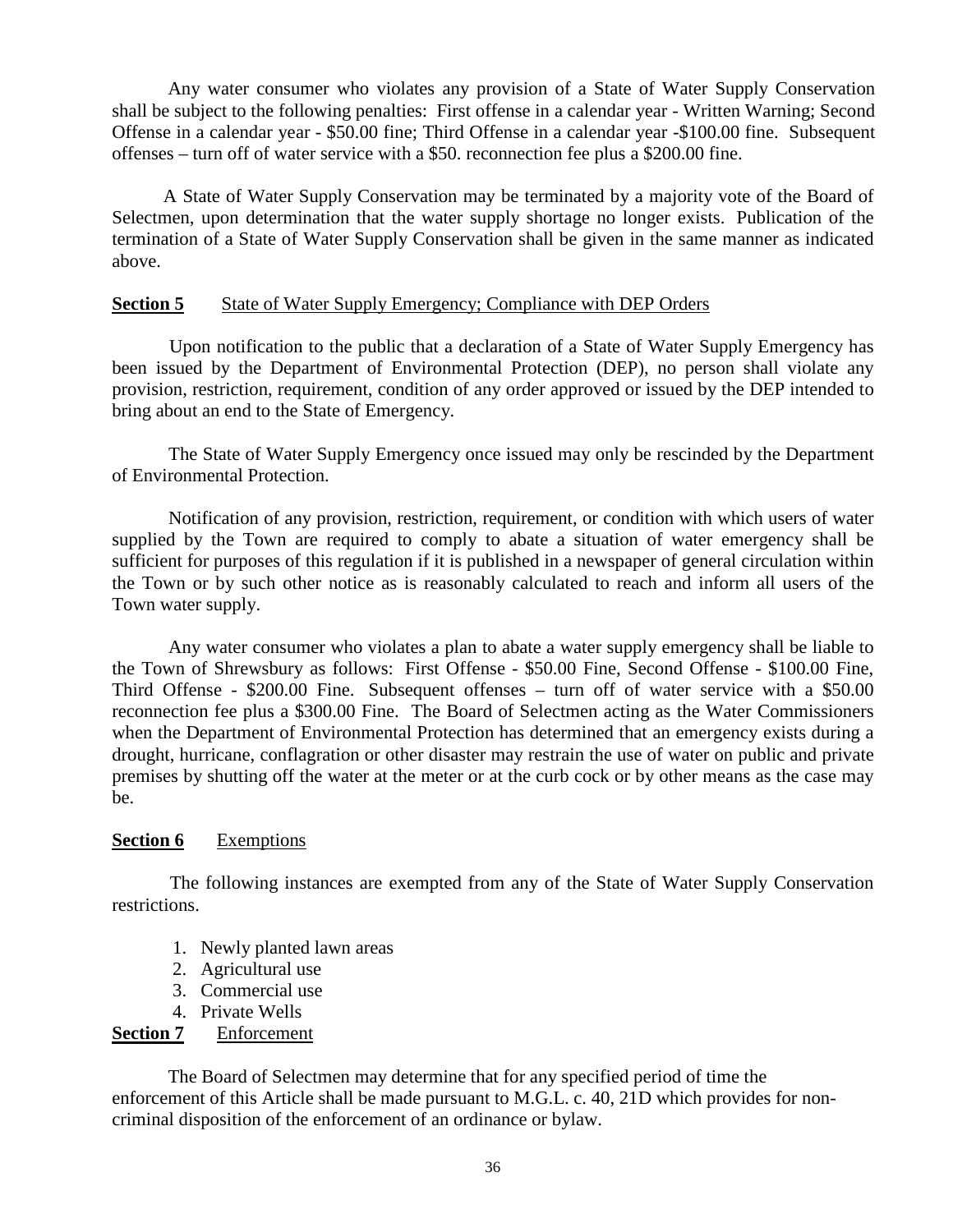Adopted March 24, 2003 (Article 18, adopted Nov.1, 1999, amended May 15,2000 & May 22,2002, deleted March24,2003)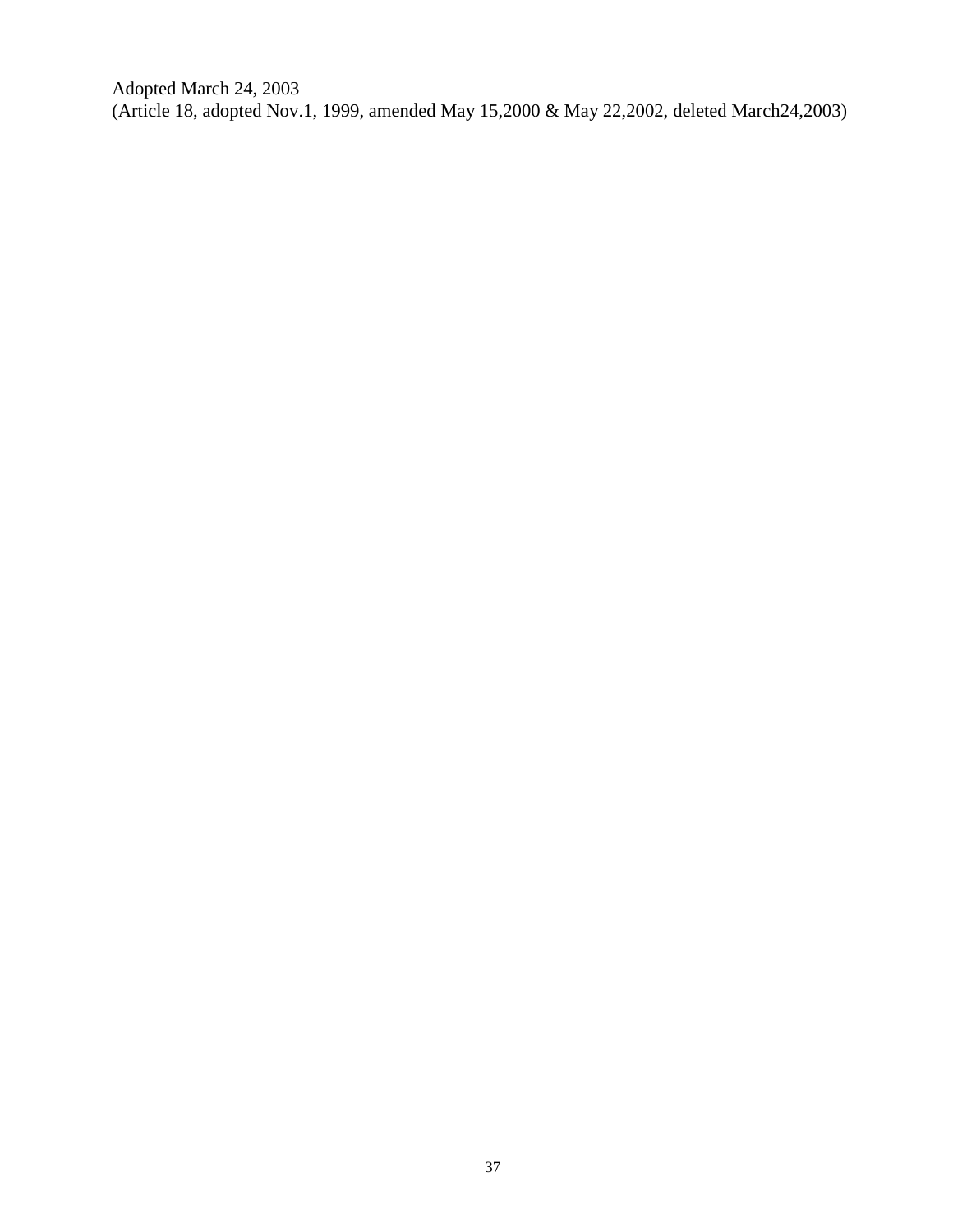# **ARTICLE 19 FALSE ALARM BYLAW**

### **Section 1. Definitions**

Alarm System: Any device which when activated transmits a signal to the police or fire department, or transmits a signal to a person or company, who relays information to the police or fire department, or produces an audible or visible signal to which the police or fire departments are expected to respond.

Alarm User: Any person who is the owner or person in charge of premises where an alarm system is maintained within the Town of Shrewsbury.

False Alarm The activation of an alarm which results in the police or fire departments responding where it is determined after investigation by the police department that no fire activity, criminal activity or attempted criminal activity has occurred. A false alarm does not include alarms caused by hurricanes, surges or failures in the transmission of electrical power or other conditions that are beyond the control of the user.

### **Section 2. Responsibility to register Alarm Systems**

- A. Every alarm user shall register an alarm system by submitting to the Chief of Police his name, person who is authorized to respond to an emergency signal transmitted by an alarm system and who can open or provide access to the premises where the alarm is located.
- B. All existing alarm systems shall be registered with the Town of Shrewsbury before January 1, 2001.
- C. All alarm systems installed after the effective date of this by-law shall be registered with the Chief of Police within thirty (30) days of the date of installation.
- D. Penalty: Failure to comply with any Subsection of Section 2 shall be punishable by a fine of one hundred dollars (\$100) for each offense.

#### **Section 3 Equipment Limitations**

- A. Automatic Dialer Devices Prohibited: It shall be unlawful to install a mechanical protection device that is automatically keyed to and/or activates the telephone line(s) controlled by and/or listed to the Shrewsbury Police or Fire Department. All such devices installed before the effective date of this bylaw shall be removed before January 1, 2001.
- B. Audible Device Time Limitation: All newly installed alarm systems which use an audible bell, horn, or siren shall be equipped with an automatic shutoff device, which shall deactivate the alarm within fifteen (15) minutes. All existing alarm users with an audible bell, horn, or siren must have such deactivation systems installed by January 1, 2001.
- C. Penalty: Failure to comply with any Subsection of Section 3 shall be punishable by a fine of one hundred dollars (\$100) for each offense.

#### **Section 4 False Alarms**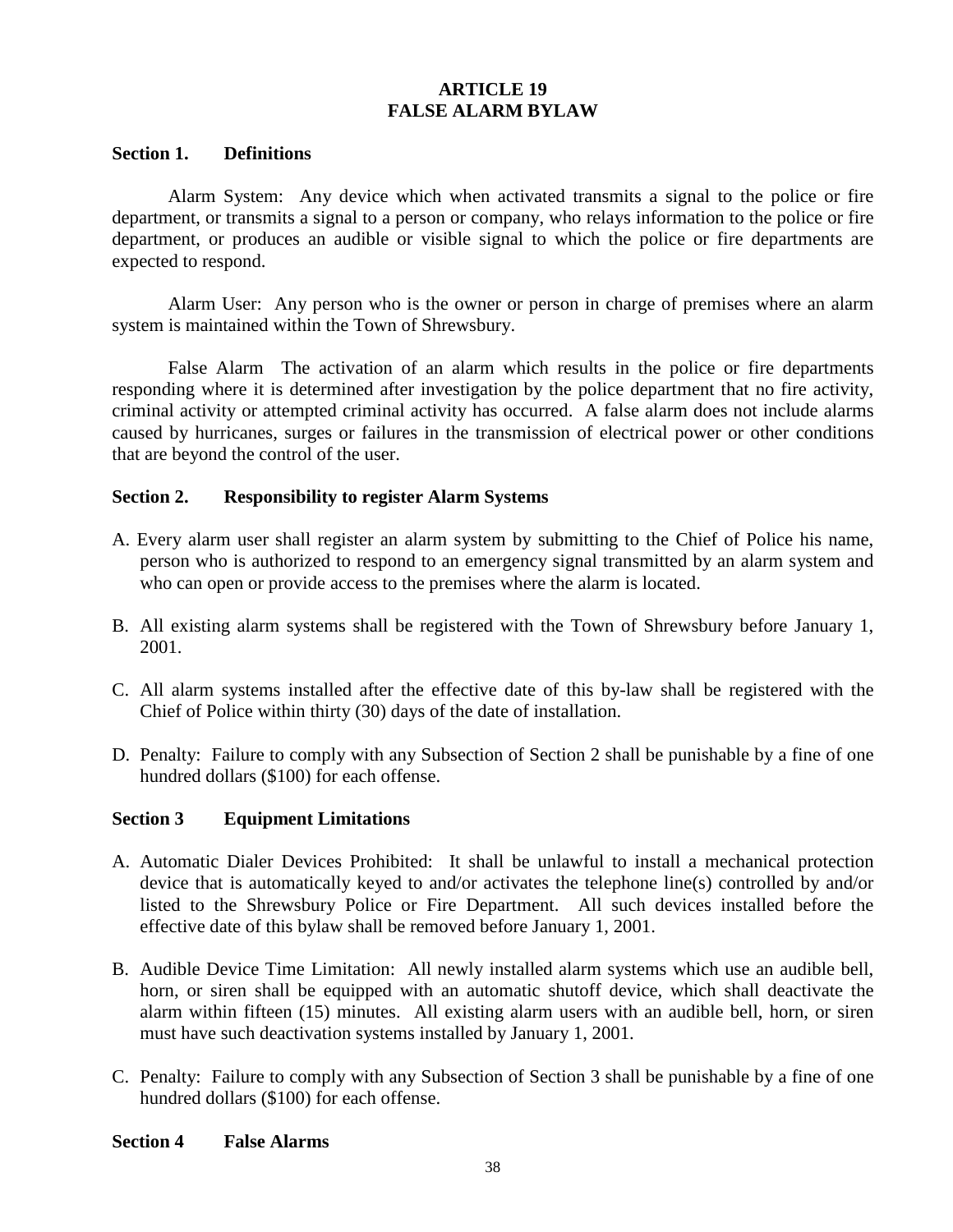- A. Notice: An alarm user shall be notified by the Police Department in writing of each false alarm. After the police department has recorded three (3) separate false alarms from an alarm user within a twelve month period, the Police Chief, or his or her designee, shall notify the alarm user, in writing, of such facts, including the dates and times of each alleged false alarm.
- B. Testing: All users must notify the police department in advance of any testing equipment. Failure to notify the police department in advance of testing shall constitute a false alarm and be subject to the assessment schedule contained herein.
- C. Penalties: An alarm user whose alarm system transmits or otherwise causes more than three (3) false alarms in a twelve month period shall be assessed a penalty of \$50.00 for the fourth  $(4<sup>th</sup>)$ false alarm in any twelve month period, a \$100.00 penalty for each subsequent false alarm in any twelve month period.

# **Section 5 Applicability**

This bylaw shall be subject to the provisions of G.L.c.40 §21D for non-criminal enforcement.

# **Section 6 Limitation of Liability**

Notwithstanding the provisions of this By-law, the Town, its departments, officers, agents, and employees shall be under no obligation whatsoever concerning the adequacy, operation or maintenance of any alarm system or of alarm monitoring facilities. No liability whatsoever is assumed for the failure of such alarm devices for monitoring facilities or for failure to respond to alarms or for any other act or omission in connection with such alarm devices. Each alarm user shall be deemed to hold and save harmless the Town, its departments, officers, agents and employees from Liability in connection with the alarm user's alarm device.

Adopted May 15, 2000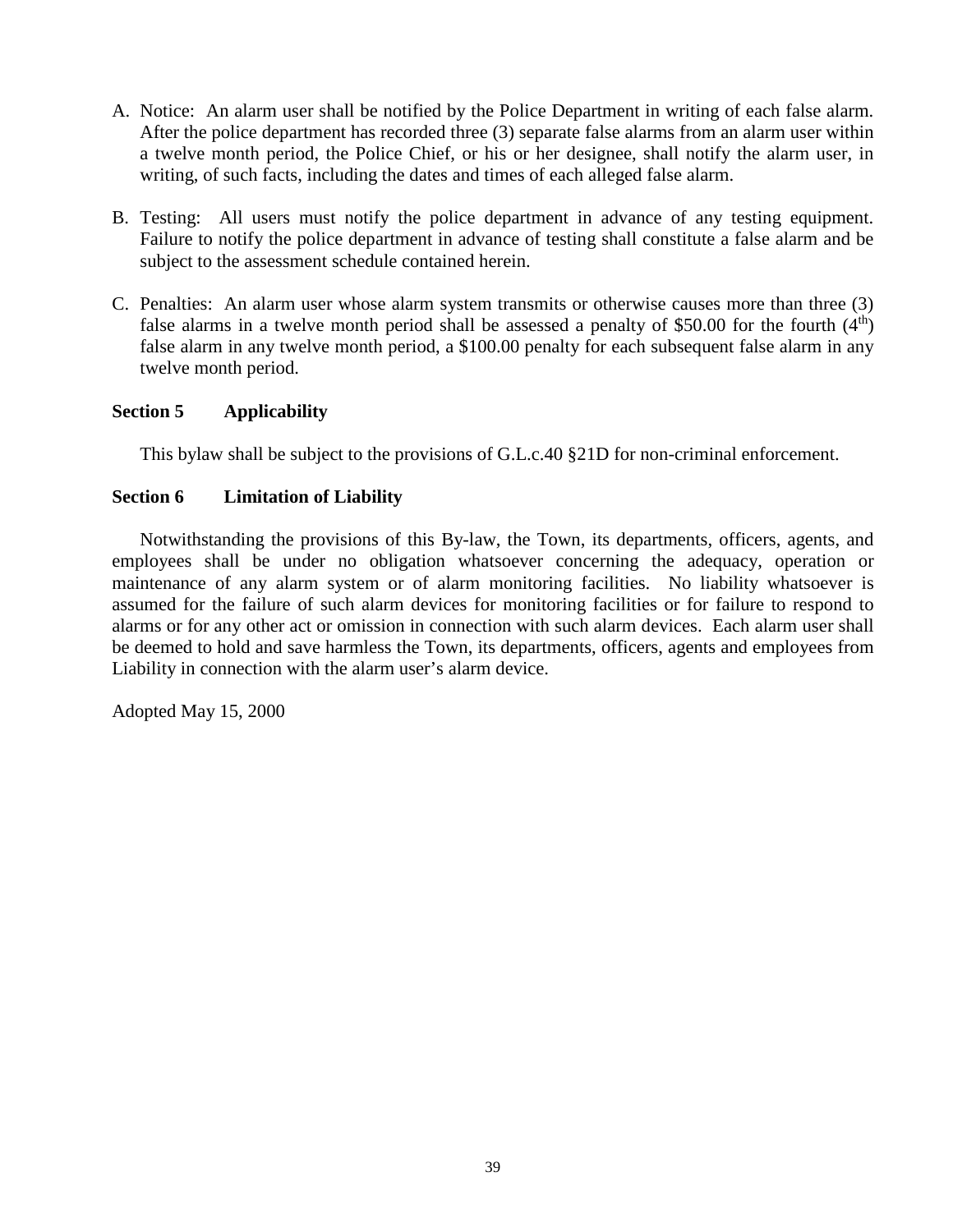# **ARTICLE 20**

# **POSSESSION OF WEAPONS BY MINORS IN PUBLIC PROHIBITED**

**SECTION 1.** No minor under the age of eighteen shall have an air rifle, BB gun, or paint ball gun in his possession while in any place to which the public has a right of access unless he is accompanied by an adult or unless he is the holder of a sporting or hunting license and has on his person a permit from the chief of police of the town in which he resides.

**SECTION 2.** No person shall discharge a BB shot, pellet, paint ball or other object on, from or across any street, alley, or public way or in any place to which the public has a right of access.

**SECTION 3.** A police officer witnessing a violation of this by-law shall have the right to arrest such person without a warrant and shall bring the person so arrested before the court within twenty-four hours, Sundays and holidays excepted.

**SECTION 4.** Whoever violates this section shall be punished by a fine of not more than one hundred dollars, and the air rifle, BB gun, or paint ball gun shall be confiscated. Upon conviction of a violation of this section and by the written authority of the court the weapon shall be destroyed.

Adopted May 19, 2004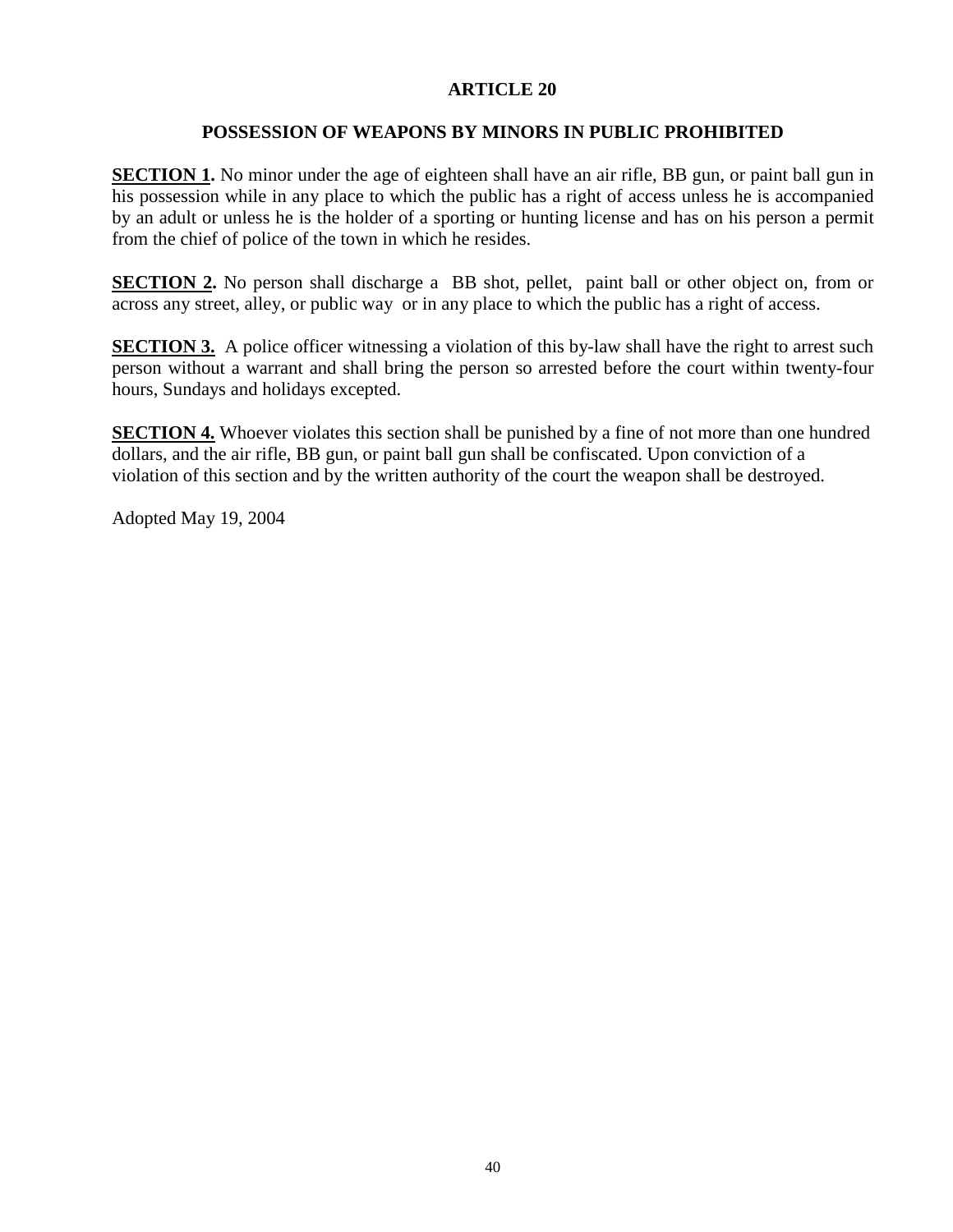## **ARTICLE 21 Stormwater Management By-Law**

Section 1. Purpose.

- A. The purposes of this Stormwater Management By-law are, among other purposes, to safeguard the public health, safety and welfare; to improve stream health and environmental conditions; to protect the Town of Shrewsbury's water bodies and groundwater from further negative impacts of stormwater runoff; to reduce contamination of stormwater runoff; to protect aquatic and wildlife habitat; to comply with federal and State regulatory mandates of the National Pollutant Discharge Elimination System Program; and to reduce flooding. The following conditions have been identified as contributors to the challenges of stormwater management.
	- 1. Increased and contaminated stormwater runoff is a major cause of impairment of water quality and flow in lakes, ponds, streams, rivers, wetlands and groundwater; contamination of drinking water supplies; alteration or destruction of aquatic and wildlife habitat; and flooding.
	- 2. Regulation of illicit connections and discharges to the municipal storm drain system is necessary for the protection of the Town's water bodies and groundwater, and to safeguard the public health, safety, welfare and the environment.
	- 3. Regulation of discharges to the municipal separate storm sewer system (MS4) is necessary for the protection of the Town's water bodies and groundwater, and to safeguard the public health, safety, welfare and the environment. Increased and contaminated stormwater runoff associated with developed land uses and the accompanying increase in impervious surface are major causes of impairment of water quality and flow in lakes, ponds, streams, rivers, wetlands and groundwater.

In particular, land disturbances can cause harmful impacts due to:

- (a) Soil erosion and sedimentation.
- (b) Impairment of water quality and flow in lakes, ponds, streams, rivers, wetlands and groundwater.
- (c) Contamination of drinking water supplies.
- (d) Erosion of stream channels.
- (e) Alteration or destruction of aquatic and wildlife habitat.
- (f) Flooding.
- (g) Overloading or clogging of municipal catch basins and municipal storm drain systems.
- B. Therefore, this Article 21 establishes stormwater management standards for the final conditions that result from development and redevelopment projects to minimize adverse impacts offsite and downstream which would be born by abutters, townspeople, and the general public. The objectives of Article 21 are as follows: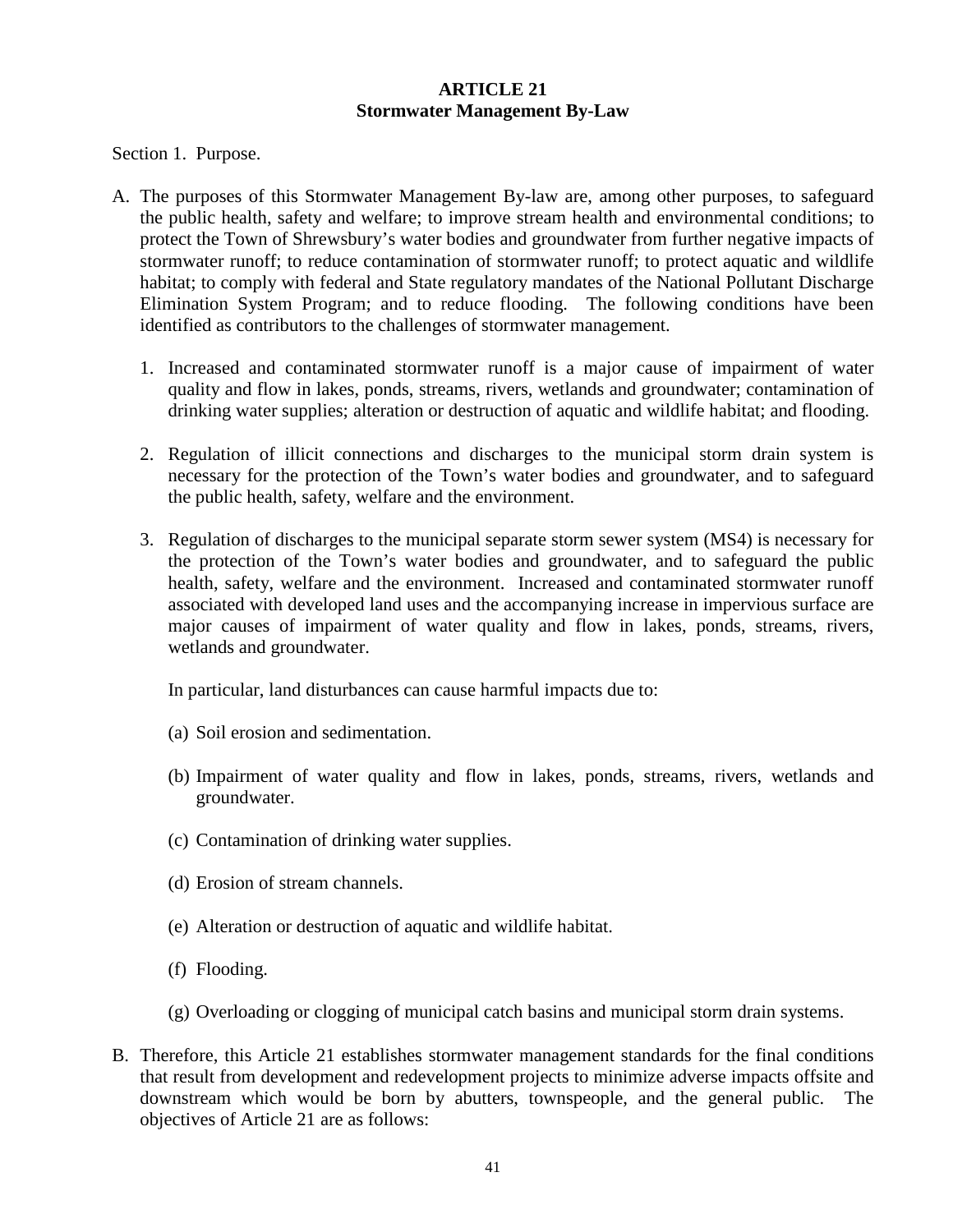- 1. To prevent pollutants from entering the Town's municipal separate storm sewer system (MS4) and to minimize discharge of pollutants from the MS4.
- 2. To prohibit illicit connections and unauthorized discharges to the MS4.
- 3. To require the removal of all such illicit connections.
- 4. To comply with state and federal statutes and regulations relating to stormwater discharges.
- 5. To establish the legal authority to ensure compliance with the provisions of Article 21 through inspection, monitoring, and enforcement.
- 6. To require practices to control the flow of stormwater from new and redeveloped sites into the Town's municipal storm drain system in order to prevent flooding and erosion.
- 7. To protect groundwater and surface water from degradation and promote groundwater recharge and infiltration.
- 8. To ensure adequate long-term operation and maintenance of structural stormwater best management practices (BMPs) so that they work as designed.
- 9. To require practices that eliminate soil erosion and sedimentation and control the volume and rate of stormwater runoff resulting from land disturbances.
- 10. To ensure that soil erosion and sediment control measures and stormwater runoff control practices are incorporated into the site planning and design process and are implemented and maintained.
- 11. To require practices to control waste such as discarded building materials, concrete truck washout, chemicals, litter, and sanitary waste at the construction site that may cause adverse impacts to water quality.
- 12. To establish the Town's legal authority to ensure compliance with the provisions of Article 21 through inspection, monitoring, and enforcement.

Section 2. Definitions.

For the purposes of this By-Law, the following shall mean:

 $ABUTTER$  – The owner(s) of land abutting the activity

ALTERATION OF DRAINAGE CHARACTERISTICS – Any activity on an area of land that changes the water quality, force, direction, timing or location of runoff flowing from the area. Such changes include: change from distributed runoff to confined, discrete discharge; change in the volume of runoff from the area; change in the peak rate of runoff from the area; and change in the recharge to groundwater on the area.

APPLICANT – Any person, individual, partnership, association, firm, company, corporation, trust, authority, agency, department, or political subdivision, of the Commonwealth of Massachusetts or the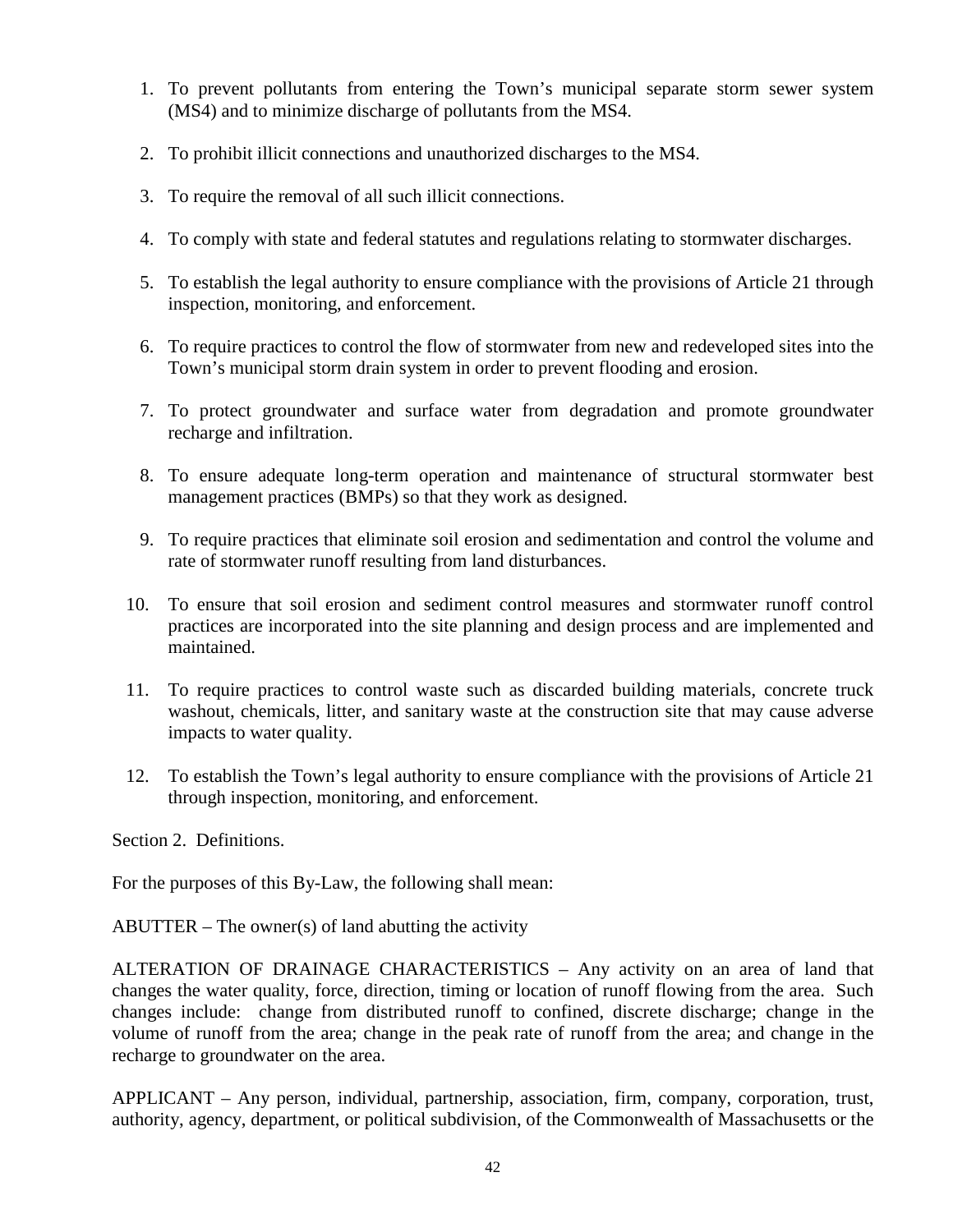Federal government to the extent permitted by law requesting a Stormwater Management Permit for proposed land disturbances.

APPLICANT'S TECHNICAL REPRESENTATIVE – a Registered Professional Engineer (P.E.) hired by the applicant to certify that design and construction are completed in accordance with the applicable local, state, and federal stormwater requirements.

AUTHORIZED ENFORCEMENT AGENCY – The Board of Sewer Commissioners (hereinafter the Board), its employees, officers, or agents designated to enforce Article 21.

BEST MANAGEMENT PRACTICE (BMP) – An activity, procedure, restraint, or structural improvement that helps to reduce the quantity or improve the quality of stormwater runoff.

BY-LAW – Refers to Article 21, Stormwater Management Bylaw of the "General By-Laws of the Town of Shrewsbury".

CERTIFIED PROFESSIONAL IN EROSION AND SEDIMENT CONTROL (CPESC) – An individual who holds a current certification from the Soil and Water Conservation Society in cooperation with the American Society of Agronomy.

CLEAN WATER ACT – The Federal Water Pollution Control Act (33 U.S.C. § 1251 et seq.) as hereafter amended.

CLEARING – Any activity that removes the vegetative surface cover.

DEVELOPMENT – The modification of land to accommodate a new use or expansion of use, usually involving construction.

DISCHARGE OF POLLUTANTS – The addition from any source of any pollutant or combination of pollutants into the municipal storm drain system or into the waters of the United States or Commonwealth of Massachusetts from any source.

EROSION – The wearing away of the land surface by natural or artificial forces such as wind, water, ice, gravity, or vehicle traffic and the subsequent detachment and transportation of soil particles.

EROSION AND SEDIMENT CONTROL PLAN – A document containing narrative, drawings, and details developed by a Registered Profesional Engineer (P.E.) or a Certified Professional in Erosion and Sediment Control (CPESC), which includes BMPs, or equivalent measures designed to control surface runoff, erosion and sedimentation during pre-construction and construction related land disturbances. The plan is required as part of the application for a Stormwater Management Permit.

GRADING - Changing the level or shape of the ground surface.

GROUNDWATER – Water beneath the surface of the ground.

ILLICIT CONNECTION – A surface or subsurface drain or conveyance, which allows an illicit discharge into the municipal storm drain system, including without limitation sewage, process wastewater, or wash water and any connections from indoor drains, sinks, or toilets, regardless of whether said connection was previously allowed, permitted, or approved before the effective date of this bylaw.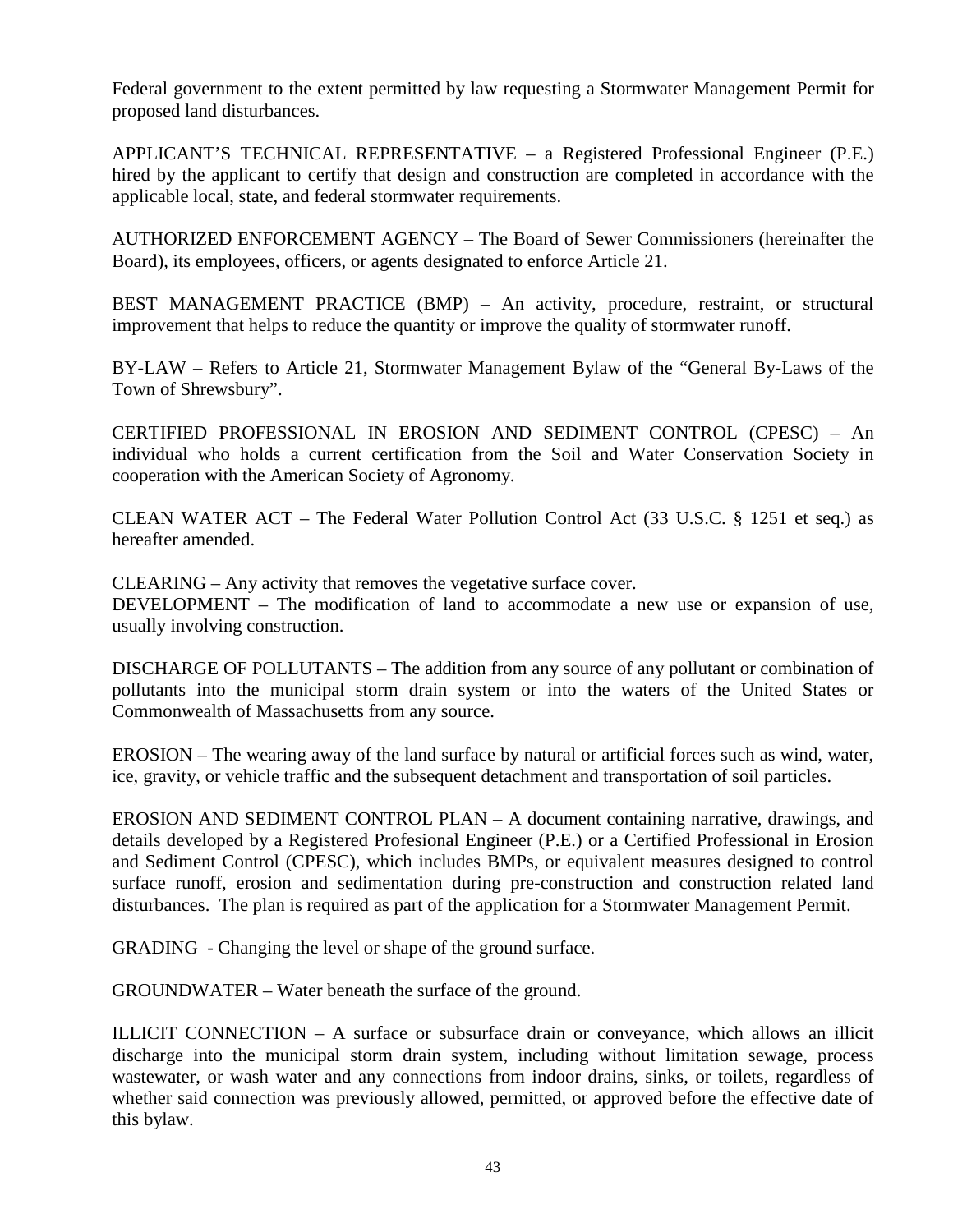ILLICIT DISCHARGE – Direct or indirect discharge to the municipal storm drain system that is not composed entirely of stormwater, except as exempted in Section 9. The term does not include a discharge in compliance with a NPDES Stormwater Discharge Permit or a Surface Water Discharge Permit, or resulting from fire fighting activities exempted pursuant to Section 9.

IMPERVIOUS SURFACE - Any material or structure on or above the ground that prevents water infiltrating the underlying soil. Impervious surface includes without limitation roads, paved parking lots, sidewalks, and rooftops.

LAND DISTURBANCE – Any action that causes a change in the position, location, or arrangement of soil, sand, rock, gravel, or similar earth material.

MASSACHUSETTS STORMWATER MANAGEMENT POLICY – The Policy issued by the Department of Environmental Protection, and as amended, that coordinates the requirements prescribed by state regulations promulgated under the authority of the Massachusetts Wetlands Protection Act G.L. c. 131 § 40 and Massachusetts Clean Waters Act G.L. c. 21, § 23-56. The Policy addresses stormwater impacts through implementation of performance standards to reduce or prevent pollutants from reaching water bodies and control the quantity of runoff from a site.

MUNICIPAL SEPARATE STORM SEWER SYSTEM (MS4) or MUNICIPAL STORM DRAIN SYSTEM – The system of conveyances designed or used for collecting or conveying stormwater, including any road with a drainage system, street, gutter, curb, inlet, piped storm drain, pumping facility, retention or detention basin, natural or man-made or altered drainage channel, reservoir, and other drainage structure that together comprise the storm drain system owned or operated by the Town.

NATIONAL POLLUTANT DISCHARGE ELIMINATION SYSTEM (NPDES) STORMWATER DISCHARGE PERMIT – A permit issued by United States Environmental Protection Agency or jointly with the Commonwealth that authorizes the discharge of pollutants to waters of the United States.

NON-STORMWATER DISCHARGE – Discharge to the municipal storm drain system not composed entirely of stormwater.

OWNER – A person with a legal or equitable interest in property.

PERSON – An individual, partnership, association, firm, company, trust, corporation, agency, authority, department or political subdivision of the Commonwealth of Massachusetts or the federal government, to the extent permitted by law, and any officer, employee, or agent of such person.

POINT SOURCE – Any discernible, confined, and discrete conveyance, including but not limited to, any pipe, ditch, channel, tunnel, conduit, well, discrete fissure, or container from which pollutants are or may be discharged.

POLLUTANT – Any element or property of sewage, agricultural, industrial or commercial waste, runoff, leachate, heated effluent, or other matter whether originating at a point or nonpoint source, that is or may be introduced into any sewage treatment works or waters of the Commonwealth of Massachusetts. Pollutants shall include without limitation:

A. Paints, varnishes, and solvents;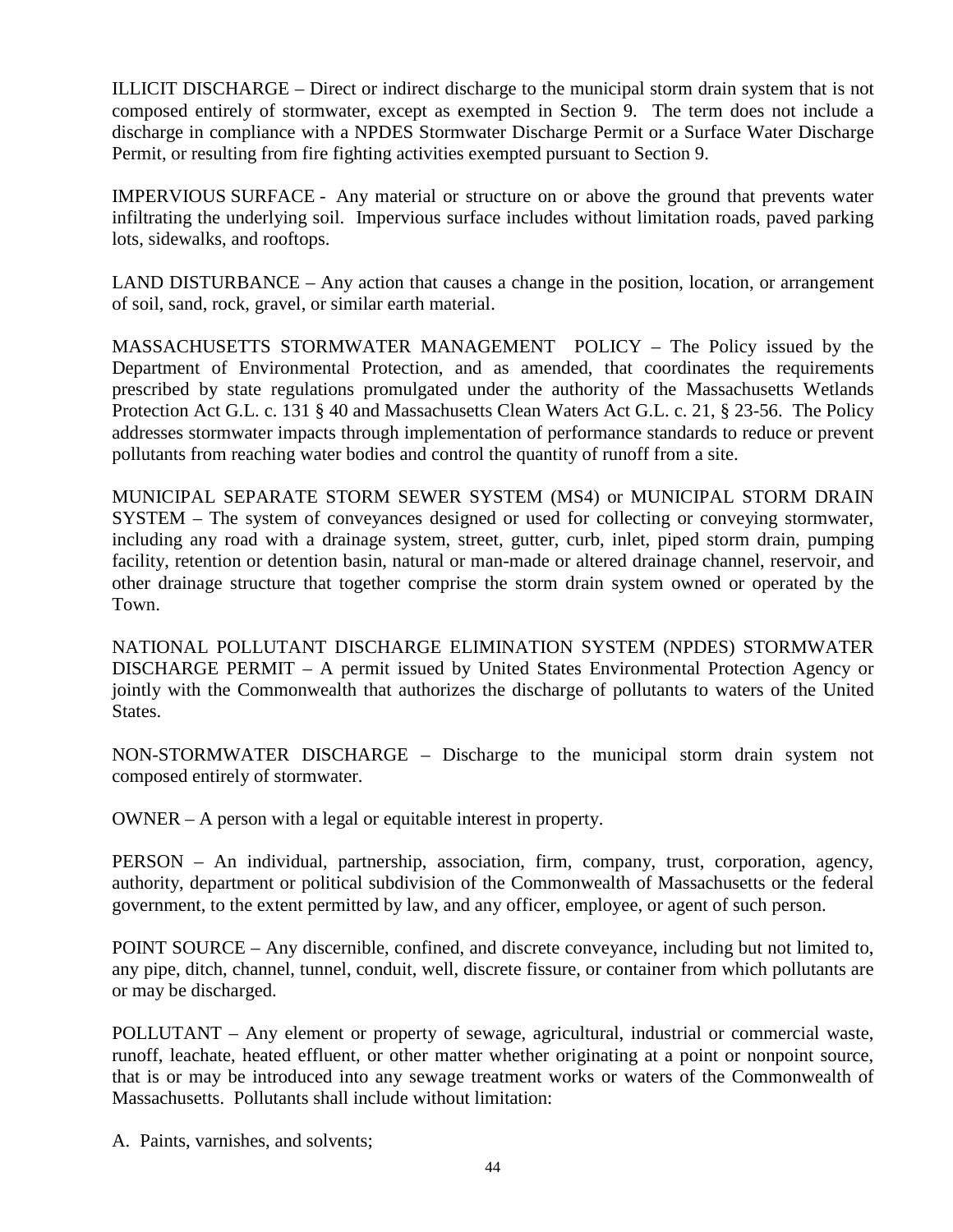- B. Oil and other automotive fluids;
- C. Non-hazardous liquid and solid wastes and yard wastes;
- D. Refuse, rubbish, garbage, litter, or other discarded or abandoned objects, ordnances, accumulations and floatables;
- E. Pesticides, herbicides, and fertilizers;
- F. Hazardous materials and wastes; sewage, fecal coliform and pathogens;
- G. Dissolved and particulate metals;
- H. Animal wastes;
- I. Rock, sand, salt, soils;
- J. Construction wastes and residues; and
- K. Noxious or offensive matter of any kind.

PRE-CONSTRUCTION – All activity in preparation for construction.

PROCESS WASTEWATER – Water which, during manufacturing or processing, comes into direct contact with or results from the production or use of any material, intermediate product, finished product, or waste product.

RECHARGE – The process by which groundwater is replenished by precipitation through the percolation of runoff and surface water through the soil.

REDEVELOPMENT – Development, rehabilitation, expansion, demolition, or phased projects that disturb the ground surface or increase the impervious area on previously developed sites.

RESIDENTIAL PROPERTY OWNER – An owner that has established primary residency in a single family residential property.

RUNOFF – Rainfall, snowmelt, or irrigation water flowing over the ground surface.

SEDIMENT – Mineral or organic soil material that is transported by wind or water, from its origin to another location; the product of erosion processes.

SEDIMENTATION – The process or act of deposition of sediment.

SITE – Any lot or parcel of land or area of property where land disturbances are, were, or will be performed.

SOIL – Any earth, sand, rock, gravel, or similar material. STORMWATER – Stormwater runoff, snowmelt runoff, and surface water runoff and drainage.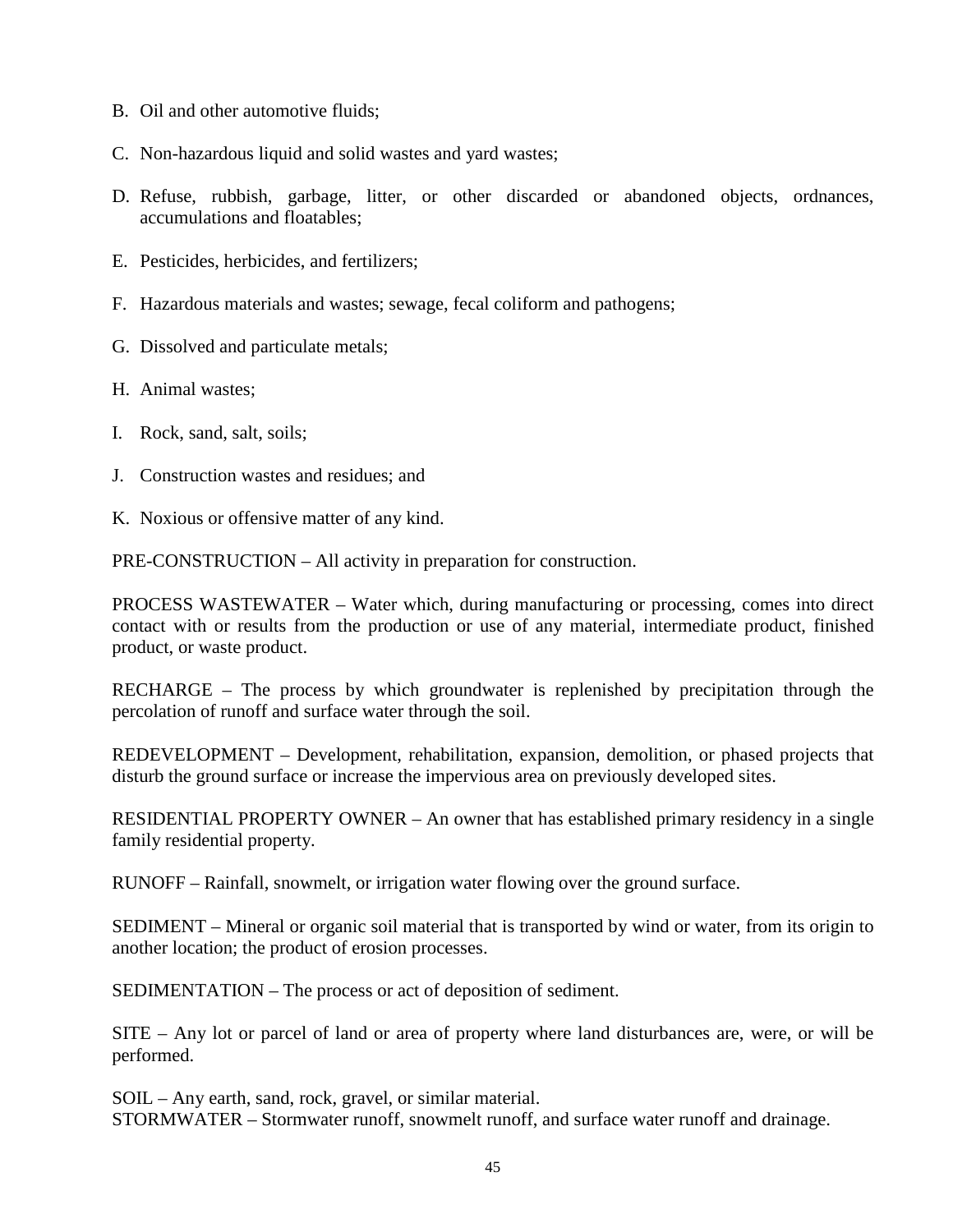STORMWATER MANAGEMENT PLAN  $-$  A plan required as part of the application for a Stormwater Management Permit.

STORMWATER UTILITY – A special assessment district set up to generate funding specifically for stormwater management. Users within the district pay a stormwater fee and the revenue generated directly supports operation, maintenance, and upgrade or expansion of existing storm drain systems; development of drainage studies, plans, flood control measures, and water-quality programs; administrative costs; and construction of capital improvement projects, and purchase of all equipment necessary for the installation, operation and maintenance of the system.

STREAM – A body of running water, including brooks, creeks, and other water courses, which moves in a definite channel in the ground due to a hydraulic gradient. A portion of a stream may flow through a culvert, is naturally obscured, or beneath a bridge. A stream's flow may be intermittent (i.e., does not flow throughout the year), or perennial.

SURFACE WATER DISCHARGE PERMIT – A permit issued by the Department of Environmental Protection (DEP) pursuant to 314 CMR 3.00 that authorizes the discharge of pollutants to waters of the Commonwealth of Massachusetts.

TOXIC OR HAZARDOUS MATERIAL OR WASTE – Any material, which because of its quantity, concentration, chemical, corrosive, flammable, reactive, toxic, infectious or radioactive characteristics, either separately or in combination with any substance or substances, constitutes a present or potential threat to human health, safety, welfare, or to the environment. Toxic or hazardous materials include any synthetic organic chemical, petroleum product, heavy metal, radioactive or infectious waste, acid and alkali, and any substance defined as Toxic or Hazardous under G.L. Ch.21C and Ch.21E, and the regulations at 310 CMR 30.000 and 310 CMR 40.0000.

WASTEWATER – Any sanitary waste, sludge, or septic tank or cesspool overflow, and water that during manufacturing, cleaning or processing, comes into direct contact with or results from the production or use of any raw material, intermediate product, finished product, byproduct or waste product.

WATERCOURSE – A natural or man-made channel through which water or a stream of water flows, including a river, brook or underground stream.

WATERS OF THE COMMONWEALTH OF MASSACHUSETTS – All waters within the jurisdiction of the Commonwealth of Massachusetts, including, without limitation, rivers, streams, lakes, ponds, springs, impoundments, estuaries, wetlands, costal waters, and groundwater.

WETLANDS – Coastal and freshwater wetlands, including wet meadows, marshes, swamps, and bogs, as defined and determined pursuant to G.L. c 131, § 40 and 310 CMR 10.00 et seq.

Section 3. Applicability.

Article 21 shall apply to flows entering the municipal storm drain system and construction activities that result in a land disturbance equal to or greater than one acre of land or will disturb less than one acre of land but is part of a larger common plan of development. The activities prohibited from the municipal storm drain system are illicit discharge, illicit connection, and obstruction. Section 8 further identifies the prohibited activities.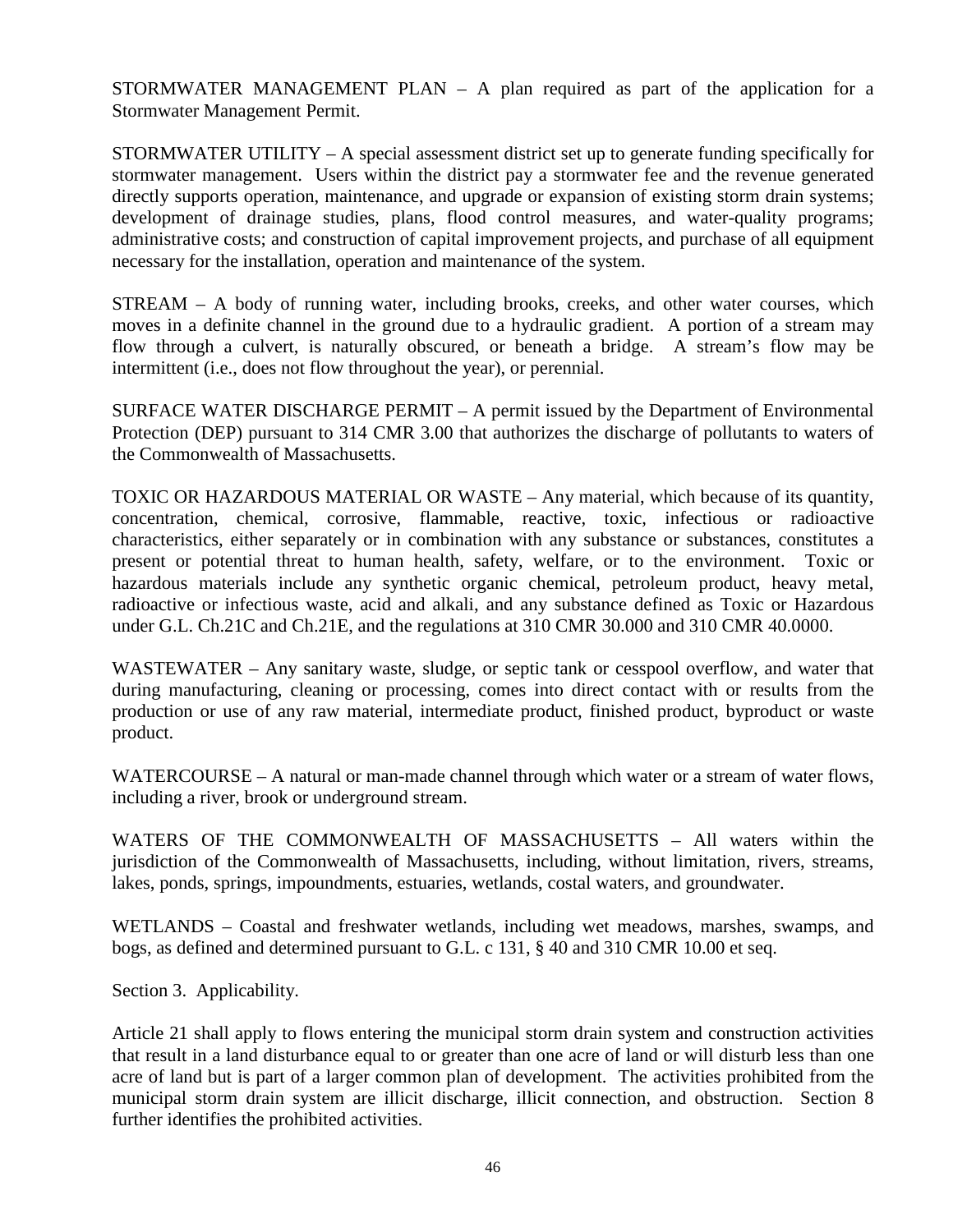No person may undertake a construction activity, including clearing, grading, and excavation that results in a land disturbance that will disturb equal to or greater than one acre of land or will disturb less than one acre of land but is part of a larger common plan of development or sale that will ultimately disturb equal to or greater than one acre of land draining to the Town MS4 without a Stormwater Management Permit from the Board. The method for obtaining a Stormwater Management Permit shall be published in the rules and regulations.

After the initial common plan construction activity is completed for a particular parcel, any subsequent development or redevelopment of that parcel would be regarded as a new plan of development. For example, after a house is built and occupied, any future construction on that lot (e.g., reconstructing after fire, adding a pool or parking area, etc.), would stand alone as a new common plan for purposes of calculating acreage disturbed to determine if a Stormwater Management Permit is required. Construction activity does not include routine maintenance that is performed to maintain the original line and grade, hydraulic capacity, or the original purpose of the site; unless it exceeds one acre of soil disturbance.

Section 4. Authority.

Article 21 is adopted under the authority granted by the Home Rule Amendment of the Massachusetts Constitution and the Home Rule Procedures Act, and pursuant to the regulations of the federal Clean Water Act found at 40 CFR 122.34.

Nothing in this By-law is intended to replace the requirements of any other by-law that has been made or may be adopted by the Town of Shrewsbury.

Section 5. Responsibility for administration.

The Board of Sewer Commissioners (The Board) shall administer, implement and enforce Article 21, and any rules and regulations adopted thereunder. Any powers granted to or duties imposed upon the Board may be delegated in writing by the Board to employees or agents of the Authorized Enforcement Agency.

Section 6. Administration.

- A. The Board shall administer, implement, and enforce Article 21. Any powers granted to or duties imposed upon the Board may be delegated in writing by the Board to its employees and agents.
- B. Rules and Regulations. The Board may adopt, and periodically amend, rules and regulations relating to the procedures and administration of Article 21, by majority vote of the Board, after public notice and public hearing. Failure by the Board to promulgate such rules and regulations or a legal declaration of their invalidity by a court of law shall not act to suspend or invalidate the effect of Article 21.
- C. Stormwater Utility. The Board may adopt, through rules and regulations authorized by this Stormwater Management Bylaw, a Stormwater Utility pursuant to G.L. c.83, § 16 G.L. and c.40, § 1A. The Board shall administer, implement and enforce this Utility. Failure by the Board to promulgate such a Stormwater Utility through rules and regulations or a legal declaration of its invalidity by a court shall not act to suspend or invalidate the effect of this By-Law.

Section 7. Rules, Regulations, Permits, and Procedures.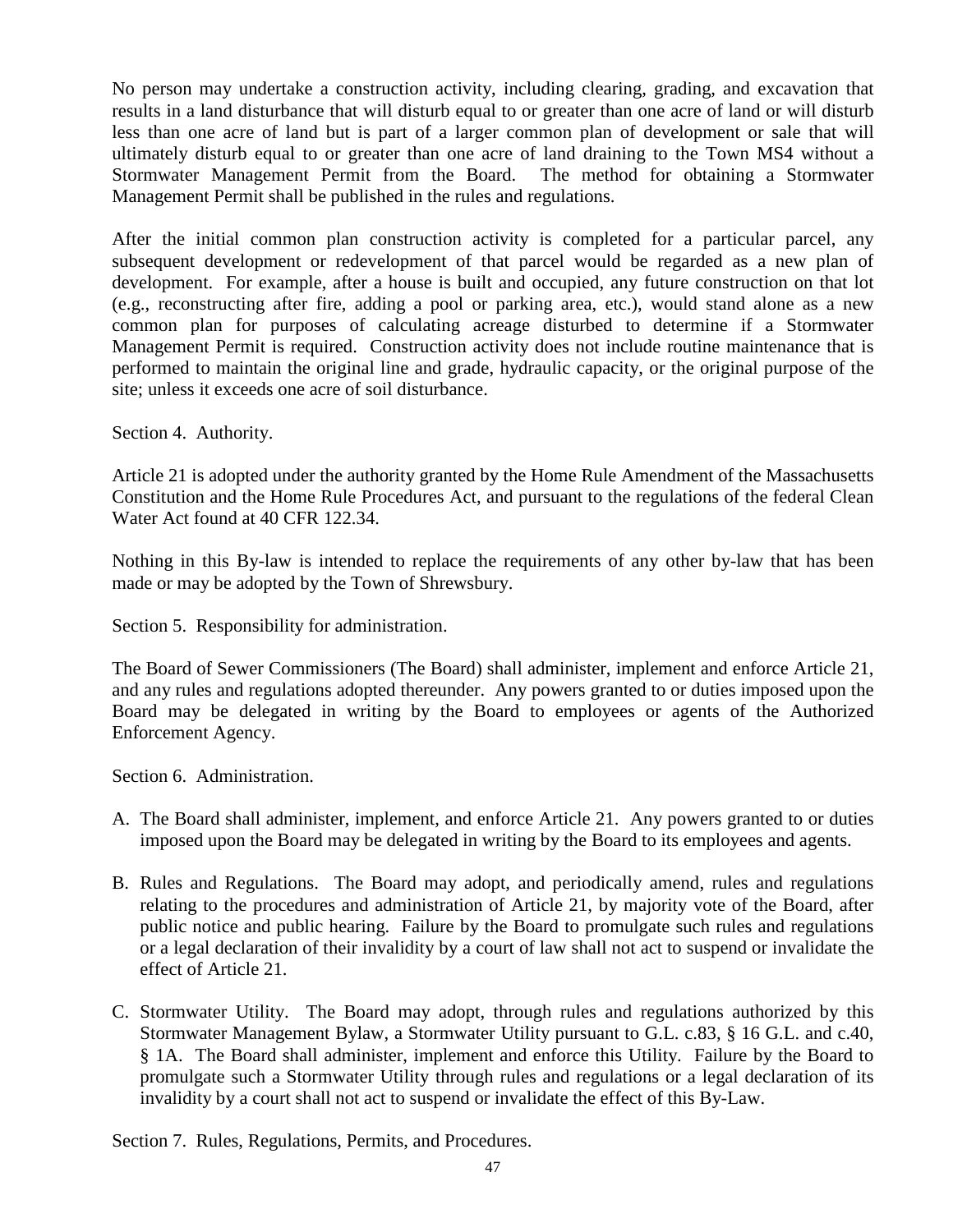The Board may promulgate rules and regulations to effectuate the purposes of Article 21. Failure by the Board to promulgate such rules and regulations shall not have the effect of suspending or invalidating Article 21.

Section 8. Prohibited activities.

- A. Illicit Discharges. No person shall dump, discharge, cause or allow to be discharged any pollutant or non-stormwater discharge into the municipal separate storm sewer system (MS4), into a watercourse, or into the waters of the Commonwealth of Massachusetts.
- B. Illicit Connections. No person shall construct, use, allow, maintain or continue any illicit connection to the municipal storm drain system, regardless of whether the connection was permissible under applicable law, regulation or custom at the time of connection.
- C. Obstruction of Municipal Storm Drain System. No person shall obstruct or interfere with the normal flow of stormwater into or out of the municipal system without prior written approval from the Board.

Section 9. Exemptions.

The non-stormwater discharge activities exempted from Article 21 are as follows:

- A. Discharge or flow resulting from fire fighting activities.
- B. The following non-stormwater discharges or flows are exempt from the prohibition of nonstormwaters provided that the source is not a significant contributor of a pollutant to the municipal storm drain system:
	- (1) Waterline flushing;
	- (2) Flow from potable water sources;
	- (3) Springs;
	- (4) Natural flow from riparian habitats and wetlands;
	- (5) Diverted stream flow;
	- (6) Rising groundwater;
	- (7) Uncontaminated groundwater infiltration as defined in 40 CFR 35.2005 (20), or uncontaminated pumped groundwater;
	- (8) Water from exterior foundation drains, footing drains (not including active groundwater dewatering systems), crawl space pumps, or air conditioning condensation;
	- (9) Discharge from landscape irrigation or lawn watering;
	- (10) Water from individual residential car washing;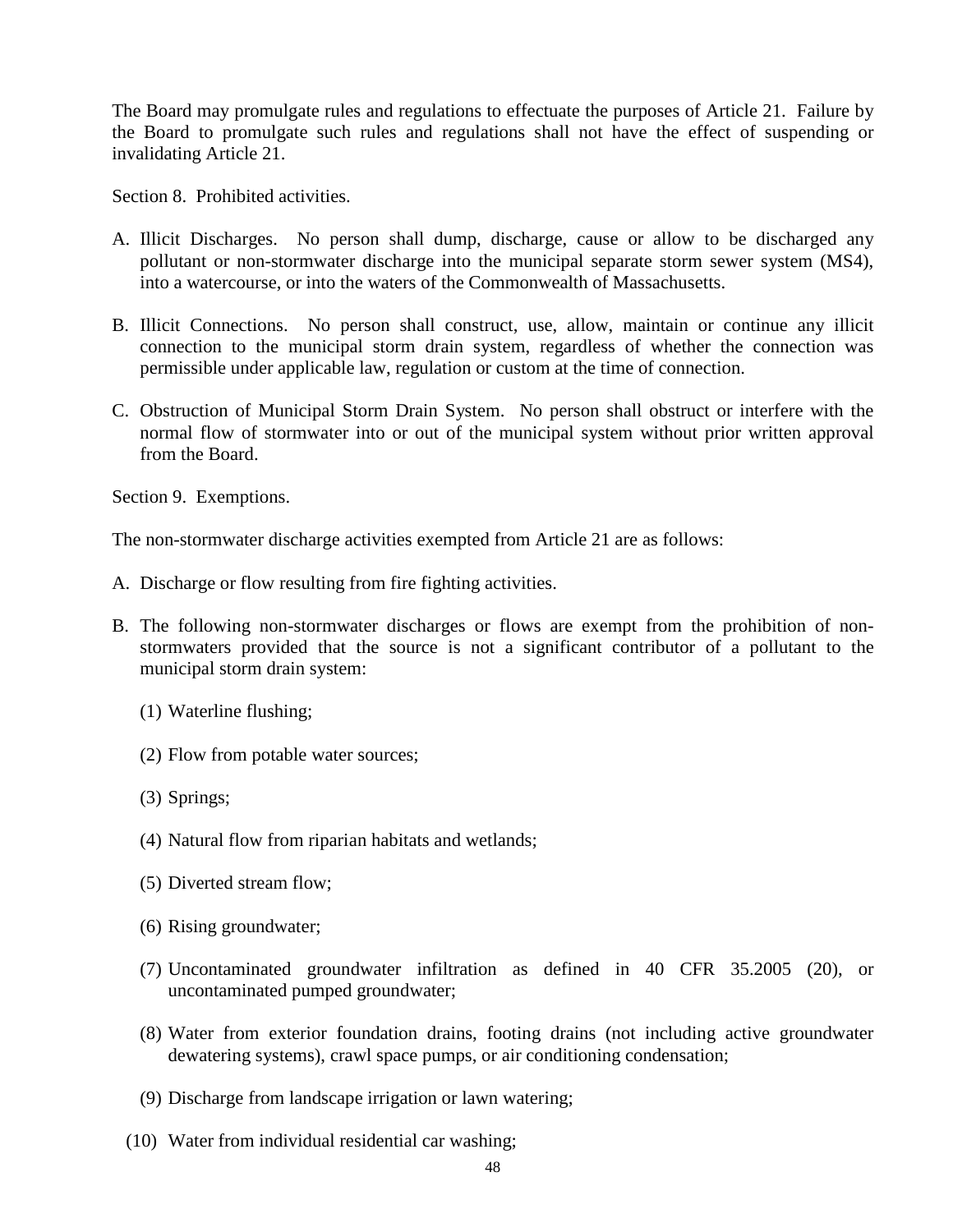- (11) Discharge from dechlorinated swimming pool water (less than one ppm chlorine) provided the water is allowed to stand for one week prior to draining and the pool is drained in such a way as not to cause a nuisance;
- (12) Discharge from street sweeping;
- (13) Dye testing, provided verbal notification is given to the Board prior to the time of the test;
- (14) Non-stormwater discharge permitted under a NPDES permit or a Surface Water Discharge Permit, waiver, or waste discharge order administered under the authority of the United States Environmental Protection Agency or the Department of Environmental Protection, provided that the discharge is in full compliance with the requirements of the permit, waiver, or order and applicable laws and regulations; and
- (15) Discharge for which advanced written approval is received from the Board as necessary to protect public health, safety, welfare or the environment.

The construction and land disturbance activities exempted from Article 21 are as follows:

- (1) Construction activities waived from permit coverage under the NPDES General Permit for Stormwater Discharges from Construction Activities.
- (2) Normal maintenance and improvement of land in agricultural or aquacultural use as defined by the Wetlands Protection Act regulations 310 CMR 10.04;
- (3) Maintenance of existing landscaping, gardens or lawn area associated with a single family dwelling;
- (4) The construction of fencing that will not substantially alter existing terrain or drainage pattern;
- (5) Construction of utilities other than drainage (gas, water, electric, telephone, etc.) which will not alter terrain or drainage patterns;
- (6) As authorized in the Phase II Small MS4 General Permit for Massachusetts, stormwater discharges resulting from the activities identified in Section 9A that are wholly subject to jurisdiction under the Wetlands Protection Act and demonstrate compliance with the Massachusetts Stormwater Management Policy as reflected in an Order of Conditions issued by the Conservation Commission are exempt from compliance with Article 21.
- (7) Emergency work to protect life, limb, or property.

Section 10. Emergency suspension of municipal storm drain system access.

The Board may suspend municipal storm drain system access to any person or property without prior written notice when such suspension is necessary to stop an actual or threatened discharge of pollutants that presents imminent risk of harm to the public health, safety, welfare or the environment. In the event any person fails to comply with an emergency suspension order, the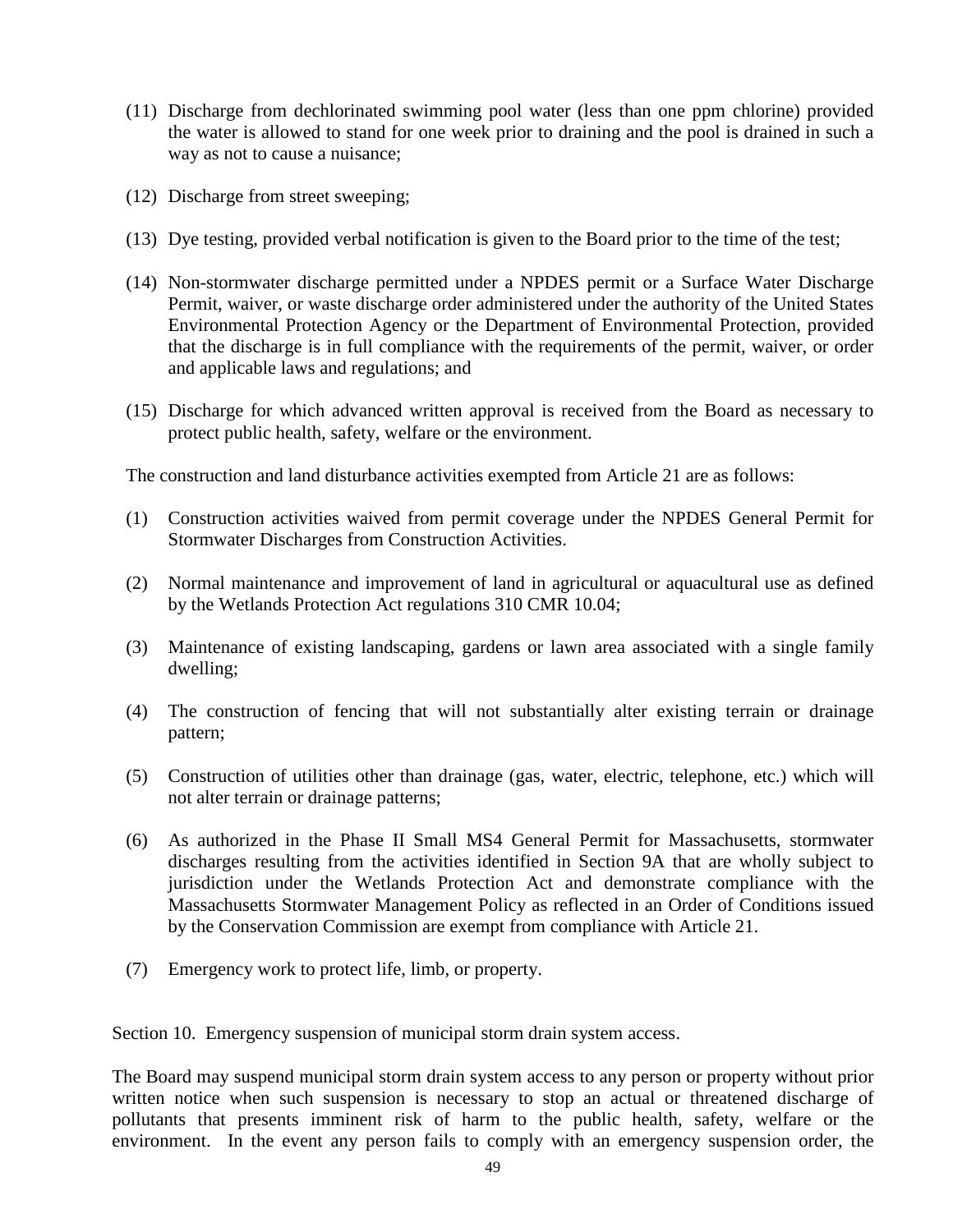Authorized Enforcement Agency may take all reasonable steps to prevent or minimize harm to the public health, safety, welfare or the environment.

Section 11. Notification of spills.

Notwithstanding other requirements of local, state or federal law, as soon as a person responsible for a facility or operation, or responsible for emergency response for a facility or operation has information of or suspects a release of material at that facility or operation resulting in or which may result in discharge of pollutants to the municipal drainage system or waters of the Commonwealth of Massachusetts, the person shall take all necessary steps to ensure containment, and cleanup of the release. In the event of a release of oil or hazardous materials, the person shall immediately notify the Fire and Police Departments, Board of Health, and the Board of Sewer Commissioners. In the event of a release of non-hazardous material, the reporting person shall notify the Board no later than the next business day. The reporting person shall provide to the Board written confirmation of all telephone, facsimile or in-person notifications within three business days thereafter. If the discharge of prohibited materials is from a commercial or industrial facility, the facility owner or operator of the facility shall retain on-site a written record of the discharge and the actions taken to prevent its recurrence. Such records shall be retained for at least three years.

Section 12. Fee structure.

Fee Structure. The Board shall obtain with each submission an Application and Review Fee fixed by the Board or its designated agent to cover expenses connected with the application review of the Stormwater Management Permit. Authority for the Board is granted pursuant to G.L. c.40, § 22F and adopted by the Town as part of a general bylaw, Article 17. The Applicant must hire a Registered Professional Engineer (P.E.) to certify that the plans are in accordance with the Town's standards. The Board is authorized to retain professional consultation from applicable Town Departments to advise the Board on any or all aspects of these plans. The Board may waive the requirement that plans must be prepared by a P.E.

Section 13. Waivers.

- A. The Board may waive strict compliance with any requirement of Article 21 or the rules and regulations promulgated hereunder, where:
	- (1) Such action is allowed by federal, state and local statutes and/or regulations,
	- (2) Is in the public interest, and
	- (3) Is not inconsistent with the purpose and intent of Article 21.
- B. Any applicant may submit a written request to be granted such a waiver. Such a request shall be accompanied by an explanation or documentation supporting the waiver request and demonstrating that strict application of Article 21 does not further the purposes or objectives of Article 21.
- C. All waiver requests shall be reviewed by the Board and if necessary, discussed with other Town departments. The waiver requests shall be discussed and voted on at the public hearing for the project.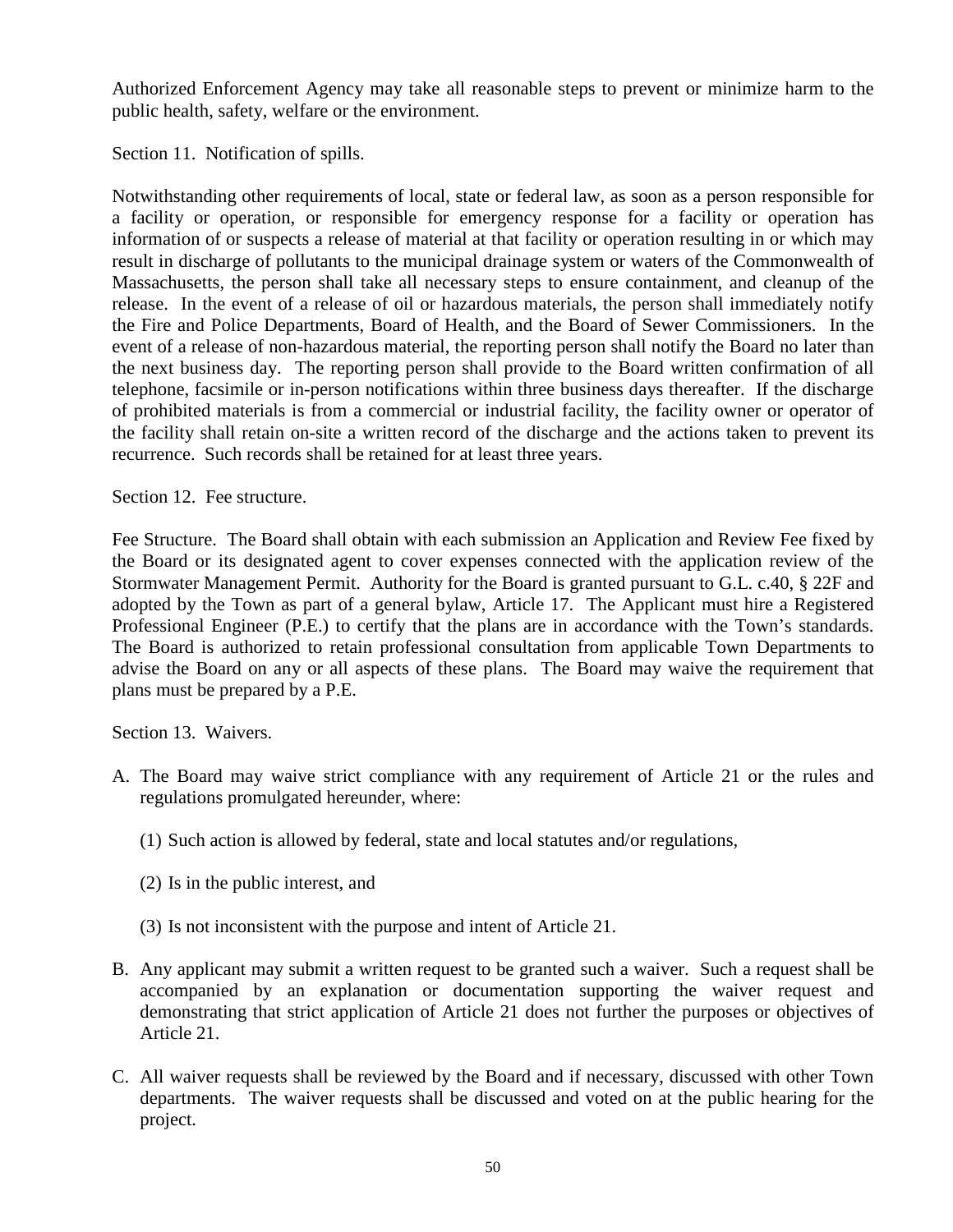D. If in the Enforcement Officer's opinion, additional time or information is required for review of a waiver request, the Board may continue a hearing to a date certain announced at the meeting. In the event the applicant objects to a continuance, or fails to provide requested information, the waiver request shall be denied.

Section 14. Surety.

The Board may require the permittee to post before the start of land disturbance activity or construction activity, a surety bond, cash, or other acceptable security. The form of the bond shall be approved by town counsel, and be in an amount deemed sufficient by the Board to ensure that the work will be completed in accordance with the permit. If the project is phased, the Board may release part of the bond as each phase is completed in compliance with the permit but the bond may not be fully released until the Board has received the final report as required by Section 15 and issued a certificate of completion.

Section 15. Final Reports.

Upon completion of the work, the permittee shall submit a report, as outlined in the rules and regulations, from a Professional Engineer (P.E.) or Certified Professional in Erosion and Sediment Control (CPESC), as appropriate. The report shall certify that all erosion and sediment control devices and approved changes and modifications have been completed in accordance with the conditions of the approved permit. Any discrepancies should be noted in the cover letter.

Section 16. Certificate of Completion

The Board will issue a letter certifying completion upon receipt and approval of the final reports and/or upon otherwise determining that all work of the permit has been satisfactorily completed in conformance with the Stormwater Management Permit.

Section 17. Enforcement.

The Board of Sewer Commissioners or an authoirzed agent of the Board shall enforce Article 21, regulations, orders, violation notices, and enforcement orders and may pursue all civil and criminal remedies for such violations.

- A. Civil Relief. If a person violates the provisions of Article 21, regulations, permit, notice, or order issued thereunder, the Board may seek injunctive relief in a court of competent jurisdiction restraining the person from activities which would create further violations or compelling the person to perform abatement or remediation of the violation.
- B. Orders.
	- (1) The Board or an authorized agent of the Board may issue a written order to enforce the provisions of Article 21 or the regulations thereunder, which may include:
		- (a) Elimination of illicit connections or discharges to the MS4.
		- (b) Performance of monitoring, analyses, and reporting.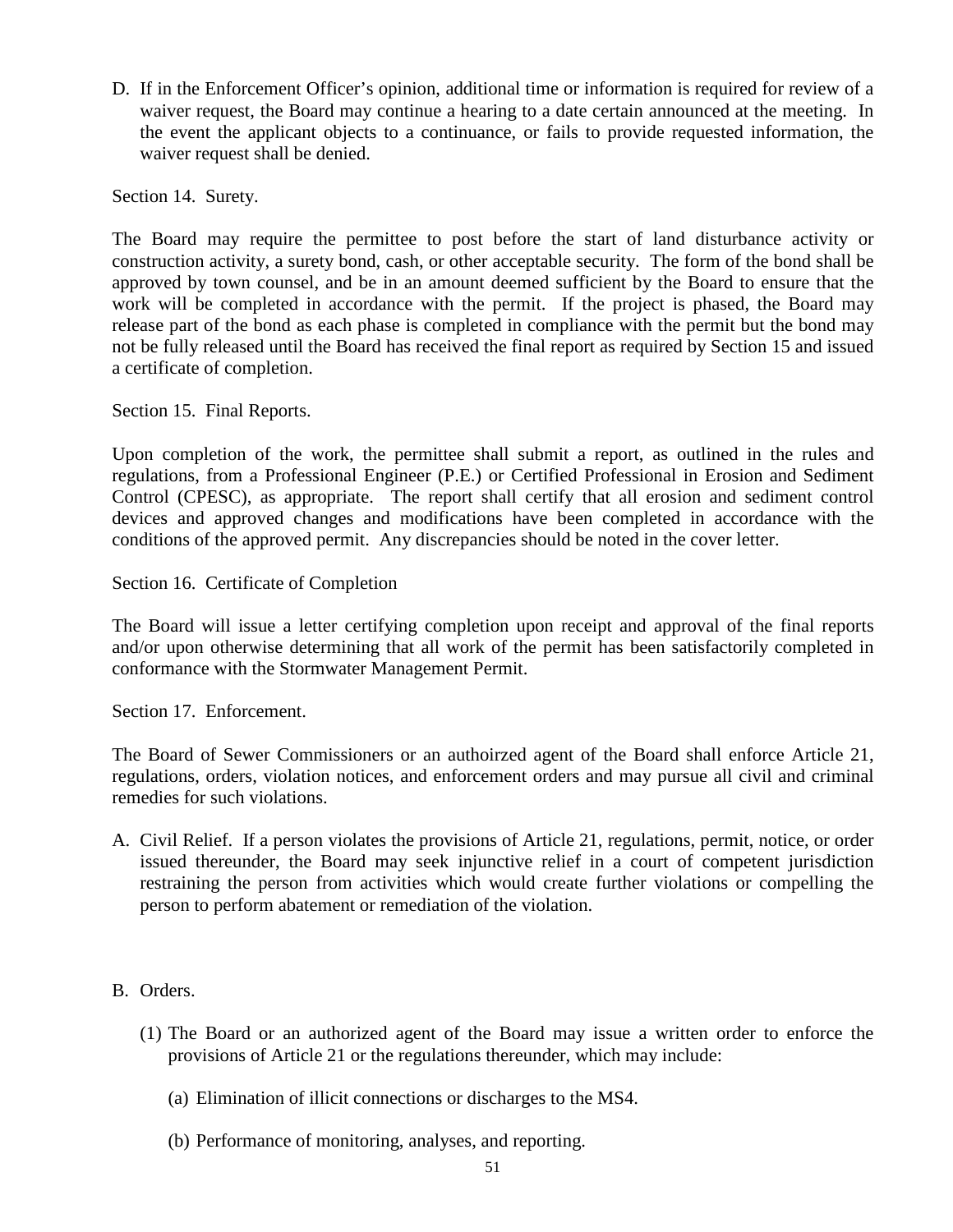- (c) That unlawful discharges, practices, or operations shall cease and desist.
- (d) Remediation of contamination in connection therewith.
- (e) Cease and desist from construction or land disturbance until there is compliance with Article 21, and an approved Stormwater Management Permit and provisions thereof.
- (f) Repair, maintain; or replace the stormwater management system or portions thereof in accordance with the Stormwater Management Permit and provisions thereof.
- (g) Remediate adverse impact resulting directly or indirectly from malfunction of the stormwater management system, including erosion and sedimentation resulting directly or indirectly from the land-disturbing activity.
- (2) If the Board determines that abatement or remediation of adverse impacts and/or contamination is required, the order shall set forth a deadline by which such abatement or remediation must be completed. Said order shall further advise that, should the violator or property owner fail to abate or perform remediation within the specified deadline, the Town may, at its option, undertake such work, and the owner shall reimburse the Town's expenses.
- (3) Within thirty (30) days after completion by the Town of all measures necessary to abate the violation or to perform remediation, the violator and the property owner will be notified of the costs incurred by the Town, including administrative costs. The violator or property owner may file a written protest objecting to the amount or basis of costs with the Board within thirty (30) days of receipt of the notification of the costs incurred. If the amount due is not received by the expiration of the time in which to file a protest or within thirty (30) days following a decision of the Board affirming or reducing the costs, or from a final decision of a court of competent jurisdiction, the costs shall become a special assessment against the property owner and shall constitute a lien on the owner's property for the amount of said costs. Interest shall begin to accrue on any unpaid costs at the statutory rate provided in G.L. Ch. 59, 57 after the thirty-first day at which the costs first become due.
- C. Criminal Penalty. Any person who violates any provision of Article 21, regulation, order or permit issued thereunder, shall be punished by a fine of not more than \$200. Each day or part thereof that such violation occurs or continues shall constitute a separate offense.
- D. Non-Criminal Disposition. As an alternative to criminal prosecution or civil action, the Town may elect to utilize the Non-criminal disposition procedure set forth in G.L. Ch. 40, § 21D and adopted by the Town as Article 17 of the General By-Laws in which case the Board shall be the enforcing person. As part of the rules and regulations referenced in Section 7 of this By-Law, the Board may establish penalties for violations.
- E. Entry to Perform Duties Under Article 21. To the extent permitted by state law, or if authorized by the owner or other party in control of the property, the Authorized Enforcement Agency, its agents, officers, and employees may enter upon privately owned property for the purpose of performing their duties under this bylaw and regulations and may make or cause to be made such examinations, surveys or sampling as the Board deems reasonably necessary.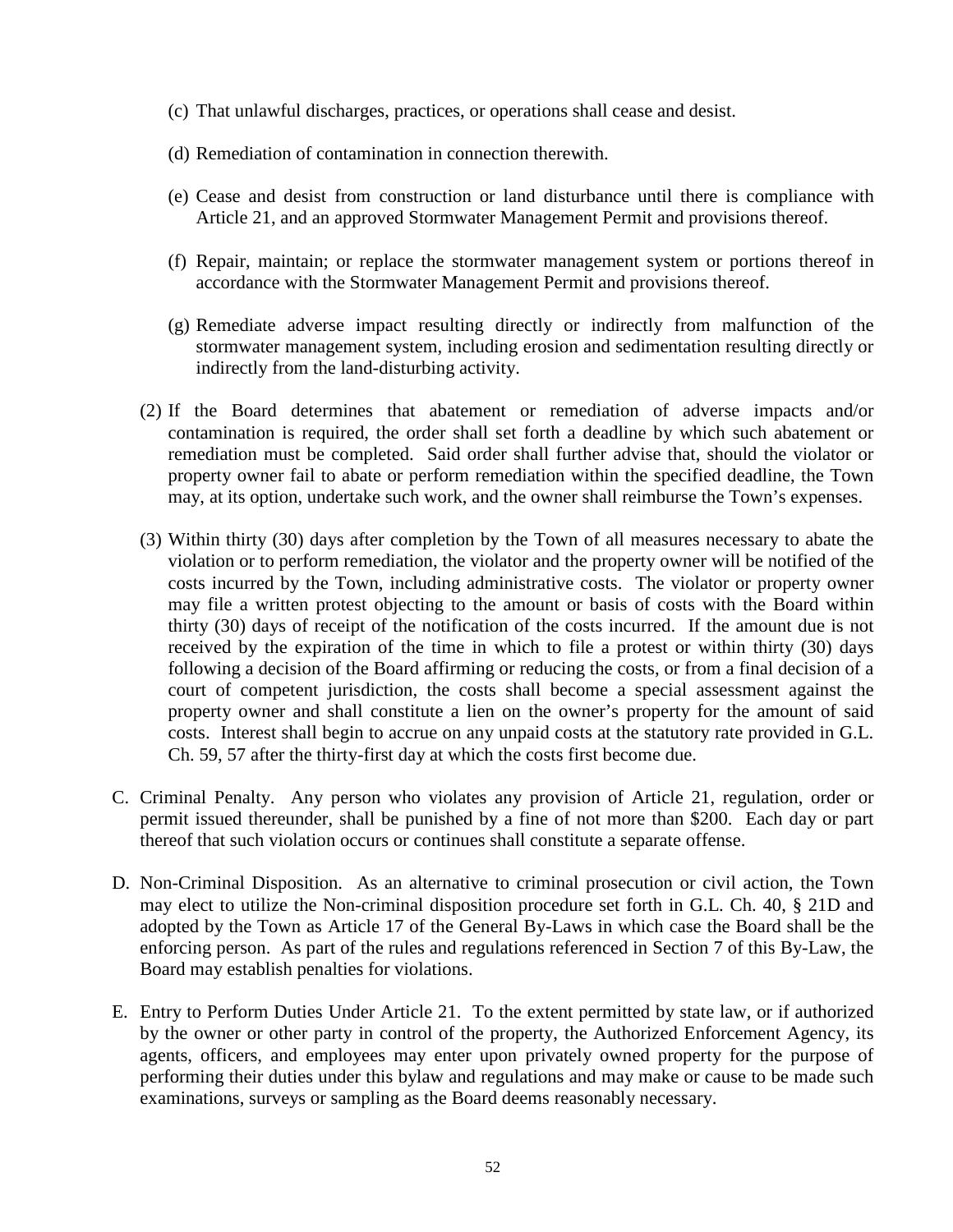- F. Appeals. The decisions or orders of the Board shall be final. Further relief shall be to a court of competent jurisdiction.
- G. Remedies Not Exclusive. The remedies listed in Article 21 are not exclusive of any other remedies available under any applicable federal, state or local law.

Section 18. Severability.

The provisions of this bylaw are hereby declared to be severable. If any provision, paragraph, sentence or clause, of this bylaw or the application thereof to any person, establishment, or circumstances shall be held invalid, such invalidity shall not affect the other provisions or application of this By-Law.

Section 19. Transitional provisions.

Residential property owners shall have 90 days from the effective date of Article 21 to comply with its provisions provided good cause is shown for the failure to comply with Article 21 during that period.

Adopted May 23, 2007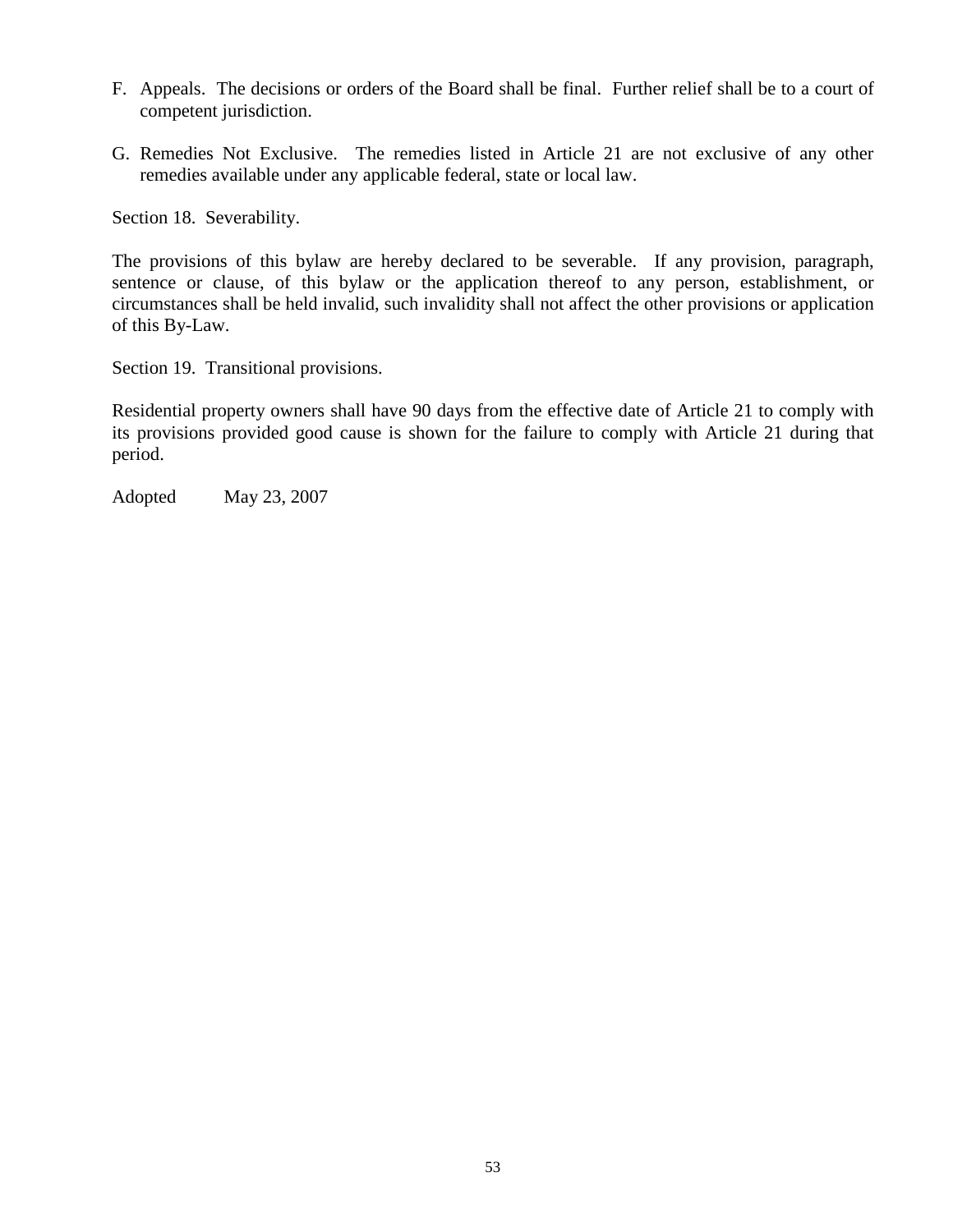### **APPENDIX A**

#### **Chapter 553, Acts of 1953**

# **AN ACT TO ESTABLISH IN THE TOWN OF SHREWSBURY REPRESENTATIVE TOWN GOVERNMENT BY LIMITED TOWN MEETINGS**

**SECTION 1.** There is hereby established in the town of Shrewsbury the form of representative town government by limited town meeting hereinafter set forth.

**SECTION 2.** Within thirty days after the adoption of this act there shall be created a temporary committee consisting of the selectmen and six registered voters of the town appointed by the moderator. Such committee shall study the provisions of this act and shall determine what in its opinion is a practicable percentage of the total registered voters to constitute a representative town meeting in the town of Shrewsbury and what is a practical number of precincts into which the town should be divided for the purpose of this act. Such committee shall submit its report together with recommended by-laws to the next annual town meeting or to a special town meeting called for the purpose of acting on such report and proposed by-laws.

**SECTION 3**. Within the limits established by this act the town of Shrewsbury shall determine by by-law the number of precincts into which the town shall be divided and the percentage of the registered voters which shall constitute the representative town meeting.

Sec. 3, Repealed by Ch 81, Acts of 1981

**SECTION 4.** Precincts. - Upon the adoption of the by-laws required by section three, the town of Shrewsbury shall be divided by its selectmen into precincts which shall be composed as nearly as practicable of homogenous neighborhoods. They shall be bounded whenever possible by the center line of known streets and ways or by other well-defined limits. These boundaries shall be reviewed, and if need be, wholly or partly revised, by the selectmen in December, once in five years, or in December of any year when directed by a vote of the preceding annual meeting of the town.

**SECTION 5.** Precinct Boundaries Publicized. - Within ten days after any establishment or revision of precincts, the selectmen shall file a report of their doings with the town clerk, the registrars of voters and the assessors, with a map or maps or description of the precincts and the names and residences of the registered voters therein. The selectmen shall also cause to be posted in the town hall a map or maps or description of the precincts as established or revised from time to time with the names and residences of the registered voters therein; and they shall also cause to be posted in at least one public place in each precinct a map or description of that precinct, with the names and residences of the registered voters therein. The division of the town into voting precincts and any revision of such precincts shall take effect upon the date of the filing of the report thereof by the selectmen with the town clerk. Whenever the precincts are established or revised, the town clerk shall forthwith give written notice thereof to the state secretary stating the number and designation of the precincts.

**SECTION 6.** Elections. - Meetings of the registered voters of the several precincts for elections, for primaries, and for voting upon any question to be submitted to all the registered voters of the town, shall be held on the same day and at the same hour and at such place or places within the town as the selectmen shall in the warrant for such meetings direct. The provisions of chapters fifty to fifty-six inclusive, of the General Laws relating to precinct voting at elections, so far as the same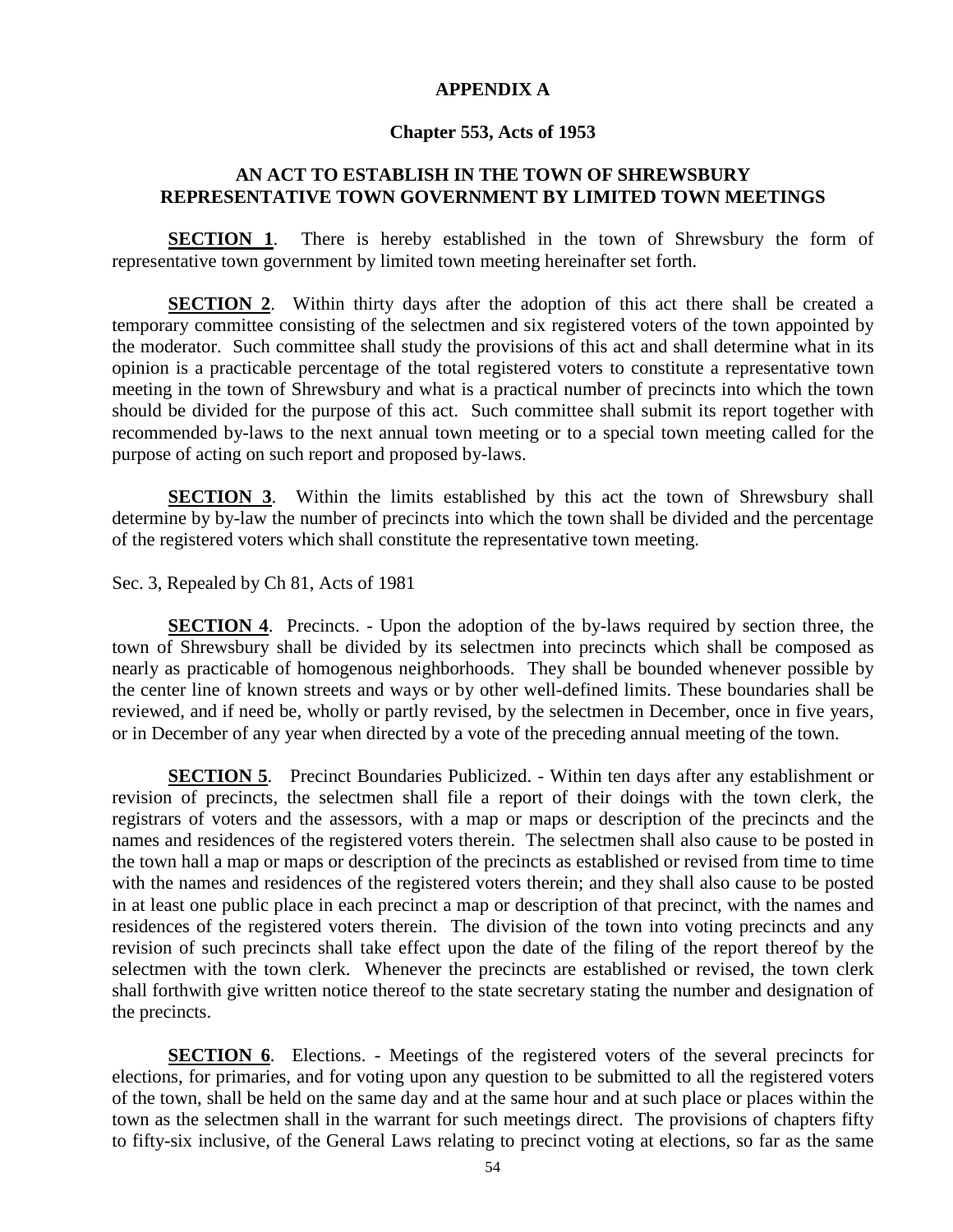are not inconsistent with this act, shall apply to all elections and primaries in the town upon the establishment of voting precincts as hereinbefore provided.

**SECTION 7.** Precinct Representation. - Each precinct shall be represented in the representative town meeting by elected representatives the number of which shall be the largest number divisible by three and which shall bear the same proportion to the total elected membership as the number of residents in the precinct bears to the total number of residents in the town as nearly as may be.

The number and size of precincts shall be such that the number of elected representatives shall not exceed two hundred and forty.

**SECTION 8.** Nomination. - Nominations of candidates for town meeting members to be elected under this act shall be from among the registered voters of the precinct. Nomination papers shall bear no political designation, shall be signed by not less than ten registered voters of the precinct in which the candidate resides, and shall be filed with the town clerk on the same day that nomination papers of candidates for other town offices must be filed. Any town meeting member may become a candidate for re-election by giving written notice thereof to the town clerk on or before the last day for filing nomination papers. The words "Candidate for re-election" shall be printed on the ballot opposite the names of such candidates, except those candidates who have been chosen as provided for in section eleven.

No nomination papers shall be valid in respect to any candidate unless his written acceptance is endorsed thereon or attached thereto.

**SECTION 9**. Election and Terms of Representative Town Meeting Members. - The Representative town meeting members, whose number shall have been determined as provided in this act, shall be elected by ballot by the registered voters in every precinct at the first annual town election following the establishment or revision of such precinct in conformity with the laws relative to elections not inconsistent with this act.

The first third, in the order of votes received, of members so elected, shall serve three years, the second third, in such order shall serve two years, and the remaining third, in such order shall serve one year from the first day of the annual town meeting. In case of a tie vote affecting the divisions into thirds, the members elected from the precinct shall by ballot determine the same.

Thereafter, except as is otherwise provided herein, at each annual town election the registered voters of each precinct shall similarly elect for the term of three years one third of the number of town meeting members to which such precinct is entitled; and shall at such election fill for the unexpired term or terms any vacancy or vacancies then existing in the number of elected town meeting members in such precinct. The terms of office of all town meeting members from every revised precinct shall cease upon the election of their successors at the first annual town election after revision.

The Town Clerk shall, after election of town meeting members, forthwith notify by mail each such member of his election.

**SECTION 10**. Members-At-Large. - The chairman of the Board of Selectmen and the chairman of the Finance Committee shall be members-at-large of the town meeting.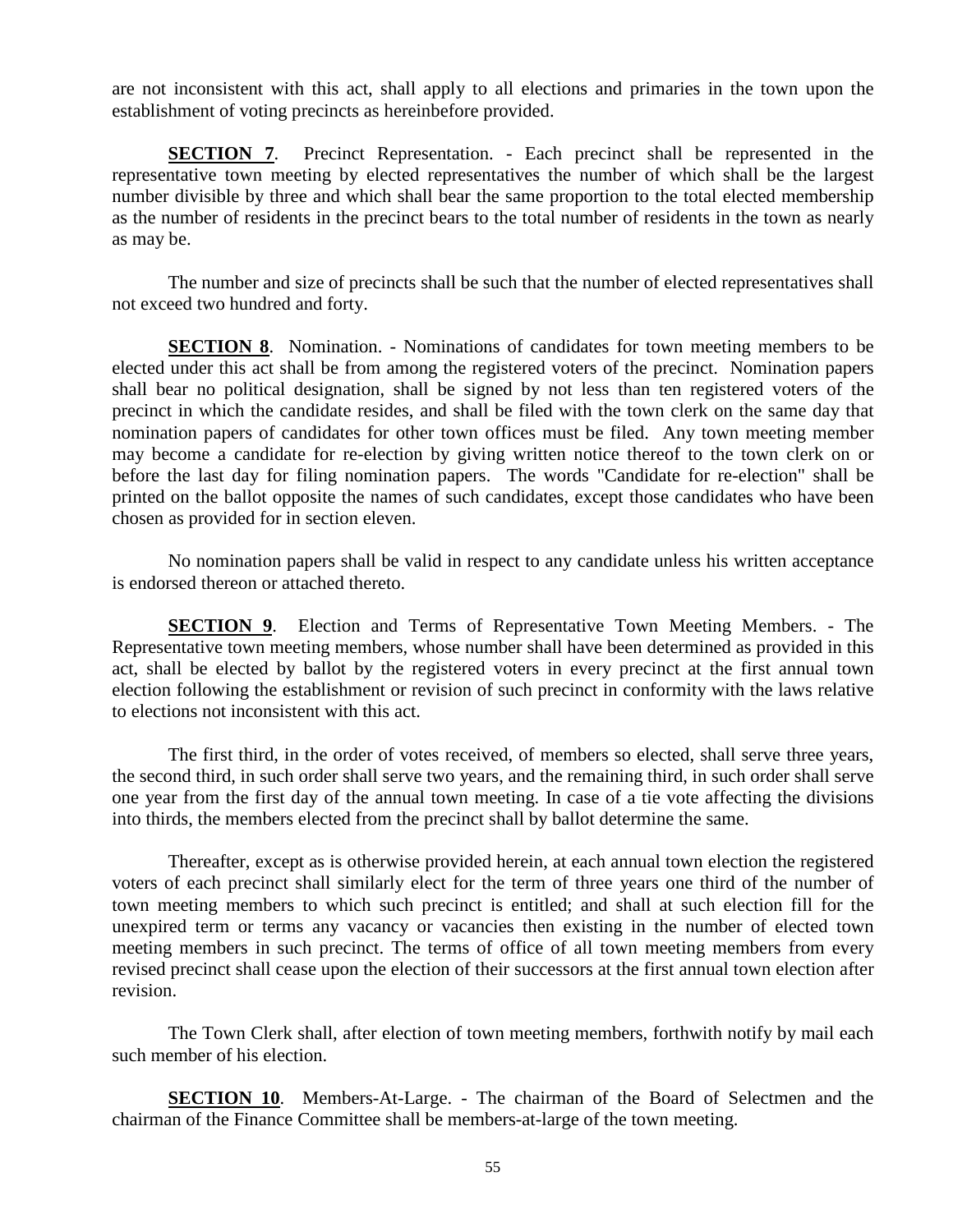**SECTION 11.** Vacancies. - In the event of any vacancy in the full number of elected town meeting members from any precinct the vacancy shall be filled until the next annual town election from the list of defeated candidates for town meeting member from that precinct in the order of their recorded vote in the preceding town election. The defeated candidate having the highest number of recorded votes, and who otherwise qualifies, shall be deemed elected until all vacancies are filled. The Town Clerk shall forthwith on the occurrence of any vacancy notify such defeated candidate of his election and shall secure his written acceptance of his election. Failure to obtain such a written acceptance within ten days shall constitute a declination, and the Town Clerk shall thereupon notify whichever of the defeated candidates who are eligible and willing to serve and who received the next highest number of votes at such election until all vacancies are filled. In the event of a tie vote among such defeated candidates, and if there are fewer vacancies than such candidates whose votes are tied, the Town Clerk shall call together the town meeting members of the precinct where the vacancy occurs and they shall by majority vote of those members present, and by ballot, elect one of such defeated candidates to fill said vacancy. In the event there are no such defeated candidates, eligible and willing to serve, the Town Clerk shall call together the town meeting members of the precinct who shall elect by majority vote of those members present, and by ballot, any registered voter of the precinct to fill said vacancy. At such meetings a majority of such members shall constitute a quorum, and they shall elect from their own number a chairman and clerk. The clerk shall forthwith file with the Town Clerk a certificate of such election together with the written acceptance by the member so chosen, who shall thereupon be deemed elected and qualified as a town meeting member, subject to the provisions of those sections of this act respecting the election and qualification of elected town meeting members.

#### Amended by Ch 5, Acts of 1963

**SECTION 12**. Moderator. - A Moderator shall be elected, for a term of three years, by the registered voters of the town by ballot at every third annual town election and shall serve as the Moderator of all town meetings except as otherwise provided by law until his successor is elected and qualified.

The Moderator shall be a member of the Town meeting. Nominations for Moderator and his election shall be as in the case of other elective town officers, and any vacancy in such office may be filled by the town meeting members at a representative town meeting held for that purpose. If a moderator is absent, a moderator pro tempore may be elected by the town meeting members. The moderator shall be entitled to vote in case of a tie.

#### Amended by Ch 6, Acts of 1963

**SECTION 13**. Powers. - The articles in the warrant for every town meeting, so far as they relate to the election of the moderator, town officers, and town meeting members, and as herein provided, to referenda and all matters to be acted upon and determined by ballot, shall be so acted upon and determined by the registered voters of the town in their respective precincts. All other articles in the warrant for any town meeting shall be acted upon and determined exclusively by town meeting members at a meeting to be held at such time and place as shall be set forth by the selectmen in the warrant for the meeting, subject to the referendum provided for by section sixteen.

**SECTION 14.** Town Meeting. All town meetings shall be public. Subject to such conditions as may be determined from time to time by the members of the representative town meeting, any registered voter of the town who is not a town meeting member may speak at any representative town meeting, but shall not vote.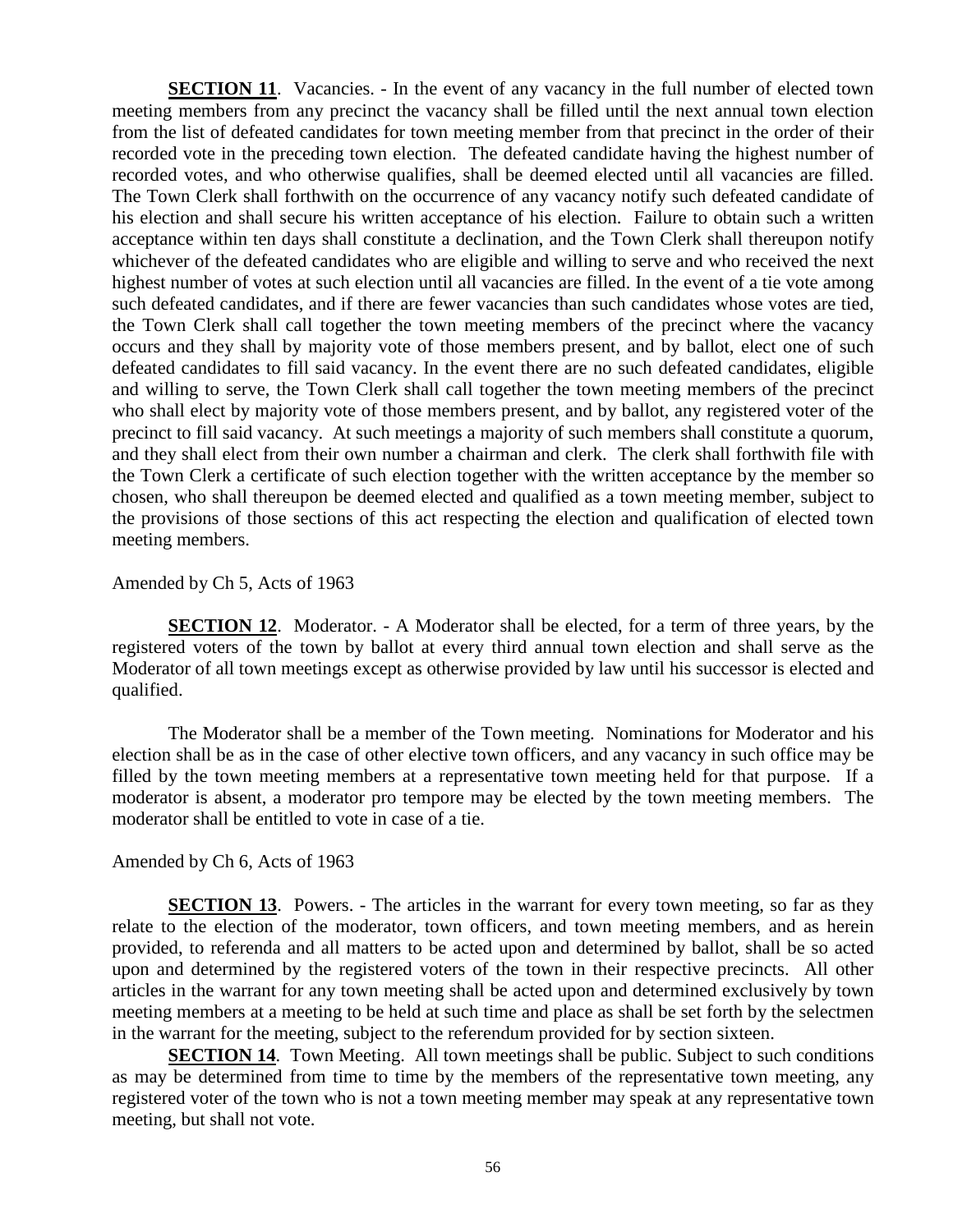A majority of the town meeting members shall constitute a quorum for doing business; provided, that a less number may organize temporarily and may adjourn from time to time, but no town meeting shall adjourn over the date of an election of town meeting members.

The town clerk shall notify the town meeting members of the time and place at which the representative town meetings are to be held, the notices to be sent by mail at least seven days before the meeting to each town meeting member at his address as it appears on the list of registered voters.

Any representative town meeting held under the provisions of this act, except as otherwise provided herein, shall be limited to the town meeting members elected under the provisions of this act.

**SECTION 15**. Provisions Relative to Town Meeting Members. - The town meeting members, as aforesaid, shall be the judges of the election and qualification of their members. The town meeting members as such shall receive no compensation. A town meeting member may resign by filing a written resignation with the town clerk, and such resignation shall take effect on the date of such filing. A town meeting member who removes from the town shall cease to be a town meeting member and a town meeting member who removes from the precinct from which he was elected to another precinct may serve only until the next annual town election.

**SECTION 16.** Referendum. - No article in the warrant shall at any representative town meeting be finally disposed of by a vote to lay upon the table, indefinitely to postpone, or to take no action thereunder. No vote passed at any representative town meeting under any article in the warrant, except a vote to adjourn, or a vote authorizing the expenditure of less than ten thousand dollars or votes appropriating money for the payment of notes or bonds of the town and interest becoming due in the then current financial year, or votes for the temporary borrowing of money in anticipation of revenue, or a vote declared by preamble by a two thirds vote of the town meeting members present and voting thereon to be an emergency measure necessary for the immediate preservation of the peace, health, safety or convenience of the town, shall be operative until after the expiration of ten days, exclusive of Sundays and legal holidays, from the date of such vote. If, within said ten days, a petition, signed by not less than five per cent of the registered voters of the town, containing their names and addresses as they appear on the list of registered voters, is filed with the selectmen asking that the question or questions involved in such a vote be submitted to the registered voters of the town at large, then the selectmen, after the expiration of seven days shall forthwith call a special meeting for the sole purpose of presenting to the registered voters at large the question or questions so involved. The polls shall be opened at two o'clock in the afternoon and shall be closed not earlier than eight o'clock in the evening, and all votes upon any questions so submitted shall be taken by ballot, and the check list shall be used in the several precinct meetings in the same manner as in the election of town officers.

The questions so submitted shall be determined by a vote of the same proportion of voters at large voting thereon as would have been required by law had the question or questions been finally determined at a representative town meeting, but no action of the representative town meeting shall be reversed unless at least twenty per cent of the registered voters shall vote in favor of reversing such action. Each question so submitted shall be in the form of the following question, which shall be placed upon the official ballot:--"Shall the town vote to approve the action of the representative town meeting whereby it was voted (brief description of the substance of the vote)?" If such petition is not filed within said period of ten days, the vote of the representative town meeting shall become operative and effective upon the expiration of said period.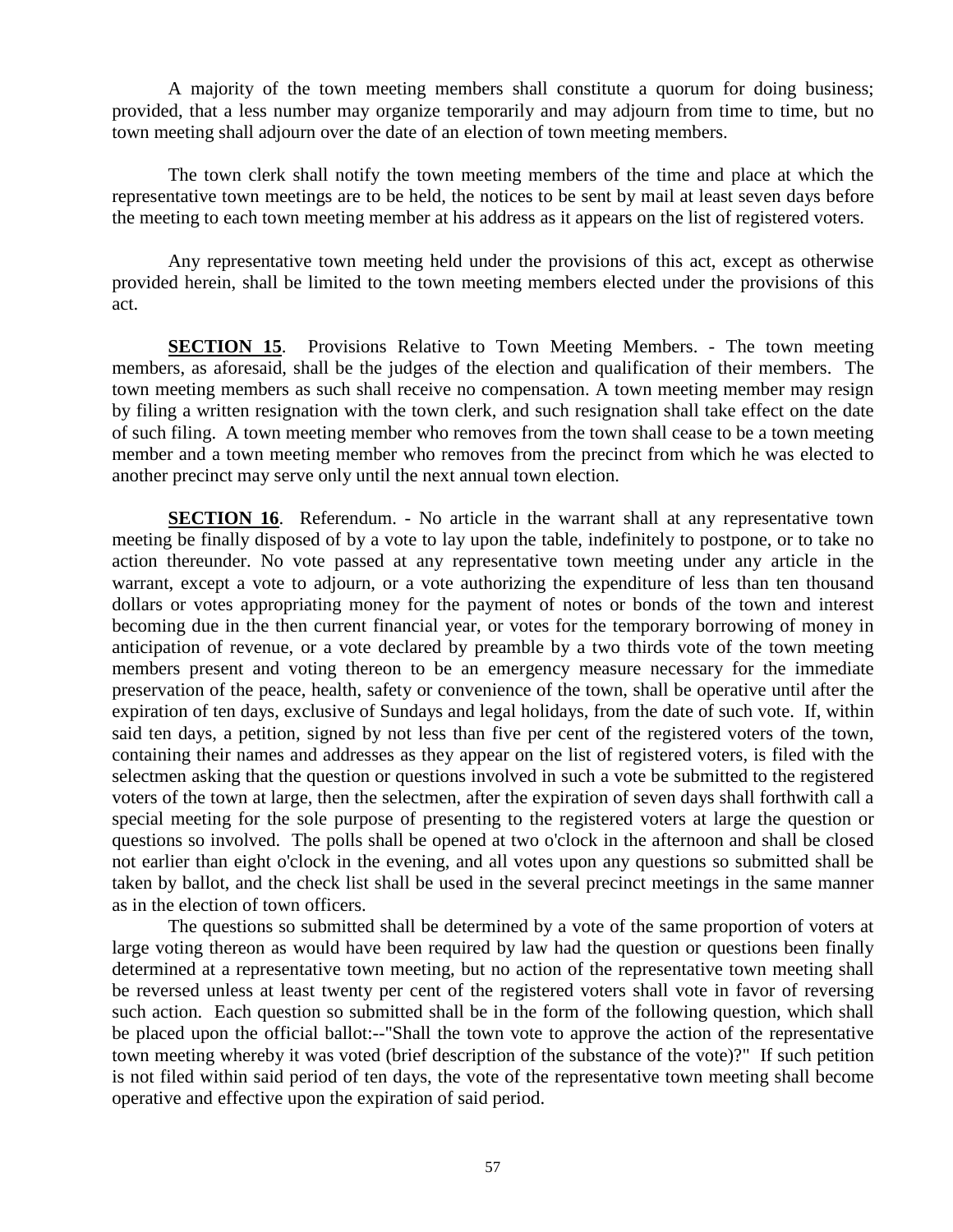**SECTION 17**. Powers of Town and its Town Meeting Members. - The town, after the acceptance of this act, shall have the capacity to act through and to be bound by its town meeting members who shall, when convened from time to time as herein provided, constitute representative town meetings; and the representative town meetings shall exercise exclusively, so far as will conform to the provisions of this act, all powers vested in the municipal corporation. Action in conformity with all provisions of law now or hereafter applicable to the transaction of town affairs in town meetings, shall, when taken by any representative town meeting in accordance with the provisions of this act, have the same force and effect as if such action had been taken in town meeting open to all the voters of the town as organized and conducted before the establishment in said town of representative town meeting government.

**SECTION 18**. Certain Rights not Abridged. - This act shall not abridge the right of the inhabitants of the town to hold general meetings as secured to them by the constitution of this commonwealth; nor shall this act confer upon any representative town meeting in Shrewsbury the power finally to commit the town to any measure affecting its municipal existence or substantially changing its form of government without action thereon by the voters of the town at large, using the ballot and the check list therefor.

**SECTION 19.** Submission of Act. - This act shall be submitted for acceptance to the qualified voters of the town of Shrewsbury at the first annual town election after passage of this act, or at a special town election called for the purpose not less than ninety days before the date of said annual election. The vote shall be taken by ballot in accordance with the provisions of the General Laws, so far as the same shall be applicable, in answer to the question, which shall be placed upon the ballot to be used at said election:--"Shall an act passed by the General Court in the year nineteen hundred and fifty-three entitled 'An Act to establish in the town of Shrewsbury representative town government by limited town meetings' be accepted by this town?"

**SECTION 20.** Time of Taking Effect. - So much of this act as authorizes its submission to the registered voters of the town shall take effect upon its passage. Sections two and three shall take effect upon acceptance by a majority of the voters voting thereon, and the remainder shall take effect upon the effective date of the by-laws provided for by section three.

**SECTION 21.** Resubmission after Rejection. - If this act is rejected when first submitted it shall be again submitted at the next following state election in the year nineteen hundred and fiftyfour and if accepted shall take effect as hereinbefore provided.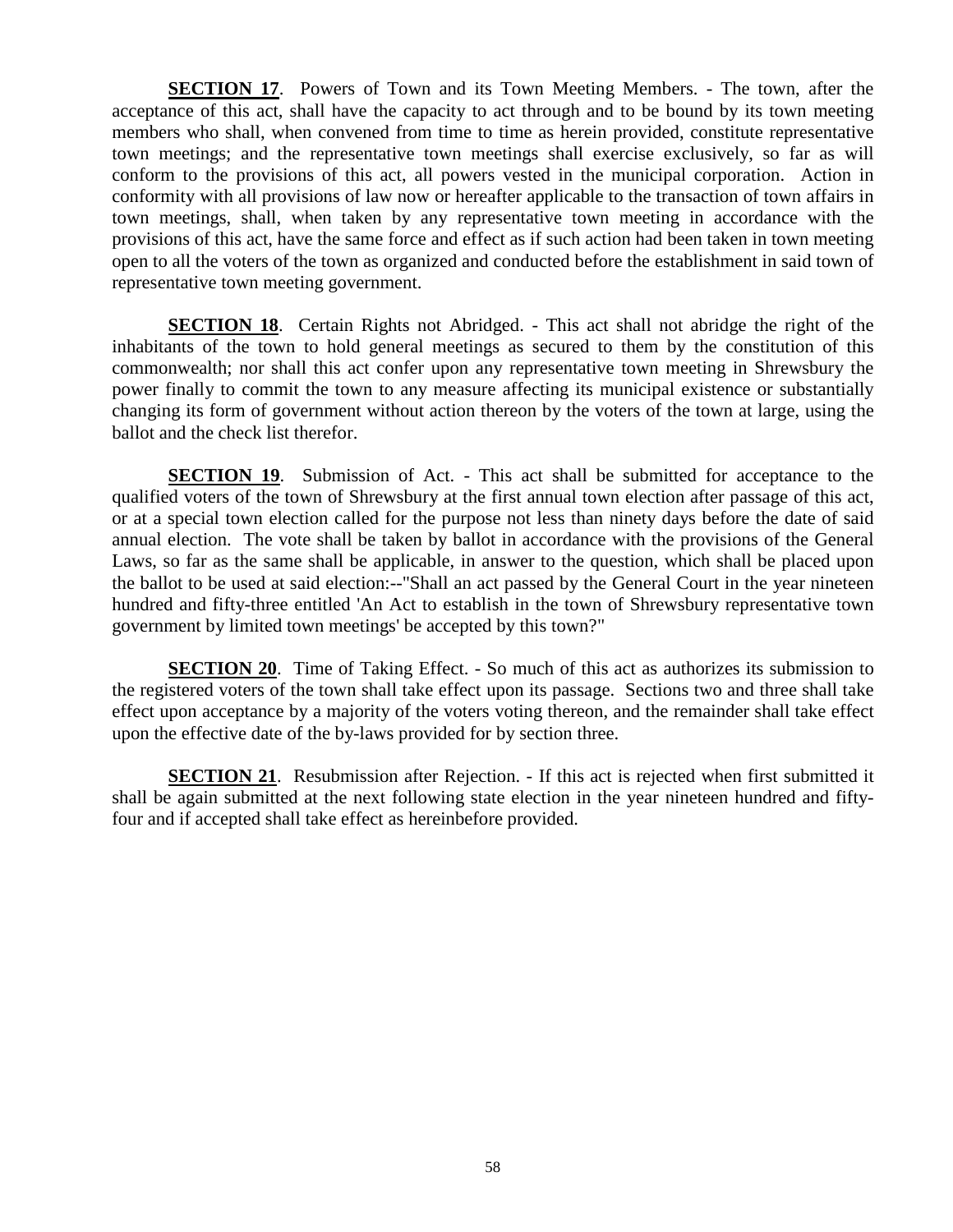If this act is rejected for the second time when so submitted it shall be again submitted at the annual town election in the year nineteen hundred and fifty-six and if accepted shall take effect as hereinbefore provided. If this act is again rejected when so submitted for the third time, it shall thereupon become void.

Amended by Chapter 5, Acts of 1963 (Vacancies) Approved June 29, 1953 Chapter 6, Acts of 1963 (Moderator) Amended by Chapter 81,Acts of 1981 (Precincts) Amended by Chapter 113,Acts of 2006 (Members-at-large)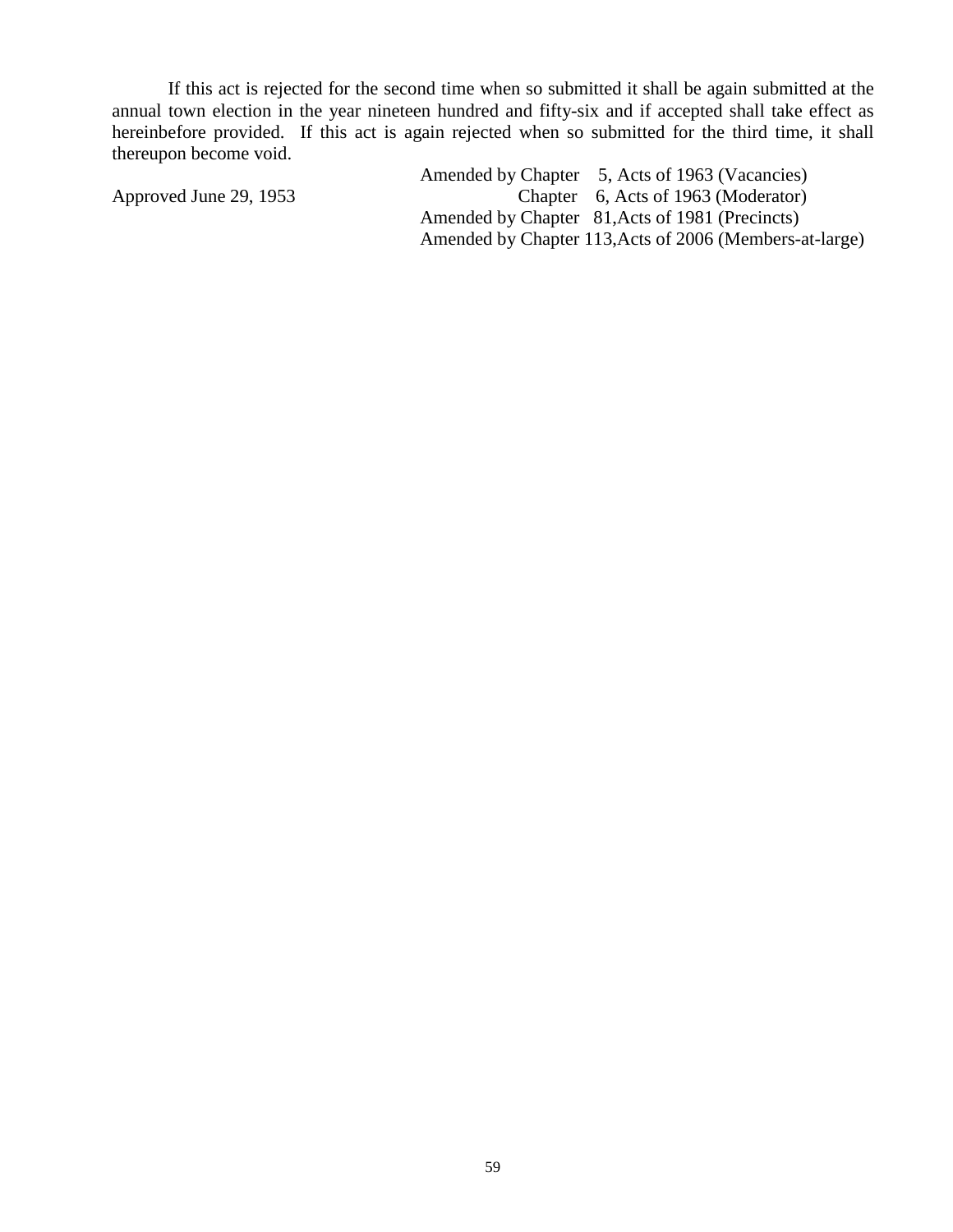# **APPENDIX B Chapter 559, Acts of 1953**

# **AN ACT ESTABLISHING A SELECTMEN-TOWN MANAGER FORM OF GOVERNMENT FOR THE TOWN OF SHREWSBURY**

**SECTION 1**. **Board of Selectmen**. - At the first town election following the acceptance of this act the registered voters of the town of Shrewsbury shall elect five selectmen of whom two shall serve for terms of three years, two for terms of two years, and one for a term of one year. At each annual town election thereafter the voters shall elect in place of those selectmen whose terms are about to expire a like number of selectmen to serve for terms of three years. When a vacancy occurs in the office of selectmen, the remaining selectmen may at any time prior to the next annual town election appoint a qualified person to serve as selectman until such election, at which election the voters shall elect a selectman to serve for the unexpired portion, if any, of the original term. The selectmen in office at the time of said first election shall continue in office until their successors are elected and qualified.

**SECTION 2**. **Other Elected Officials**. - In addition to the selectmen, the registered voters of the town shall continue to elect the following officials in accordance with any applicable statutes, bylaws and votes of the town:-

- (a) A moderator.
- (b) A school committee.

(c) A town clerk, unless the town shall provide, by by-law, that the town clerk shall be appointed by the board of selectmen.

(d) A town treasurer, unless the town shall provide, by by-law, that the town treasurer shall be appointed by the board of selectmen.

- (e) A board of library trustees.
- (f) Town meeting members if so provided by any applicable statute.

The term of office of any elective office, board, or committee so continued, under this section, shall not be interrupted. Every other elective office, board or commission shall be terminated as hereinafter provided, any other provision of law to the contrary notwithstanding. The term of office of any person elected to any office, board or commission existing at the time of such acceptance and terminated hereunder shall continue until such first town election and until the appointment and qualification of his successor, if any, and thereafter the said offices, boards and commissions shall be abolished and all powers, duties and obligations conferred or imposed thereon by law, except as provided by this act, shall be conferred and imposed upon the selectmen and exercised by the town manager to the extent hereinafter provided. The powers, duties and responsibilities of elected officials shall be as now or hereafter provided by applicable statutes and by-laws and votes of the town, except as otherwise expressly provided herein.

## **SECTION 3. Appointed Officials. -**

(a) The selectmen shall appoint a town manager as provided in section seven who may thereafter be removed as provided in section nine.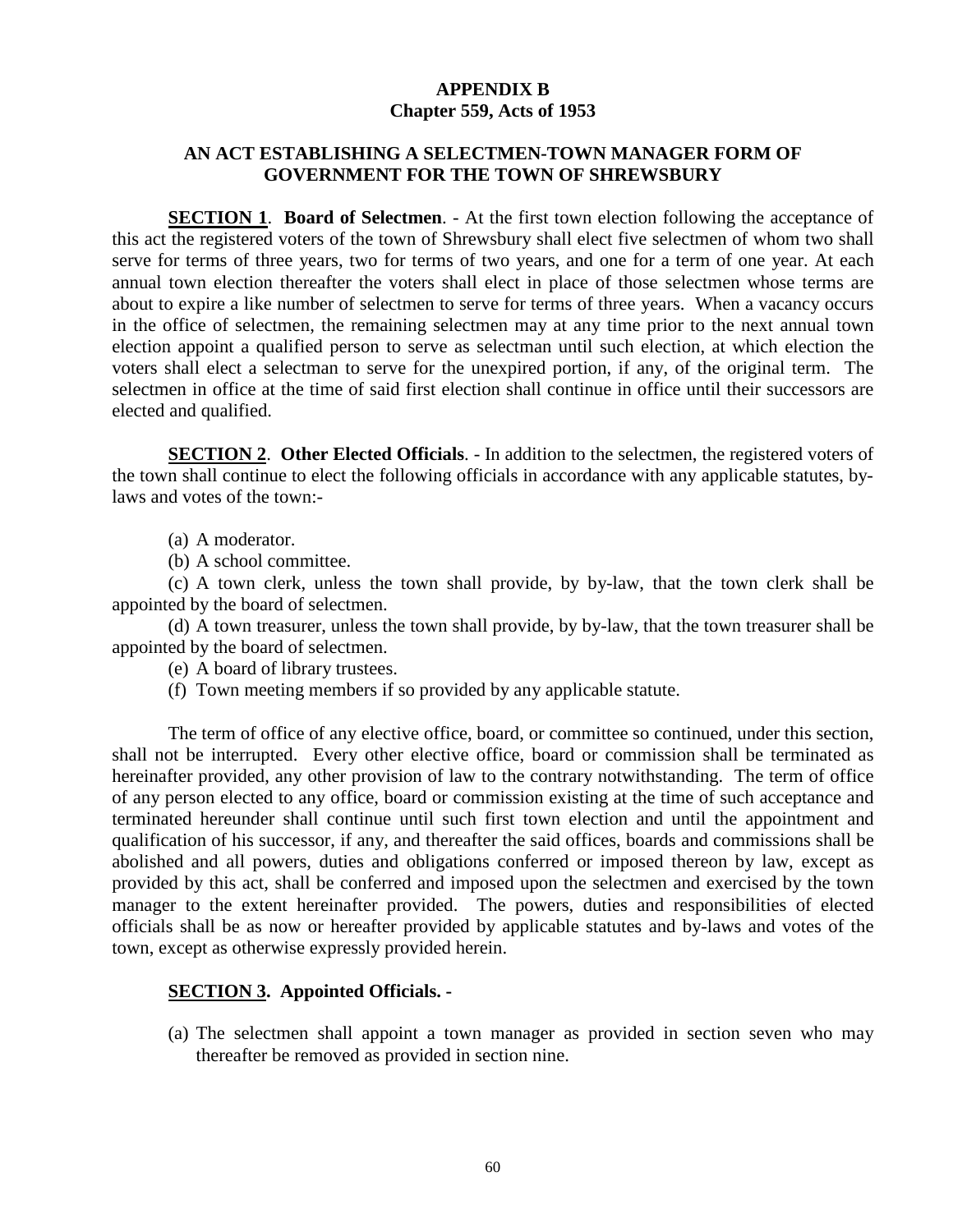The selectmen shall appoint a town accountant, a board of appeals, a town counsel, appointive members of the retirement board, constables, election officers, registrars of voters other than the town clerk, and a town clerk and town treasurer if so provided as set forth in section two and may, after such notice and hearing as they may deem advisable, remove any person so appointed for cause.

- (c) The moderator shall appoint such boards, committees and officers, including a finance committee and a personnel board, as he may now or hereafter be directed to appoint by any applicable law, by-law or vote of the town.
- (d) The town manager shall appoint, upon merit and fitness alone, and may, subject to the provisions of chapter thirty-one of the General Laws where applicable, remove for cause:-
	- (1) A board of public health, a board of public welfare, a board of light commissioners, a planning board, and a board of assessors as provided in section twelve.
	- (2) All other officers, boards, committees and employees of the town, with the exception of the elected officials specified in section two, and officers and employees of such elected officials.

### **SECTION 4. Memberships; Terms; Powers; Duties and Responsibilities**.

The number of members of boards, commissions, and committees so appointed as provided in the preceding section, the length of the term of each member thereof and of officers so appointed, and the powers, duties and responsibilities of the same shall be as now or hereafter provided by any applicable law, by-law or vote of the town, except as herein otherwise provided. Upon appointment and qualification of the various officials as provided for in section three, the term of office, and all powers and duties of each person theretofore holding each such office shall cease and be terminated.

Officers, boards, commissions and committees appointed by the town manager shall possess all the powers and rights and shall be subject to all the duties and liabilities specifically conferred or imposed by any applicable provision of law upon them or upon officers, boards, commissions or committees having corresponding powers and duties, but in the performance thereof they shall be subject to the general supervision of the town manager.

The manager of the electric light department appointed by the town manager shall possess all the powers and rights and shall be subject to all the duties and liabilities specifically conferred or imposed by any applicable provision of law, but in the performance thereof he shall be subject to the direction and control of the board of light commissioners, if any; otherwise to the direction and control of the town manager. Said manager of the electric light department shall not be subject to the provisions of chapter thirty-one of the General Laws and the rules made thereunder.

#### Amended by Chapter 69, Acts of 1955

**SECTION 5. Multiple Offices**. - A member of the board of selectmen, the school committee, or the finance committee, shall, during the term for which he was elected or appointed, be ineligible to hold any other elective or appointed town office or position other than town meeting member; provided, however, that a member of said board of selectmen may be appointed to serve as a member of a town building committee. Any person elected or appointed to any other office, board, commission, or committee under the provisions of this act or of any general or special law, shall be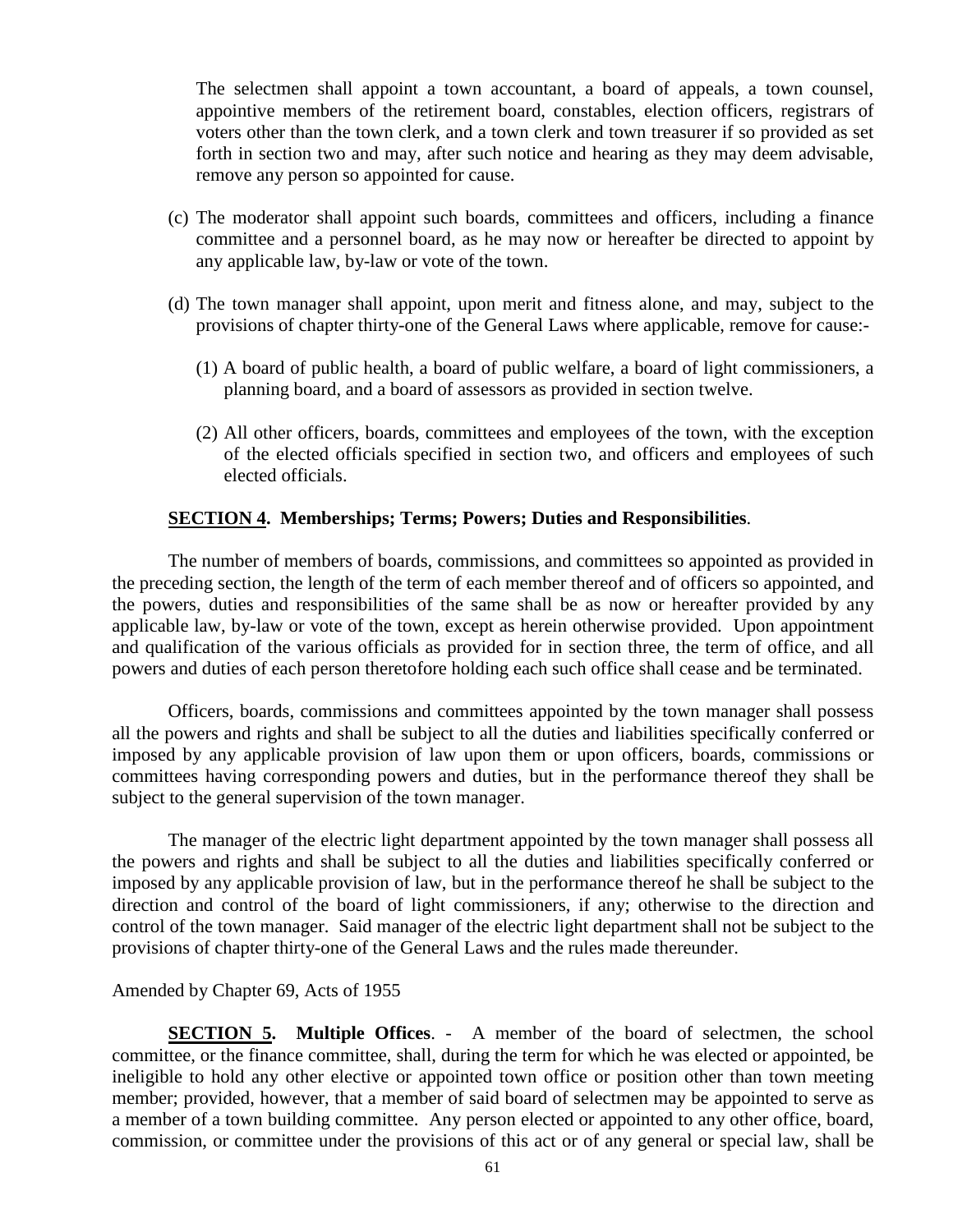eligible, during his term of office, for election or appointment to any other town office, board, commission or committee, except that the town accountant shall not be eligible to hold the office of town treasurer or town collector.

Subject to the approval of the selectmen the town manager may, but without additional compensation therefor, assume the powers, duties and responsibilities of any office which he is authorized to fill by appointment, such assumption to be evidenced by and effective upon the filing with the town clerk of a written declaration of such assumption signed by the town manager, except that he shall not appoint himself as a member of any board or committee.

### Amended by Chapter 368, Acts of 1998

**SECTION 6. Investigations and Surveys**. - For the purpose of making investigations or surveys, the town manager, with the approval of the selectmen, may expend such sums for the employment of experts, counsel and other assistants, and for other expenses in connection therewith, as the town may appropriate for such purposes.

**SECTION 7. Appointment of Town Manager.** - The selectmen shall appoint, as soon as practicable after the first town election following acceptance of this act or after the occurrence of any vacancy, for a term of three years, a town manager who will be a person especially fitted by education, training and by previous full time paid experience in municipal government as a town or city manager, assistant manager or administrative assistant, to perform the duties of his office. The town manager shall be appointed without regard to his political beliefs. He need not be a resident of the town or of this commonwealth when appointed, and shall not during the twelve months prior to his appointment have held any elective office in the town of Shrewsbury, but shall be a resident of the town during his term of office. He may be appointed for successive terms of office. Before entering upon the duties of his office the town manager shall be sworn to the faithful and impartial performance thereof by the town clerk, or by a justice of the peace. He shall execute a bond in favor of the town for the faithful performance of his duties in such sum and with such surety or sureties as may be fixed or approved by the selectmen, the premium for said bond to be paid by the town.

Amended by Chapter 4, Acts of 1996

**SECTION 8. Acting Manager**. - The town manager may designate, by letter filed with the town clerk, a qualified officer of the town to perform his duties during his temporary absence or disability. Pending the appointment of a town manager or the filling of any vacancy or the failure of the town manager to designate a temporary manager, or during the suspension of the town manager, the selectmen may appoint a suitable person to perform the duties of the office.

**SECTION 9. Removal of Manager.** - The selectmen, by a majority vote of the full membership of the board, may remove the town manager. At least thirty days before such proposed removal shall become effective, the selectmen shall file a preliminary resolution with the town clerk setting forth in detail the specific reasons for his proposed removal, a copy of which resolution shall be sent by registered mail to the town manager. The manager may reply in writing to the resolution and may request a public hearing. If the manager so requests, the board of selectmen shall hold a public hearing not earlier than twenty days nor later than thirty days after the filing of such request. After such public hearing, if any, otherwise at the expiration of thirty days following the filing of the preliminary resolution, and after full consideration, the selectmen, by a majority vote of the full membership of the board, may adopt a final resolution of removal. In the preliminary resolution, the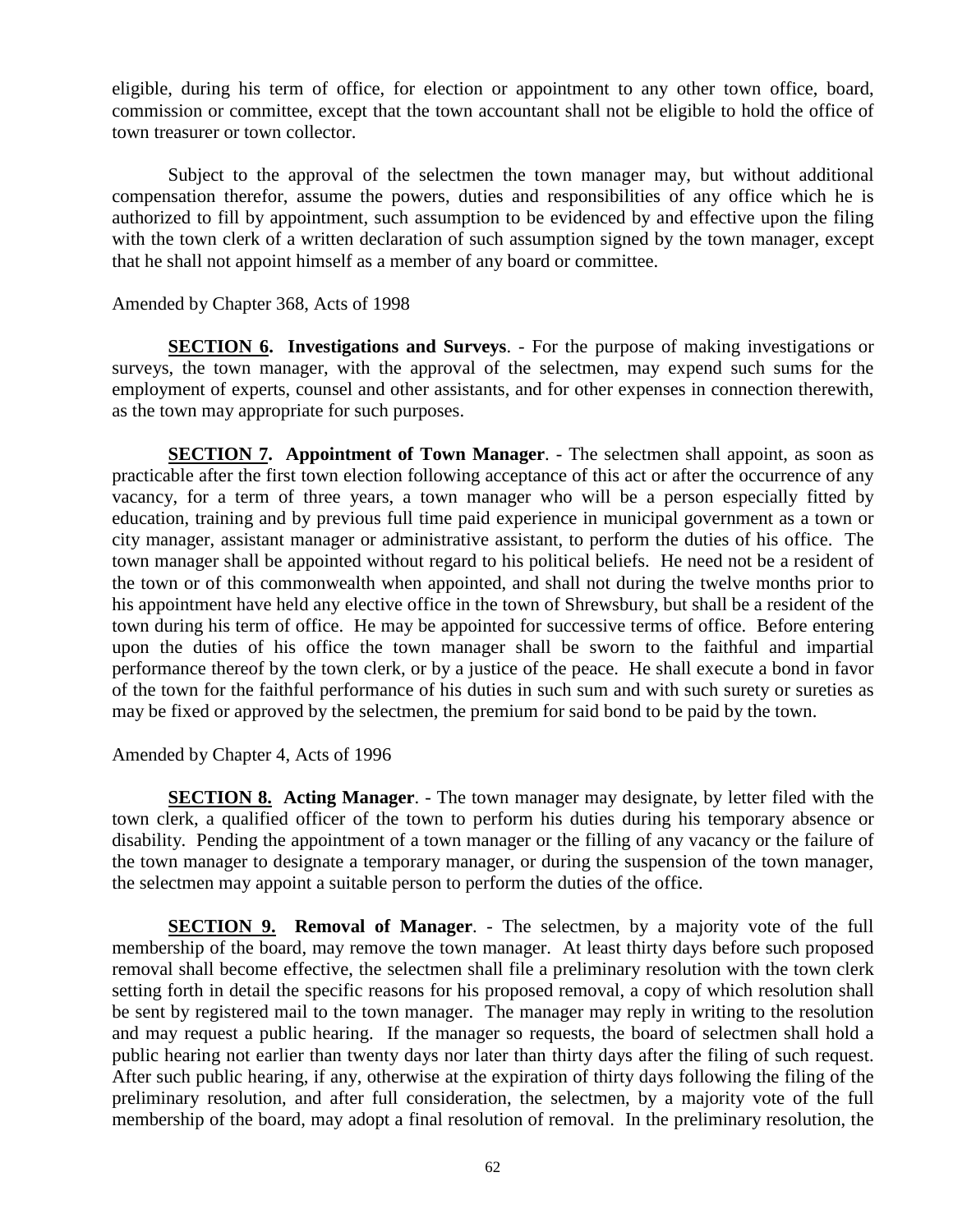selectmen may suspend the manager from duty, but in any case his salary shall continue to be paid until the expiration of one month after the date of the final resolution of removal.

**SECTION 10. Compensation of Manager.** - The town manager shall receive such compensation for his services as the selectmen shall determine, but it shall not exceed the amount appropriated therefor by the town.

**SECTION 11. Powers and Duties of Manager**. - In addition to other powers and duties expressly provided for in this act, the town manager shall have the following powers and duties:-

- (a) The town manager shall supervise and direct and shall be responsible for the efficient administration of all offices, boards and committees appointed by him and their respective departments. He shall, in addition, supervise and direct and shall be responsible for the efficient administration of any agency of the town not subject to his appointment or control, but only at such time and to such extent and for such period as the elected officials having control of such agency or activity may, with the consent of the selectmen, determine.
- (b) The town manager, in accordance with the provisions of this act and except as otherwise expressly prohibited by the General Laws, may, with the approval of the selectmen reorganize, consolidate or abolish departments, commissions, boards or offices under his direction and supervision, in whole or in part, may establish such new departments, commissions, boards or offices as he deems necessary, or re-establish any departments, commissions, boards or offices previously abolished, and, in so doing, may transfer the duties and powers, and, so far as possible in accordance with the vote of the town, the appropriation of one department, commission, board or office to another; provided, however, that no action taken under this act shall impair the civil service status of any employee nor shall it provide civil service status for the head of any department, commission, board or office.

Amended by Chapter 69, Acts of 1955 Amended by Chapter 367, Acts of 1970

- (c) The town manager shall fix the compensation of all town officers and employees appointed by him, subject to any applicable provisions of chapter thirty-one or section one hundred and eight A of chapter forty-one of the General Laws.
- (d) The town manager shall keep full and complete records of his office and shall render as often as may be required by the selectmen a full report of all operations during the period reported on.
- (e) The town manager shall keep the selectmen fully advised as to the needs of the town, and shall recommend to the selectmen for adoption such measures requiring action by them or by the town as he may deem necessary or expedient.
- (f) The town manager shall have jurisdiction over the rental and use of all town property, except schools. He shall be responsible for the maintenance and repair of all town property including school buildings and grounds. Except as otherwise voted by the town, he shall be responsible for the preparation of plans and the supervision of work on all construction, reconstruction, alterations, improvements and other undertakings authorized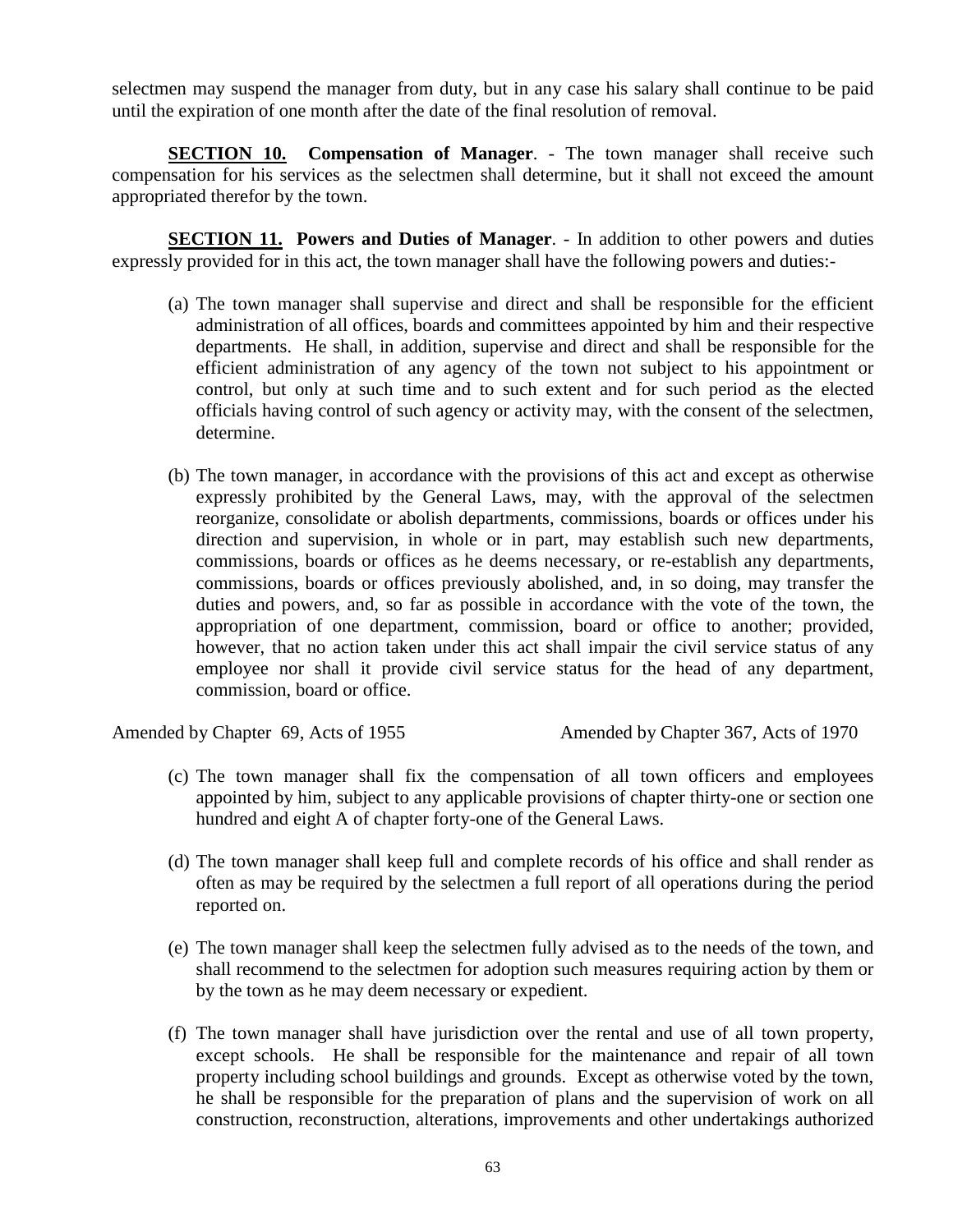by the town, subject, however, to the approval of the school committee with respect to plans for the construction or improvement of school buildings or property.

- (g) The town manager shall administer, either directly or through a person or persons appointed by him in accordance with this act, all provisions of general and special laws applicable to said town, all by-laws and all regulations established by the selectmen.
- (h) The town manager shall, with the approval of the selectmen, have authority to prosecute, defend or compromise all litigation to which the town is a party.
- (i) The town manager shall perform such other duties, consistent with his office, as may be required of him by the by-laws or vote of the town or by the vote of the selectmen.
- (j) The town manager shall have access to all town books and papers for information necessary for the proper performance of his duties, and may, without notice, cause the affairs of any department or activity under his control, or the conduct of any officer or employee thereof to be examined.
- (k) The town manager shall purchase all supplies, materials and equipment, and shall award all contracts for all departments and activities of the town under his supervision; and he shall make all purchases for departments or activities not under his supervision but only upon and in accordance with a requisition duly signed by the head of any such department.

**SECTION 12. Appointment of Assessors**. - The town manager shall appoint a principal assessor, who shall devote his full time and attention to the duties of his office and shall serve as chairman of the board, and two additional assessors.

**SECTION 13. Approval of Warrants**. - The town manager shall be the chief fiscal officer of the town. Warrants for the payment of town funds prepared by the town accountant in accordance with applicable provisions of law shall be submitted to the town manager. These warrants shall be approved and signed by the town manager, and when approved by the selectmen, shall be sufficient authority to authorize payment by the town treasurer, but the selectmen alone may approve all warrants in the event of the prolonged absence of the town manager, or a vacancy in the office of the town manager.

**SECTION 14. Investigation of Claims**. - Whenever any pay roll, bill or other claim against the town is presented to the town manager, he shall, if the same seems to him to be of doubtful validity, excessive in amount or otherwise contrary to the interests of the town, refer it to the selectmen, who shall immediately investigate the facts and determine what, if any, payment should be made. Pending such investigation and determination by the selectmen, payment shall be withheld.

#### **SECTION 15. Certain Officers not to make Contracts with the Town.**

- It shall be unlawful for any selectman, the town manager, or any other elective or appointive official of the town other than a town meeting member, directly or indirectly, to make a contract with the town, or to receive any commissions, discount, bonus, gift, contribution or reward from, or any share in the profits of, any person or corporation making or performing such contract, unless the official concerned, immediately upon learning of the existence of such contract, or that such a contract is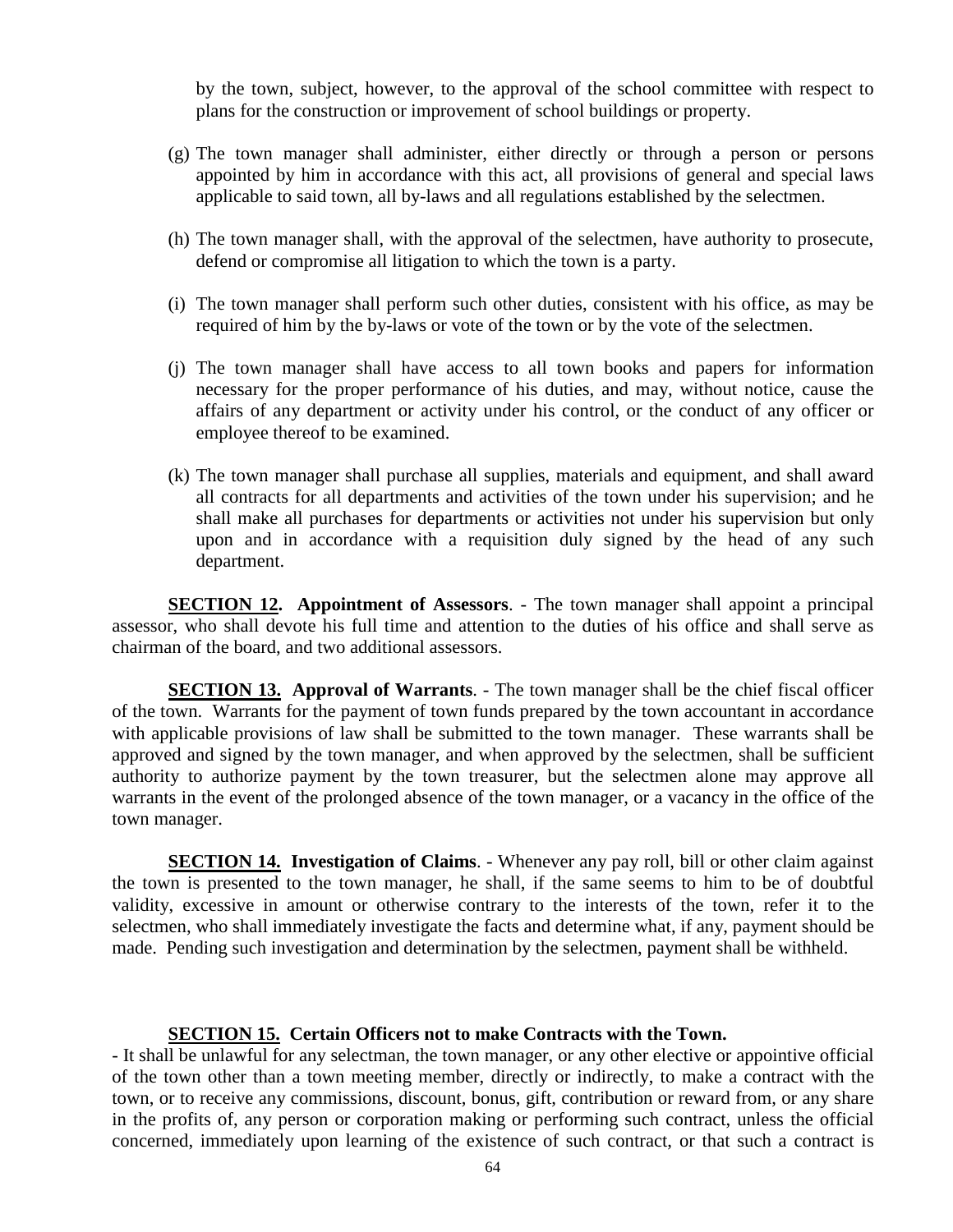proposed, shall notify the selectmen and the town manager, by registered mail, of the contract and of the nature of his interest therein, and shall abstain from doing any official act on behalf of the town in reference thereto. In case such interest exists on the part of an officer whose duty it is to make such a contract on behalf of the town, the contract may be made by another officer of the town duly authorized thereto by vote of the selectmen. Violation of any provision of this section shall render the contract in respect to which such violation occurs voidable at the option of the town. Any person violating any provision of this section shall be punished by a fine of not more than one thousand dollars, or by imprisonment for not more than one year, or both.

### Amended by Chap. 124, Acts of 1959

**SECTION 16. Estimate of Expenditures.** - All boards, officers and committees of the town shall annually, at the request of the town manager, submit to him in writing a detailed estimate of the appropriations required for the efficient and proper conduct of their respective departments and offices during the next fiscal year. Not less than 90 days prior to the date of the start of the Annual Town Meeting, the town manager shall submit to each member of the finance committee and of the board of selectmen, a copy of his annual budget, which shall contain a careful, detailed estimate of the probable expenditure of the town for the ensuing fiscal year, including a statement of the amounts required to meet the interest and maturing bonds and notes or other indebtedness of the town, and showing specifically the amount necessary to be provided for each office, department and activity, together with a statement of the expenditures for the same purposes in the two preceding years and an estimate of expenditures for the current year. He shall also submit a statement showing all revenues received by the town in the two preceding years, together with an estimate of the receipts of the current year and an estimate of the amount of income from all sources of revenue exclusive of taxes upon property in the ensuing year. He shall also report to said committee and to the selectmen the probable amount required to be raised by taxation to defray all of the proposed expenditures of the town, together with an estimate of the tax rate necessary therefor.

Amended by Chap. 326, Acts of 1976

**SECTION 17. By-laws, Rules, etc.-** All laws, by-laws, votes, rules and regulations in force in the town of Shrewsbury on the effective date of this act, or any portion thereof, not inconsistent with its provisions, whether enacted by authority of the town or any other authority, shall continue in full force and effect until otherwise provided by law, by-law or vote; all other laws, by-laws, votes, rules and regulations, so far as they refer to the town of Shrewsbury, are hereby repealed and annulled, but such repeal shall not revive any pre-existing enactment.

**SECTION 18. Contracts**. - No contract existing and no action at law or suit in equity, or other proceeding pending at the time this act is accepted, or at the time of revocation of such acceptance, shall be affected by such acceptance or revocation.

**SECTION 19. Submission of Act and Time of Taking Effect**. - This act shall be submitted for acceptance to the qualified voters of the town of Shrewsbury at the first annual town election after passage of this act, or at a special town election called for the purpose not less than ninety days before the date of said annual election. The vote shall be taken by ballot in accordance with the provisions of the General Laws, so far as the same shall be applicable, in answer to the following question which shall be placed upon the ballot to be used at said election: - "Shall an act passed by the General Court in the year nineteen hundred and fifty-three, entitled 'An Act establishing a selectmen-town manager form of government for the town of Shrewsbury' be accepted by the town?" If a majority of the voters voting on this question vote in the affirmative, said act shall take effect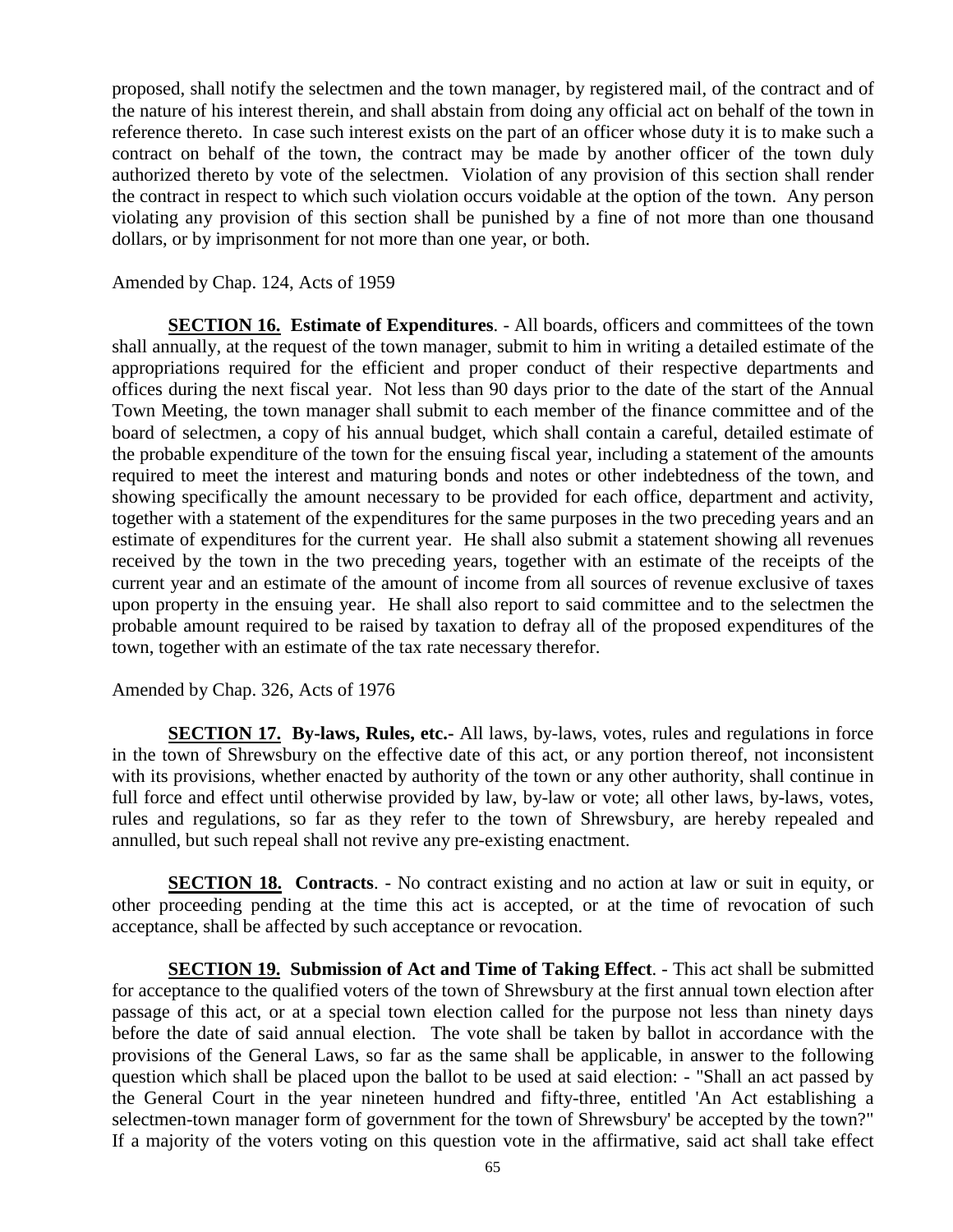immediately for the purpose of the next following annual town election, and for all things relating thereto, and shall take full effect beginning with said following election. It shall be the duty of all town officials having to do with elections and holding office at the time of acceptance to do, in compliance with law, all things necessary for the nomination and election of officers first to be elected under this act.

If this act is rejected when first submitted it shall be again submitted at the next following state election in the year nineteen hundred and fifty-four and if accepted shall take effect as hereinbefore provided. If this act is rejected for the second time it shall be again submitted at the annual town election in the year nineteen hundred and fifty-six and if accepted shall take effect as hereinbefore provided. If this act is again rejected when so submitted for the third time, it shall thereupon become void.

**SECTION 20. Revocation of Acceptance.** - At any time after the expiration of three years from the date of acceptance of this act, and not less than ninety days before the date of an annual meeting, a petition signed by not less than ten per cent of the registered voters of the town may be filed with the selectmen, requesting that the question of revoking the acceptance of this act be submitted to the voters. No such petition shall be valid unless notice thereof shall be published by the selectmen for at least two consecutive weeks in a newspaper having general circulation in the town, the last publication to be at least thirty days prior to said annual meeting. The selectmen shall thereupon direct the town clerk to cause the said question to be printed on the official ballot to be used at the next annual election in the following form: - "Shall the acceptance by the town of Shrewsbury of an act passed by the General Court in the year nineteen hundred and fifty-three, entitled 'An act establishing the selectmen-town manager form of government for the town of Shrewsbury' be revoked?" If such revocation is favored by a majority of the voters voting thereon, this act shall cease to be operative on and after the annual meeting next following such vote. All general laws respecting town administration and town officers, and any special laws relative to said town, the operation of which has been suspended or superseded by acceptance of this act, shall be revived by such revocation and shall continue to be in full force and effect. By-laws,votes, rules and regulations in force when such revocation takes effect, so far as they are consistent with the general laws respecting town administration and town officers and with special laws relating to said town shall not be affected thereby, but any other by-laws, votes, rules and regulations inconsistent with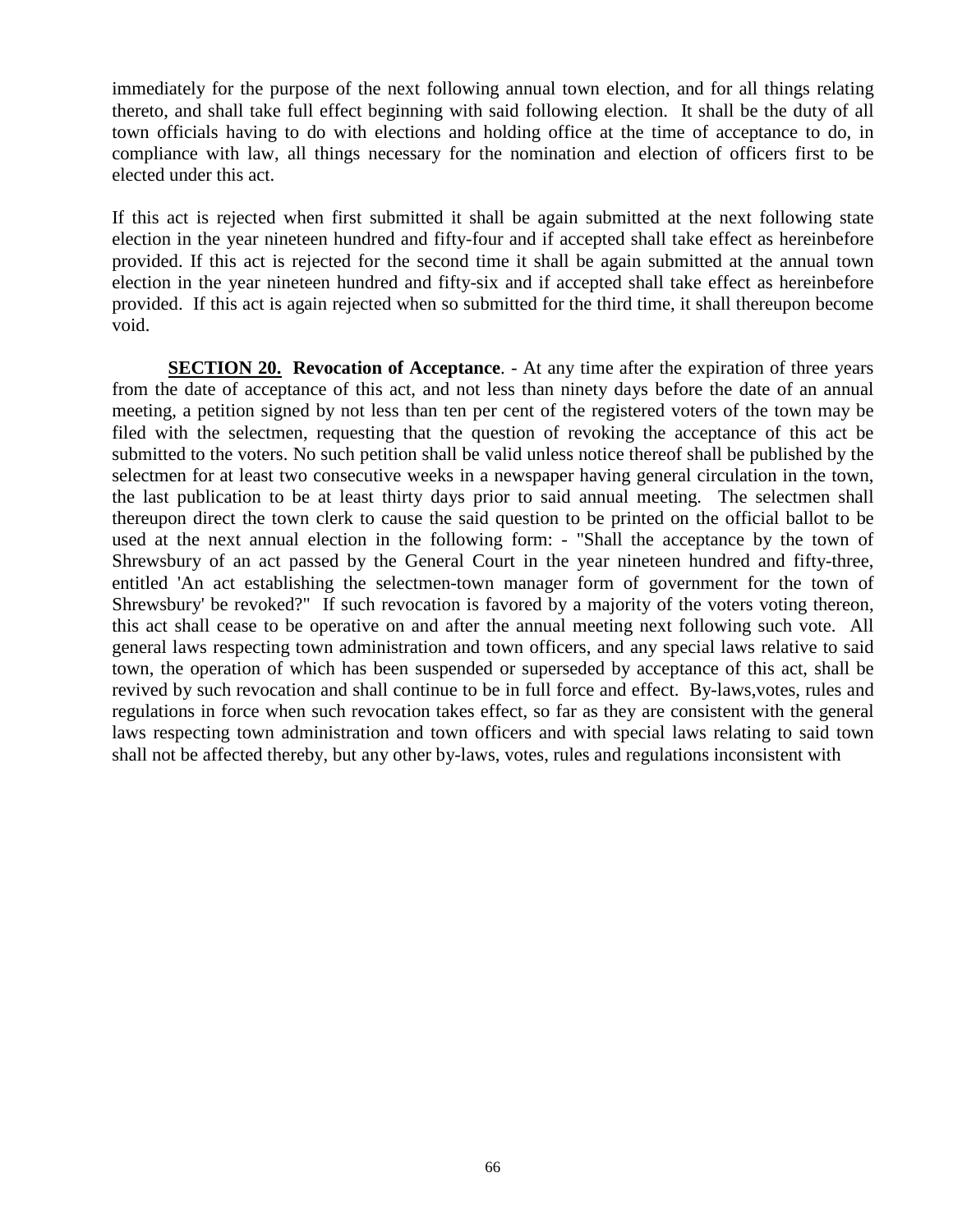such general or special laws shall be annulled. If such revocation is not favored by a majority of the voters voting thereon, no further petition therefor shall be filed under this section oftener than once in every three years thereafter.

Approved June 29, 1953 Amended by Chapter 69 of 1955 (Light Manager/Town Manager) Chapter 124 of 1959 (Town Meeting Members Contract with Town) Chapter 367 of 1970 (Civil Service, Department Heads) Chapter 326 of 1976 (Estimate of Expenditures)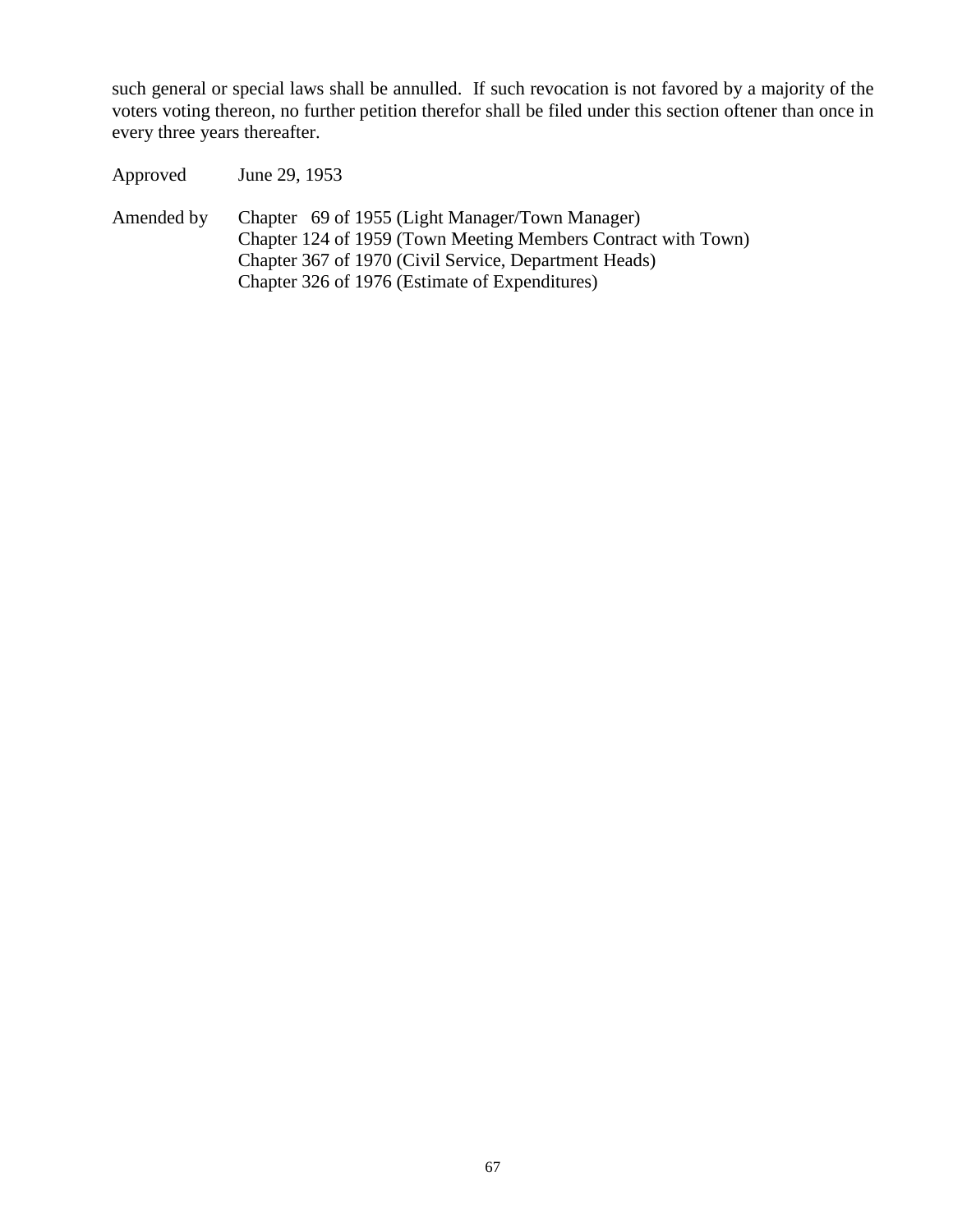# **APPENDIX C**

# **General Laws and Special Acts Accepted by the Town of Shrewsbury**

| <b>M.G.L.</b><br><b>State Acts</b> |                                |                  |                                                                                                                         |                   |  |  |
|------------------------------------|--------------------------------|------------------|-------------------------------------------------------------------------------------------------------------------------|-------------------|--|--|
| <u>Year</u>                        | <b>Chapter</b>                 |                  | <b>Title</b>                                                                                                            | <b>Acceptance</b> |  |  |
| 1885                               | 309<br>Amends MGL 140 S188-190 |                  | Picnic Groves                                                                                                           | Mar. 1,1886       |  |  |
| P.S                                | 51                             |                  | Betterment and other<br>Assessments                                                                                     | Sep. 17,1886      |  |  |
| P.S.                               | 27                             | Sec.74-77        | <b>Election of Road Commissioners</b><br>(Revoked Mar.1,1897)                                                           | Mar. 4,1889       |  |  |
| 1888                               | 431                            |                  | School Superintendents                                                                                                  | Mar. 3,1890       |  |  |
| P.S.<br>1884                       | 82<br>186                      | Sec.17<br>Sec. 1 | Perpetual Care of Cemetery<br>Lots and Use of Funds                                                                     | Mar. 4,1895       |  |  |
| 1895                               | 374                            |                  | Election of Highway Surveyor(s)<br>(Revoked Mar.6, 1899)                                                                | Mar. 1,1897       |  |  |
| 1893                               | 417                            |                  | <b>Australian System of Elections</b><br>and term of office for<br>Selectmen and Assessors and<br>Overseers of the Poor | Mar. 7,1898       |  |  |
| 1888                               | 331                            |                  | <b>Regulates Catching Pickerel</b>                                                                                      | May 7,1898        |  |  |
| P.S.                               | 50                             | Sec.20-24        | Sidewalks                                                                                                               | Mar. 5,1900       |  |  |
| P.S.                               | 36                             | Sec.29           | <b>Impounding of Stray Beasts</b>                                                                                       | Nov. 5,1901       |  |  |
| 1903                               | 105                            |                  | <b>Water Supply Authorization</b>                                                                                       | Mar. 7,1904       |  |  |
| 1908                               | 209                            |                  | <b>Forest Fire Protection</b>                                                                                           | Mar. 1,1909       |  |  |
| 1911                               | 146                            |                  | Art Commission                                                                                                          | Mar. 4,1912       |  |  |
| 1913                               | 807                            |                  | Workmen's Compensation                                                                                                  | Mar. 2,1914       |  |  |

**M.G.L. State Acts**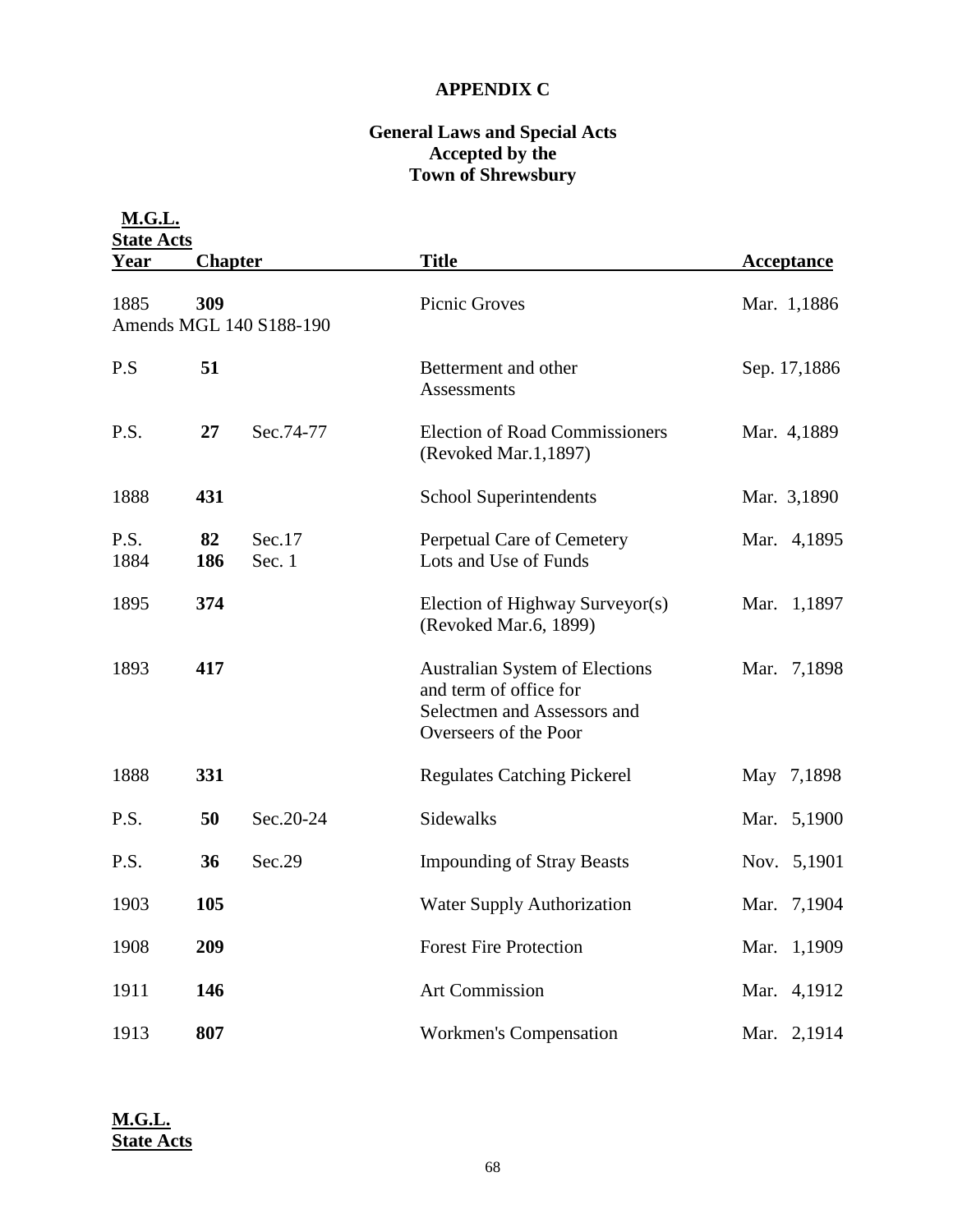| <u>Year</u>                        | <b>Chapter</b> |                                            | <b>Title</b>                                       | <b>Acceptance</b> |  |
|------------------------------------|----------------|--------------------------------------------|----------------------------------------------------|-------------------|--|
| 1909                               | 423            |                                            | Sale of Ice Cream on Lord's Day                    | Mar. 2,1914       |  |
| 1914                               | 790            |                                            | Party Enrollment at Primary<br>Election            | Nov. 3,1914       |  |
| 1912                               | 104            | Sec.1<br>Amended by Ch.334 of 1912         | <b>Construction of Private</b><br><b>Buildings</b> | 1,1915<br>Feb.    |  |
| 1914                               | 361            |                                            | Water Loan                                         | 1,1915<br>Feb.    |  |
| Rev Laws 28                        |                | Sec.1-14                                   | <b>Public Parks</b>                                | 7,1915<br>Aug.    |  |
| 1908                               | 452            |                                            | Street Watering & Oiling                           | 7,1916<br>Feb.    |  |
| 1916<br>Now MGL 94                 | 153            | Sec.120                                    | <b>Licensing Slaughter Houses</b>                  | 5,1917<br>Feb.    |  |
| 1916                               | 293            | Sec.1                                      | <b>Jitney Act</b>                                  | 5,1917<br>Feb.    |  |
| 1916                               | 242            | Sec.3                                      | <b>Certain License Fees</b>                        | 5,1917<br>Feb.    |  |
| 1917                               | 108            | (Special)                                  | Water Loan                                         | May 25,1917       |  |
| 1912                               | 347            |                                            | <b>Reserve Fund</b>                                | 3,1919<br>Feb.    |  |
| 1913                               | 645            |                                            | <b>Reserve Fund Amendment</b>                      | 3,1919<br>Feb.    |  |
| <b>MGL</b>                         | 71             | Sec.21<br>Amended by Ch.311 of 1919        | <b>Continuation Schools</b>                        | Nov. 4,1919       |  |
| <b>MGL</b>                         | 54             |                                            | <b>Voting Precincts</b>                            | Apr. 12,1921      |  |
| <b>MGL</b>                         | 143            | Sec.3                                      | <b>Building Laws</b>                               | Dec. 20,1921      |  |
| 1920                               | 591            | Sec.27,28,29                               | Fire Department                                    | Feb. 14,1921      |  |
| <b>MGL</b>                         | 41             | Sec.73                                     | Selectmen, Board of Survey                         | Feb. 13,1922      |  |
| 1923                               | 246            |                                            | Sale of Water by Worcester to<br>Shrewsbury        | Oct. 29,1923      |  |
| <b>MGL</b>                         | 40             | $Sec.42, A-F$<br>Amended by Ch.391 of 1923 | Water Rates-Lien on Property                       | Nov.18,1924       |  |
| <b>M.G.L.</b><br><b>State Acts</b> |                |                                            |                                                    |                   |  |
| <u>Year</u>                        | <b>Chapter</b> |                                            | <b>Title</b>                                       | <b>Acceptance</b> |  |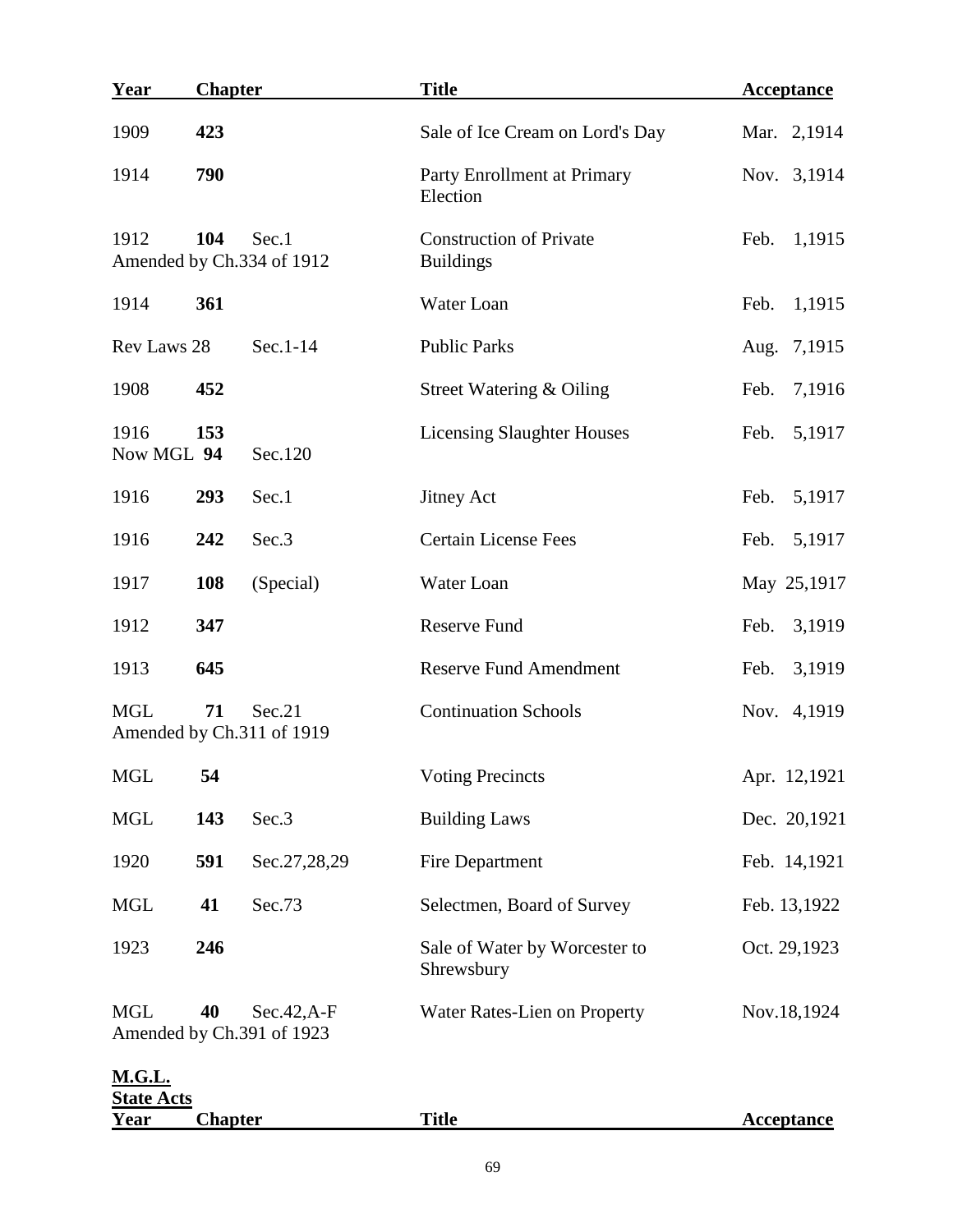| <b>MGL</b> | 41       | Sec.70,71,72                                  | <b>Planning Board</b>                              | Feb. 9,1925    |
|------------|----------|-----------------------------------------------|----------------------------------------------------|----------------|
| <b>MGL</b> | 139      | Sec.1,2,3                                     | <b>Burned Buildings</b>                            | Dec. 1,1926    |
| <b>MGL</b> | 40<br>85 | Sec.7<br>Sec.6                                | Snow Removal (By-Law repealed)                     | Nov. 29,1927   |
| <b>MGL</b> | 31       | Sec.48                                        | Civil Service for Police                           | Nov. 29,1927   |
| <b>MGL</b> | 31       | Sec.49                                        | Civil Service for Chief of<br>Police               | 6,1928<br>Feb. |
| <b>MGL</b> | 83       | $Sec.25-28$ , inc                             | <b>Sidewalk Assessments</b>                        | Jul. 17,1929   |
| <b>MGL</b> | 136      | Sec.21-25, inc<br>Amended by Ch.406 of 1928   | <b>Sunday Sports</b>                               | Feb.<br>9,1931 |
| <b>MGL</b> | 147      | $Sec.13-A$                                    | <b>Creation of Reserve Police</b><br>Force         | Aug. 1,1932    |
| <b>MGL</b> | 147      | Sec.32-47, inc                                | <b>Licensing of Boxing Matches</b>                 | Aug. 1,1932    |
| 1938       | 4        |                                               | <b>Soldier's Memorial Commission</b>               | Feb. 14,1938   |
| <b>MGL</b> | 32       | Sec.26-31H, inc.                              | <b>Contributory Retirement System</b><br>Selectmen | May 21,1940    |
| <b>MGL</b> | 54       | Amended by Ch.77 Sec.1 of 1937                | <b>Absent Voting</b>                               | Feb.<br>9,1942 |
| <b>MGL</b> | 85       | $Sec.1-3$ , inc.<br>Amended by Ch.710 of 1941 | <b>Registration of Bicycles</b>                    | Feb.<br>9,1942 |
| <b>MGL</b> | 44       |                                               | <b>Accounting System</b>                           | Dec. 18,1942   |
| <b>MGL</b> | 41       |                                               | <b>Town Accountant</b>                             | 8,1943<br>Feb. |
| <b>MGL</b> | 41       | Sec.38A<br>Amended by Ch.211 of 1941          | <b>Tax Collector</b>                               | Feb. 14,1944   |
| <b>MGL</b> | 40       | Sec.6B                                        | Uniforms for Police & Fire Dept.                   | Feb. 14,1944   |

| <b>M.G.L.</b>     |                                           |                           |              |  |  |  |
|-------------------|-------------------------------------------|---------------------------|--------------|--|--|--|
| <b>State Acts</b> |                                           |                           |              |  |  |  |
| Year              | <b>Chapter</b>                            | Title                     | Acceptance   |  |  |  |
| MGL               | 40<br>Sec.5B<br>Amended by Ch.124 of 1945 | <b>Stabilization Fund</b> | Feb. 11,1946 |  |  |  |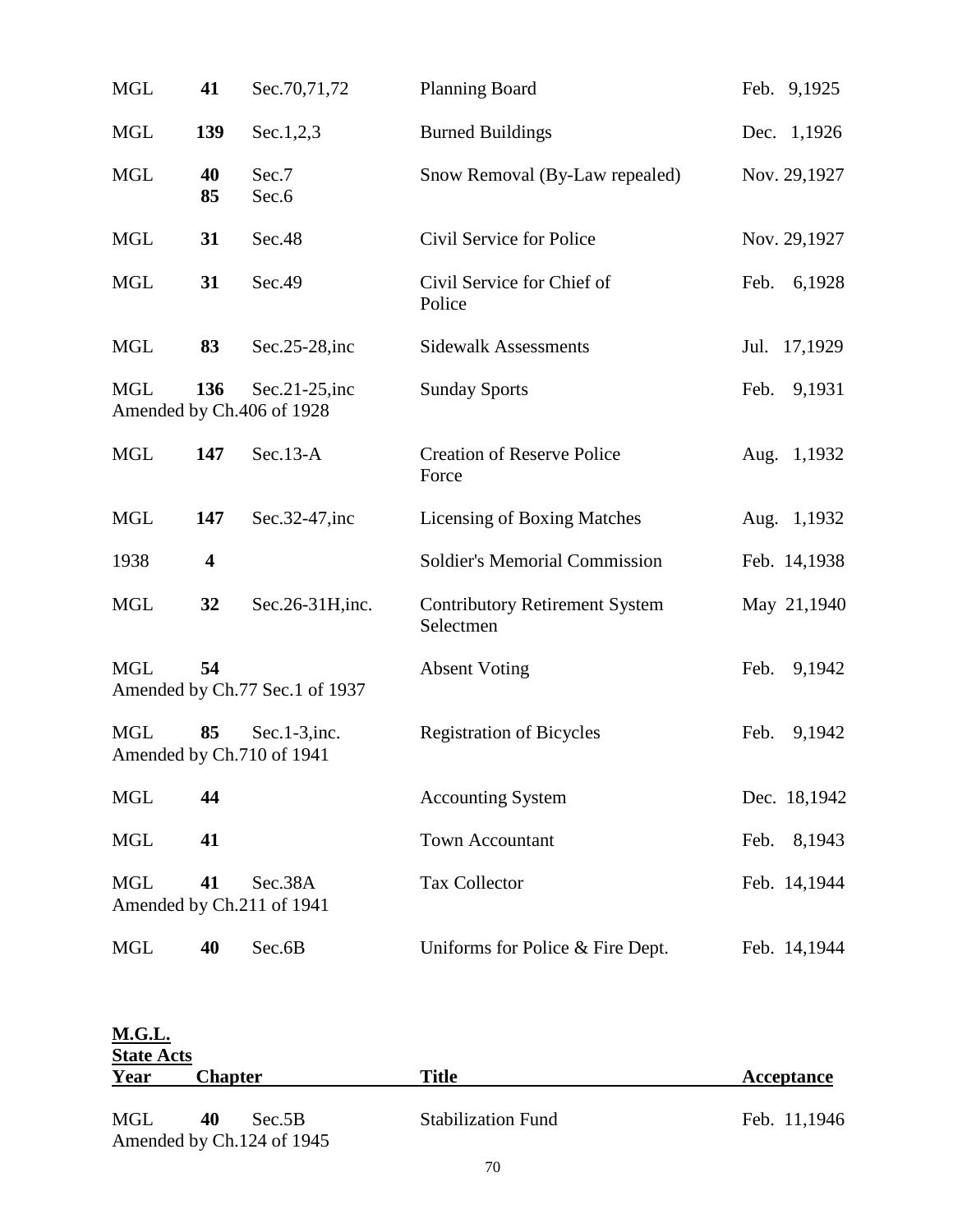| <b>MGL</b> | 41  | Sec.111B<br>Amended by Ch.156 of 1945 | <b>Sick Leave</b>                             | Feb. 11,1946  |
|------------|-----|---------------------------------------|-----------------------------------------------|---------------|
| 1945       | 723 |                                       | Veterans Assistance Bureau                    | Feb. 11, 1946 |
| <b>MGL</b> | 136 | Sec.2<br>Amended by Ch.207 of 1946    | Bowling on Lord's Day                         | Nov. 25,1946  |
| <b>MGL</b> | 71  | Sec.40                                | Equal Pay for Men & Women<br>Teachers         | Mar. 3, 1947  |
| <b>MGL</b> | 41  | Sec.110A<br>Amended by Ch.265 of 1947 | Saturday closing of town<br>offices           | Dec. 8,1947   |
| 1948       | 588 |                                       | Increase in Pension Account                   | Mar. 28,1949  |
| 1950       | 820 |                                       | Increase in Pensions Account                  | Mar. 26,1951  |
| <b>MGL</b> | 44  | Sec.65                                | Vacation Pay in Advance                       | Mar .26,1951  |
| 1951       | 781 |                                       | <b>Increase in Pension Amounts</b>            | Mar. 17,1952  |
| 1952       | 624 |                                       | <b>Increase in Pension Amounts</b>            | Nov. 17,1952  |
| MGL        | 31  | Sec.48                                | Civil Service for Fire Dept.                  | Mar. 2,1953   |
| <b>MGL</b> | 31  |                                       | Civil Service for Official &<br>Labor Service | Mar. 2,1953   |
| 1953       | 434 |                                       | <b>Rent Control</b>                           | July 27,1953  |
| 1953       | 553 |                                       | <b>Limited Town Meeting</b>                   | Nov. 3, 1953  |
| 1953       | 559 |                                       | Selectmen-Town Manager                        | Nov. 3, 1953  |
| <b>MGL</b> | 147 | Sec.16C                               | Five Day Week for Police                      | Mar. 15,1954  |
| <b>MGL</b> | 41  | Sec.81A                               | Planning Board established                    | Apr. 5,1954   |

| <b>M.G.L.</b> | <b>State Acts</b>                        |                                                   |             |  |  |  |  |
|---------------|------------------------------------------|---------------------------------------------------|-------------|--|--|--|--|
| Year          | <b>Chapter</b>                           | <b>Title</b>                                      | Acceptance  |  |  |  |  |
| 1953          | 559<br>Sec.4<br>Amended by Ch.69 of 1955 | <b>Light Manager Exempt from Civil</b><br>Service | Mar. 7,1955 |  |  |  |  |
| 1954          | 502                                      | A System of Sewerage $\&$                         | Apr. 4,1955 |  |  |  |  |
|               |                                          | 71                                                |             |  |  |  |  |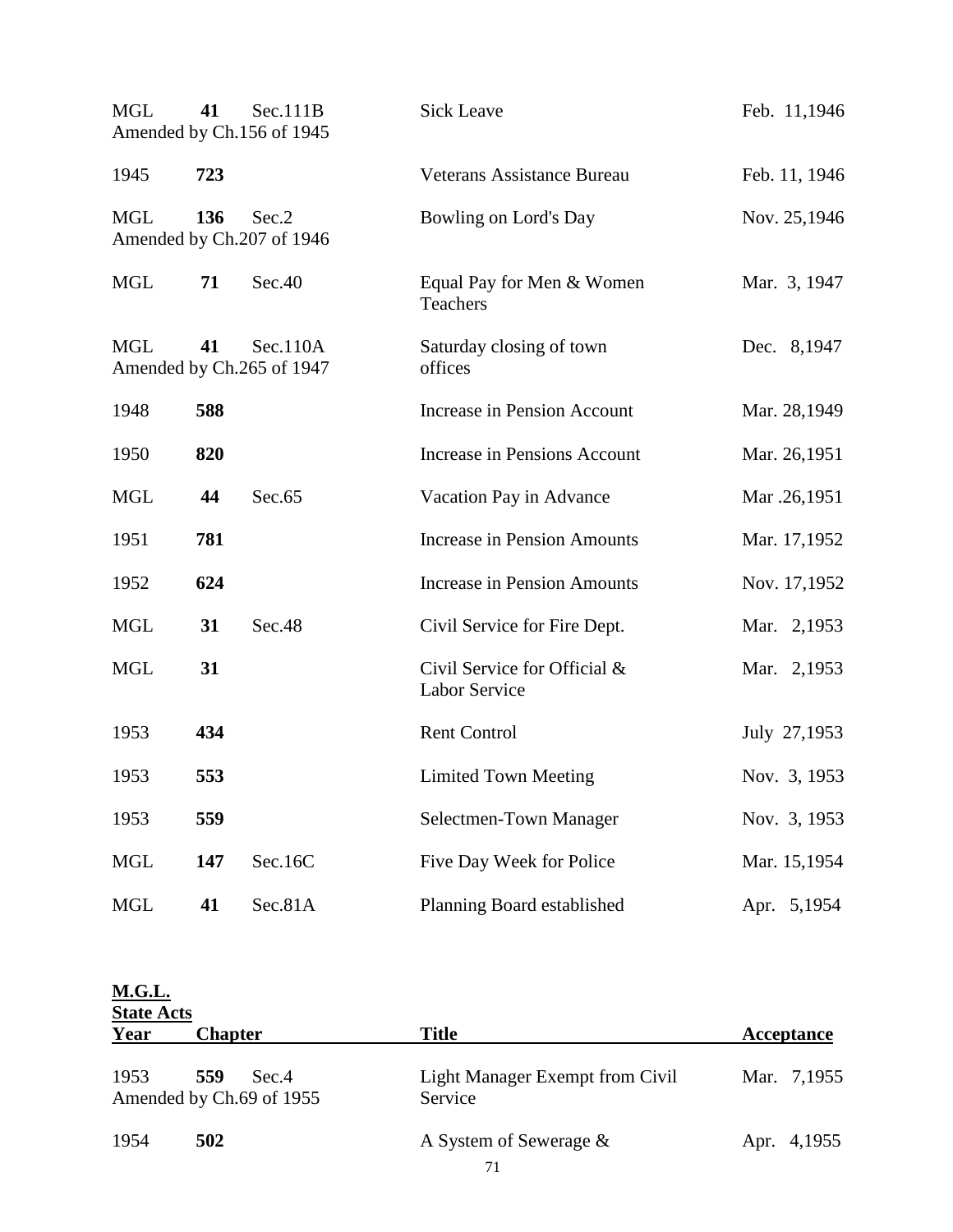| Amended by Ch.135 of 1995 |     |                                           | Sewerage Disposal                                            |                |  |
|---------------------------|-----|-------------------------------------------|--------------------------------------------------------------|----------------|--|
| <b>MGL</b>                | 80  |                                           | <b>Betterment Act</b>                                        | Mar. 28,1955   |  |
| <b>MGL</b>                | 40  | Sec.42A-42E<br>Amended by Ch.487 of 1954  | Liens for Water Rates & Charges                              | Apr. 4,1955    |  |
| 1954                      | 502 |                                           | Sewer Act                                                    | Apr. 4,1955    |  |
| 1955                      | 670 |                                           | <b>Increase in Pensions</b>                                  | 9,1956<br>Jan. |  |
| <b>MGL</b>                | 40  | Sec.42G, H&I<br>Amended by Ch.332 of 1955 | <b>Water Assessments</b>                                     | Apr. 2,1956    |  |
| <b>MGL</b>                | 41  | Sec.100A                                  | <b>Operation of Town Motor</b><br>Vehicles                   | Apr. 8,1957    |  |
| <b>MGL</b>                | 32B |                                           | <b>Insurance for Town Employees</b>                          | Mar. 4,1957    |  |
| <b>MGL</b>                | 40  | Sec.8A                                    | <b>Industrial Development</b><br>Commission                  | Nov. 18,1957   |  |
| 1958                      | 215 |                                           | <b>Sewer Assessment</b>                                      | June 23,1958   |  |
| <b>MGL</b>                | 33  | Sec.59                                    | Employees on Reserve Duty in<br><b>Armed Forces</b>          | June 23,1958   |  |
| <b>MGL</b>                | 40  | Sec.6C                                    | Plowing of Snow on Private Ways                              | Mar. 2,1959    |  |
| 1953                      | 559 | Sec.15<br>Amended by Ch.124 of 1959       | <b>Town Meeting Members May</b><br><b>Contract with Town</b> | Nov. 9,1959    |  |
| 1960                      | 329 |                                           | Call Fireman--not subject to<br>Civil Service                | Sept.19,1960   |  |
| <b>MGL</b>                | 40  | Sec.8C                                    | <b>Conservation Commission</b>                               | Apr. 10,1961   |  |

| <b>M.G.L.</b> | <b>State Acts</b> |         |                                                   |              |  |  |  |
|---------------|-------------------|---------|---------------------------------------------------|--------------|--|--|--|
| Year          | <b>Chapter</b>    |         | <b>Title</b>                                      | Acceptance   |  |  |  |
| <b>MGL</b>    | 32                | Sec.99  | Advance payments to employees<br>who are retiring | Apr. 23,1962 |  |  |  |
| <b>MGL</b>    | 41                | Sec.19B | Tenure for Town Clerk                             | Mar. 4,1963  |  |  |  |
| 1962          | 608               |         | Swimming Pool - Dean Park                         | Mar. 25,1963 |  |  |  |
|               |                   |         | 72                                                |              |  |  |  |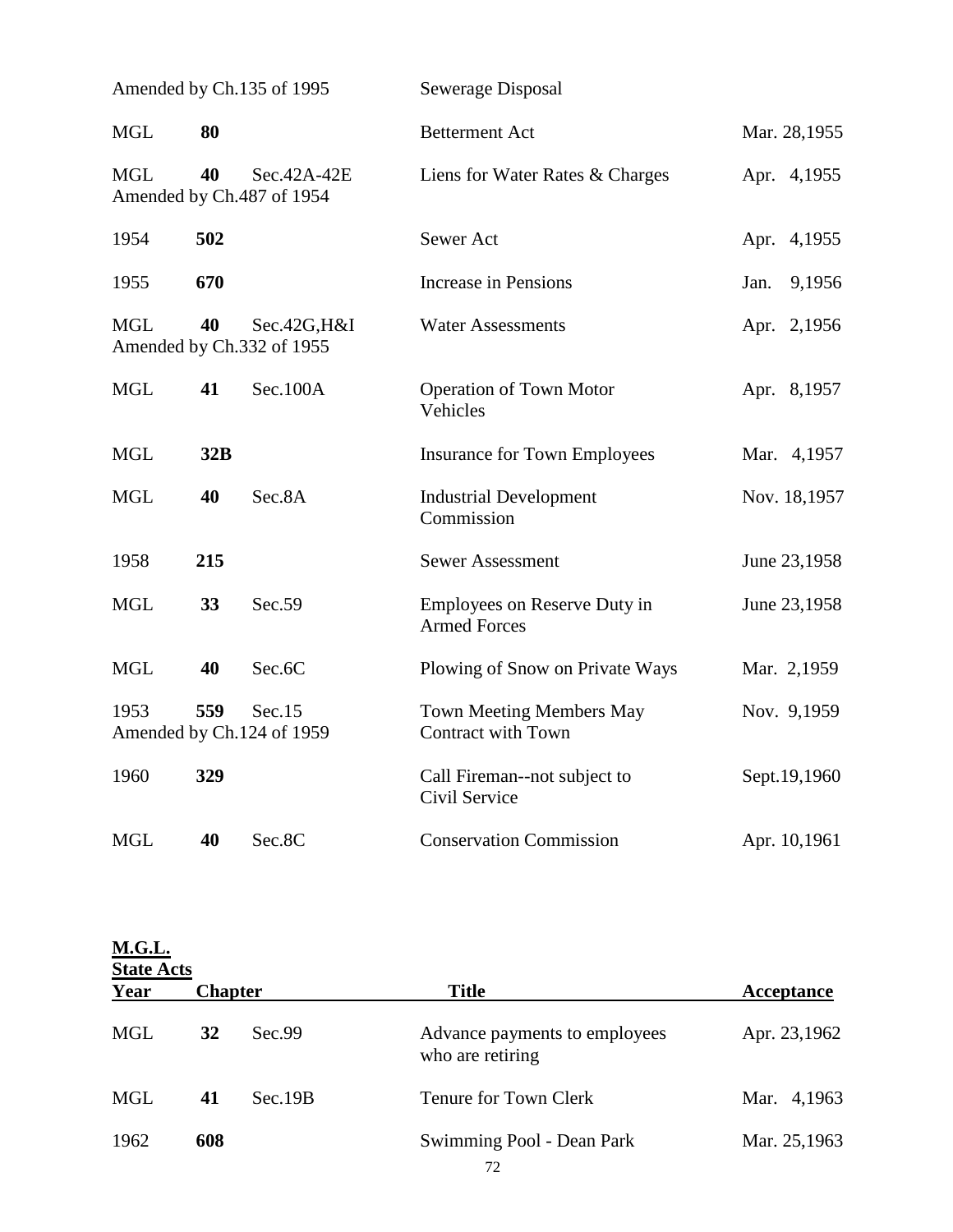| 1953<br>Amended by Ch.5 of 1963 | 553 | Sec.11                              | Vacancies in Town Meeting<br>Membership                                                   | Mar. 25,1963 |
|---------------------------------|-----|-------------------------------------|-------------------------------------------------------------------------------------------|--------------|
| 1953<br>Amended by Ch.6 of 1963 | 553 | Sec.12                              | 3-year term for Moderator                                                                 | Mar. 25,1963 |
| 1963                            | 311 |                                     | Defer payment without<br>interest on certain assessments<br>for laying of water pipes     | Dec. 2,1963  |
| 1963                            | 582 |                                     | <b>Certain Betterment Assessments</b><br>(Main Sewer - Main Street)                       | Dec. 2,1963  |
| 1963                            | 478 |                                     | Increases of pensions payable<br>to certain former public employees                       | Mar. 22,1965 |
| 1965                            | 90  | Sec.20C                             | <b>Parking Regulations</b>                                                                | Nov. 22,1965 |
| 1966                            | 57  | Amends Ch.4 Sec.1 of 1938           | <b>Soldiers' Memorial Commission</b>                                                      | Nov. 21,1966 |
| 1953                            | 553 | Sec. 7<br>Amended by Ch.766 of 1967 | <b>Town Meeting Members - Removal</b><br>of Limitations                                   | Nov. 21,1966 |
| <b>MGL</b>                      | 31  | Sec.19C                             | Allowing appointment of non-<br>resident applicants to Fire Dept.                         | Mar. 17,1969 |
| 1971                            | 48  | Sec.59A                             | Mutual aid to other towns and<br>cities by Fire Department -<br><b>Board of Selectmen</b> | Mar. 1,1971  |
| 1971                            | 638 |                                     | <b>Street Signs on Private Ways</b>                                                       | Aug. 12,1971 |
| 1971                            | 999 |                                     | <b>Mutual Sewer Agreement</b><br>(Hillside Farm - Lake Street)                            | Nov. 3,1971  |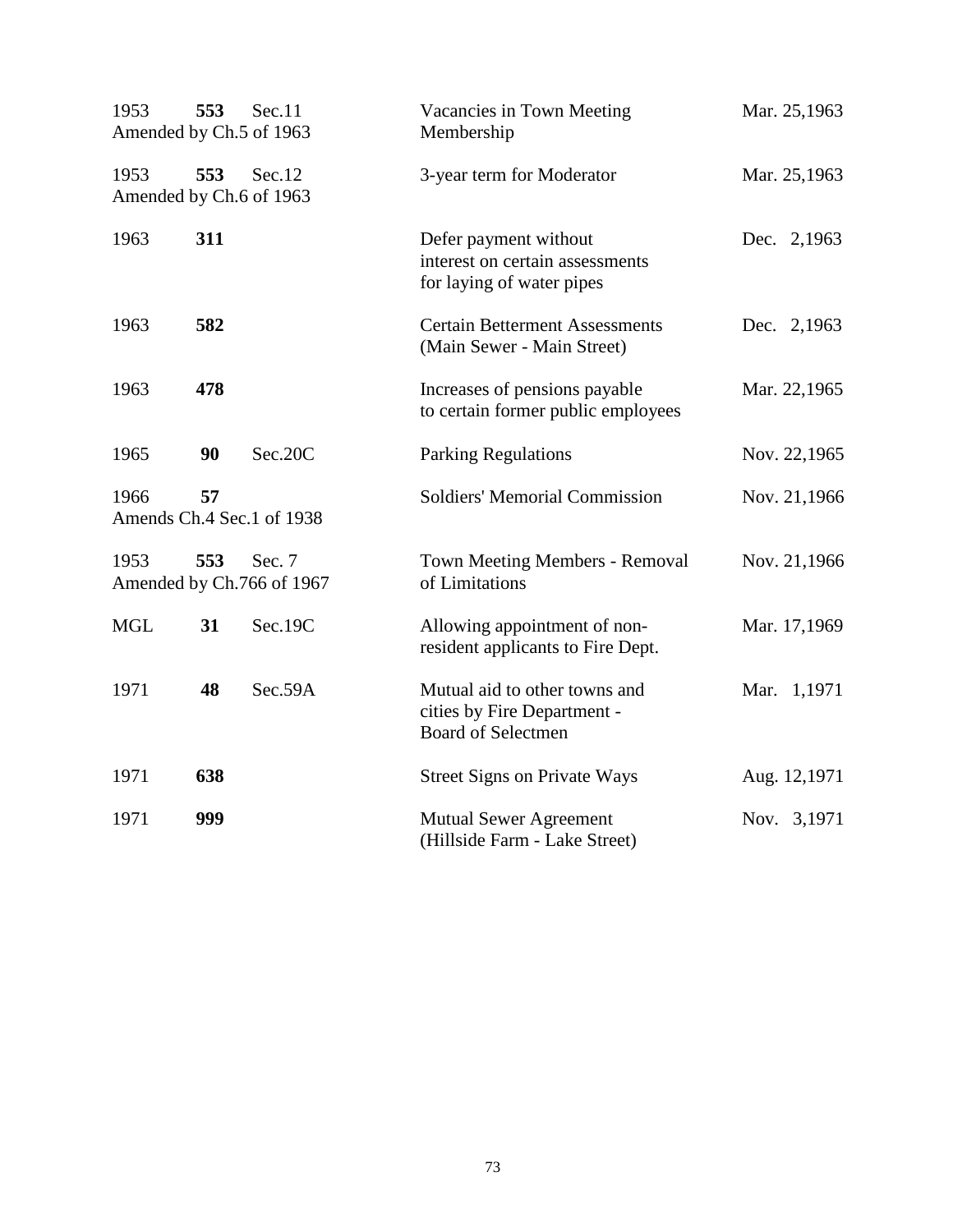**M.G.L.**

| <b>State Acts</b>                                            |                |                                                               |                                                                                                                    |                   |
|--------------------------------------------------------------|----------------|---------------------------------------------------------------|--------------------------------------------------------------------------------------------------------------------|-------------------|
| <u>Year</u>                                                  | <b>Chapter</b> |                                                               | <b>Title</b>                                                                                                       | <b>Acceptance</b> |
| <b>MGL</b>                                                   | 147<br>271     | Sec. 52 - 55, inc.<br>Sec.6B & 22B                            | Licenses shall be granted in<br>this town for the operation,                                                       | Mar. 6,1972       |
|                                                              |                | Amended by Ch.486 of 1971                                     | holding or conducting of a game<br>commonly called Beano                                                           |                   |
| <b>MGL</b>                                                   | 48             | Sec.58D                                                       | Forty-two hour work week for<br>members of fire departments<br>(on ballot)                                         | Mar. 5,1973       |
| <b>MGL</b>                                                   | 44             | Sec.53C                                                       | Receipt and payment of monies<br>for off-duty work details by<br>members of Police Department                      | Mar. 26,1973      |
| <b>MGL</b>                                                   |                | <b>40A Sec.8</b><br>Amended by Ch.808 of 1975                 | Limits consideration of<br>repetitive zoning changes                                                               | Mar. 26,1973      |
| <b>40A Sec.20</b><br><b>MGL</b><br>Amended by Ch.808 of 1975 |                |                                                               | Limits consideration of<br>repetitive applications for<br>variances and special permits<br>to the Board of Appeals | Mar. 26,1973      |
| <b>MGL</b>                                                   | 40             | Sec.8G                                                        | Allows agreements between towns<br>for Police Department mutual<br>aid programs                                    | Mar. 26,1973      |
| <b>MGL</b>                                                   | 48             | Sec.36A                                                       | Promotion of call firefighters<br>to regular force                                                                 | May 21,1973       |
| 1973                                                         | 138            | Sec.33A                                                       | Extended liquor hours<br>Accepted by Board of Selectmen                                                            | Nov. 19,1973      |
| 1974                                                         | <b>164A</b>    |                                                               | New England Power Pool                                                                                             | Feb.<br>4,1974    |
| 1974                                                         | 32B            |                                                               | Group insurance payments<br>for retired employees<br>(on ballot)                                                   | May 6,1974        |
| <b>MGL</b>                                                   | 147<br>271     | Sec. 52 - 55, inc.<br>Sec.6B&22B<br>Amended by Ch.486 of 1971 | Licenses to play beano (State<br>Law required question to appear<br>on 1975 ballot.)                               | May 5,1975        |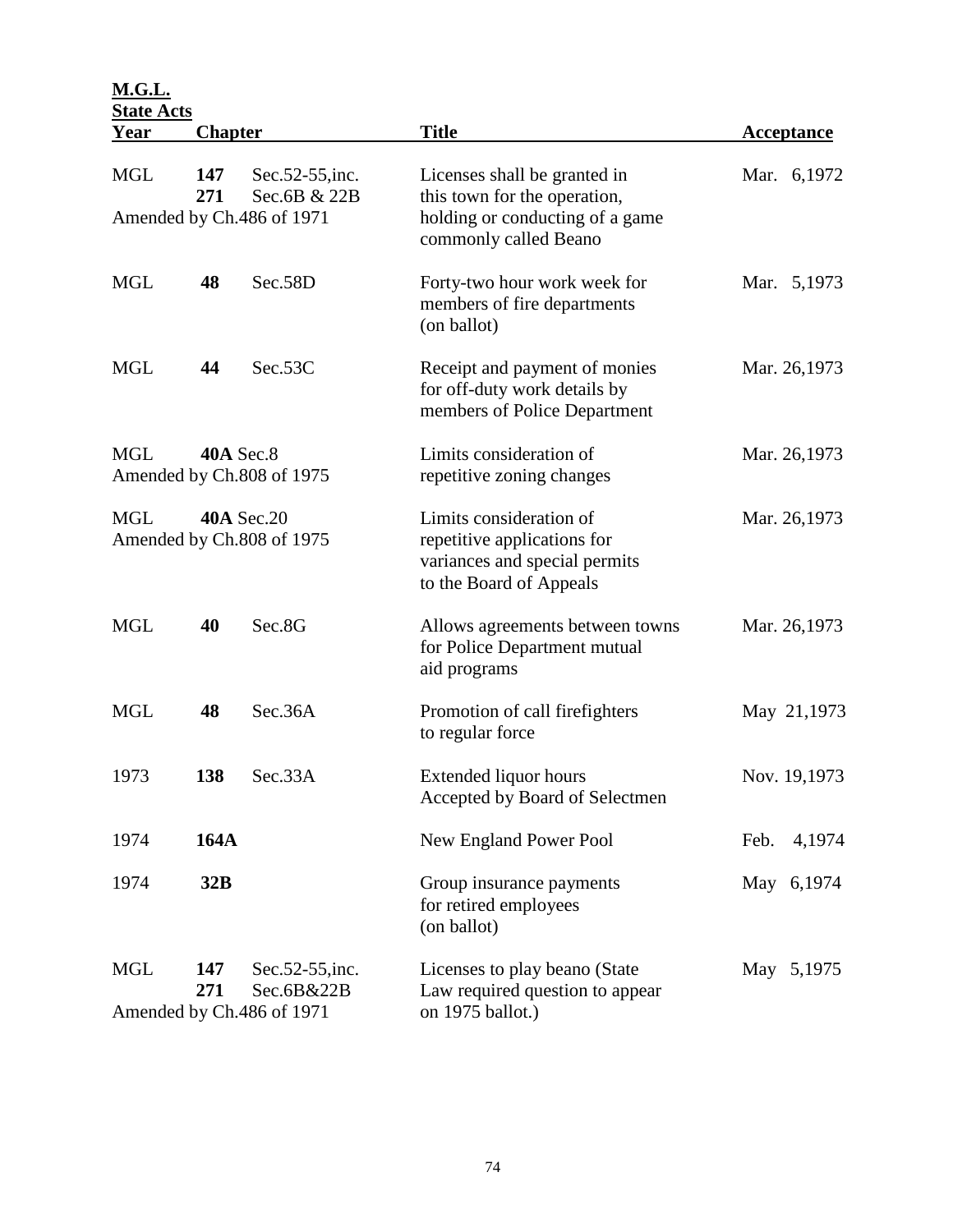| <b>M.G.L.</b>                                            |                |                                                  |                                                                                  |                   |
|----------------------------------------------------------|----------------|--------------------------------------------------|----------------------------------------------------------------------------------|-------------------|
| <b>State Acts</b><br>Year                                | <b>Chapter</b> |                                                  | <b>Title</b>                                                                     | <b>Acceptance</b> |
| <b>MGL</b>                                               | 32B            | Sec.8A                                           | Group insurance dividend refund<br>(on ballot)                                   | May 5,1975        |
| 1975                                                     | 40             | Sec.6J                                           | Work clothes, purchase                                                           | May 19,1975       |
| 1975                                                     | 40             | Sec.6L                                           | Work clothes, rent                                                               | May 19,1975       |
| 1975                                                     | 775            |                                                  | Town authorized to become<br>member of Mass. Municipal<br>Wholesale Electric Co. | 6,1976<br>Jan.    |
| <b>MGL</b><br>32B<br>Sec.8A<br>Amended by Ch.105 of 1975 |                |                                                  | <b>Experience Refund from</b><br><b>Blue Cross</b>                               | May 14,1976       |
| <b>MGL</b>                                               | 41             | Sec.100B                                         | Indemnify police officers and<br>firefighters                                    | May 17,1976       |
| <b>MGL</b>                                               | 40             | Sec.5B<br>Amended by Ch.125 of 1976              | Appropriation from<br><b>Stabilization Fund</b>                                  | May 24,1976       |
| <b>MGL</b><br>31<br>Amended by Ch.161 of 1976            |                |                                                  | Town Accountant exempt from<br>Civil Service                                     | June 8,1976       |
| 1953                                                     | 559            | Sec.16<br>Amended by Ch.326 of 1976              | <b>Submitting Annual Budget</b>                                                  | Aug. 27,1976      |
| <b>MGL</b>                                               | 35<br>41       | Sec.19C &<br>Sec.41C<br>Amended by Ch.77 of 1977 | Credit Union - deductions                                                        | Mar. 28,1977      |
| 1977                                                     | 275            |                                                  | Refund of money for burial<br>rights                                             | June 10,1977      |
| <b>MGL</b>                                               | 32B            | Sec.16                                           | Fallon Health Plan for town<br>employees (Selectmen voted to<br>accept)          | July 11,1977      |
| <b>MGL</b>                                               | 51             | Sec.29<br>Amended by Ch.508 of 1977              | Exempts Town from registration<br>session                                        | Sept. 9,1977      |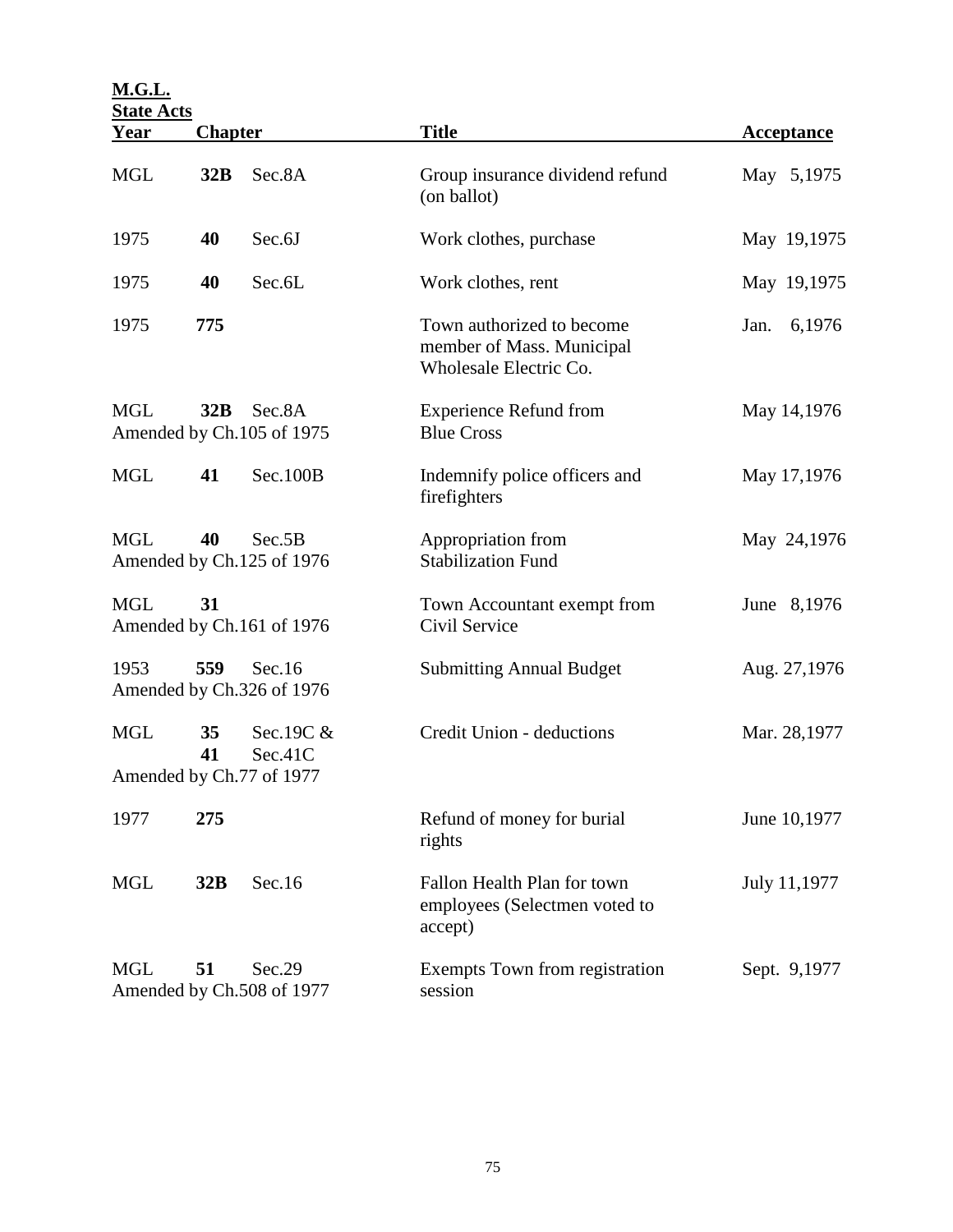| <b>M.G.L.</b>                                 | <b>State Acts</b> |                                     |                                                                                                                                     |              |  |  |
|-----------------------------------------------|-------------------|-------------------------------------|-------------------------------------------------------------------------------------------------------------------------------------|--------------|--|--|
| <u>Year</u>                                   | <b>Chapter</b>    |                                     | <b>Title</b>                                                                                                                        | Acceptance   |  |  |
| <b>MGL</b>                                    | 32B               |                                     | Purchase additional group life<br>and group accidental death<br>insurance (on ballot)                                               | May 1,1978   |  |  |
| <b>MGL</b>                                    | 40&40A            | Amended by Ch.808 of 1975           | Zoning                                                                                                                              | May 22,1978  |  |  |
| <b>MGL</b><br>31<br>Amended by Ch.418 of 1978 |                   |                                     | Exempts Assistant Supt. of<br>Public Buildings and Assistant<br>Light Dept. Manager from civil<br>service law                       | May 22,1978  |  |  |
| <b>MGL</b>                                    | 44                | Sec.53D                             | <b>Revolving Fund</b><br>Parks and Recreation                                                                                       | Apr.17,1979  |  |  |
| 1979                                          | 412               |                                     | <b>Westboro Treatment Plant Board</b><br>$(30 \text{ yrs.})$                                                                        | May23,1979   |  |  |
| <b>MGL</b>                                    | 258               | Sec.13                              | Indemnification of municipal<br>officers (on ballot)                                                                                | May 5,1980   |  |  |
| <b>MGL</b>                                    | 148               | Sec.26C                             | <b>Heat Detectors</b>                                                                                                               | May28,1980   |  |  |
| 1953                                          | 553               | Sec.3&7<br>Amended by Ch.81 of 1981 | Act providing number of town<br>meeting members in each precinct<br>to be related to number of<br>residents in each precinct.       | Jan. 19,1981 |  |  |
| <b>MGL</b><br>31<br>Amended by Ch.199 of 1981 |                   |                                     | Exempts supervisor of<br>cafeterias in Public Schools<br>from Civil Service Law and Rules                                           | Jan. 19,1981 |  |  |
| <b>MGL</b>                                    | 90                | Sec.20A $1/2$                       | Parking Clerk - establish clerk<br>and fines                                                                                        | Sept.28,1981 |  |  |
| <b>MGL</b>                                    | 138               | Sec.12B                             | Nude dancing                                                                                                                        | Mar.29,1982  |  |  |
| <b>MGL</b><br>31<br>Amended by Ch.389 of 1982 |                   |                                     | <b>Exempts School Dept. Business</b><br>Mgr. and Supervisor of Attendance<br>and Transportation from Civil<br>Service Law and Rules | May 24,1982  |  |  |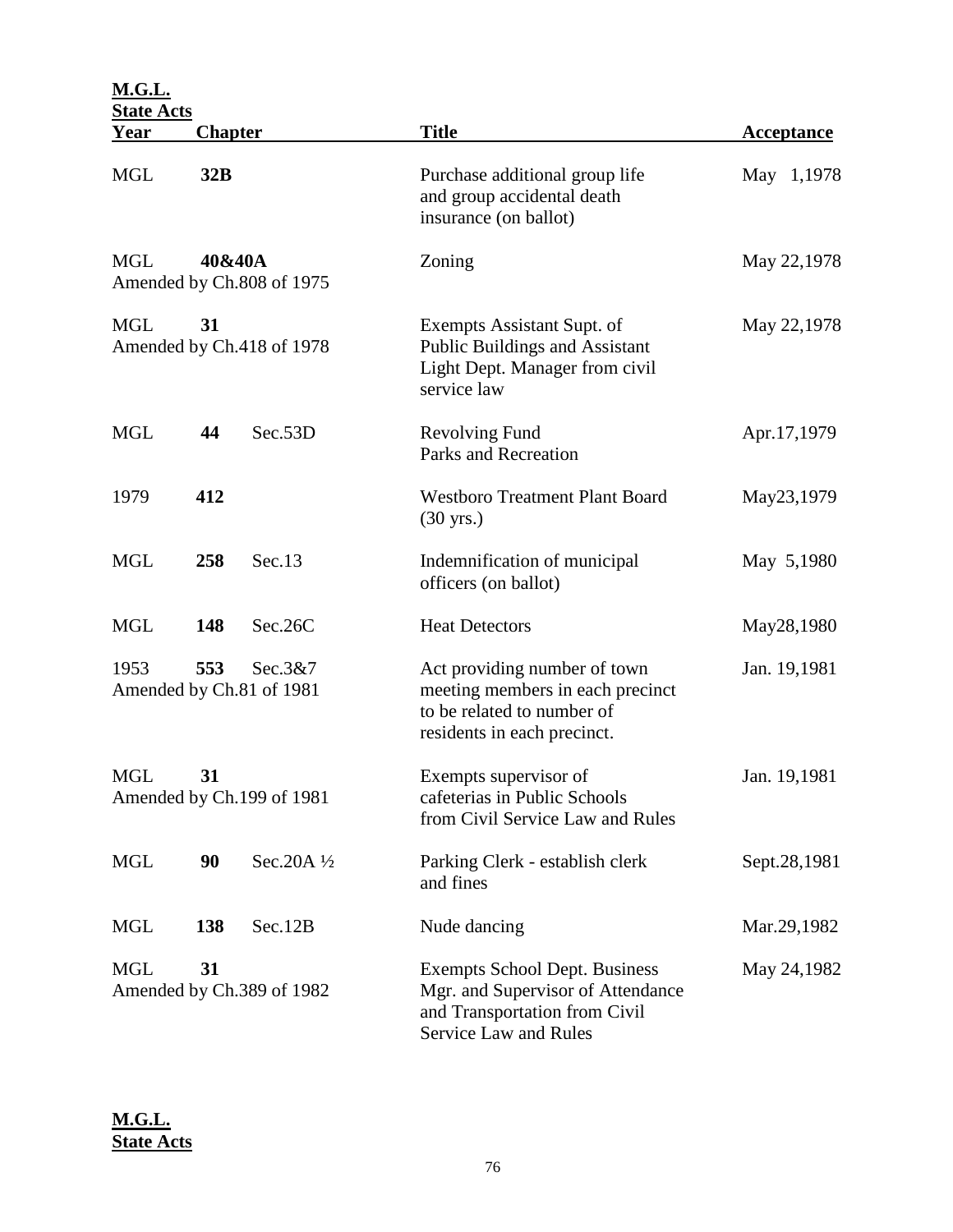| Year                               | <b>Chapter</b> |                          | <b>Title</b>                                                                                                     | Acceptance        |
|------------------------------------|----------------|--------------------------|------------------------------------------------------------------------------------------------------------------|-------------------|
| <b>MGL</b>                         | 32             | Sec.20A                  | Retirement board indemnification                                                                                 | May 16,1983       |
| 1984                               | 146            |                          | <b>Transfer Land-Newton Pond</b><br>Conservation/Mastromatteo                                                    | Feb. 13,1984      |
| 1954<br>thru 26VV inc.             | 667            | Amends MGL 121 Sec.26NN  | Elderly Housing, Provide Funds<br>for                                                                            | May 23,1984       |
| <b>MGL</b>                         | <b>60A</b>     | Sec.1                    | P.O.W. Excise Exemption                                                                                          | May23,1984        |
| <b>MGL</b>                         | 40             | Sec.21                   | <b>Handicapped Parking</b>                                                                                       | May 23,1984       |
| <b>MGL</b>                         | 140            | Sec.139,147<br>&161      | Licensing and Keeping of Dogs<br>in Shrewsbury                                                                   | May 23,1984       |
|                                    |                | Amended by Ch.58 of 1985 |                                                                                                                  |                   |
| <b>MGL</b>                         | 59             | Sec. 5 (17C)             | <b>Real Estate Abatements Certain</b><br>Persons: surviving spouse;<br>minor w/deceased parent, over<br>70 years | Mar. 25,1985      |
| <b>MGL</b>                         | 59             | Sec.5(41B)               | <b>Real Estate Abatement</b><br>persons over 70 years                                                            | Mar. 25,1985      |
| 1985                               | 188            | Sec.13                   | <b>Professional Development</b><br><b>Grant Program (Education)</b>                                              | Feb. 3,1986       |
| <b>MGL</b>                         | 64G            | Sec. 3A                  | Room Occupancy Excise                                                                                            | May 21,1986       |
| <b>MGL</b>                         | 148            | Sec.26G                  | Automatic sprinkler protection<br>on certain buildings                                                           | May 21,1986       |
| <b>MGL</b>                         | 148            | Sec.38A                  | Established fee for removal of<br><b>Underground Storage Tanks</b>                                               | May 21,1986       |
| <b>MGL</b>                         | 105            |                          | Pay bills for packaging and disposing<br>of chemicals                                                            | Feb. 23,1987      |
| <b>MGL</b>                         | 71             | Sec.40                   | <b>Teachers Salaries-Minimum Rate</b>                                                                            | May 18,1988       |
| <b>MGL</b>                         | 32             | Sec.90A                  | Increases the accidental disability<br>allowances for certain retirees                                           | May 18,1988       |
| <b>M.G.L.</b><br><u>State Acts</u> |                |                          |                                                                                                                  |                   |
| <u>Year</u>                        |                | <b>Chapter</b>           | <b>Title</b>                                                                                                     | <b>Acceptance</b> |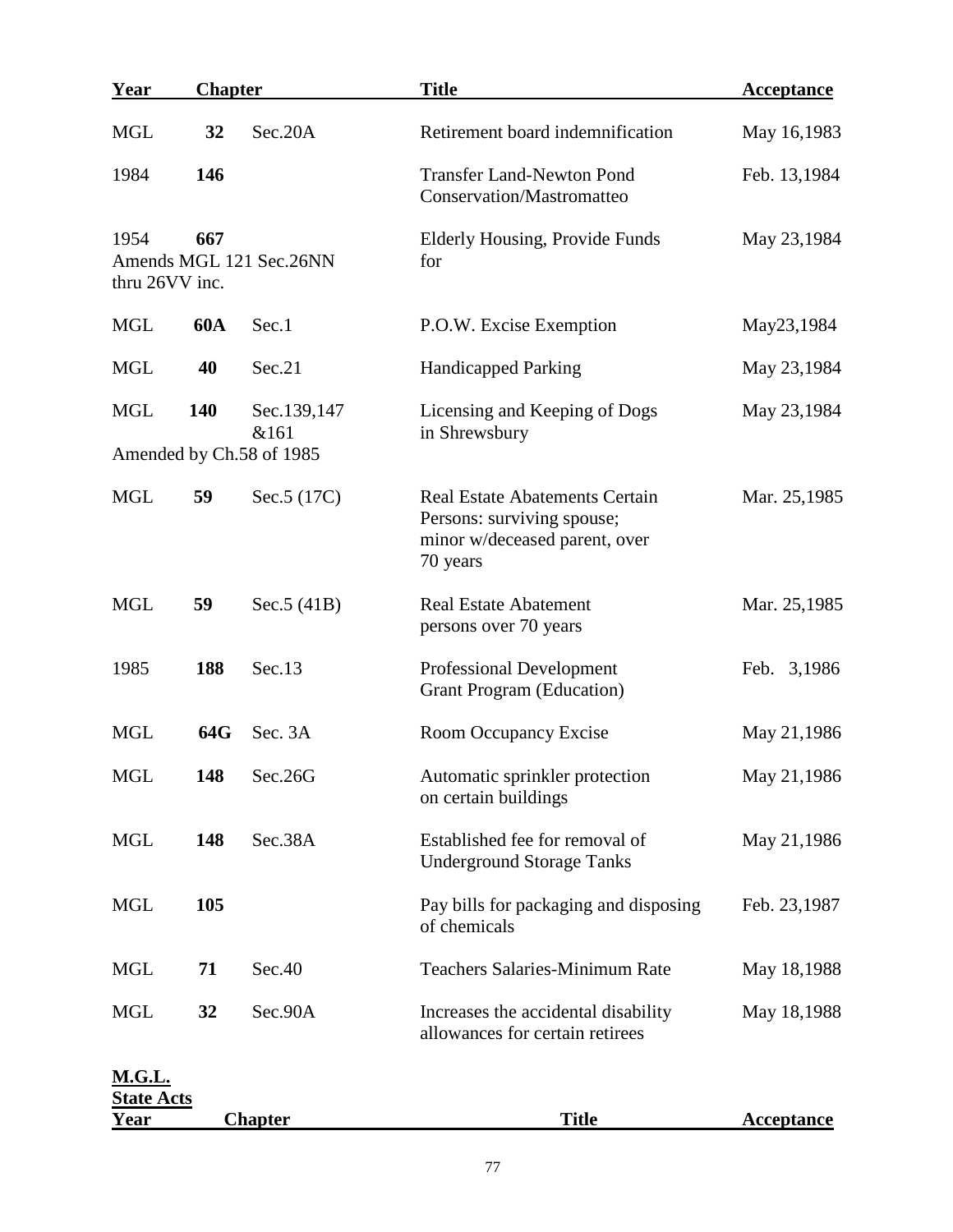| <u>Year</u>                          | <b>Chapter</b> |                                      | <b>Title</b>                                                                                                                                                           | <b>Acceptance</b> |
|--------------------------------------|----------------|--------------------------------------|------------------------------------------------------------------------------------------------------------------------------------------------------------------------|-------------------|
| <u>M.G.L.</u><br><b>State Acts</b>   |                |                                      |                                                                                                                                                                        |                   |
| <b>MGL</b><br>(revoked May 23, 2001) | 148            | Sec. 26I                             | <b>Automatic Sprinklers</b>                                                                                                                                            | May 28,1991       |
| <b>MGL</b>                           | 40             | Sec. 8J                              | Establish a Commission on<br>Disability                                                                                                                                | May 28,1991       |
| <b>MGL</b>                           | 59             | Sec. 57C                             | Quarterly tax bills                                                                                                                                                    | May 22,1991       |
| 1988                                 | 245            |                                      | Increase funds expended by<br><b>Planning Board</b>                                                                                                                    | May 22,1991       |
| 1990                                 | 291            |                                      | Enhanced 911                                                                                                                                                           | May 22,1991       |
| 1989                                 | 653            | Sec.40<br>Amends MGL Ch.59 Sec.2A(a) | <b>Authorizing Taxing New</b><br>Construction up to June 30                                                                                                            | May 23,1990       |
| <b>MGL</b>                           | 40             | Sec. 57                              | Denial of Licenses or Permits<br>for unpaid taxes                                                                                                                      | May 21, 1990      |
| 1988                                 | 245            |                                      | This increases the right of the<br>Planning Board to default sub-<br>division bonds up to \$100,000<br>to complete the work on sub-<br>division roads.                 | May 17,1989       |
| <b>MGL</b>                           | 32             | Sec.22D                              | Places the Retirement System<br>on a Funding Cycle                                                                                                                     | May 15,1989       |
| <b>MGL</b>                           | 31             | Amended by Ch.283 of 1988            | Exempts the Positions of<br>Manager of Cable Television,<br>Manager of Electric Operations,<br>Manager of Administration and<br>Finance, and Manager of<br>Engineering | May 18,1988       |
| <b>MGL</b>                           | 59             | Sec. 5 (17D)                         | Excludes the total value of the domicile<br>when determining the estate for those<br>who are eligible for real estate tax<br>exemptions                                | May 18,1988       |
| <b>MGL</b>                           | 59             | Sec. $5(41C)$                        | Increases income and estate value limits<br>for persons over 70 yrs. of age                                                                                            | May 18,1988       |
| <b>MGL</b>                           | 32             | Sec. 20 $(4)(d1/2)$                  | Increases the compensation of the<br>Town Acct. for serving as a member<br>of the retirement board.                                                                    | May 18,1988       |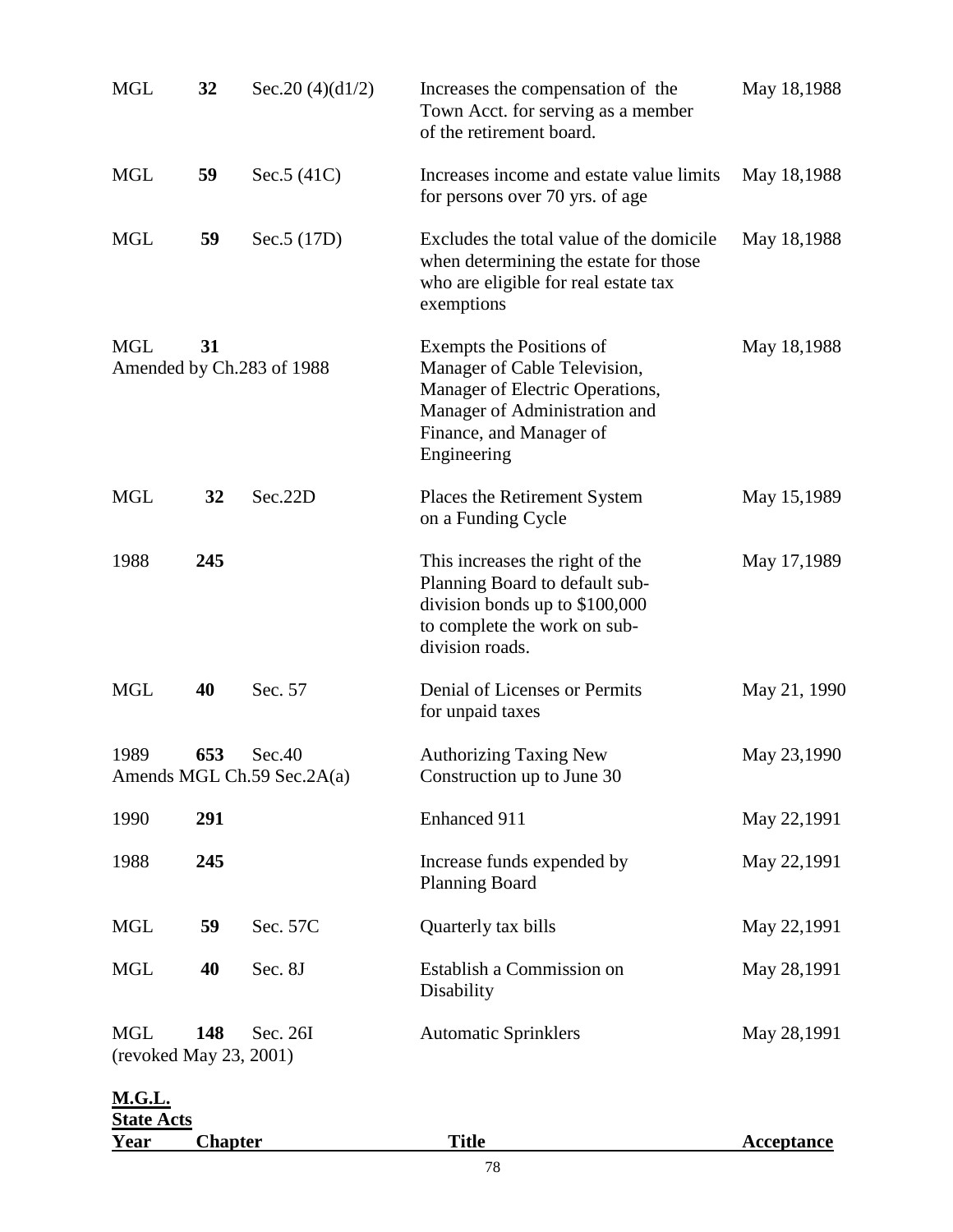| <b>MGL</b>                                    | 41  | Sec. 41B    | Direct bank deposits of<br>town employees salaries                                                                              | Nov. 7,1991 |
|-----------------------------------------------|-----|-------------|---------------------------------------------------------------------------------------------------------------------------------|-------------|
| <b>MGL</b>                                    | 32  | Sec. 90G3/4 | Employees Age Seventy or over,<br><b>Continuation of Retirement</b><br><b>Benefits</b>                                          | Nov. 7,1991 |
| <b>MGL</b>                                    | 32B | Sec. 9D     | Health Insurance Premiums for<br>Surviving Spouse of Employee<br>or Retired Employee                                            | May 16,1994 |
| <b>MGL</b>                                    | 71  | Sec. 83     | Early Retirement Incentive<br>Program - School Department                                                                       | May 16,1994 |
| <b>MGL</b>                                    | 138 | Sec. 12     | Sale of Liqueurs and Cordials<br>by Common Victuallers who hold<br>license to sell wines and malt<br>beverages                  | Oct 25,1994 |
| <b>MGL</b>                                    | 41  | Sec. 108L   | <b>Additional Compensation to</b><br>Members of Police Department Who<br><b>Obtain Certain College Degrees</b>                  | May 15,1995 |
| <b>MGL</b>                                    | 60  | Sec. 3C     | Scholarship Fund                                                                                                                | May 17,1995 |
| 31<br><b>MGL</b><br>Amended by Ch.412 of 1996 |     |             | Exempts the positions of<br>Foreman and General Foreman in the<br>Highway, Sewer and Water and<br>Park and Cemetery Departments | May 22,1996 |
| 1996                                          | 71  |             | Veteran Buy Back of Service Time<br>toward Retirement Benefits                                                                  | May 21,1997 |
| <b>MGL</b>                                    | 32  | Sec. 103    | Cost of Living Adjustments (COLA)<br>for Retirees                                                                               | May 18,1998 |
| 1998                                          | 194 | Sec. 288    | Pension Allowance Adjustment                                                                                                    | May 17,1999 |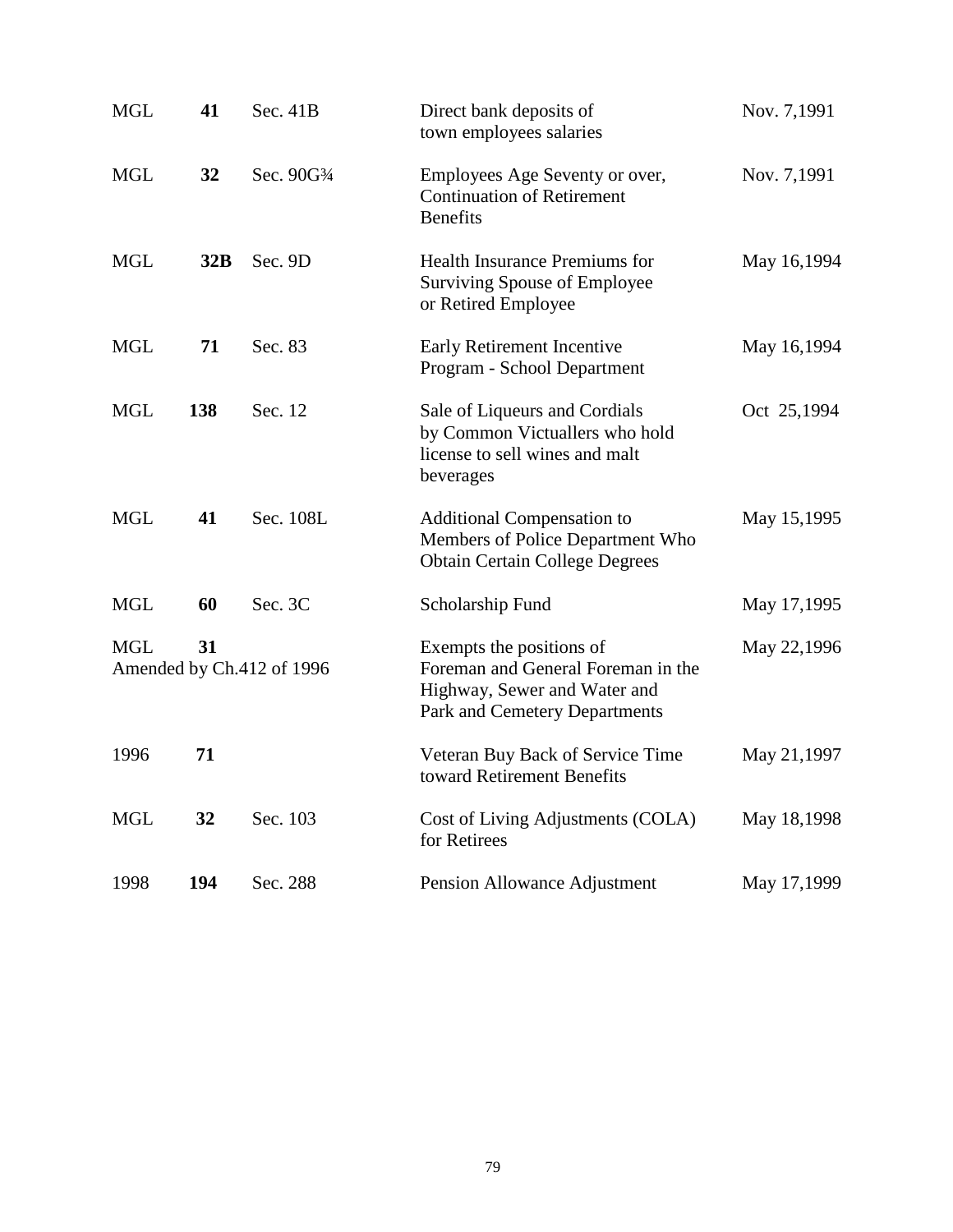**M.G.L.**

|                                                                                                     | <b>State Acts</b> |                                          |                                                                                                |                   |  |  |  |  |  |
|-----------------------------------------------------------------------------------------------------|-------------------|------------------------------------------|------------------------------------------------------------------------------------------------|-------------------|--|--|--|--|--|
| <u>Year</u>                                                                                         | <b>Chapter</b>    |                                          | <b>Title</b>                                                                                   | <b>Acceptance</b> |  |  |  |  |  |
| 1999                                                                                                | 59                | Sec. 2D                                  | Pro Rata Tax on Improved Real Property                                                         | Nov.16,1999       |  |  |  |  |  |
| 1999                                                                                                | 127               | Sec. 51                                  | Cost of Living Adjustments (COLA)<br>for Retirees                                              | Feb. 16,2000      |  |  |  |  |  |
| 1999                                                                                                | 127               | Sec. 59<br>(Amended General Laws Ch. 59) | Senior Tax Work Off Program                                                                    | Feb. 16,2000      |  |  |  |  |  |
| <b>MGL</b><br>31<br>Sec. 58A<br>(Ch. 242 of the Acts of 2000)                                       |                   |                                          | Maximum Age for eligibility for<br>appointment to position of Firefighter<br>or Police Officer | May 23,2001       |  |  |  |  |  |
| <b>MGL</b>                                                                                          | 148               | Sec. 26I                                 | <b>Automatic Sprinklers</b>                                                                    | May 23,2001       |  |  |  |  |  |
| <b>MGL</b>                                                                                          | 32B               | Sec. 9I                                  | Insurance Premiums by employees<br>on Military Leave of Absence                                | Feb. 11,2002      |  |  |  |  |  |
| <b>MGL</b>                                                                                          | 59                | Sec. 5, Clause 5B                        | Tax Exemption - Veterans Organizations May 21, 2003                                            |                   |  |  |  |  |  |
| <b>MGL</b>                                                                                          | 40                | Sec.8D                                   | <b>Establish Historic Commission</b>                                                           | May 19, 2005      |  |  |  |  |  |
| <b>MGL</b>                                                                                          | 32                | Sec. 89B                                 | Annuities to Dependents of<br>Police & Firefighters                                            | May 19, 2005      |  |  |  |  |  |
| <b>MGL</b>                                                                                          | 32B               | Sec. 18                                  | Medicare Eligible Retirees                                                                     | May 17, 2006      |  |  |  |  |  |
| <b>MGL</b>                                                                                          | 44                | Sec. 55C                                 | <b>Affordable Housing Trust Fund</b>                                                           | May 17, 2006      |  |  |  |  |  |
| <b>MGL</b>                                                                                          | 59                | Sec. 5, Clause 54                        | Establish Minimum Value of<br><b>Personal Property</b>                                         | May 17, 2006      |  |  |  |  |  |
| 43 <sub>D</sub><br><b>MGL</b><br>(as amended pursuant to Sec. 11<br>of Ch. 205 of the Acts of 2006) |                   |                                          | <b>Expedite Permitting</b><br>(Allen Property)                                                 | May 21, 2007      |  |  |  |  |  |
| <b>MGL</b>                                                                                          | 40                | Sec. 22F                                 | <b>Setting Fees and Charges</b>                                                                | May 23, 2007      |  |  |  |  |  |
| <b>MGL</b>                                                                                          | 44                | Sec. 53F1/2                              | <b>Establish Enterprise Fund</b><br><b>Solid Waste Collection</b>                              | May 21, 2008      |  |  |  |  |  |
| <b>MGL</b>                                                                                          | 64L               | Sec. $2(a)$                              | <b>Local Meals Tax</b>                                                                         | Nov. 3, 2009      |  |  |  |  |  |
| <b>MGL</b>                                                                                          | 64G               | Sec. 3A                                  | Local Room Occupancy Excise                                                                    | Nov. 3, 2009      |  |  |  |  |  |
| <b>MGL</b>                                                                                          | 39                | Sec. 23D                                 | Non-Disqualification of Board Member<br>From Voting                                            | Nov. 3, 2009      |  |  |  |  |  |